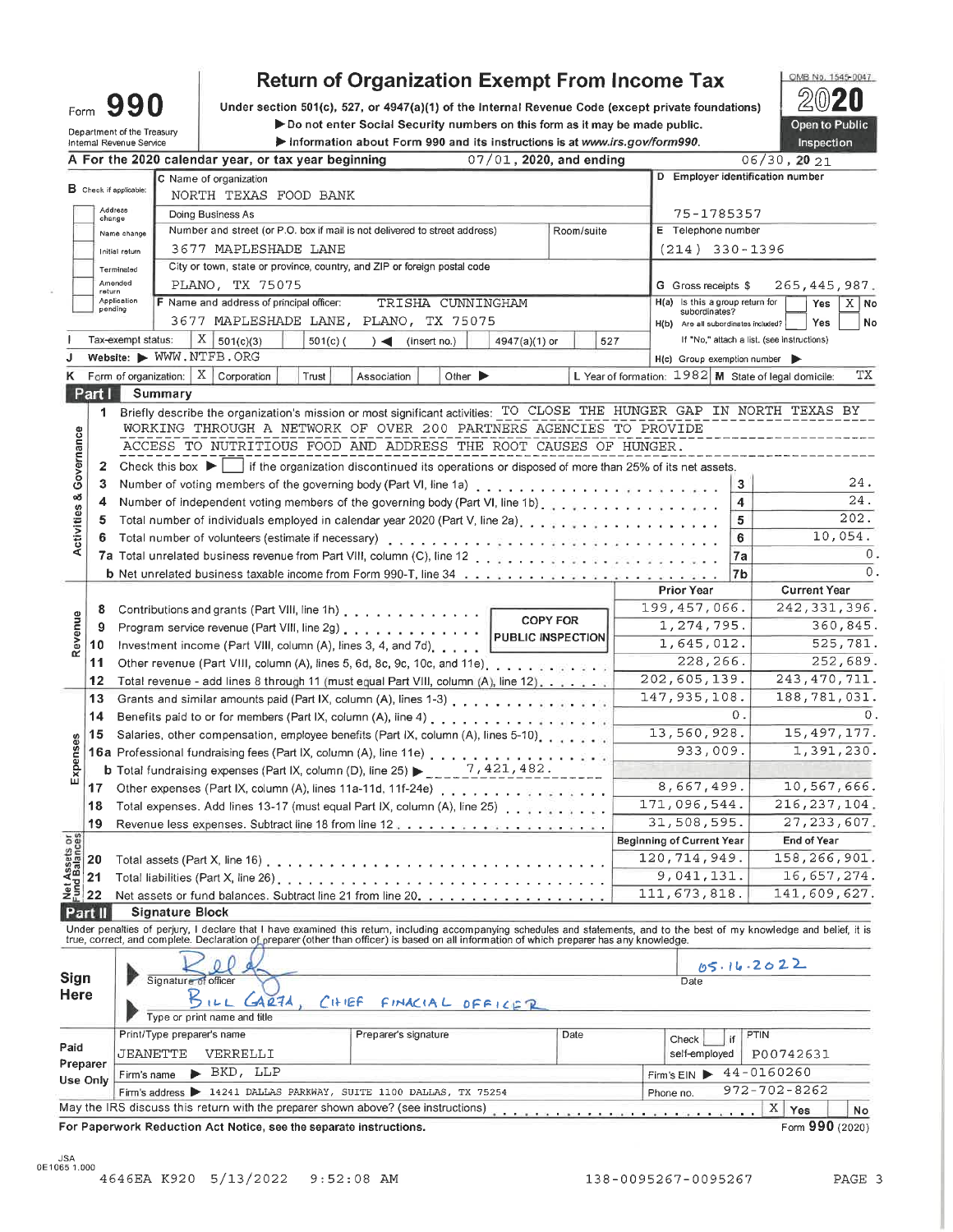| NORTH TEXAS FOOD BANK | 75-1785357 |
|-----------------------|------------|

|     | Form 990 (2020)                                                                                                                                                                                                                             | Page 2                    |
|-----|---------------------------------------------------------------------------------------------------------------------------------------------------------------------------------------------------------------------------------------------|---------------------------|
|     | Part III<br><b>Statement of Program Service Accomplishments</b>                                                                                                                                                                             |                           |
| 1.  | Briefly describe the organization's mission:                                                                                                                                                                                                | ΧI                        |
|     | TO CLOSE THE HUNGER GAP IN NORTH TEXAS BY PROVIDING ACCESS TO                                                                                                                                                                               |                           |
|     | NUTRITIOUS FOOD.                                                                                                                                                                                                                            |                           |
|     |                                                                                                                                                                                                                                             |                           |
|     |                                                                                                                                                                                                                                             |                           |
|     | 2 Did the organization undertake any significant program services during the year which were not listed on the                                                                                                                              |                           |
|     | If "Yes," describe these new services on Schedule O.                                                                                                                                                                                        | $X \mid No$<br>Yes        |
|     | 3 Did the organization cease conducting, or make significant changes in how it conducts, any program                                                                                                                                        |                           |
|     |                                                                                                                                                                                                                                             | $X \mid No$<br><b>Yes</b> |
| 4   | If "Yes," describe these changes on Schedule O.<br>Describe the organization's program service accomplishments for each of its three largest program services, as measured by                                                               |                           |
|     | expenses. Section $501(c)(3)$ and $501(c)(4)$ organizations are required to report the amount of grants and allocations to others,<br>the total expenses, and revenue, if any, for each program service reported.                           |                           |
|     | 4a (Code:<br>) (Expenses $$$ 197,065,200. including grants of $$$ 180,539,505. ) (Revenue $$$<br>ATTACHMENT 1                                                                                                                               | $360, 845.$ )             |
|     |                                                                                                                                                                                                                                             |                           |
|     |                                                                                                                                                                                                                                             |                           |
|     |                                                                                                                                                                                                                                             |                           |
|     |                                                                                                                                                                                                                                             |                           |
|     |                                                                                                                                                                                                                                             |                           |
|     |                                                                                                                                                                                                                                             |                           |
|     |                                                                                                                                                                                                                                             |                           |
|     |                                                                                                                                                                                                                                             |                           |
|     |                                                                                                                                                                                                                                             |                           |
|     |                                                                                                                                                                                                                                             |                           |
|     | $4,005,636$ . including grants of $$$<br>4b (Code:<br>) (Expenses \$<br>$(3, 799, 356. )$ (Revenue \$<br>THE FIRST COMMODITY SUPPLEMENTAL FOOD PROGRAM (KNOWN LOCALLY AS<br>PEOPLE AND NUTRITION, OR PAN) PROVIDES MONTHLY FOOD PACKAGES TO |                           |
|     | LOW-INCOME SENIOR CITIZENS WHO MEET CERTAIN REQUIREMENTS. IN 2021,                                                                                                                                                                          |                           |
|     | ROUGHLY 7300 PARTICIPANTS RECEIVED MONTHLY AN ESTIMATED 32 POUNDS                                                                                                                                                                           |                           |
|     | OF USDA COMMODITIES AT OVER 100 PAN DISTRIBUTION SITES IN DALLAS,                                                                                                                                                                           |                           |
|     | COLLIN, DELTA, DENTON, ELLIS, FANNIN, GRAYSON, HOPKINS, HUNT,                                                                                                                                                                               |                           |
|     | KAUFMAN LAMAR AND NAVARRO COUNTIES. PAN IS A PARTNERSHIP OF THE                                                                                                                                                                             |                           |
|     | U.S. DEPARTMENT OF AGRICULTURE, TEXAS DEPARTMENT OF AGRICULTURE AND                                                                                                                                                                         |                           |
|     | NTFB.                                                                                                                                                                                                                                       |                           |
|     |                                                                                                                                                                                                                                             |                           |
|     |                                                                                                                                                                                                                                             |                           |
|     | 4c (Code: ) (Expenses \$2,790,988. including grants of \$2,457,215. ) (Revenue \$                                                                                                                                                           |                           |
|     | ATTACHMENT <sub>2</sub>                                                                                                                                                                                                                     |                           |
|     |                                                                                                                                                                                                                                             |                           |
|     |                                                                                                                                                                                                                                             |                           |
|     |                                                                                                                                                                                                                                             |                           |
|     |                                                                                                                                                                                                                                             |                           |
|     |                                                                                                                                                                                                                                             |                           |
|     |                                                                                                                                                                                                                                             |                           |
|     |                                                                                                                                                                                                                                             |                           |
|     |                                                                                                                                                                                                                                             |                           |
|     |                                                                                                                                                                                                                                             |                           |
|     |                                                                                                                                                                                                                                             |                           |
|     | 4d Other program services (Describe on Schedule O.) ATTACHMENT 3                                                                                                                                                                            |                           |
|     | (Expenses \$ $\frac{2,211,637}{2}$ including grants of \$ $\frac{1,984,955}{2}$ ) (Revenue \$                                                                                                                                               |                           |
|     | 4e Total program service expenses > 206,073,461.                                                                                                                                                                                            |                           |
| JSA |                                                                                                                                                                                                                                             | Form 990 (2020)           |
|     | 0E1020 1.000<br>4646EA K920 5/13/2022 9:52:08 AM<br>138-0095267-0095267                                                                                                                                                                     | PAGE 4                    |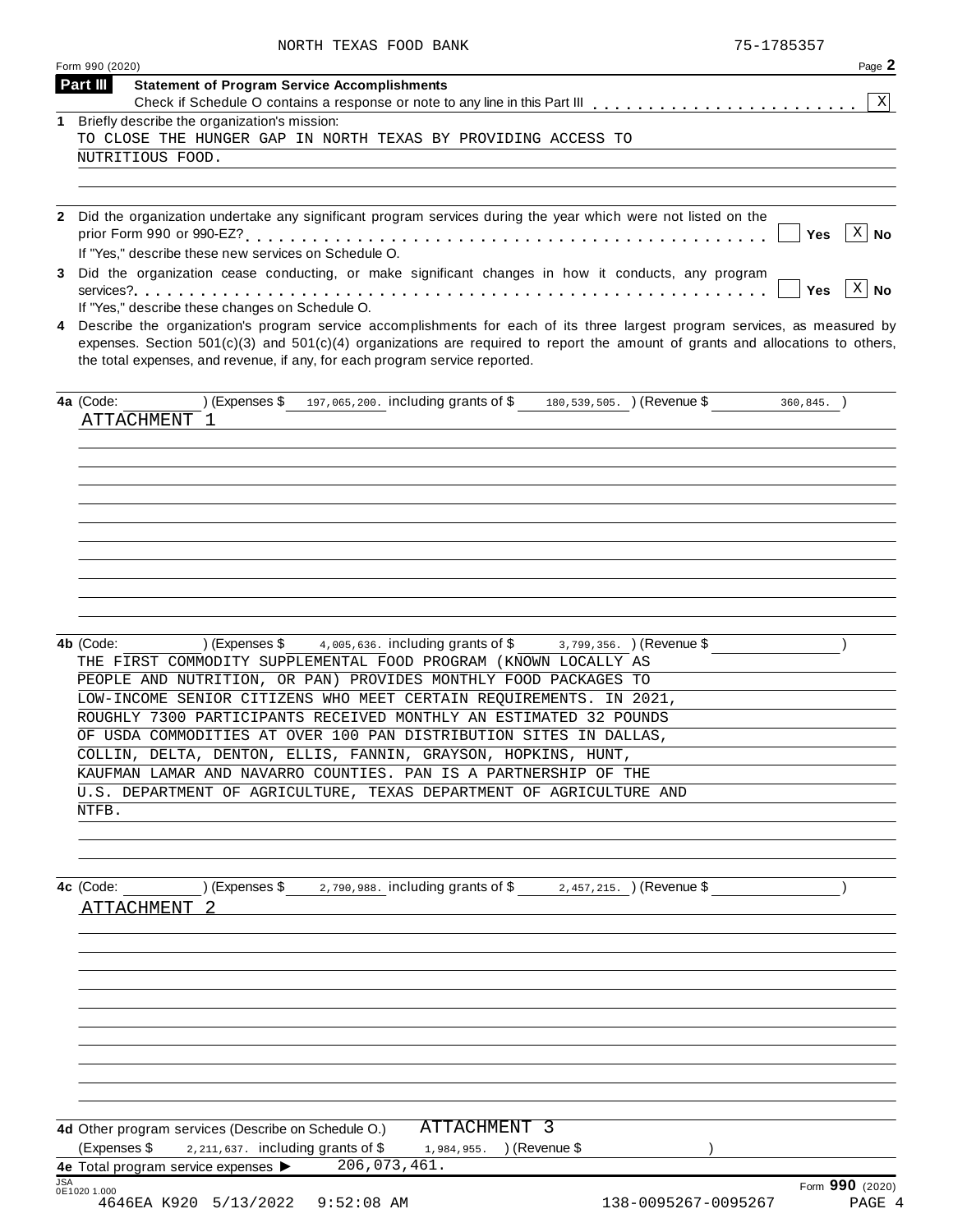NORTH TEXAS FOOD BANK 75-1785357

**2** Is the organization required to complete *Schedule B, Schedule of Contributors* See instructions? m m m m m m m m m **3** Did the organization engage in direct or indirect political campaign activities on behalf of or in opposition to

Is the organization described in section 501(c)(3) or 4947(a)(1) (other than a private foundation)? *If "Yes,"*

*complete Schedule A* **1** m m m m m m m m m m m m m m m m m m m m m m m m m m m m m m m m m m m m m m m m m m m m m m m m m m

**4 Section 501(c)(3) organizations.** Did the organization engage in lobbying activities, or have a section 501(h)

candidates for public office? *If "Yes," complete Schedule C, Part <sup>I</sup>* m m m m m m m m m m m m m m m m m m m m m m m m m m

election in effect during the tax year? *If"Yes," complete Schedule C, Part II* mm m m m m m m m m m m m m m m m m m m m

**5** Is the organization a section 501(c)(4), 501(c)(5), or 501(c)(6) organization that receives membership dues,

|                            | assessments, or similar amounts as defined in Revenue Procedure 98-19? If "Yes," complete Schedule C, Part III            | 5               |   | Χ               |
|----------------------------|---------------------------------------------------------------------------------------------------------------------------|-----------------|---|-----------------|
| 6                          | Did the organization maintain any donor advised funds or any similar funds or accounts for which donors                   |                 |   |                 |
|                            | have the right to provide advice on the distribution or investment of amounts in such funds or accounts? If               |                 |   |                 |
|                            |                                                                                                                           | 6               |   | Χ               |
| 7                          | Did the organization receive or hold a conservation easement, including easements to preserve open space,                 |                 |   |                 |
|                            | the environment, historic land areas, or historic structures? If "Yes," complete Schedule D, Part II.                     | $\overline{7}$  |   | X               |
| 8                          | Did the organization maintain collections of works of art, historical treasures, or other similar assets? If "Yes,"       |                 |   |                 |
|                            |                                                                                                                           | 8               |   | X               |
| 9                          | Did the organization report an amount in Part X, line 21, for escrow or custodial account liability, serve as a           |                 |   |                 |
|                            | custodian for amounts not listed in Part X; or provide credit counseling, debt management, credit repair, or              |                 |   |                 |
|                            |                                                                                                                           | 9               |   | X               |
|                            |                                                                                                                           |                 |   |                 |
| 10                         | Did the organization, directly or through a related organization, hold assets in donor-restricted endowments              |                 |   | Χ               |
|                            |                                                                                                                           | 10              |   |                 |
| 11                         | If the organization's answer to any of the following questions is "Yes," then complete Schedule D, Parts VI,              |                 |   |                 |
|                            | VII, VIII, IX, or X as applicable.                                                                                        |                 |   |                 |
|                            | a Did the organization report an amount for land, buildings, and equipment in Part X, line 10? If "Yes,"                  |                 |   |                 |
|                            |                                                                                                                           | 11a             | Χ |                 |
|                            | <b>b</b> Did the organization report an amount for investments-other securities in Part X, line 12, that is 5% or more    |                 |   |                 |
|                            | of its total assets reported in Part X, line 16? If "Yes," complete Schedule D, Part VII                                  | 11 <sub>b</sub> |   | X               |
|                            | c Did the organization report an amount for investments-program related in Part X, line 13, that is 5% or more            |                 |   |                 |
|                            | of its total assets reported in Part X, line 16? If "Yes," complete Schedule D, Part VIII                                 | 11c             |   | Χ               |
|                            | d Did the organization report an amount for other assets in Part X, line 15, that is 5% or more of its total assets       |                 |   |                 |
|                            |                                                                                                                           | 11d             |   | X               |
|                            | e Did the organization report an amount for other liabilities in Part X, line 25? If "Yes," complete Schedule D, Part X   | 11e             |   | X               |
|                            |                                                                                                                           |                 |   |                 |
|                            | f Did the organization's separate or consolidated financial statements for the tax year include a footnote that addresses |                 |   | Χ               |
|                            | the organization's liability for uncertain tax positions under FIN 48 (ASC 740)? If "Yes," complete Schedule D, Part X    | 11f             |   |                 |
|                            | 12a Did the organization obtain separate, independent audited financial statements for the tax year? If "Yes," complete   |                 |   |                 |
|                            |                                                                                                                           | 12a             |   | Χ               |
|                            | <b>b</b> Was the organization included in consolidated, independent audited financial statements for the tax year? If     |                 |   |                 |
|                            | "Yes," and if the organization answered "No" to line 12a, then completing Schedule D, Parts XI and XII is optional        | 12b             | Χ |                 |
| 13                         | Is the organization a school described in section $170(b)(1)(A)(ii)?$ If "Yes," complete Schedule E.                      | 13              |   | X               |
|                            | 14a Did the organization maintain an office, employees, or agents outside of the United States?.                          | 14a             |   | $\mathbf{X}$    |
|                            | <b>b</b> Did the organization have aggregate revenues or expenses of more than \$10,000 from grantmaking,                 |                 |   |                 |
|                            | fundraising, business, investment, and program service activities outside the United States, or aggregate                 |                 |   |                 |
|                            | foreign investments valued at \$100,000 or more? If "Yes," complete Schedule F, Parts I and IV                            | 14b             |   | X               |
| 15                         | Did the organization report on Part IX, column (A), line 3, more than \$5,000 of grants or other assistance to or         |                 |   |                 |
|                            |                                                                                                                           | 15              |   | Χ               |
| 16                         | Did the organization report on Part IX, column (A), line 3, more than \$5,000 of aggregate grants or other                |                 |   |                 |
|                            | assistance to or for foreign individuals? If "Yes," complete Schedule F, Parts III and IV                                 | 16              |   | Χ               |
| 17                         | Did the organization report a total of more than \$15,000 of expenses for professional fundraising services on            |                 |   |                 |
|                            | Part IX, column (A), lines 6 and 11e? If "Yes," complete Schedule G, Part I See instructions                              | 17              | Χ |                 |
|                            |                                                                                                                           |                 |   |                 |
| 18                         | Did the organization report more than \$15,000 total of fundraising event gross income and contributions on               |                 | Χ |                 |
|                            |                                                                                                                           | 18              |   |                 |
| 19                         | Did the organization report more than \$15,000 of gross income from gaming activities on Part VIII, line 9a?              |                 |   |                 |
|                            |                                                                                                                           | 19              |   | Χ               |
|                            | 20a Did the organization operate one or more hospital facilities? If "Yes," complete Schedule H                           | 20a             |   | Χ               |
|                            | <b>b</b> If "Yes" to line 20a, did the organization attach a copy of its audited financial statements to this return?     | 20 <sub>b</sub> |   |                 |
| 21                         | Did the organization report more than \$5,000 of grants or other assistance to any domestic organization or               |                 |   |                 |
|                            | domestic government on Part IX, column (A), line 1? If "Yes," complete Schedule I, Parts I and II                         | 21              | Χ |                 |
| <b>JSA</b><br>0E1021 1.000 |                                                                                                                           |                 |   | Form 990 (2020) |
|                            | 4646EA K920 5/13/2022<br>$9:52:08$ AM<br>138-0095267-0095267                                                              |                 |   | PAGE 5          |
|                            |                                                                                                                           |                 |   |                 |
|                            |                                                                                                                           |                 |   |                 |
|                            |                                                                                                                           |                 |   |                 |
|                            |                                                                                                                           |                 |   |                 |

**Part IV Checklist of Required Schedules**

**1**

**2**

**3**

**4**

X

X

X

**Yes No**

X  $\overline{\mathbf{x}}$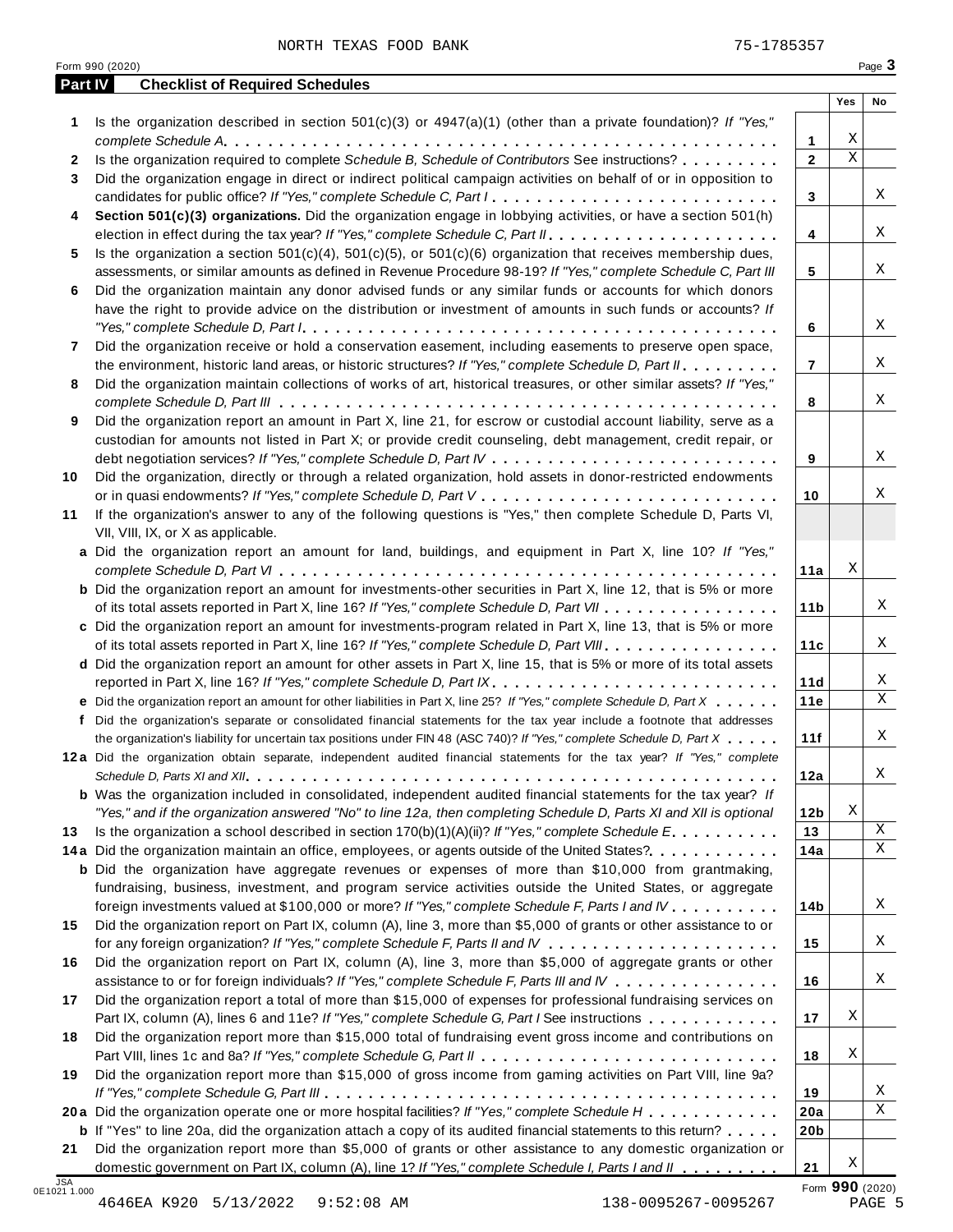|                     | <b>Part IV</b> Checklist of Required Schedules (continued)                                                                                                                                                                    |                 |        |                 |
|---------------------|-------------------------------------------------------------------------------------------------------------------------------------------------------------------------------------------------------------------------------|-----------------|--------|-----------------|
| 22                  | Did the organization report more than \$5,000 of grants or other assistance to or for domestic individuals on                                                                                                                 |                 | Yes    | No              |
|                     | Part IX, column (A), line 2? If "Yes," complete Schedule I, Parts I and III                                                                                                                                                   | 22              | Χ      |                 |
| 23                  | Did the organization answer "Yes" to Part VII, Section A, line 3, 4, or 5 about compensation of the                                                                                                                           |                 |        |                 |
|                     | organization's current and former officers, directors, trustees, key employees, and highest compensated                                                                                                                       |                 |        |                 |
|                     |                                                                                                                                                                                                                               | 23              | Χ      |                 |
|                     | 24a Did the organization have a tax-exempt bond issue with an outstanding principal amount of more than                                                                                                                       |                 |        |                 |
|                     | \$100,000 as of the last day of the year, that was issued after December 31, 2002? If "Yes," answer lines 24b                                                                                                                 |                 |        |                 |
|                     | through 24d and complete Schedule K. If "No," go to line 25a                                                                                                                                                                  | 24a             |        | Χ               |
|                     | <b>b</b> Did the organization invest any proceeds of tax-exempt bonds beyond a temporary period exception?                                                                                                                    | 24 <sub>b</sub> |        |                 |
|                     | c Did the organization maintain an escrow account other than a refunding escrow at any time during the year                                                                                                                   |                 |        |                 |
|                     | <b>d</b> Did the organization act as an "on behalf of" issuer for bonds outstanding at any time during the year?                                                                                                              | 24c<br>24d      |        |                 |
|                     | 25a Section 501(c)(3), 501(c)(4), and 501(c)(29) organizations. Did the organization engage in an excess benefit                                                                                                              |                 |        |                 |
|                     | transaction with a disqualified person during the year? If "Yes," complete Schedule L, Part I.                                                                                                                                | 25a             |        | X               |
|                     | <b>b</b> Is the organization aware that it engaged in an excess benefit transaction with a disqualified person in a prior                                                                                                     |                 |        |                 |
|                     | year, and that the transaction has not been reported on any of the organization's prior Forms 990 or 990-EZ?                                                                                                                  |                 |        |                 |
|                     |                                                                                                                                                                                                                               | 25b             |        | X               |
| 26                  | Did the organization report any amount on Part X, line 5 or 22, for receivables from or payables to any current                                                                                                               |                 |        |                 |
|                     | or former officer, director, trustee, key employee, creator or founder, substantial contributor, or 35%                                                                                                                       |                 |        |                 |
|                     | controlled entity or family member of any of these persons? If "Yes," complete Schedule L, Part II.                                                                                                                           | 26              |        | X               |
| 27                  | Did the organization provide a grant or other assistance to any current or former officer, director, trustee, key                                                                                                             |                 |        |                 |
|                     | employee, creator or founder, substantial contributor or employee thereof, a grant selection committee<br>member, or to a 35% controlled entity (including an employee thereof) or family member of any of these              |                 |        |                 |
|                     |                                                                                                                                                                                                                               | 27              |        | X               |
| 28                  | Was the organization a party to a business transaction with one of the following parties (see Schedule L,                                                                                                                     |                 |        |                 |
|                     | Part IV instructions, for applicable filing thresholds, conditions, and exceptions):                                                                                                                                          |                 |        |                 |
|                     | a A current or former officer, director, trustee, key employee, creator or founder, or substantial contributor? If                                                                                                            |                 |        |                 |
|                     |                                                                                                                                                                                                                               | 28a             |        | X               |
|                     | <b>b</b> A family member of any individual described in line 28a? If "Yes," complete Schedule L, Part IV.                                                                                                                     | 28 <sub>b</sub> |        | $\mathbf X$     |
|                     | c A 35% controlled entity of one or more individuals and/or organizations described in lines 28a or 28b? If                                                                                                                   |                 |        |                 |
|                     |                                                                                                                                                                                                                               | 28c             | X      | Χ               |
| 29<br>30            | Did the organization receive more than \$25,000 in non-cash contributions? If "Yes," complete Schedule M<br>Did the organization receive contributions of art, historical treasures, or other similar assets, or qualified    | 29              |        |                 |
|                     |                                                                                                                                                                                                                               | 30              |        | X               |
| 31                  | Did the organization liquidate, terminate, or dissolve and cease operations? If "Yes," complete Schedule N, Part I                                                                                                            | 31              |        | $\mathbf X$     |
| 32                  | Did the organization sell, exchange, dispose of, or transfer more than 25% of its net assets? If "Yes,"                                                                                                                       |                 |        |                 |
|                     |                                                                                                                                                                                                                               | 32              |        | X               |
| 33                  | Did the organization own 100% of an entity disregarded as separate from the organization under Regulations                                                                                                                    |                 |        |                 |
|                     |                                                                                                                                                                                                                               | 33              |        | Χ               |
| 34                  | Was the organization related to any tax-exempt or taxable entity? If "Yes," complete Schedule R, Part II, III,                                                                                                                |                 |        |                 |
|                     |                                                                                                                                                                                                                               | 34              | Χ<br>Χ |                 |
|                     | 35a Did the organization have a controlled entity within the meaning of section 512(b)(13)?                                                                                                                                   | 35a             |        |                 |
|                     | <b>b</b> If "Yes" to line 35a, did the organization receive any payment from or engage in any transaction with a<br>controlled entity within the meaning of section 512(b)(13)? If "Yes," complete Schedule R, Part V, line 2 | 35 <sub>b</sub> | Χ      |                 |
| 36                  | Section 501(c)(3) organizations. Did the organization make any transfers to an exempt non-charitable                                                                                                                          |                 |        |                 |
|                     | related organization? If "Yes," complete Schedule R, Part V, line 2.                                                                                                                                                          | 36              |        | Χ               |
| 37                  | Did the organization conduct more than 5% of its activities through an entity that is not a related organization                                                                                                              |                 |        |                 |
|                     | and that is treated as a partnership for federal income tax purposes? If "Yes," complete Schedule R, Part VI                                                                                                                  | 37              |        | X               |
| 38                  | Did the organization complete Schedule O and provide explanations in Schedule O for Part VI, lines 11b and                                                                                                                    |                 |        |                 |
|                     | 19? Note: All Form 990 filers are required to complete Schedule O.                                                                                                                                                            | 38              | Χ      |                 |
| <b>Part V</b>       | <b>Statements Regarding Other IRS Filings and Tax Compliance</b>                                                                                                                                                              |                 |        |                 |
|                     | Check if Schedule O contains a response or note to any line in this Part V                                                                                                                                                    |                 | Yes    | No              |
|                     | 41<br>1a Enter the number reported in Box 3 of Form 1096. Enter -0- if not applicable   1a                                                                                                                                    |                 |        |                 |
|                     | 0.<br><b>b</b> Enter the number of Forms W-2G included in line 1a. Enter -0- if not applicable $\ldots \ldots$ ,                                                                                                              |                 |        |                 |
|                     | c Did the organization comply with backup withholding rules for reportable payments to vendors and                                                                                                                            |                 |        |                 |
|                     |                                                                                                                                                                                                                               | 1c              | Χ      |                 |
| JSA<br>0E1030 1.000 |                                                                                                                                                                                                                               |                 |        | Form 990 (2020) |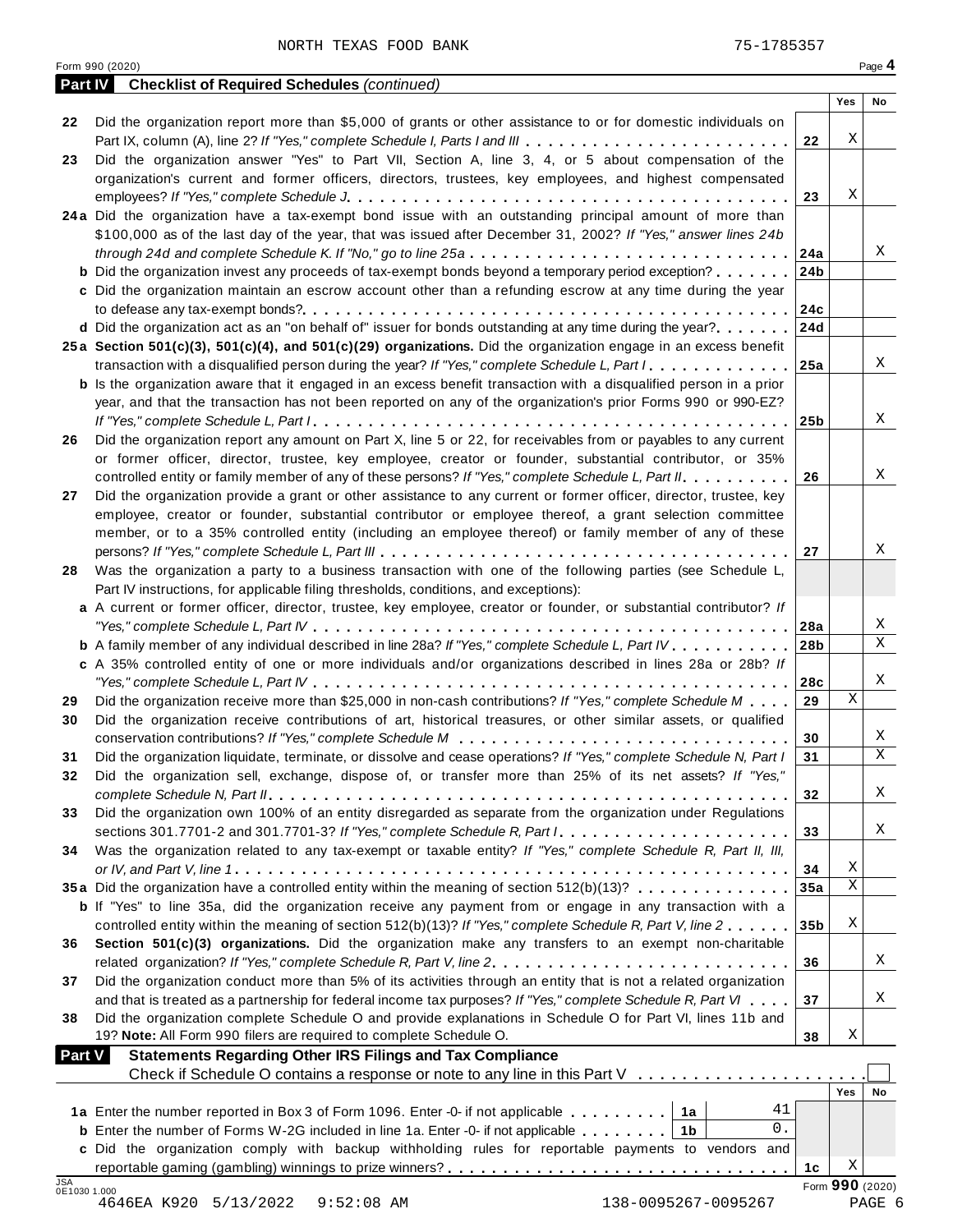Form <sup>990</sup> (2020) Page **5**

| <b>Part V</b> | Statements Regarding Other IRS Filings and Tax Compliance (continued)                                                                                       |                 |                  |    |
|---------------|-------------------------------------------------------------------------------------------------------------------------------------------------------------|-----------------|------------------|----|
|               |                                                                                                                                                             |                 | Yes              | No |
|               | 2a Enter the number of employees reported on Form W-3, Transmittal of Wage and Tax                                                                          |                 |                  |    |
|               | 202<br>2a<br>Statements, filed for the calendar year ending with or within the year covered by this return.                                                 |                 |                  |    |
|               | <b>b</b> If at least one is reported on line 2a, did the organization file all required federal employment tax returns?                                     | 2 <sub>b</sub>  | Χ                |    |
|               | Note: If the sum of lines 1a and 2a is greater than 250, you may be required to e-file (see instructions)                                                   |                 |                  |    |
|               |                                                                                                                                                             | 3a              |                  | Χ  |
|               | <b>b</b> If "Yes," has it filed a Form 990-T for this year? If "No" to line 3b, provide an explanation on Schedule O                                        | 3 <sub>b</sub>  |                  |    |
|               | 4a At any time during the calendar year, did the organization have an interest in, or a signature or other authority over,                                  |                 |                  |    |
|               | a financial account in a foreign country (such as a bank account, securities account, or other financial account)?                                          | 4a              |                  | X  |
|               | <b>b</b> If "Yes," enter the name of the foreign country $\blacktriangleright$ $\equiv$                                                                     |                 |                  |    |
|               | See instructions for filing requirements for FinCEN Form 114, Report of Foreign Bank and Financial Accounts (FBAR).                                         |                 |                  |    |
|               | 5a Was the organization a party to a prohibited tax shelter transaction at any time during the tax year?                                                    | 5a              |                  | Χ  |
|               | <b>b</b> Did any taxable party notify the organization that it was or is a party to a prohibited tax shelter transaction?                                   | 5b              |                  | Χ  |
|               |                                                                                                                                                             | 5c              |                  |    |
|               | 6a Does the organization have annual gross receipts that are normally greater than \$100,000, and did the                                                   |                 |                  |    |
|               | organization solicit any contributions that were not tax deductible as charitable contributions?                                                            | 6a              |                  | Χ  |
|               | <b>b</b> If "Yes," did the organization include with every solicitation an express statement that such contributions or                                     |                 |                  |    |
|               |                                                                                                                                                             | 6b              |                  |    |
| 7             | Organizations that may receive deductible contributions under section 170(c).                                                                               |                 |                  |    |
|               | a Did the organization receive a payment in excess of \$75 made partly as a contribution and partly for goods                                               |                 |                  |    |
|               |                                                                                                                                                             | 7a              | Χ<br>$\mathbf X$ |    |
|               | <b>b</b> If "Yes," did the organization notify the donor of the value of the goods or services provided?                                                    | 7b              |                  |    |
|               | c Did the organization sell, exchange, or otherwise dispose of tangible personal property for which it was                                                  |                 |                  |    |
|               |                                                                                                                                                             | 7c              | Χ                |    |
|               | ı<br>7d<br>d If "Yes," indicate the number of Forms 8282 filed during the year                                                                              |                 |                  | Χ  |
|               | e Did the organization receive any funds, directly or indirectly, to pay premiums on a personal benefit contract?                                           | 7е              |                  | Χ  |
|               | f Did the organization, during the year, pay premiums, directly or indirectly, on a personal benefit contract?                                              | 7f              |                  |    |
|               | g If the organization received a contribution of qualified intellectual property, did the organization file Form 8899 as required?                          | 7g              |                  |    |
|               | h If the organization received a contribution of cars, boats, airplanes, or other vehicles, did the organization file a Form 1098-C?. .                     | 7h              |                  |    |
| 8             | Sponsoring organizations maintaining donor advised funds. Did a donor advised fund maintained by the                                                        |                 |                  |    |
|               | sponsoring organization have excess business holdings at any time during the year?                                                                          | 8               |                  |    |
| 9             | Sponsoring organizations maintaining donor advised funds.                                                                                                   | 9a              |                  |    |
|               | a Did the sponsoring organization make any taxable distributions under section 4966?                                                                        | 9b              |                  |    |
|               | <b>b</b> Did the sponsoring organization make a distribution to a donor, donor advisor, or related person?                                                  |                 |                  |    |
|               | 10 Section 501(c)(7) organizations. Enter:<br>10a                                                                                                           |                 |                  |    |
|               | a Initiation fees and capital contributions included on Part VIII, line 12                                                                                  |                 |                  |    |
| 11            | <b>b</b> Gross receipts, included on Form 990, Part VIII, line 12, for public use of club facilities <b>10b</b><br>Section 501(c)(12) organizations. Enter: |                 |                  |    |
|               | 11a<br>a Gross income from members or shareholders                                                                                                          |                 |                  |    |
|               | <b>b</b> Gross income from other sources (Do not net amounts due or paid to other sources                                                                   |                 |                  |    |
|               | 11 <sub>b</sub>                                                                                                                                             |                 |                  |    |
|               | 12a Section 4947(a)(1) non-exempt charitable trusts. Is the organization filing Form 990 in lieu of Form 1041?                                              | 12a             |                  |    |
|               | 12b<br><b>b</b> If "Yes," enter the amount of tax-exempt interest received or accrued during the year                                                       |                 |                  |    |
| 13            | Section 501(c)(29) qualified nonprofit health insurance issuers.                                                                                            |                 |                  |    |
|               | a Is the organization licensed to issue qualified health plans in more than one state?                                                                      | 13a             |                  |    |
|               | Note: See the instructions for additional information the organization must report on Schedule O.                                                           |                 |                  |    |
|               | <b>b</b> Enter the amount of reserves the organization is required to maintain by the states in which                                                       |                 |                  |    |
|               | 13b<br>the organization is licensed to issue qualified health plans $\ldots \ldots \ldots \ldots \ldots \ldots \ldots$                                      |                 |                  |    |
|               |                                                                                                                                                             |                 |                  |    |
|               | 14a Did the organization receive any payments for indoor tanning services during the tax year?                                                              | 14a             |                  | Χ  |
|               | <b>b</b> If "Yes," has it filed a Form 720 to report these payments? If "No," provide an explanation on Schedule $0 \cdot \cdot \cdot \cdot$                | 14 <sub>b</sub> |                  |    |
| 15            | Is the organization subject to the section 4960 tax on payment(s) of more than \$1,000,000 in remuneration or                                               |                 |                  |    |
|               |                                                                                                                                                             | 15              |                  | Χ  |
|               | If "Yes," see instructions and file Form 4720, Schedule N.                                                                                                  |                 |                  |    |
| 16            | Is the organization an educational institution subject to the section 4968 excise tax on net investment income?                                             | 16              |                  | Χ  |
|               | If "Yes," complete Form 4720, Schedule O.                                                                                                                   |                 |                  |    |

Form **990** (2020)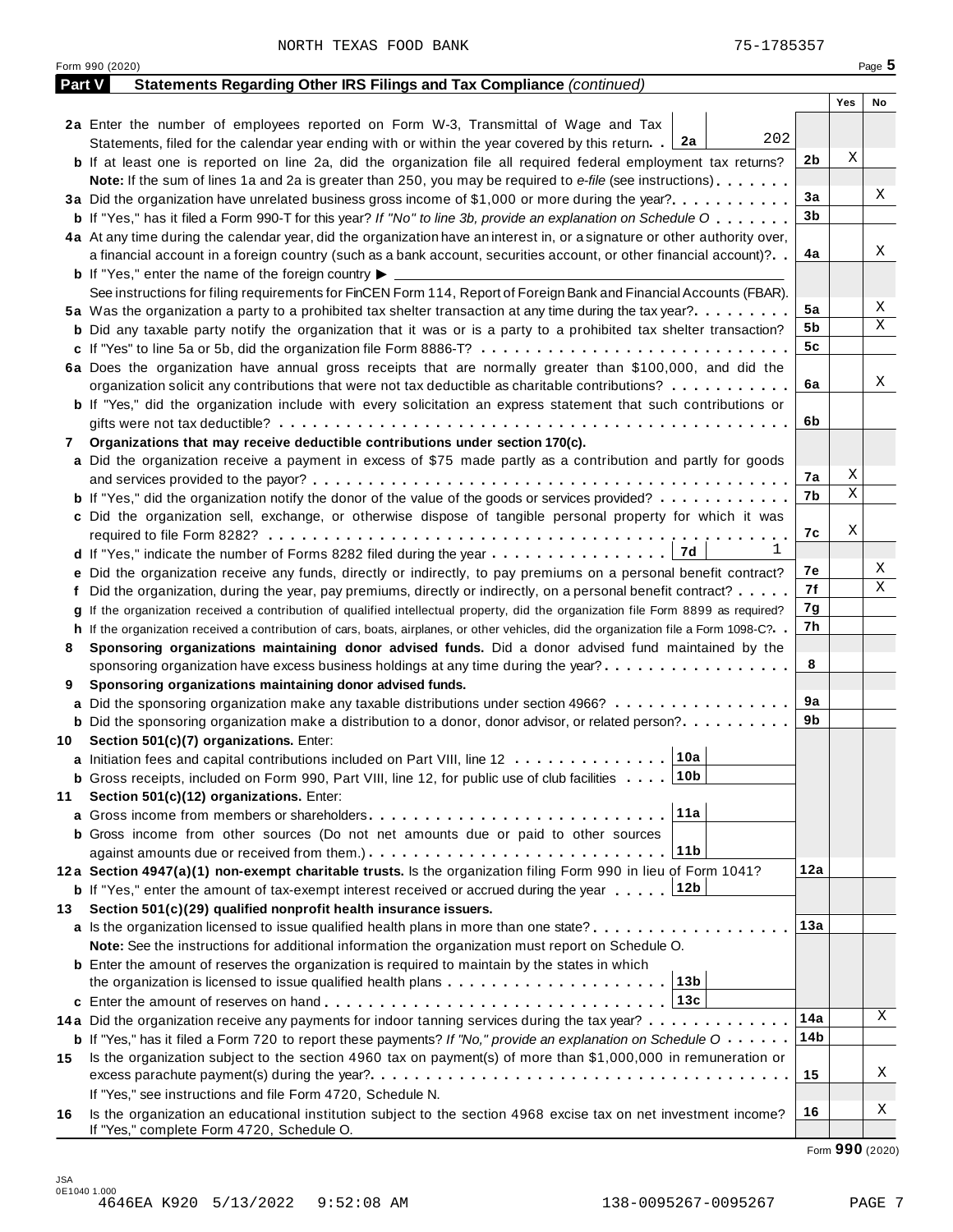|                                 | 75-1785357<br>NORTH TEXAS FOOD BANK<br>Form 990 (2020)                                                                                                                                                                                                                                                                                       |                 |            | Page $6$ |
|---------------------------------|----------------------------------------------------------------------------------------------------------------------------------------------------------------------------------------------------------------------------------------------------------------------------------------------------------------------------------------------|-----------------|------------|----------|
|                                 | <b>Part VI</b><br>Governance, Management, and Disclosure For each "Yes" response to lines 2 through 7b below, and for a "No"                                                                                                                                                                                                                 |                 |            |          |
|                                 | response to line 8a, 8b, or 10b below, describe the circumstances, processes, or changes on Schedule O. See instructions.                                                                                                                                                                                                                    |                 |            |          |
|                                 |                                                                                                                                                                                                                                                                                                                                              |                 |            | X        |
|                                 | <b>Section A. Governing Body and Management</b>                                                                                                                                                                                                                                                                                              |                 | <b>Yes</b> | No       |
|                                 | 24                                                                                                                                                                                                                                                                                                                                           |                 |            |          |
|                                 | 1a<br>1a Enter the number of voting members of the governing body at the end of the tax year<br>If there are material differences in voting rights among members of the governing body, or                                                                                                                                                   |                 |            |          |
|                                 | if the governing body delegated broad authority to an executive committee or similar<br>committée, explain on Schedule O.                                                                                                                                                                                                                    |                 |            |          |
|                                 | 24<br>1b<br>Enter the number of voting members included on line 1a, above, who are independent                                                                                                                                                                                                                                               |                 |            |          |
| 2                               | Did any officer, director, trustee, or key employee have a family relationship or a business relationship with                                                                                                                                                                                                                               |                 |            |          |
|                                 |                                                                                                                                                                                                                                                                                                                                              | 2               |            | Χ        |
| 3                               | Did the organization delegate control over management duties customarily performed by or under the direct                                                                                                                                                                                                                                    | 3               |            | Χ        |
| 4                               | supervision of officers, directors, trustees, or key employees to a management company or other person?                                                                                                                                                                                                                                      | 4               |            | Χ        |
|                                 | Did the organization make any significant changes to its governing documents since the prior Form 990 was filed?                                                                                                                                                                                                                             | 5               |            | Χ        |
| 5<br>6                          | Did the organization become aware during the year of a significant diversion of the organization's assets?                                                                                                                                                                                                                                   | 6               |            | Χ        |
| 7a                              | Did the organization have members, stockholders, or other persons who had the power to elect or appoint                                                                                                                                                                                                                                      |                 |            |          |
|                                 |                                                                                                                                                                                                                                                                                                                                              | 7a              |            | Χ        |
| b                               | Are any governance decisions of the organization reserved to (or subject to approval by) members,                                                                                                                                                                                                                                            |                 |            |          |
|                                 |                                                                                                                                                                                                                                                                                                                                              | 7b              |            | Χ        |
| 8                               | Did the organization contemporaneously document the meetings held or written actions undertaken during                                                                                                                                                                                                                                       |                 |            |          |
|                                 | the year by the following:                                                                                                                                                                                                                                                                                                                   |                 |            |          |
| а                               |                                                                                                                                                                                                                                                                                                                                              | 8a              | X          |          |
| b                               |                                                                                                                                                                                                                                                                                                                                              | 8b              | Χ          |          |
| 9                               | Is there any officer, director, trustee, or key employee listed in Part VII, Section A, who cannot be reached at                                                                                                                                                                                                                             |                 |            |          |
|                                 | the organization's mailing address? If "Yes," provide the names and addresses on Schedule O.                                                                                                                                                                                                                                                 | 9               |            | Χ        |
|                                 | Section B. Policies (This Section B requests information about policies not required by the Internal Revenue Code.)                                                                                                                                                                                                                          |                 |            |          |
|                                 |                                                                                                                                                                                                                                                                                                                                              |                 | Yes        | No       |
|                                 | 10a Did the organization have local chapters, branches, or affiliates?                                                                                                                                                                                                                                                                       | 10a             |            | Χ        |
|                                 | <b>b</b> If "Yes," did the organization have written policies and procedures governing the activities of such chapters,                                                                                                                                                                                                                      |                 |            |          |
|                                 | affiliates, and branches to ensure their operations are consistent with the organization's exempt purposes?                                                                                                                                                                                                                                  | 10 <sub>b</sub> |            |          |
|                                 | 11a Has the organization provided a complete copy of this Form 990 to all members of its governing body before filing the form?                                                                                                                                                                                                              | 11a             | X          |          |
|                                 | <b>b</b> Describe in Schedule O the process, if any, used by the organization to review this Form 990.                                                                                                                                                                                                                                       |                 |            |          |
|                                 |                                                                                                                                                                                                                                                                                                                                              |                 |            |          |
|                                 | 12a Did the organization have a written conflict of interest policy? If "No," go to line 13                                                                                                                                                                                                                                                  | 12a             | X          |          |
|                                 | <b>b</b> Were officers, directors, or trustees, and key employees required to disclose annually interests that could give                                                                                                                                                                                                                    |                 |            |          |
|                                 |                                                                                                                                                                                                                                                                                                                                              | 12 <sub>b</sub> | X          |          |
|                                 | Did the organization regularly and consistently monitor and enforce compliance with the policy? If "Yes,"                                                                                                                                                                                                                                    |                 |            |          |
|                                 |                                                                                                                                                                                                                                                                                                                                              | 12c             | X          |          |
|                                 | Did the organization have a written whistleblower policy?                                                                                                                                                                                                                                                                                    | 13              | X          |          |
|                                 | Did the organization have a written document retention and destruction policy?                                                                                                                                                                                                                                                               | 14              | Χ          |          |
|                                 | Did the process for determining compensation of the following persons include a review and approval by                                                                                                                                                                                                                                       |                 |            |          |
|                                 | independent persons, comparability data, and contemporaneous substantiation of the deliberation and decision?                                                                                                                                                                                                                                |                 |            |          |
|                                 | The organization's CEO, Executive Director, or top management official                                                                                                                                                                                                                                                                       | 15a             | X          |          |
|                                 |                                                                                                                                                                                                                                                                                                                                              | 15 <sub>b</sub> | Χ          |          |
|                                 | If "Yes" to line 15a or 15b, describe the process in Schedule O (see instructions).                                                                                                                                                                                                                                                          |                 |            |          |
|                                 | 16a Did the organization invest in, contribute assets to, or participate in a joint venture or similar arrangement                                                                                                                                                                                                                           |                 |            | Χ        |
|                                 |                                                                                                                                                                                                                                                                                                                                              | 16a             |            |          |
|                                 | <b>b</b> If "Yes," did the organization follow a written policy or procedure requiring the organization to evaluate its                                                                                                                                                                                                                      |                 |            |          |
|                                 | participation in joint venture arrangements under applicable federal tax law, and take steps to safeguard the                                                                                                                                                                                                                                | 16 <sub>b</sub> |            |          |
|                                 | organization's exempt status with respect to such arrangements?<br><b>Section C. Disclosure</b>                                                                                                                                                                                                                                              |                 |            |          |
|                                 |                                                                                                                                                                                                                                                                                                                                              |                 |            |          |
|                                 | List the states with which a copy of this Form 990 is required to be filed $\blacktriangleright$<br>Section 6104 requires an organization to make its Forms 1023 (1024 or 1024-A, if applicable), 990, and 990-T (Section 501(c)<br>(3)s only) available for public inspection. Indicate how you made these available. Check all that apply. |                 |            |          |
| 13<br>14<br>15<br>b<br>17<br>18 | X<br>$X$ Upon request<br>Own website<br>Another's website<br>Other (explain on Schedule O)                                                                                                                                                                                                                                                   |                 |            |          |
|                                 | Describe on Schedule O whether (and if so, how) the organization made its governing documents, conflict of interest policy,                                                                                                                                                                                                                  |                 |            |          |
|                                 | and financial statements available to the public during the tax year.<br>State the name, address, and telephone number of the person who possesses the organization's books and records $\blacktriangleright$<br>BILL GARZA 3677 MAPLESHADE LANE PLANO, TX 75075                                                                             |                 |            |          |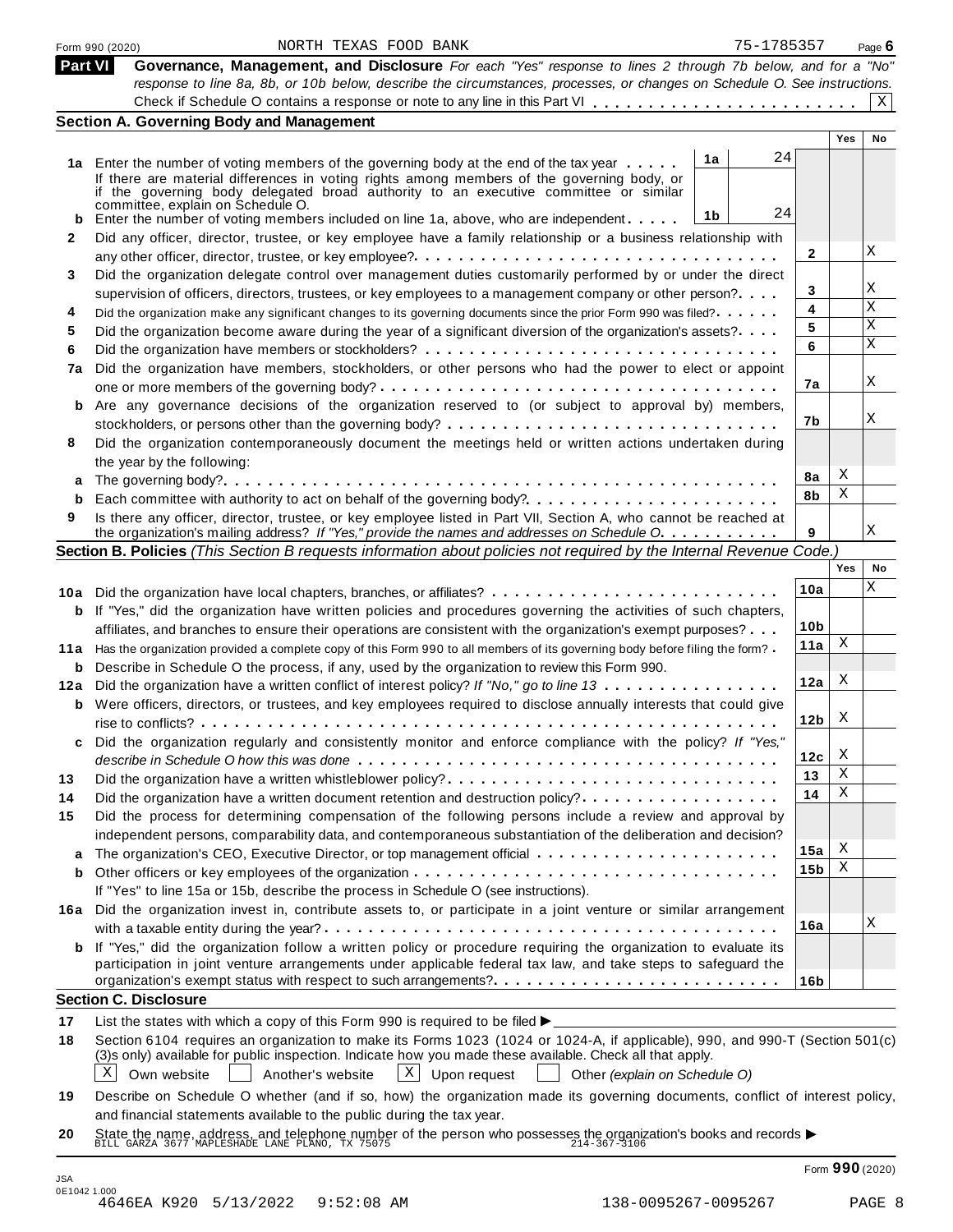| <b>Part VII</b> Compensation of Officers, Directors, Trustees, Key Employees, Highest Compensated Employees, and |  |  |  |  |  |
|------------------------------------------------------------------------------------------------------------------|--|--|--|--|--|
| <b>Independent Contractors</b>                                                                                   |  |  |  |  |  |
|                                                                                                                  |  |  |  |  |  |

**Section A. Officers, Directors, Trustees, Key Employees, and Highest Compensated Employees**

**1a** Complete this table for all persons required to be listed. Report compensation for the calendar year ending with or within the organization's tax year.

anization's lax year.<br>● List all of the organization's **current** officers, directors, trustees (whether individuals or organizations), regardless of amount of<br>nnensation Enter -0- in columns (D) (E) and (E) if no compensa compensation. Enter -0- in columns (D), (E), and (F) if no compensation was paid.

• List all of the organization's current key employees, if any. See instructions for definition of "key employee."

■ List all of the organization's current key employees, if any. See instructions for definition of "key employee."<br>■ List the organization's five current highest compensated employees (other than an officer, director, tru who received reportable compensation (Box 5 of Form W-2 and/or Box 7 of Form 1099-MISC) of more than \$100,000 from the

organization and any related organizations.<br>• List all of the organization's **former** officers, key employees, and highest compensated employees who received more than<br>\$1.00.000 of reportable componention from the erganiza \$100,000 of reportable compensation from the organization and any related organizations.

% List all of the organization's **former directors or trustees** that received, in the capacity as a former director or trustee of the organization, more than \$10,000 of reportable compensation from the organization and any related organizations. See instructions for the order in which to list the persons above.

Check this box if neither the organization nor any related organization compensated any current officer, director, or trustee.

|                                |                        |                                   |                       |         | (C)      |                                 |        |                          |                               |                          |
|--------------------------------|------------------------|-----------------------------------|-----------------------|---------|----------|---------------------------------|--------|--------------------------|-------------------------------|--------------------------|
| (A)                            | (B)                    |                                   |                       |         | Position |                                 |        | (D)                      | (E)                           | (F)                      |
| Name and title                 | Average                |                                   |                       |         |          | (do not check more than one     |        | Reportable               | Reportable                    | <b>Estimated amount</b>  |
|                                | hours                  |                                   |                       |         |          | box, unless person is both an   |        | compensation             | compensation                  | of other                 |
|                                | per week<br>(list any  |                                   |                       |         |          | officer and a director/trustee) |        | from the<br>organization | from related<br>organizations | compensation<br>from the |
|                                | hours for              | Individual trustee<br>or director | Institutional trustee | Officer | Key      |                                 | Former | (W-2/1099-MISC)          | (W-2/1099-MISC)               | organization and         |
|                                | related                |                                   |                       |         | employee |                                 |        |                          |                               | related organizations    |
|                                | organizations<br>below |                                   |                       |         |          |                                 |        |                          |                               |                          |
|                                | dotted line)           |                                   |                       |         |          |                                 |        |                          |                               |                          |
|                                |                        |                                   |                       |         |          | Highest compensated<br>employee |        |                          |                               |                          |
|                                |                        |                                   |                       |         |          |                                 |        |                          |                               |                          |
| (1) TRISHA CUNNINGHAM          | 39.00                  |                                   |                       |         |          |                                 |        |                          |                               |                          |
| PRESIDENT AND CEO              | 1.00                   |                                   |                       | Χ       |          |                                 |        | 352,638.                 | 0.                            | 28,616.                  |
| (2) BRAD STEWART               | 40.00                  |                                   |                       |         |          |                                 |        |                          |                               |                          |
| CHIEF OPERATING OFFICER        | 0.                     |                                   |                       |         | Χ        |                                 |        | 210, 115.                | 0.                            | 54,045.                  |
| (3) ERICA YAEGER               | 40.00                  |                                   |                       |         |          |                                 |        |                          |                               |                          |
| CHIEF EXTERNAL AFFAIRS OFFICER | 0.                     |                                   |                       |         | X        |                                 |        | 209,785.                 | $0$ .                         | 45,044.                  |
| (4) JEANNE CLARK               | 39.00                  |                                   |                       |         |          |                                 |        |                          |                               |                          |
| VP FINANCE & ADMIN             | 1.00                   |                                   |                       | X       |          |                                 |        | 151,601                  | 0.                            | 22,375.                  |
| (5) SUZANNE DROTMAN            | 40.00                  |                                   |                       |         |          |                                 |        |                          |                               |                          |
| VP OF PEOPLE AND CULTURE       | 0.                     |                                   |                       |         |          | Χ                               |        | 131,710.                 | 0                             | 18,981.                  |
| (6) MICHAEL BROOKSHIRE         | 1.00                   |                                   |                       |         |          |                                 |        |                          |                               |                          |
| CHAIRMAN                       | 0.                     | Χ                                 |                       | Χ       |          |                                 |        | 0                        | 0                             | 0.                       |
| (7) JERRI GARISON              | 1.00                   |                                   |                       |         |          |                                 |        |                          |                               |                          |
| VICE CHAIR                     | 0.                     | X                                 |                       | Χ       |          |                                 |        | 0                        | 0                             | 0.                       |
| (8) FLAUREN BENDER             | 1.00                   |                                   |                       |         |          |                                 |        |                          |                               |                          |
| <b>DIRECTOR</b>                | 0.                     | $\rm X$                           |                       |         |          |                                 |        | 0                        | 0                             | 0.                       |
| (9) JOHN BECKERT               | 1.00                   |                                   |                       |         |          |                                 |        |                          |                               |                          |
| <b>DIRECTOR</b>                | 0.                     | Χ                                 |                       |         |          |                                 |        | $0$ .                    | $0$ .                         | 0.                       |
| (10) JULIA BUTHMAN             | 1.00                   |                                   |                       |         |          |                                 |        |                          |                               |                          |
| <b>DIRECTOR</b>                | 0.                     | Χ                                 |                       |         |          |                                 |        | 0.                       | 0.                            | 0.                       |
| (11) BOBBY CHESTNUT            | 1.00                   |                                   |                       |         |          |                                 |        |                          |                               |                          |
| <b>DIRECTOR</b>                | 0.                     | Χ                                 |                       |         |          |                                 |        | 0                        | $\mathsf{O}$                  | 0.                       |
| (12) TYLER COOPER              | 1.00                   |                                   |                       |         |          |                                 |        |                          |                               |                          |
| <b>DIRECTOR</b>                | 0.                     | Χ                                 |                       |         |          |                                 |        | 0                        | 0                             | 0.                       |
| (13) MARCELLA FOREMAN          | 1.00                   |                                   |                       |         |          |                                 |        |                          |                               |                          |
| <b>DIRECTOR</b>                | $0$ .                  | Χ                                 |                       |         |          |                                 |        | 0                        | 0                             | $\mathsf 0$ .            |
| (14) JEFF GEORGE               | 1.00                   |                                   |                       |         |          |                                 |        |                          |                               |                          |
| <b>DIRECTOR</b>                | 0.                     | Χ                                 |                       |         |          |                                 |        | $0$ .                    | $0$ .                         | $\mathbf 0$ .            |

Form **990** (2020)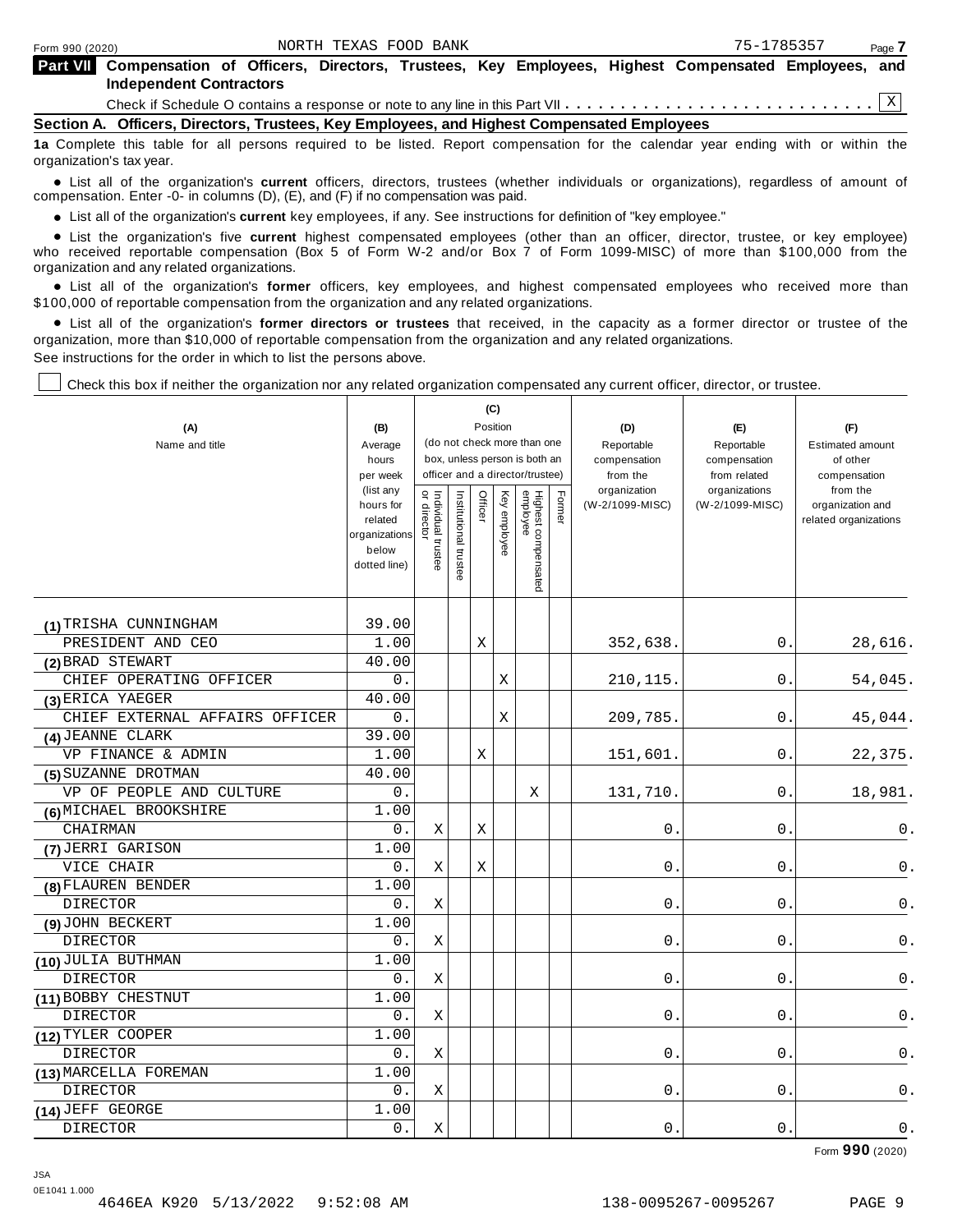#### NORTH TEXAS FOOD BANK 75-1785357

|  | Form 990 (2020) |  |
|--|-----------------|--|
|  |                 |  |

|                               |                                                                                                                                                                                                                                                  | week (list any<br>hours for                       |                                           |                       |         | (do not check more than one<br>box, unless person is both an<br>officer and a director/trustee) |                                 |        | compensation<br>from<br>the     | compensation from<br>related<br>organizations | amount of<br>other<br>compensation                       |
|-------------------------------|--------------------------------------------------------------------------------------------------------------------------------------------------------------------------------------------------------------------------------------------------|---------------------------------------------------|-------------------------------------------|-----------------------|---------|-------------------------------------------------------------------------------------------------|---------------------------------|--------|---------------------------------|-----------------------------------------------|----------------------------------------------------------|
|                               |                                                                                                                                                                                                                                                  | related<br>organizations<br>below dotted<br>line) | <br>  Individual trustee<br>  or director | Institutional trustee | Officer | Key employee                                                                                    | Highest compensated<br>employee | Former | organization<br>(W-2/1099-MISC) | (W-2/1099-MISC)                               | from the<br>organization<br>and related<br>organizations |
| CALVIN HILTON<br>15)          |                                                                                                                                                                                                                                                  | 1.00                                              |                                           |                       |         |                                                                                                 |                                 |        |                                 |                                               |                                                          |
| <b>DIRECTOR</b>               |                                                                                                                                                                                                                                                  | 0.                                                | Χ                                         |                       |         |                                                                                                 |                                 |        | 0                               | 0.                                            | 0.                                                       |
| 16) CHERYL HUGHES<br>DIRECTOR |                                                                                                                                                                                                                                                  | 1.00<br>0.                                        | Χ                                         |                       |         |                                                                                                 |                                 |        | 0                               | 0.                                            | 0.                                                       |
| 17) MABRIE JACKSON            |                                                                                                                                                                                                                                                  | 1.00                                              |                                           |                       |         |                                                                                                 |                                 |        |                                 |                                               |                                                          |
| <b>DIRECTOR</b>               |                                                                                                                                                                                                                                                  | 0.                                                | Χ                                         |                       |         |                                                                                                 |                                 |        | 0                               | 0.                                            | 0.                                                       |
| 18) DON JANACEK               |                                                                                                                                                                                                                                                  | 1.00                                              |                                           |                       |         |                                                                                                 |                                 |        |                                 |                                               |                                                          |
| <b>DIRECTOR</b>               |                                                                                                                                                                                                                                                  | 0.                                                | Χ                                         |                       |         |                                                                                                 |                                 |        | 0                               | 0.                                            | 0.                                                       |
| (19) JAMES JORDAN             |                                                                                                                                                                                                                                                  | 1.00                                              |                                           |                       |         |                                                                                                 |                                 |        |                                 |                                               |                                                          |
| <b>DIRECTOR</b>               |                                                                                                                                                                                                                                                  | 0.                                                | Χ                                         |                       |         |                                                                                                 |                                 |        | 0                               | 0.                                            | 0.                                                       |
| 20) WAN KIM                   |                                                                                                                                                                                                                                                  | 1.00                                              |                                           |                       |         |                                                                                                 |                                 |        |                                 |                                               |                                                          |
| <b>DIRECTOR</b>               |                                                                                                                                                                                                                                                  | 0.                                                | Χ                                         |                       |         |                                                                                                 |                                 |        | 0                               | 0.                                            | 0.                                                       |
| 21) GINNY KISSLING            |                                                                                                                                                                                                                                                  | 1.00                                              |                                           |                       |         |                                                                                                 |                                 |        |                                 |                                               |                                                          |
| <b>DIRECTOR</b>               |                                                                                                                                                                                                                                                  | 0.                                                | Χ                                         |                       |         |                                                                                                 |                                 |        | 0                               | 0.                                            | 0.                                                       |
| 22) RETTA MILLER<br>DIRECTOR  |                                                                                                                                                                                                                                                  | 1.00<br>0.                                        | Χ                                         |                       |         |                                                                                                 |                                 |        | 0                               | 0.                                            | 0.                                                       |
| 23) JEFF MULLINS              |                                                                                                                                                                                                                                                  | 1.00                                              |                                           |                       |         |                                                                                                 |                                 |        |                                 |                                               |                                                          |
| DIRECTOR                      |                                                                                                                                                                                                                                                  | 0.                                                | Χ                                         |                       |         |                                                                                                 |                                 |        | 0                               | 0.                                            | 0.                                                       |
| 24) MIKE PRESTON              |                                                                                                                                                                                                                                                  | 1.00                                              |                                           |                       |         |                                                                                                 |                                 |        |                                 |                                               |                                                          |
| <b>DIRECTOR</b>               |                                                                                                                                                                                                                                                  | $0$ .                                             | Χ                                         |                       |         |                                                                                                 |                                 |        | 0                               | 0.                                            | 0.                                                       |
|                               | 25) KATHERINE PEROT REEVES                                                                                                                                                                                                                       | 1.00                                              |                                           |                       |         |                                                                                                 |                                 |        |                                 |                                               |                                                          |
| <b>DIRECTOR</b>               |                                                                                                                                                                                                                                                  | $0$ .                                             | Χ                                         |                       |         |                                                                                                 |                                 |        | $\Omega$                        | $0$ .                                         | 0.                                                       |
| 1b Sub-total                  | $\mathbf{a} \cdot \mathbf{a} \cdot \mathbf{a} \cdot \mathbf{a} \cdot \mathbf{a}$                                                                                                                                                                 |                                                   |                                           |                       |         |                                                                                                 |                                 |        | 1,055,849                       | 0                                             | 169, 061.                                                |
|                               | c Total from continuation sheets to Part VII, Section A                                                                                                                                                                                          |                                                   |                                           |                       |         |                                                                                                 |                                 |        | $\mathbf{0}$                    | 0                                             | 0.                                                       |
|                               |                                                                                                                                                                                                                                                  |                                                   |                                           |                       |         |                                                                                                 |                                 |        | 1,055,849.                      | $\mathsf{O}$ .                                | 169,061.                                                 |
|                               | 2 Total number of individuals (including but not limited to those listed above) who received more than \$100,000 of<br>reportable compensation from the organization ▶                                                                           |                                                   | 5                                         |                       |         |                                                                                                 |                                 |        |                                 |                                               |                                                          |
|                               |                                                                                                                                                                                                                                                  |                                                   |                                           |                       |         |                                                                                                 |                                 |        |                                 |                                               | <b>Yes</b><br>No.                                        |
| 3                             | Did the organization list any former officer, director, or trustee, key employee, or highest compensated                                                                                                                                         |                                                   |                                           |                       |         |                                                                                                 |                                 |        |                                 |                                               |                                                          |
|                               | employee on line 1a? If "Yes," complete Schedule J for such individual                                                                                                                                                                           |                                                   |                                           |                       |         |                                                                                                 |                                 |        |                                 |                                               | X<br>3                                                   |
| 4                             | For any individual listed on line 1a, is the sum of reportable compensation and other compensation from the                                                                                                                                      |                                                   |                                           |                       |         |                                                                                                 |                                 |        |                                 |                                               |                                                          |
|                               | organization and related organizations greater than \$150,000? If "Yes," complete Schedule J for such                                                                                                                                            |                                                   |                                           |                       |         |                                                                                                 |                                 |        |                                 |                                               |                                                          |
|                               |                                                                                                                                                                                                                                                  |                                                   |                                           |                       |         |                                                                                                 |                                 |        |                                 |                                               | Χ<br>4                                                   |
| 5.                            | Did any person listed on line 1a receive or accrue compensation from any unrelated organization or individual                                                                                                                                    |                                                   |                                           |                       |         |                                                                                                 |                                 |        |                                 |                                               |                                                          |
|                               | for services rendered to the organization? If "Yes," complete Schedule J for such person                                                                                                                                                         |                                                   |                                           |                       |         |                                                                                                 |                                 |        |                                 |                                               | х<br>5                                                   |
|                               | <b>Section B. Independent Contractors</b>                                                                                                                                                                                                        |                                                   |                                           |                       |         |                                                                                                 |                                 |        |                                 |                                               |                                                          |
| 1<br>year.                    | Complete this table for your five highest compensated independent contractors that received more than \$100,000 of<br>compensation from the organization. Report compensation for the calendar year ending with or within the organization's tax |                                                   |                                           |                       |         |                                                                                                 |                                 |        |                                 |                                               |                                                          |
|                               | (A)                                                                                                                                                                                                                                              |                                                   |                                           |                       |         |                                                                                                 |                                 |        | (B)                             |                                               | (C)                                                      |
|                               | Name and business address                                                                                                                                                                                                                        |                                                   |                                           |                       |         |                                                                                                 |                                 |        | Description of services         |                                               | Compensation                                             |
| ATTACHMENT 4                  |                                                                                                                                                                                                                                                  |                                                   |                                           |                       |         |                                                                                                 |                                 |        |                                 |                                               |                                                          |
|                               |                                                                                                                                                                                                                                                  |                                                   |                                           |                       |         |                                                                                                 |                                 |        |                                 |                                               |                                                          |
|                               |                                                                                                                                                                                                                                                  |                                                   |                                           |                       |         |                                                                                                 |                                 |        |                                 |                                               |                                                          |
|                               |                                                                                                                                                                                                                                                  |                                                   |                                           |                       |         |                                                                                                 |                                 |        |                                 |                                               |                                                          |
| $\mathbf{2}$                  | Total number of independent contractors (including but not limited to those listed above) who received                                                                                                                                           |                                                   |                                           |                       |         |                                                                                                 |                                 |        |                                 |                                               |                                                          |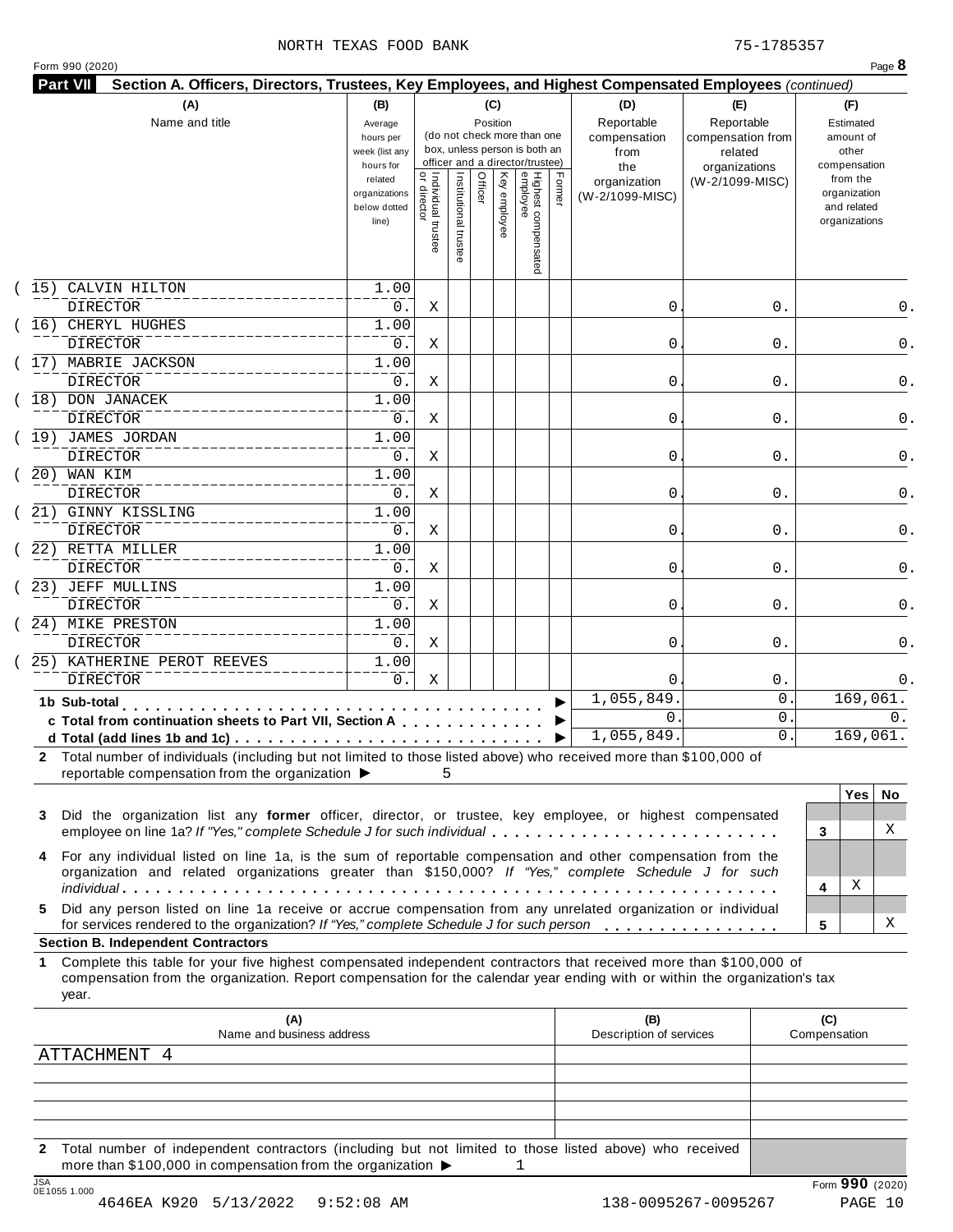#### NORTH TEXAS FOOD BANK 75-1785357

| (A)<br>Name and title                                                                                                                                                                                                                                          | (B)<br>Average<br>hours per<br>week (list any<br>hours for |                                     |                       |         | (C)<br>Position | (do not check more than one<br>box, unless person is both an<br>officer and a director/trustee) |        | (D)<br>Reportable<br>compensation<br>from<br>the | (E)<br>Reportable<br>compensation from<br>related<br>organizations | (F)<br>Estimated<br>amount of<br>other<br>compensation |                                                          |
|----------------------------------------------------------------------------------------------------------------------------------------------------------------------------------------------------------------------------------------------------------------|------------------------------------------------------------|-------------------------------------|-----------------------|---------|-----------------|-------------------------------------------------------------------------------------------------|--------|--------------------------------------------------|--------------------------------------------------------------------|--------------------------------------------------------|----------------------------------------------------------|
|                                                                                                                                                                                                                                                                | related<br>organizations<br>below dotted<br>line)          | Individual trustee<br>  or director | Institutional trustee | Officer | Key employee    | Highest compensated<br>employee                                                                 | Former | organization<br>(W-2/1099-MISC)                  | (W-2/1099-MISC)                                                    |                                                        | from the<br>organization<br>and related<br>organizations |
| 26) ANDREW ROSEN<br><b>DIRECTOR</b>                                                                                                                                                                                                                            | 1.00                                                       |                                     |                       |         |                 |                                                                                                 |        |                                                  |                                                                    |                                                        |                                                          |
| 27) ADAM SAPHIER                                                                                                                                                                                                                                               | $0$ .<br>1.00                                              | Χ                                   |                       |         |                 |                                                                                                 |        | 0                                                | 0.                                                                 |                                                        |                                                          |
| <b>DIRECTOR</b>                                                                                                                                                                                                                                                | 0.                                                         | Χ                                   |                       |         |                 |                                                                                                 |        | 0                                                | 0.                                                                 |                                                        |                                                          |
| 28) PRIYA SARJOO                                                                                                                                                                                                                                               | 1.00                                                       |                                     |                       |         |                 |                                                                                                 |        |                                                  |                                                                    |                                                        |                                                          |
| <b>DIRECTOR</b>                                                                                                                                                                                                                                                | 0.                                                         | Χ                                   |                       |         |                 |                                                                                                 |        | 0                                                | 0.                                                                 |                                                        |                                                          |
| 29) TODD YODER                                                                                                                                                                                                                                                 | 1.00                                                       |                                     |                       |         |                 |                                                                                                 |        |                                                  |                                                                    |                                                        |                                                          |
| <b>DIRECTOR</b>                                                                                                                                                                                                                                                | 0.                                                         | Χ                                   |                       |         |                 |                                                                                                 |        | 0                                                | 0.                                                                 |                                                        |                                                          |
|                                                                                                                                                                                                                                                                |                                                            |                                     |                       |         |                 |                                                                                                 |        |                                                  |                                                                    |                                                        |                                                          |
|                                                                                                                                                                                                                                                                |                                                            |                                     |                       |         |                 |                                                                                                 |        |                                                  |                                                                    |                                                        |                                                          |
|                                                                                                                                                                                                                                                                |                                                            |                                     |                       |         |                 |                                                                                                 |        |                                                  |                                                                    |                                                        |                                                          |
|                                                                                                                                                                                                                                                                |                                                            |                                     |                       |         |                 |                                                                                                 |        |                                                  |                                                                    |                                                        |                                                          |
|                                                                                                                                                                                                                                                                |                                                            |                                     |                       |         |                 |                                                                                                 |        |                                                  |                                                                    |                                                        |                                                          |
|                                                                                                                                                                                                                                                                |                                                            |                                     |                       |         |                 |                                                                                                 |        |                                                  |                                                                    |                                                        |                                                          |
|                                                                                                                                                                                                                                                                |                                                            |                                     |                       |         |                 |                                                                                                 |        |                                                  |                                                                    |                                                        |                                                          |
| 1b Sub-total<br>c Total from continuation sheets to Part VII, Section A                                                                                                                                                                                        |                                                            |                                     |                       |         |                 |                                                                                                 |        | $\mathbf{0}$                                     | 0                                                                  |                                                        |                                                          |
| 2 Total number of individuals (including but not limited to those listed above) who received more than \$100,000 of<br>reportable compensation from the organization ▶                                                                                         |                                                            | 5                                   |                       |         |                 |                                                                                                 |        |                                                  |                                                                    |                                                        |                                                          |
|                                                                                                                                                                                                                                                                |                                                            |                                     |                       |         |                 |                                                                                                 |        |                                                  |                                                                    |                                                        | <b>Yes</b><br>No.                                        |
| Did the organization list any former officer, director, or trustee, key employee, or highest compensated<br>3<br>employee on line 1a? If "Yes," complete Schedule J for such individual                                                                        |                                                            |                                     |                       |         |                 |                                                                                                 |        |                                                  |                                                                    | 3                                                      | X                                                        |
| For any individual listed on line 1a, is the sum of reportable compensation and other compensation from the<br>4<br>organization and related organizations greater than \$150,000? If "Yes," complete Schedule J for such                                      |                                                            |                                     |                       |         |                 |                                                                                                 |        |                                                  |                                                                    | 4                                                      | Χ                                                        |
| Did any person listed on line 1a receive or accrue compensation from any unrelated organization or individual<br>5.<br>for services rendered to the organization? If "Yes," complete Schedule J for such person                                                |                                                            |                                     |                       |         |                 |                                                                                                 |        |                                                  |                                                                    | 5                                                      | X                                                        |
|                                                                                                                                                                                                                                                                |                                                            |                                     |                       |         |                 |                                                                                                 |        |                                                  |                                                                    |                                                        |                                                          |
| <b>Section B. Independent Contractors</b>                                                                                                                                                                                                                      |                                                            |                                     |                       |         |                 |                                                                                                 |        |                                                  |                                                                    |                                                        |                                                          |
| Complete this table for your five highest compensated independent contractors that received more than \$100,000 of<br>1<br>compensation from the organization. Report compensation for the calendar year ending with or within the organization's tax<br>year. |                                                            |                                     |                       |         |                 |                                                                                                 |        |                                                  |                                                                    |                                                        |                                                          |
| (A)<br>Name and business address                                                                                                                                                                                                                               |                                                            |                                     |                       |         |                 |                                                                                                 |        | (B)<br>Description of services                   |                                                                    | (C)<br>Compensation                                    |                                                          |
|                                                                                                                                                                                                                                                                |                                                            |                                     |                       |         |                 |                                                                                                 |        |                                                  |                                                                    |                                                        |                                                          |
|                                                                                                                                                                                                                                                                |                                                            |                                     |                       |         |                 |                                                                                                 |        |                                                  |                                                                    |                                                        |                                                          |

**2** Total number of independent contractors (including but not limited to those listed above) who received more than \$100,000 in compensation from the organization  $\triangleright$ <br>  $\frac{\text{JSA}}{0.510551.000}$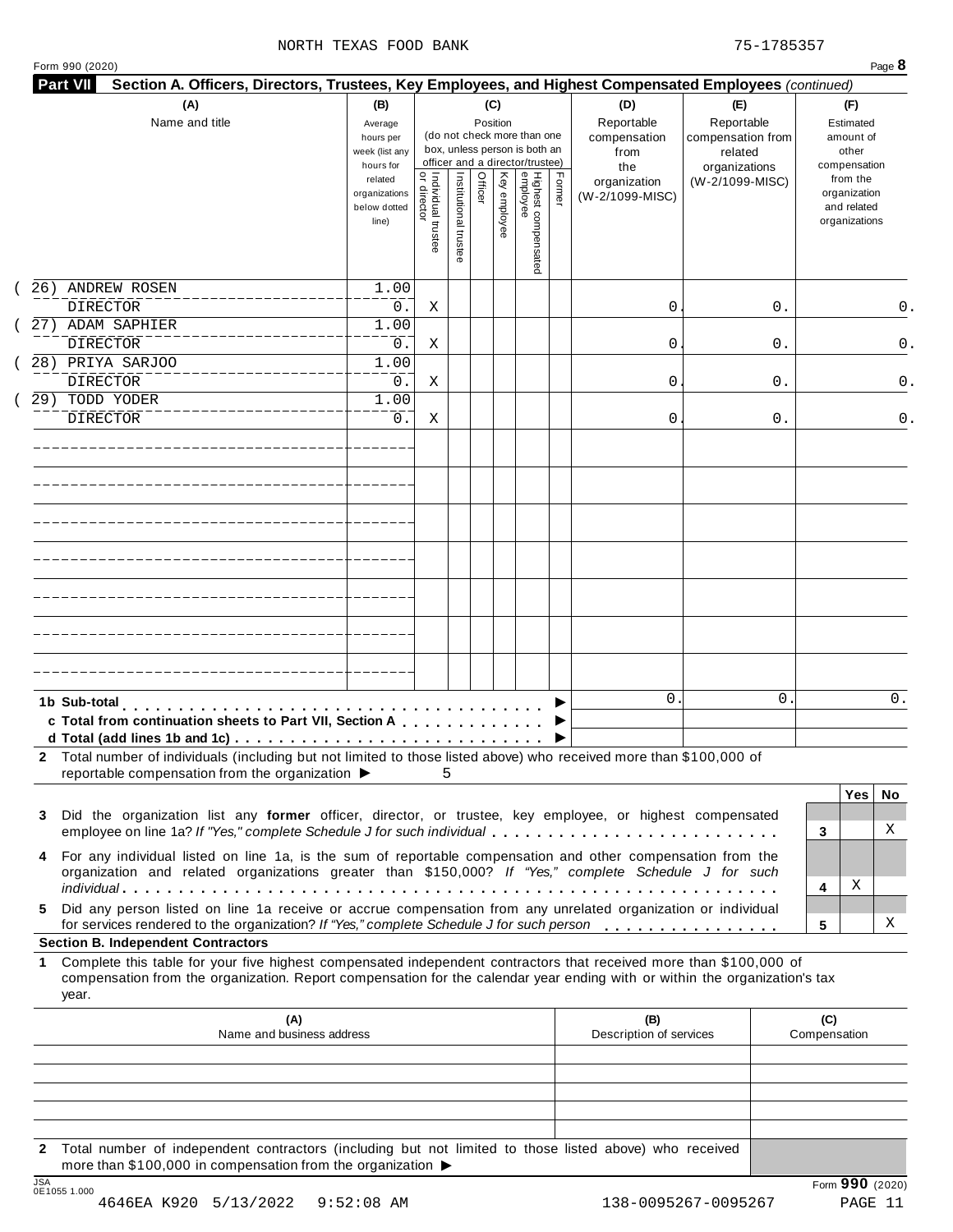| Form 990 (2020)                                           |                                                          |                                                                                                                                                                                                                                      |                | NORTH TEXAS FOOD BANK                             |                      |                                              | 75-1785357                           | Page 9                                                        |
|-----------------------------------------------------------|----------------------------------------------------------|--------------------------------------------------------------------------------------------------------------------------------------------------------------------------------------------------------------------------------------|----------------|---------------------------------------------------|----------------------|----------------------------------------------|--------------------------------------|---------------------------------------------------------------|
| <b>Part VIII</b>                                          |                                                          | <b>Statement of Revenue</b>                                                                                                                                                                                                          |                |                                                   |                      |                                              |                                      | Χ                                                             |
|                                                           |                                                          |                                                                                                                                                                                                                                      |                |                                                   | (A)<br>Total revenue | (B)<br>Related or exempt<br>function revenue | (C)<br>Unrelated<br>business revenue | (D)<br>Revenue excluded<br>from tax under<br>sections 512-514 |
| 1a                                                        |                                                          | Federated campaigns <b>Federated</b>                                                                                                                                                                                                 | 1a             |                                                   |                      |                                              |                                      |                                                               |
| Contributions, Gifts, Grants<br>and Other Similar Amounts | b                                                        | Membership dues expansion of the material of the material of the material of the material of the material of the material of the material of the material of the material of the material of the material of the material of t       | 1b             |                                                   |                      |                                              |                                      |                                                               |
|                                                           |                                                          | Fundraising events <b>Fundraising</b>                                                                                                                                                                                                | 1c             | 114,422.                                          |                      |                                              |                                      |                                                               |
|                                                           |                                                          | Related organizations <b>and the set of the set of the set of the set of the set of the set of the set of the set of the set of the set of the set of the set of the set of the set of the set of the set of the set of the set </b> | 1d             | 996,187.                                          |                      |                                              |                                      |                                                               |
|                                                           |                                                          | Government grants (contributions)                                                                                                                                                                                                    | 1е             | 46, 136, 847.                                     |                      |                                              |                                      |                                                               |
|                                                           | f                                                        | All other contributions, gifts, grants,                                                                                                                                                                                              |                |                                                   |                      |                                              |                                      |                                                               |
|                                                           |                                                          | and similar amounts not included above                                                                                                                                                                                               | 1f             | 195,083,940.                                      |                      |                                              |                                      |                                                               |
|                                                           | g                                                        | Noncash contributions included in                                                                                                                                                                                                    |                |                                                   |                      |                                              |                                      |                                                               |
|                                                           |                                                          | $lines 1a-1f$ $\cdots$ $\cdots$                                                                                                                                                                                                      |                | <b>1g</b> $\left \frac{6}{3}\right $ 149,989,498. |                      |                                              |                                      |                                                               |
|                                                           | h                                                        | Total. Add lines 1a-1f <u>.</u> .                                                                                                                                                                                                    |                | ▸                                                 | 242, 331, 396.       |                                              |                                      |                                                               |
|                                                           |                                                          |                                                                                                                                                                                                                                      |                | <b>Business Code</b><br>900099                    |                      |                                              |                                      |                                                               |
| Program Service<br>Revenue<br>2a                          |                                                          | CONVENIENCE FEES                                                                                                                                                                                                                     |                |                                                   | 360,845.             | 360,845.                                     |                                      |                                                               |
|                                                           | b                                                        |                                                                                                                                                                                                                                      |                |                                                   |                      |                                              |                                      |                                                               |
|                                                           | c                                                        |                                                                                                                                                                                                                                      |                |                                                   |                      |                                              |                                      |                                                               |
|                                                           | d<br>е                                                   |                                                                                                                                                                                                                                      |                |                                                   |                      |                                              |                                      |                                                               |
|                                                           | f                                                        | All other program service revenue                                                                                                                                                                                                    |                |                                                   |                      |                                              |                                      |                                                               |
|                                                           | g                                                        | Total. Add lines 2a-2f ▶                                                                                                                                                                                                             |                |                                                   | 360,845              |                                              |                                      |                                                               |
| 3                                                         |                                                          | Investment income (including dividends, interest, and                                                                                                                                                                                |                |                                                   |                      |                                              |                                      |                                                               |
|                                                           | other similar amounts). The state of the similar amounts |                                                                                                                                                                                                                                      |                | 745,367.                                          |                      |                                              | 745,367.                             |                                                               |
| 4                                                         |                                                          | Income from investment of tax-exempt bond proceeds $\blacksquare$                                                                                                                                                                    |                |                                                   | $\mathbf{0}$ .       |                                              |                                      |                                                               |
| 5                                                         |                                                          |                                                                                                                                                                                                                                      |                |                                                   | $\mathbf{0}$ .       |                                              |                                      |                                                               |
|                                                           |                                                          |                                                                                                                                                                                                                                      | (i) Real       | (ii) Personal                                     |                      |                                              |                                      |                                                               |
| 6a                                                        |                                                          | Gross rents <b>Contains and Container</b><br>6а                                                                                                                                                                                      | 3,702.         |                                                   |                      |                                              |                                      |                                                               |
|                                                           | b                                                        | Less: rental expenses<br>6b                                                                                                                                                                                                          | 3,702.         |                                                   |                      |                                              |                                      |                                                               |
|                                                           | d                                                        | Rental income or (loss) 6c<br>Net rental income or (loss) $\cdots$ $\cdots$ $\cdots$ $\cdots$                                                                                                                                        |                |                                                   | 3,702.               |                                              |                                      | 3,702.                                                        |
| 7a                                                        |                                                          | Gross<br>amount from                                                                                                                                                                                                                 | (i) Securities | (ii) Other                                        |                      |                                              |                                      |                                                               |
|                                                           |                                                          | sales<br>οf<br>assets                                                                                                                                                                                                                |                |                                                   |                      |                                              |                                      |                                                               |
|                                                           |                                                          | other than inventory 7a                                                                                                                                                                                                              | 20,091,077.    | 1,507,000.                                        |                      |                                              |                                      |                                                               |
|                                                           | b                                                        | Less: cost or other basis                                                                                                                                                                                                            |                |                                                   |                      |                                              |                                      |                                                               |
|                                                           |                                                          | and sales expenses   7b                                                                                                                                                                                                              | 19,378,160.    | 2,439,503.                                        |                      |                                              |                                      |                                                               |
|                                                           |                                                          | c Gain or (loss) $\blacksquare$ 7c                                                                                                                                                                                                   | 712,917.       | $-932,503.$                                       |                      |                                              |                                      |                                                               |
|                                                           |                                                          | Net gain or (loss) $\cdots$ $\cdots$ $\cdots$ $\cdots$ $\cdots$ $\cdots$ $\cdots$                                                                                                                                                    |                |                                                   | $-219,586.$          |                                              |                                      | $-219,586.$                                                   |
| Other Revenue                                             | 8а                                                       | income from<br>Gross                                                                                                                                                                                                                 | fundraising    |                                                   |                      |                                              |                                      |                                                               |
|                                                           |                                                          | events (not including \$                                                                                                                                                                                                             | 114,422.       |                                                   |                      |                                              |                                      |                                                               |
|                                                           |                                                          | of contributions reported on line                                                                                                                                                                                                    |                |                                                   |                      |                                              |                                      |                                                               |
|                                                           |                                                          | 1c). See Part IV, line 18                                                                                                                                                                                                            | 8а             | 376,195.<br>157,613.                              |                      |                                              |                                      |                                                               |
|                                                           | b                                                        | Less: direct expenses<br>Net income or (loss) from fundraising events. $\blacksquare$                                                                                                                                                | 8b             |                                                   | 218,582.             |                                              |                                      | 218,582.                                                      |
| 9а                                                        |                                                          | income<br>from<br>Gross                                                                                                                                                                                                              | gaming         |                                                   |                      |                                              |                                      |                                                               |
|                                                           |                                                          | activities. See Part IV, line 19                                                                                                                                                                                                     | 9а             | 0.                                                |                      |                                              |                                      |                                                               |
|                                                           | b                                                        | Less: direct expenses                                                                                                                                                                                                                | 9b             | $0$ .                                             |                      |                                              |                                      |                                                               |
|                                                           | c                                                        | Net income or (loss) from gaming activities                                                                                                                                                                                          |                |                                                   | $0$ .                |                                              |                                      |                                                               |
| 10a                                                       |                                                          | Gross sales of inventory,                                                                                                                                                                                                            | less           |                                                   |                      |                                              |                                      |                                                               |
|                                                           |                                                          | returns and allowances                                                                                                                                                                                                               | 10a            | 0.                                                |                      |                                              |                                      |                                                               |
|                                                           | b                                                        | Less: cost of goods sold.                                                                                                                                                                                                            | 10b            | 0.                                                |                      |                                              |                                      |                                                               |
|                                                           | c                                                        | Net income or (loss) from sales of inventory                                                                                                                                                                                         |                |                                                   | 0.                   |                                              |                                      |                                                               |

Business Code

OTHER REVENUE 900099 932. 932. BUILDING REIMBURSEMENT 4,873. BAD DEBT RECOVERY 24,600. 900099 900099 24,600.

30,405.

m m m m m m m m m m m m m m m m I

**<sup>12</sup> Total revenue.** See instructions m m m m m m m m m m m m m I

**11ab c**

**Miscellaneous**<br>
Revenue<br> **Revenue**<br> **a**<br> **a**<br> **a**<br> **a** 

**c** BAD DEBT RECOVERY<br> **d** All other revenue  $\cdots \cdots \cdots$ 

**e Total.** Add lines 11a-11d

243,470,711. 360,845. 778,470.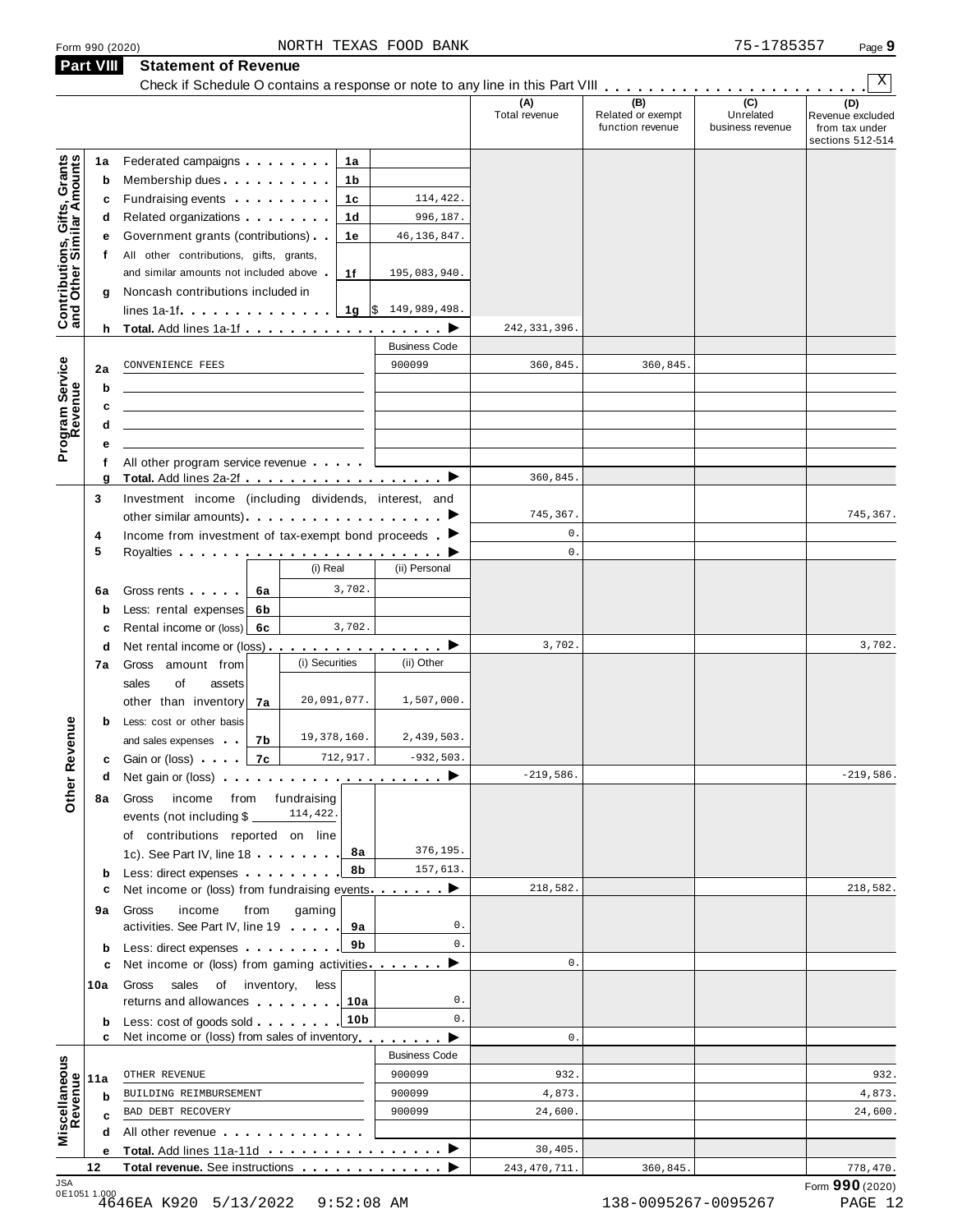#### Form <sup>990</sup> (2020) Page **10** NORTH TEXAS FOOD BANK 75-1785357

|          | <b>Part IX</b> Statement of Functional Expenses                                                                                                                                                                                                                |                         |                                    |                                    |                                |
|----------|----------------------------------------------------------------------------------------------------------------------------------------------------------------------------------------------------------------------------------------------------------------|-------------------------|------------------------------------|------------------------------------|--------------------------------|
|          | Section 501(c)(3) and 501(c)(4) organizations must complete all columns. All other organizations must complete column (A).                                                                                                                                     |                         |                                    |                                    |                                |
|          |                                                                                                                                                                                                                                                                |                         |                                    |                                    |                                |
|          | Do not include amounts reported on lines 6b, 7b,<br>8b, 9b, and 10b of Part VIII.                                                                                                                                                                              | (A)<br>Total expenses   | (B)<br>Program service<br>expenses | Management and<br>general expenses | (D)<br>Fundraising<br>expenses |
|          | 1 Grants and other assistance to domestic organizations<br>and domestic governments. See Part IV, line 21                                                                                                                                                      | 158, 471, 107.          | 158, 471, 107.                     |                                    |                                |
|          | 2 Grants and other assistance to domestic<br>individuals. See Part IV, line 22                                                                                                                                                                                 | 30, 309, 924.           | 30, 309, 924.                      |                                    |                                |
|          | 3 Grants and other assistance to foreign                                                                                                                                                                                                                       |                         |                                    |                                    |                                |
|          | foreign governments,<br>organizations,<br>and                                                                                                                                                                                                                  |                         |                                    |                                    |                                |
|          | foreign individuals. See Part IV, lines 15 and 16                                                                                                                                                                                                              | 0                       |                                    |                                    |                                |
|          | Benefits paid to or for members                                                                                                                                                                                                                                | $\Omega$                |                                    |                                    |                                |
|          | 5 Compensation of current officers, directors,<br>trustees, and key employees expressed and the state of                                                                                                                                                       | 1,074,218.              | 354,910.                           | 379,162.                           | 340,146.                       |
|          | 6 Compensation not included above to disqualified                                                                                                                                                                                                              |                         |                                    |                                    |                                |
|          | persons (as defined under section 4958(f)(1)) and                                                                                                                                                                                                              |                         |                                    |                                    |                                |
|          | persons described in section 4958(c)(3)(B)                                                                                                                                                                                                                     | 0.<br>11,031,172.       | 7,785,890.                         | 1,021,058.                         | 2, 224, 224.                   |
|          | 7 Other salaries and wages                                                                                                                                                                                                                                     |                         |                                    |                                    |                                |
| 8        | Pension plan accruals and contributions (include<br>section 401(k) and 403(b) employer contributions)                                                                                                                                                          | 478,109.                | 362, 231.                          | 38,758.                            | 77,120.                        |
| 9        | Other employee benefits                                                                                                                                                                                                                                        | 2, 125, 705.            | 1,531,912.                         | 221,107.                           | 372,686.                       |
| 10       |                                                                                                                                                                                                                                                                | 787,973.                | 521,590.                           | 88,964.                            | 177, 419.                      |
| 11       | Fees for services (nonemployees):                                                                                                                                                                                                                              |                         |                                    |                                    |                                |
|          | a Management                                                                                                                                                                                                                                                   | 0                       |                                    |                                    |                                |
|          | b Legal entering the service of the service of the service of the service of the service of the service of the                                                                                                                                                 | $\Omega$                |                                    |                                    |                                |
|          | c Accounting                                                                                                                                                                                                                                                   | 75,400                  |                                    | 75,400.                            |                                |
|          | d Lobbying entering the series of the series of the series of the series of the series of the series of the series of the series of the series of the series of the series of the series of the series of the series of the se                                 | 0                       |                                    |                                    |                                |
|          | e Professional fundraising services. See Part IV, line 17                                                                                                                                                                                                      | 1,391,230.              |                                    |                                    | 1,391,230.                     |
|          | f Investment management fees                                                                                                                                                                                                                                   | 204,063.                |                                    | 204,063.                           |                                |
|          | <b>g</b> Other. (If line 11g amount exceeds 10% of line 25, column                                                                                                                                                                                             | 560,912.                | 19,050.                            | 426,402.                           | 115,460.                       |
|          | (A) amount, list line 11g expenses on Schedule O.).                                                                                                                                                                                                            | $\overline{2,211},409.$ | 52,764.                            | 4,881.                             | 2, 153, 764.                   |
| 13       | 12 Advertising and promotion<br>Office expenses examines a series of the series of the series of the series of the series of the series of the series of the series of the series of the series of the series of the series of the series of the series of the | 305,736.                | 204,558.                           | 20,845.                            | 80,333.                        |
| 14       | Information technology<br>                                                                                                                                                                                                                                     | 262,973.                | 34,096.                            | 34,605.                            | 194, 272.                      |
| 15       | Royalties experience and a series are a series and a series of the series of the series of the series of the s                                                                                                                                                 | $\Omega$                |                                    |                                    |                                |
|          | 16 Occupancy                                                                                                                                                                                                                                                   | 2,418,063.              | 2, 251, 144.                       | 12,924.                            | 153,995.                       |
|          | 17 Travel <b>17 Travel</b>                                                                                                                                                                                                                                     | 1,686,474.              | 1,684,453.                         | 839.                               | 1,182.                         |
|          | 18 Payments of travel or entertainment expenses                                                                                                                                                                                                                |                         |                                    |                                    |                                |
|          | for any federal, state, or local public officials                                                                                                                                                                                                              | $0$ .                   |                                    |                                    |                                |
|          | 19 Conferences, conventions, and meetings                                                                                                                                                                                                                      | 906<br>$\mathsf{O}$ .   | 197.                               | 206.                               | 503.                           |
| 20       |                                                                                                                                                                                                                                                                | $\mathbf{0}$            |                                    |                                    |                                |
| 21<br>22 | Payments to affiliates <b>All Accords</b> Payments to affiliates<br>Depreciation, depletion, and amortization                                                                                                                                                  | 1,374,241.              | 1,236,817.                         | 54,970.                            | 82,454.                        |
| 23       | Insurance experience and the set of the set of the set of the set of the set of the set of the set of the set of the set of the set of the set of the set of the set of the set of the set of the set of the set of the set of                                 | 87,773.                 | 78,905.                            | 3,350.                             | 5,518.                         |
| 24       | Other expenses. Itemize expenses not covered                                                                                                                                                                                                                   |                         |                                    |                                    |                                |
|          | above (List miscellaneous expenses on line 24e. If                                                                                                                                                                                                             |                         |                                    |                                    |                                |
|          | line 24e amount exceeds 10% of line 25, column                                                                                                                                                                                                                 |                         |                                    |                                    |                                |
|          | (A) amount, list line 24e expenses on Schedule O.)                                                                                                                                                                                                             |                         |                                    |                                    |                                |
|          | aSUPPLIES                                                                                                                                                                                                                                                      | 1,062,444.              | 1,039,456.                         | 12,301.                            | 10,687.                        |
|          | <b>bEQUIPMENT MAINTENANCE</b>                                                                                                                                                                                                                                  | 178,741.                | 80,062.                            | 87,525.                            | 11,154.                        |
|          | CDUES & SUPPLIES                                                                                                                                                                                                                                               | 83, 419.                | 44,353.                            | 25,446.                            | 13,620.                        |
|          | d٠                                                                                                                                                                                                                                                             | 55,112.                 | 10,042.                            | 29,355.                            | 15,715.                        |
|          | e All other expenses                                                                                                                                                                                                                                           | 216, 237, 104.          | 206,073,461.                       | 2,742,161.                         | 7,421,482.                     |
|          | 25 Total functional expenses. Add lines 1 through 24e<br>26 Joint costs. Complete this line only if the<br>organization reported in column (B) joint costs<br>from a combined educational campaign and                                                         |                         |                                    |                                    |                                |
|          | fundraising solicitation. Check here $\blacktriangleright$<br>if                                                                                                                                                                                               |                         |                                    |                                    |                                |
|          | following SOP 98-2 (ASC 958-720)                                                                                                                                                                                                                               | 0.                      |                                    |                                    |                                |

Form **990** (2020) JSA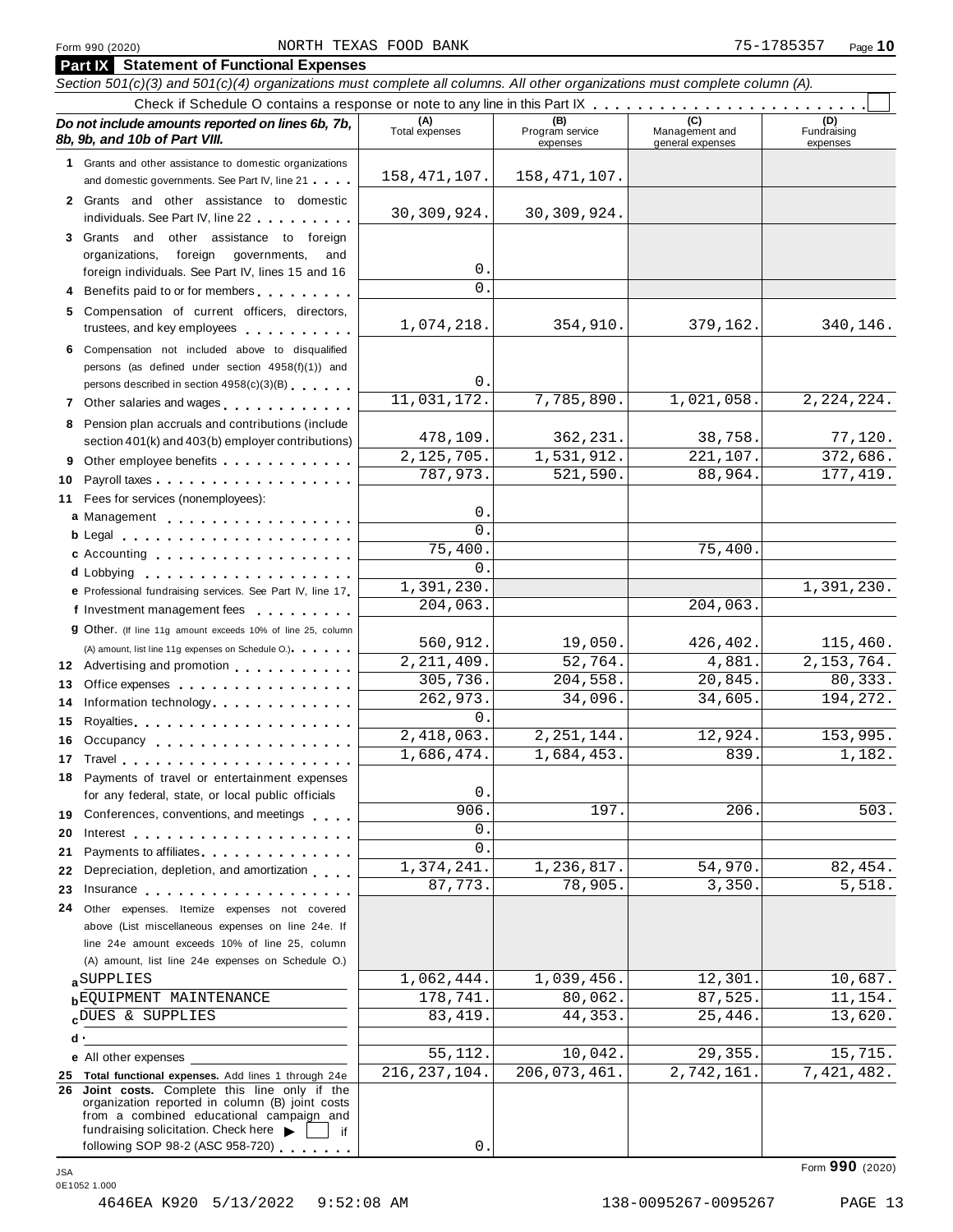|                             | Form 990 (2020) | NORTH TEXAS FOOD BANK                                                                                                                              |                              |                         | 75-1785357<br>Page 11       |
|-----------------------------|-----------------|----------------------------------------------------------------------------------------------------------------------------------------------------|------------------------------|-------------------------|-----------------------------|
|                             | Part X          | <b>Balance Sheet</b>                                                                                                                               |                              |                         |                             |
|                             |                 | Check if Schedule O contains a response or note to any line in this Part X                                                                         |                              |                         | $\vert X \vert$             |
|                             |                 |                                                                                                                                                    | (A)<br>Beginning of year     |                         | (B)<br>End of year          |
|                             | 1               |                                                                                                                                                    | 4,784,245.                   | $\mathbf{1}$            | 2,928,921.                  |
|                             | $\overline{2}$  |                                                                                                                                                    | 19,590,027.                  | $\overline{2}$          | 0.                          |
|                             | 3               |                                                                                                                                                    | 4,901,383.                   | $\overline{\mathbf{3}}$ | 2,843,578.                  |
|                             | 4               | Accounts receivable, net                                                                                                                           | 1,547,868.                   | $\overline{\mathbf{4}}$ | 1,320,843.                  |
|                             | 5               | Loans and other receivables from any current or former officer, director,                                                                          |                              |                         |                             |
|                             |                 | trustee, key employee, creator or founder, substantial contributor, or 35%                                                                         |                              |                         |                             |
|                             |                 | controlled entity or family member of any of these persons                                                                                         | $\mathbf 0$ .                | 5                       | 0.                          |
|                             | 6               | Loans and other receivables from other disqualified persons (as defined                                                                            |                              |                         |                             |
|                             |                 | under section $4958(f)(1)$ , and persons described in section $4958(c)(3)(B)$                                                                      | 0.                           | 6                       | 0.                          |
|                             | $\overline{7}$  | Notes and loans receivable, net                                                                                                                    | 16,838,300.                  | $\overline{7}$          | 16,838,300.                 |
| Assets                      | 8               |                                                                                                                                                    | 17,583,608.                  | 8                       | 19,486,221.                 |
|                             | 9               |                                                                                                                                                    | 352,861                      | 9                       | 536,991.                    |
|                             |                 | 10a Land, buildings, and equipment: cost or other                                                                                                  |                              |                         |                             |
|                             |                 | 16,697,549.<br>basis. Complete Part VI of Schedule D 10a                                                                                           |                              |                         |                             |
|                             |                 | 9,657,382.                                                                                                                                         | 8,840,214.                   | 10 <sub>c</sub>         | 7,040,167.                  |
|                             | 11              |                                                                                                                                                    | 45, 331, 753.                | 11                      | 107, 136, 783.              |
|                             | 12              | Investments - other securities. See Part IV, line 11                                                                                               | 944,690.                     | 12                      | 135,097.                    |
|                             | 13              | Investments - program-related. See Part IV, line 11                                                                                                | 0                            | 13                      | 0.                          |
|                             | 14              |                                                                                                                                                    | $\mathsf{O}$                 | 14                      | 0.                          |
|                             | 15              |                                                                                                                                                    | 0                            | 15                      | 0.                          |
|                             | 16              | Total assets. Add lines 1 through 15 (must equal line 33)                                                                                          | 120, 714, 949.<br>7,019,431. | 16                      | 158,266,901.<br>16,657,274. |
|                             | 17              | Accounts payable and accrued expenses                                                                                                              | 0                            | 17                      | 0.                          |
|                             | 18              |                                                                                                                                                    | $\mathbf 0$ .                | 18                      | 0.                          |
|                             | 19              |                                                                                                                                                    | $\mathbf 0$ .                | 19                      | 0.                          |
|                             | 20<br>21        | Escrow or custodial account liability. Complete Part IV of Schedule D.                                                                             | 0.                           | 20<br>21                | 0.                          |
|                             | 22              |                                                                                                                                                    |                              |                         |                             |
| Liabilities                 |                 | Loans and other payables to any current or former officer, director,<br>trustee, key employee, creator or founder, substantial contributor, or 35% |                              |                         |                             |
|                             |                 | controlled entity or family member of any of these persons                                                                                         | 0.                           | 22                      | $0$ .                       |
|                             | 23              | Secured mortgages and notes payable to unrelated third parties                                                                                     | 0.                           | 23                      | 0.                          |
|                             | 24              | Unsecured notes and loans payable to unrelated third parties.                                                                                      | $\overline{0}$ .             | 24                      | $0$ .                       |
|                             | 25              | Other liabilities (including federal income tax, payables to related third                                                                         |                              |                         |                             |
|                             |                 | parties, and other liabilities not included on lines 17-24). Complete Part X                                                                       |                              |                         |                             |
|                             |                 |                                                                                                                                                    | 2,021,700.                   | 25                      | 0.                          |
|                             | 26              |                                                                                                                                                    | 9,041,131                    | 26                      | 16,657,274.                 |
|                             |                 | $\mid x \mid$<br>Organizations that follow FASB ASC 958, check here ▶<br>and complete lines 27, 28, 32, and 33.                                    |                              |                         |                             |
|                             | 27              | Net assets without donor restrictions                                                                                                              | 80,597,643.                  | 27                      | 115,646,710.                |
|                             | 28              |                                                                                                                                                    | 31,076,175.                  | 28                      | 25,962,917.                 |
| Net Assets or Fund Balances |                 | Organizations that do not follow FASB ASC 958, check here ▶<br>and complete lines 29 through 33.                                                   |                              |                         |                             |
|                             | 29              | Capital stock or trust principal, or current funds                                                                                                 |                              | 29                      |                             |
|                             | 30              | Paid-in or capital surplus, or land, building, or equipment fund.                                                                                  |                              | 30                      |                             |
|                             | 31              | Retained earnings, endowment, accumulated income, or other funds                                                                                   |                              | 31                      |                             |
|                             | 32              |                                                                                                                                                    | 111,673,818.                 | 32                      | 141,609,627.                |
|                             | 33              | Total liabilities and net assets/fund balances                                                                                                     | 120, 714, 949.               | 33                      | 158,266,901.                |
|                             |                 |                                                                                                                                                    |                              |                         | Form 990 (2020)             |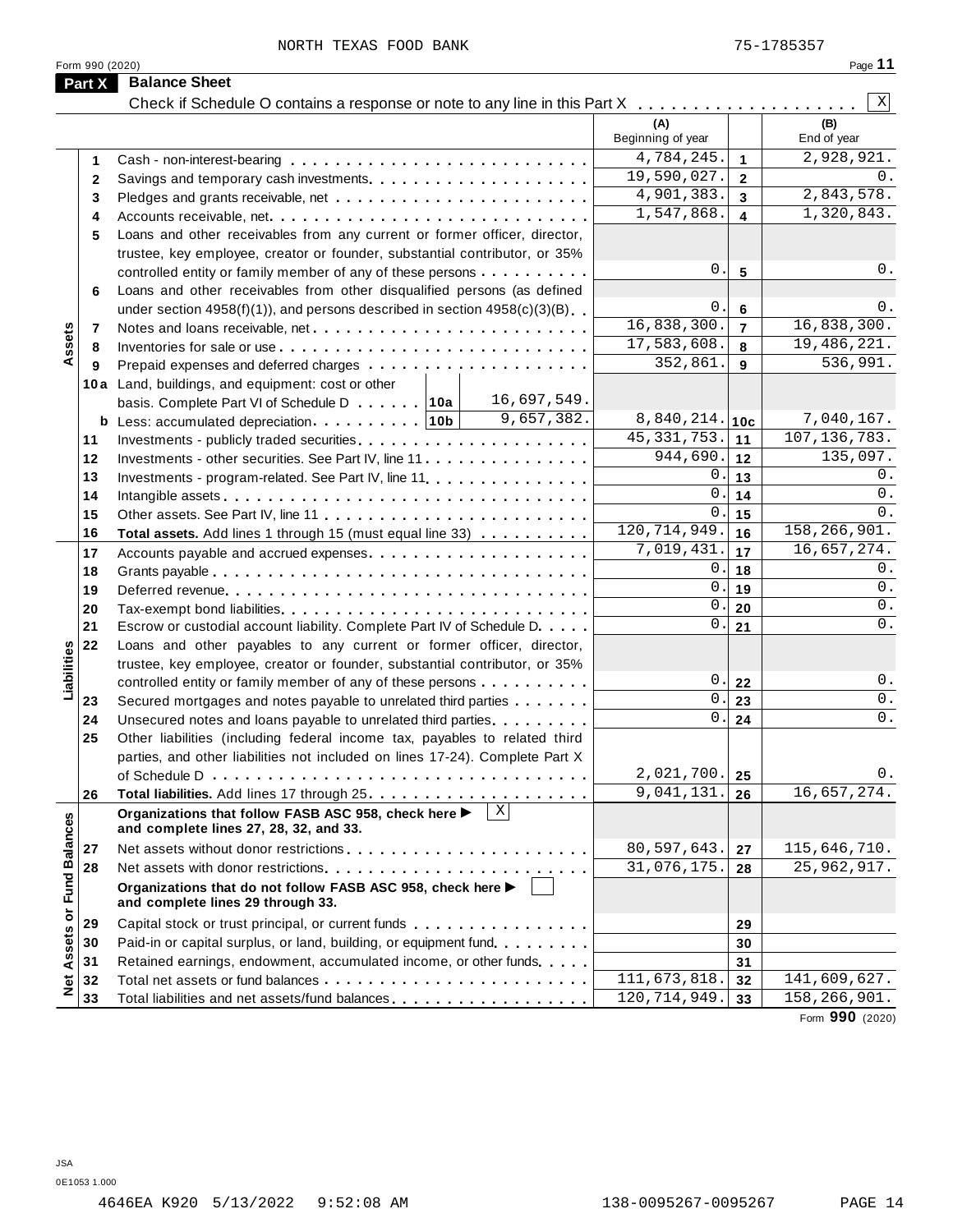| NORTH TEXAS FOOD BANK |  |  |  |  |
|-----------------------|--|--|--|--|
|-----------------------|--|--|--|--|

|          | Form 990 (2020)                                                                                                                                                                                                                                                            |                |                              |            | Page 12 |
|----------|----------------------------------------------------------------------------------------------------------------------------------------------------------------------------------------------------------------------------------------------------------------------------|----------------|------------------------------|------------|---------|
| Part XI  | <b>Reconciliation of Net Assets</b>                                                                                                                                                                                                                                        |                |                              |            |         |
|          |                                                                                                                                                                                                                                                                            |                |                              |            |         |
| 1        |                                                                                                                                                                                                                                                                            | $\mathbf{1}$   | $\overline{243, 470, 711}$ . |            |         |
| 2        |                                                                                                                                                                                                                                                                            | $\mathbf{2}$   | 216, 237, 104.               |            |         |
| 3        |                                                                                                                                                                                                                                                                            | $\overline{3}$ | 27, 233, 607.                |            |         |
| 4        | Net assets or fund balances at beginning of year (must equal Part X, line 32, column (A))                                                                                                                                                                                  | 4              | 111, 673, 818.               |            |         |
| 5        |                                                                                                                                                                                                                                                                            | 5              |                              | 2,702,202. |         |
| 6        |                                                                                                                                                                                                                                                                            | 6              |                              |            | 0.      |
| 7        |                                                                                                                                                                                                                                                                            | $\overline{7}$ |                              |            | 0.      |
| 8        |                                                                                                                                                                                                                                                                            | 8              |                              |            | 0.      |
| 9        | Other changes in net assets or fund balances (explain on Schedule O)                                                                                                                                                                                                       | 9              |                              |            | 0.      |
| 10       | Net assets or fund balances at end of year. Combine lines 3 through 9 (must equal Part X, line                                                                                                                                                                             |                |                              |            |         |
|          |                                                                                                                                                                                                                                                                            | 10             | 141,609,627.                 |            |         |
| Part XII | <b>Financial Statements and Reporting</b>                                                                                                                                                                                                                                  |                |                              |            |         |
|          |                                                                                                                                                                                                                                                                            |                |                              |            |         |
| 1        | $\overline{X}$ Accrual<br>Accounting method used to prepare the Form 990:<br>Cash<br>Other<br>If the organization changed its method of accounting from a prior year or checked "Other," explain in<br>Schedule O.                                                         |                |                              | Yes        | No      |
|          | 2a Were the organization's financial statements compiled or reviewed by an independent accountant?<br>If "Yes," check a box below to indicate whether the financial statements for the year were compiled or<br>reviewed on a separate basis, consolidated basis, or both: |                | 2a                           |            | Χ       |
|          | Separate basis<br><b>Consolidated basis</b><br>Both consolidated and separate basis                                                                                                                                                                                        |                |                              |            |         |
|          | <b>b</b> Were the organization's financial statements audited by an independent accountant?                                                                                                                                                                                |                | 2 <sub>b</sub>               | Χ          |         |
|          | If "Yes," check a box below to indicate whether the financial statements for the year were audited on a<br>separate basis, consolidated basis, or both:<br>$X$ Consolidated basis<br>Separate basis<br>Both consolidated and separate basis                                |                |                              |            |         |
|          | c If "Yes" to line 2a or 2b, does the organization have a committee that assumes responsibility for oversight of                                                                                                                                                           |                |                              |            |         |
|          | the audit, review, or compilation of its financial statements and selection of an independent accountant?                                                                                                                                                                  |                | 2c                           | Χ          |         |
|          | If the organization changed either its oversight process or selection process during the tax year, explain on<br>Schedule O.                                                                                                                                               |                |                              |            |         |
|          | 3a As a result of a federal award, was the organization required to undergo an audit or audits as set forth in the                                                                                                                                                         |                |                              |            |         |
|          | Single Audit Act and OMB Circular A-133?                                                                                                                                                                                                                                   |                | 3a                           | Χ          |         |
|          | <b>b</b> If "Yes," did the organization undergo the required audit or audits? If the organization did not undergo the                                                                                                                                                      |                | 3 <sub>b</sub>               | Χ          |         |
|          | required audit or audits, explain why on Schedule O and describe any steps taken to undergo such audits                                                                                                                                                                    |                |                              |            |         |

Form **990** (2020)

 $\overline{\phantom{a}}$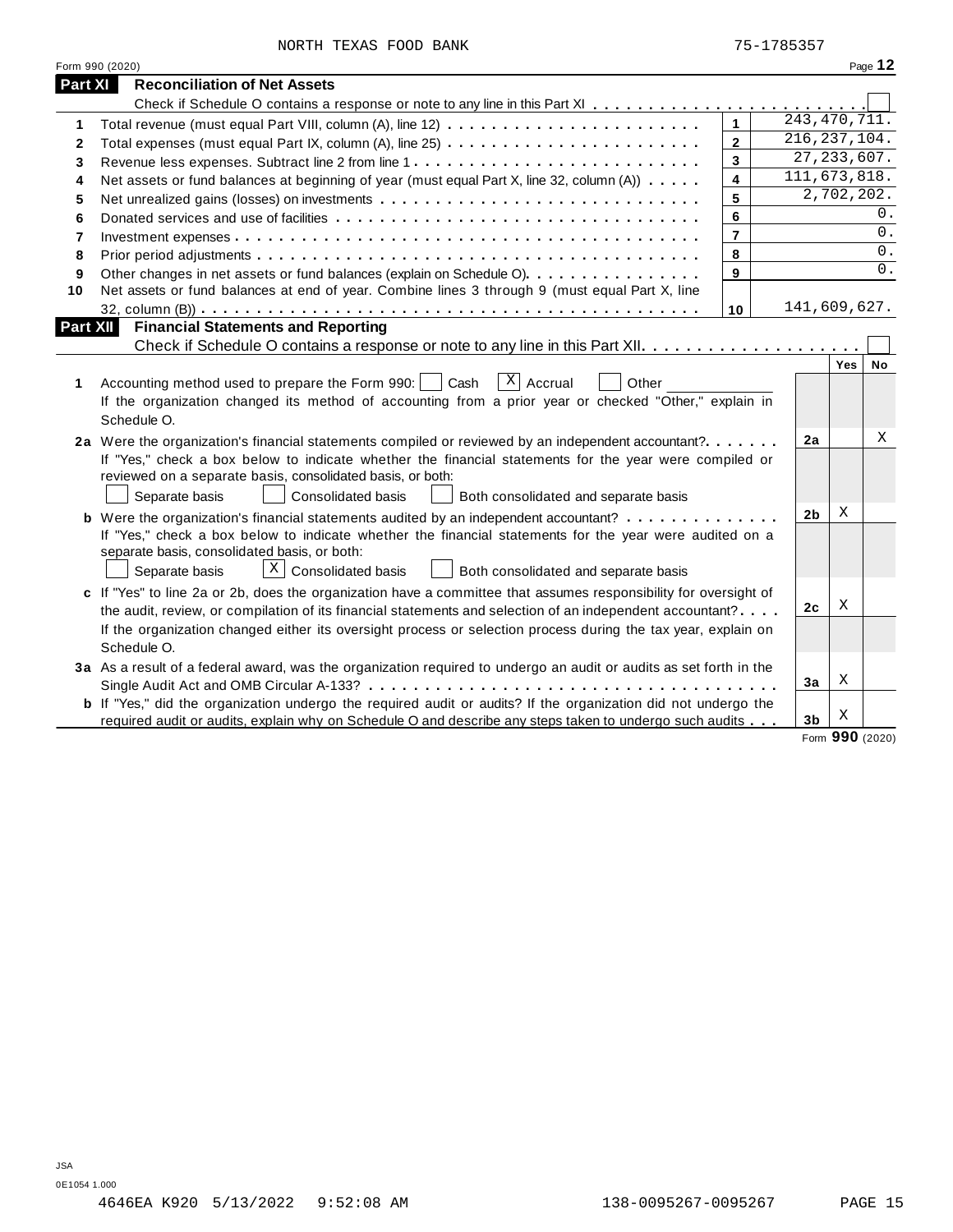# **OMB No. 1545-0047 CHEDULE A Public Charity Status** and **Public Support** (Form 990 or 990-EZ) **Complete if the organization is a section 501(c)(3) organization or a section 4947(a)(1) popeyempt charitable trust \bigcirc**

(Form 990 or 990-EZ) complete if the organization is a section 501(c)(3) organization or a section 4947(a)(1) nonexempt charitable trust.  $2020$ 

|              | <u>  .</u>                                                                                                                                                                                                                                                      |  |                                                                                           | Complete if the organization is a section 501(c)(3) organization or a section 4947(a)(1) nonexempt charitable trust. |     |                          |                                                                                                                                                                                                                                                                                                                                                                                | ZWŁU                                                                                                                             |  |  |  |
|--------------|-----------------------------------------------------------------------------------------------------------------------------------------------------------------------------------------------------------------------------------------------------------------|--|-------------------------------------------------------------------------------------------|----------------------------------------------------------------------------------------------------------------------|-----|--------------------------|--------------------------------------------------------------------------------------------------------------------------------------------------------------------------------------------------------------------------------------------------------------------------------------------------------------------------------------------------------------------------------|----------------------------------------------------------------------------------------------------------------------------------|--|--|--|
|              | Department of the Treasury<br><b>Internal Revenue Service</b>                                                                                                                                                                                                   |  |                                                                                           | Attach to Form 990 or Form 990-EZ.<br>Go to www.irs.gov/Form990 for instructions and the latest information.         |     |                          |                                                                                                                                                                                                                                                                                                                                                                                | Open to Public<br><b>Inspection</b>                                                                                              |  |  |  |
|              | Name of the organization                                                                                                                                                                                                                                        |  |                                                                                           |                                                                                                                      |     |                          | <b>Employer identification number</b>                                                                                                                                                                                                                                                                                                                                          |                                                                                                                                  |  |  |  |
|              | NORTH TEXAS FOOD BANK                                                                                                                                                                                                                                           |  |                                                                                           |                                                                                                                      |     |                          | 75-1785357                                                                                                                                                                                                                                                                                                                                                                     |                                                                                                                                  |  |  |  |
| Part I       |                                                                                                                                                                                                                                                                 |  |                                                                                           |                                                                                                                      |     |                          | Reason for Public Charity Status. (All organizations must complete this part.) See instructions.                                                                                                                                                                                                                                                                               |                                                                                                                                  |  |  |  |
|              |                                                                                                                                                                                                                                                                 |  |                                                                                           | The organization is not a private foundation because it is: (For lines 1 through 12, check only one box.)            |     |                          |                                                                                                                                                                                                                                                                                                                                                                                |                                                                                                                                  |  |  |  |
| 1            |                                                                                                                                                                                                                                                                 |  |                                                                                           | A church, convention of churches, or association of churches described in section 170(b)(1)(A)(i).                   |     |                          |                                                                                                                                                                                                                                                                                                                                                                                |                                                                                                                                  |  |  |  |
| 2            |                                                                                                                                                                                                                                                                 |  | A school described in section 170(b)(1)(A)(ii). (Attach Schedule E (Form 990 or 990-EZ).) |                                                                                                                      |     |                          |                                                                                                                                                                                                                                                                                                                                                                                |                                                                                                                                  |  |  |  |
| 3            |                                                                                                                                                                                                                                                                 |  |                                                                                           | A hospital or a cooperative hospital service organization described in section 170(b)(1)(A)(iii).                    |     |                          |                                                                                                                                                                                                                                                                                                                                                                                |                                                                                                                                  |  |  |  |
| 4            |                                                                                                                                                                                                                                                                 |  |                                                                                           |                                                                                                                      |     |                          | A medical research organization operated in conjunction with a hospital described in section 170(b)(1)(A)(iii). Enter the                                                                                                                                                                                                                                                      |                                                                                                                                  |  |  |  |
|              | hospital's name, city, and state:                                                                                                                                                                                                                               |  |                                                                                           |                                                                                                                      |     |                          |                                                                                                                                                                                                                                                                                                                                                                                |                                                                                                                                  |  |  |  |
| 5            |                                                                                                                                                                                                                                                                 |  |                                                                                           |                                                                                                                      |     |                          |                                                                                                                                                                                                                                                                                                                                                                                | An organization operated for the benefit of a college or university owned or operated by a governmental unit described in        |  |  |  |
|              |                                                                                                                                                                                                                                                                 |  | section 170(b)(1)(A)(iv). (Complete Part II.)                                             |                                                                                                                      |     |                          |                                                                                                                                                                                                                                                                                                                                                                                |                                                                                                                                  |  |  |  |
| 6<br> X<br>7 | A federal, state, or local government or governmental unit described in section 170(b)(1)(A)(v).                                                                                                                                                                |  |                                                                                           |                                                                                                                      |     |                          |                                                                                                                                                                                                                                                                                                                                                                                |                                                                                                                                  |  |  |  |
|              | An organization that normally receives a substantial part of its support from a governmental unit or from the general public<br>described in section 170(b)(1)(A)(vi). (Complete Part II.)                                                                      |  |                                                                                           |                                                                                                                      |     |                          |                                                                                                                                                                                                                                                                                                                                                                                |                                                                                                                                  |  |  |  |
| 8            |                                                                                                                                                                                                                                                                 |  |                                                                                           | A community trust described in section 170(b)(1)(A)(vi). (Complete Part II.)                                         |     |                          |                                                                                                                                                                                                                                                                                                                                                                                |                                                                                                                                  |  |  |  |
| 9            |                                                                                                                                                                                                                                                                 |  |                                                                                           |                                                                                                                      |     |                          |                                                                                                                                                                                                                                                                                                                                                                                |                                                                                                                                  |  |  |  |
|              | An agricultural research organization described in section 170(b)(1)(A)(ix) operated in conjunction with a land-grant college<br>or university or a non-land-grant college of agriculture (see instructions). Enter the name, city, and state of the college or |  |                                                                                           |                                                                                                                      |     |                          |                                                                                                                                                                                                                                                                                                                                                                                |                                                                                                                                  |  |  |  |
|              | university:                                                                                                                                                                                                                                                     |  |                                                                                           |                                                                                                                      |     |                          |                                                                                                                                                                                                                                                                                                                                                                                |                                                                                                                                  |  |  |  |
| 10           |                                                                                                                                                                                                                                                                 |  |                                                                                           | acquired by the organization after June 30, 1975. See section 509(a)(2). (Complete Part III.)                        |     |                          | An organization that normally receives (1) more than 331/3% of its support from contributions, membership fees, and gross<br>receipts from activities related to its exempt functions, subject to certain exceptions; and (2) no more than 331/3 % of its<br>support from gross investment income and unrelated business taxable income (less section 511 tax) from businesses |                                                                                                                                  |  |  |  |
| 11           |                                                                                                                                                                                                                                                                 |  |                                                                                           | An organization organized and operated exclusively to test for public safety. See section 509(a)(4).                 |     |                          |                                                                                                                                                                                                                                                                                                                                                                                |                                                                                                                                  |  |  |  |
| 12           |                                                                                                                                                                                                                                                                 |  |                                                                                           |                                                                                                                      |     |                          |                                                                                                                                                                                                                                                                                                                                                                                | An organization organized and operated exclusively for the benefit of, to perform the functions of, or to carry out the purposes |  |  |  |
|              | of one or more publicly supported organizations described in section 509(a)(1) or section 509(a)(2). See section 509(a)(3).                                                                                                                                     |  |                                                                                           |                                                                                                                      |     |                          |                                                                                                                                                                                                                                                                                                                                                                                |                                                                                                                                  |  |  |  |
|              | Check the box in lines 12a through 12d that describes the type of supporting organization and complete lines 12e, 12f, and 12g.                                                                                                                                 |  |                                                                                           |                                                                                                                      |     |                          |                                                                                                                                                                                                                                                                                                                                                                                |                                                                                                                                  |  |  |  |
| a            | Type I. A supporting organization operated, supervised, or controlled by its supported organization(s), typically by giving                                                                                                                                     |  |                                                                                           |                                                                                                                      |     |                          |                                                                                                                                                                                                                                                                                                                                                                                |                                                                                                                                  |  |  |  |
|              | the supported organization(s) the power to regularly appoint or elect a majority of the directors or trustees of the                                                                                                                                            |  |                                                                                           |                                                                                                                      |     |                          |                                                                                                                                                                                                                                                                                                                                                                                |                                                                                                                                  |  |  |  |
| b            | supporting organization. You must complete Part IV, Sections A and B.<br>Type II. A supporting organization supervised or controlled in connection with its supported organization(s), by having                                                                |  |                                                                                           |                                                                                                                      |     |                          |                                                                                                                                                                                                                                                                                                                                                                                |                                                                                                                                  |  |  |  |
|              |                                                                                                                                                                                                                                                                 |  |                                                                                           |                                                                                                                      |     |                          | control or management of the supporting organization vested in the same persons that control or manage the supported                                                                                                                                                                                                                                                           |                                                                                                                                  |  |  |  |
|              |                                                                                                                                                                                                                                                                 |  |                                                                                           | organization(s). You must complete Part IV, Sections A and C.                                                        |     |                          |                                                                                                                                                                                                                                                                                                                                                                                |                                                                                                                                  |  |  |  |
| c            |                                                                                                                                                                                                                                                                 |  |                                                                                           |                                                                                                                      |     |                          | Type III functionally integrated. A supporting organization operated in connection with, and functionally integrated with,                                                                                                                                                                                                                                                     |                                                                                                                                  |  |  |  |
|              |                                                                                                                                                                                                                                                                 |  |                                                                                           | its supported organization(s) (see instructions). You must complete Part IV, Sections A, D, and E.                   |     |                          |                                                                                                                                                                                                                                                                                                                                                                                |                                                                                                                                  |  |  |  |
| d            |                                                                                                                                                                                                                                                                 |  |                                                                                           |                                                                                                                      |     |                          | Type III non-functionally integrated. A supporting organization operated in connection with its supported organization(s)                                                                                                                                                                                                                                                      |                                                                                                                                  |  |  |  |
|              |                                                                                                                                                                                                                                                                 |  |                                                                                           |                                                                                                                      |     |                          | that is not functionally integrated. The organization generally must satisfy a distribution requirement and an attentiveness                                                                                                                                                                                                                                                   |                                                                                                                                  |  |  |  |
|              |                                                                                                                                                                                                                                                                 |  |                                                                                           | requirement (see instructions). You must complete Part IV, Sections A and D, and Part V.                             |     |                          |                                                                                                                                                                                                                                                                                                                                                                                |                                                                                                                                  |  |  |  |
| е            |                                                                                                                                                                                                                                                                 |  |                                                                                           |                                                                                                                      |     |                          | Check this box if the organization received a written determination from the IRS that it is a Type I, Type II, Type III                                                                                                                                                                                                                                                        |                                                                                                                                  |  |  |  |
|              |                                                                                                                                                                                                                                                                 |  |                                                                                           | functionally integrated, or Type III non-functionally integrated supporting organization.                            |     |                          |                                                                                                                                                                                                                                                                                                                                                                                |                                                                                                                                  |  |  |  |
| f            |                                                                                                                                                                                                                                                                 |  |                                                                                           | Provide the following information about the supported organization(s).                                               |     |                          |                                                                                                                                                                                                                                                                                                                                                                                |                                                                                                                                  |  |  |  |
| g            | (i) Name of supported organization                                                                                                                                                                                                                              |  | (ii) EIN                                                                                  | (iii) Type of organization                                                                                           |     | (iv) Is the organization | (v) Amount of monetary                                                                                                                                                                                                                                                                                                                                                         | (vi) Amount of                                                                                                                   |  |  |  |
|              |                                                                                                                                                                                                                                                                 |  |                                                                                           | (described on lines 1-10                                                                                             |     | listed in your governing | support (see                                                                                                                                                                                                                                                                                                                                                                   | other support (see                                                                                                               |  |  |  |
|              |                                                                                                                                                                                                                                                                 |  |                                                                                           | above (see instructions))                                                                                            | Yes | document?<br>No          | instructions)                                                                                                                                                                                                                                                                                                                                                                  | instructions)                                                                                                                    |  |  |  |
|              |                                                                                                                                                                                                                                                                 |  |                                                                                           |                                                                                                                      |     |                          |                                                                                                                                                                                                                                                                                                                                                                                |                                                                                                                                  |  |  |  |
| (A)          |                                                                                                                                                                                                                                                                 |  |                                                                                           |                                                                                                                      |     |                          |                                                                                                                                                                                                                                                                                                                                                                                |                                                                                                                                  |  |  |  |
| (B)          |                                                                                                                                                                                                                                                                 |  |                                                                                           |                                                                                                                      |     |                          |                                                                                                                                                                                                                                                                                                                                                                                |                                                                                                                                  |  |  |  |
| (C)          |                                                                                                                                                                                                                                                                 |  |                                                                                           |                                                                                                                      |     |                          |                                                                                                                                                                                                                                                                                                                                                                                |                                                                                                                                  |  |  |  |
| (D)          |                                                                                                                                                                                                                                                                 |  |                                                                                           |                                                                                                                      |     |                          |                                                                                                                                                                                                                                                                                                                                                                                |                                                                                                                                  |  |  |  |
| (E)          |                                                                                                                                                                                                                                                                 |  |                                                                                           |                                                                                                                      |     |                          |                                                                                                                                                                                                                                                                                                                                                                                |                                                                                                                                  |  |  |  |
| Total        |                                                                                                                                                                                                                                                                 |  |                                                                                           |                                                                                                                      |     |                          |                                                                                                                                                                                                                                                                                                                                                                                |                                                                                                                                  |  |  |  |
|              |                                                                                                                                                                                                                                                                 |  | For Paperwork Reduction Act Notice, see the Instructions for Form 990 or 990-EZ.          |                                                                                                                      |     |                          |                                                                                                                                                                                                                                                                                                                                                                                | Schedule A (Form 990 or 990-EZ) 2020                                                                                             |  |  |  |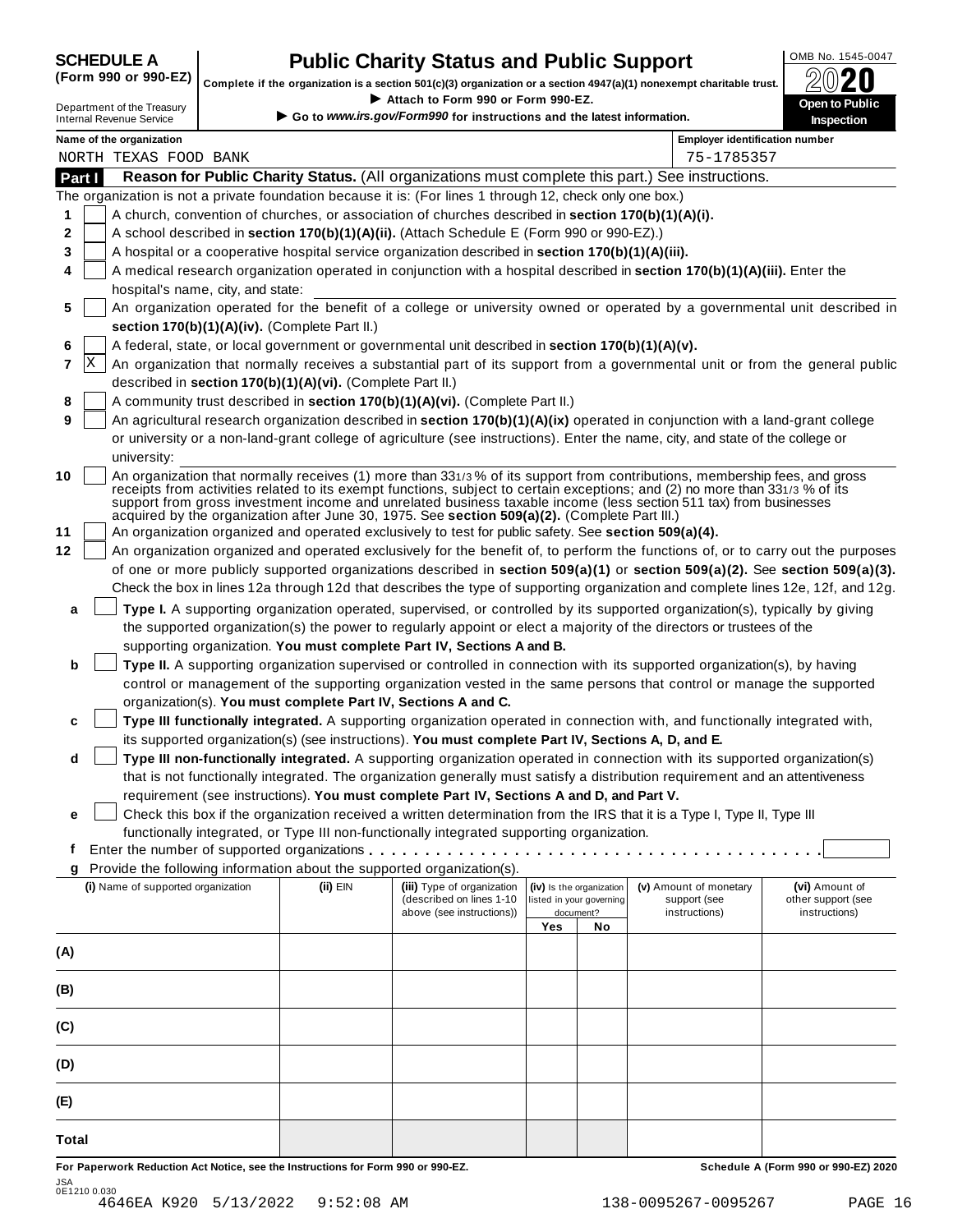**Support Schedule for Organizations Described in Sections 170(b)(1)(A)(iv) and 170(b)(1)(A)(vi)** (Complete only if you checked the box on line 5, 7, or 8 of Part I or if the organization failed to qualify under Part III. If the organization fails to qualify under the tests listed below, please complete Part III.) **Part II**

|                            | <b>Section A. Public Support</b>                                                                                                                                                                                                         |                |                |                |                |                |                |
|----------------------------|------------------------------------------------------------------------------------------------------------------------------------------------------------------------------------------------------------------------------------------|----------------|----------------|----------------|----------------|----------------|----------------|
|                            | Calendar year (or fiscal year beginning in) ▶                                                                                                                                                                                            | (a) 2016       | (b) 2017       | (c) 2018       | $(d)$ 2019     | (e) 2020       | (f) Total      |
| 1                          | Gifts, grants, contributions, and<br>membership fees received. (Do not<br>include any "unusual grants.")                                                                                                                                 | 131,061,443.   | 139, 225, 360. | 144,550,159.   | 199, 457, 066. | 242, 331, 396. | 856,625,424.   |
| $\mathbf{2}$               | Tax revenues levied for the<br>organization's benefit and either paid to<br>or expended on its behalf                                                                                                                                    |                |                |                |                |                | 0.             |
| 3                          | The value of services or facilities<br>furnished by a governmental unit to the<br>organization without charge                                                                                                                            |                |                |                |                |                | 0.             |
| 4                          | Total. Add lines 1 through 3                                                                                                                                                                                                             | 131,061,443.   | 139, 225, 360. | 144,550,159.   | 199, 457, 066. | 242, 331, 396. | 856,625,424.   |
| 5                          | The portion of total contributions by<br>each person (other than a<br>governmental unit or publicly<br>supported organization) included on<br>line 1 that exceeds 2% of the amount<br>shown on line 11, column (f)                       |                |                |                |                |                | $0$ .          |
| 6                          | Public support. Subtract line 5 from line 4                                                                                                                                                                                              |                |                |                |                |                | 856,625,424.   |
|                            | <b>Section B. Total Support</b>                                                                                                                                                                                                          |                |                |                |                |                |                |
|                            | Calendar year (or fiscal year beginning in) ▶                                                                                                                                                                                            | (a) 2016       | (b) 2017       | (c) 2018       | $(d)$ 2019     | (e) 2020       | (f) Total      |
| 7                          | Amounts from line 4                                                                                                                                                                                                                      | 131,061,443.   | 139, 225, 360. | 144,550,159    | 199, 457, 066. | 242, 331, 396. | 856,625,424.   |
| 8                          | Gross income from interest, dividends.<br>payments received on securities loans,<br>rents, royalties, and income from<br>similar sources experiences                                                                                     | 300,758.       | 457,853.       | 832,758.       | 908,652.       | 749,069.       | 3, 249, 090.   |
| 9                          | Net income from unrelated business<br>activities, whether or not the business<br>is regularly carried on the control of the set of the set of the set of the set of the set of the set of the s                                          | $\mathbf{0}$ . | 0.             | $\mathbf{0}$ . | 0.             | 0.             | 0.             |
| 10                         | Other income. Do not include gain or<br>loss from the sale of capital assets<br>(Explain in Part VI.) ATCH 1                                                                                                                             | 245,356.       | 369,868.       | 259,176.       | 439,558.       | 248,987.       | 1,562,945.     |
|                            | Total support. Add lines 7 through 10                                                                                                                                                                                                    |                |                |                |                |                | 861, 437, 459. |
|                            |                                                                                                                                                                                                                                          |                |                |                |                | 12             | 7,306,502.     |
|                            |                                                                                                                                                                                                                                          |                |                |                |                |                |                |
|                            | First 5 years. If the Form 990 is for the organization's first, second, third, fourth, or fifth tax year as a section 501(c)(3)<br>organization, check this box and stop here equitarian enterity or an example that is not a stop here. |                |                |                |                |                |                |
|                            | <b>Section C. Computation of Public Support Percentage</b>                                                                                                                                                                               |                |                |                |                |                |                |
|                            | Public support percentage for 2020 (line 6, column (f), divided by line 11, column (f)                                                                                                                                                   |                |                |                |                | 14             | 99.44%         |
|                            |                                                                                                                                                                                                                                          |                |                |                |                | 15             | 97.65%         |
|                            | 16a 331/3% support test - 2020. If the organization did not check the box on line 13, and line 14 is 331/3% or more, check this                                                                                                          |                |                |                |                |                |                |
|                            | box and stop here. The organization qualifies as a publicly supported organization $\ldots \ldots \ldots \ldots \ldots \ldots$                                                                                                           |                |                |                |                |                | Χ              |
|                            | b 331/3% support test - 2019. If the organization did not check a box on line 13 or 16a, and line 15 is 331/3% or more, check                                                                                                            |                |                |                |                |                |                |
|                            |                                                                                                                                                                                                                                          |                |                |                |                |                |                |
|                            | 17a 10%-facts-and-circumstances test - 2020. If the organization did not check a box on line 13, 16a, or 16b, and line 14 is                                                                                                             |                |                |                |                |                |                |
|                            | 10% or more, and if the organization meets the facts-and-circumstances test, check this box and stop here. Explain in                                                                                                                    |                |                |                |                |                |                |
|                            | Part VI how the organization meets the facts-and-circumstances test. The organization qualifies as a publicly supported                                                                                                                  |                |                |                |                |                |                |
|                            |                                                                                                                                                                                                                                          |                |                |                |                |                |                |
|                            | b 10%-facts-and-circumstances test - 2019. If the organization did not check a box on line 13, 16a, 16b, or 17a, and line                                                                                                                |                |                |                |                |                |                |
|                            | 15 is 10% or more, and if the organization meets the facts-and-circumstances test, check this box and stop here. Explain                                                                                                                 |                |                |                |                |                |                |
| 11<br>12<br>13<br>14<br>15 | in Part VI how the organization meets the facts-and-circumstances test. The organization qualifies as a publicly supported                                                                                                               |                |                |                |                |                |                |
|                            |                                                                                                                                                                                                                                          |                |                |                |                |                |                |
| 18                         | Private foundation. If the organization did not check a box on line 13, 16a, 16b, 17a, or 17b, check this box and see                                                                                                                    |                |                |                |                |                |                |

**Schedule A (Form 990 or 990-EZ) 2020**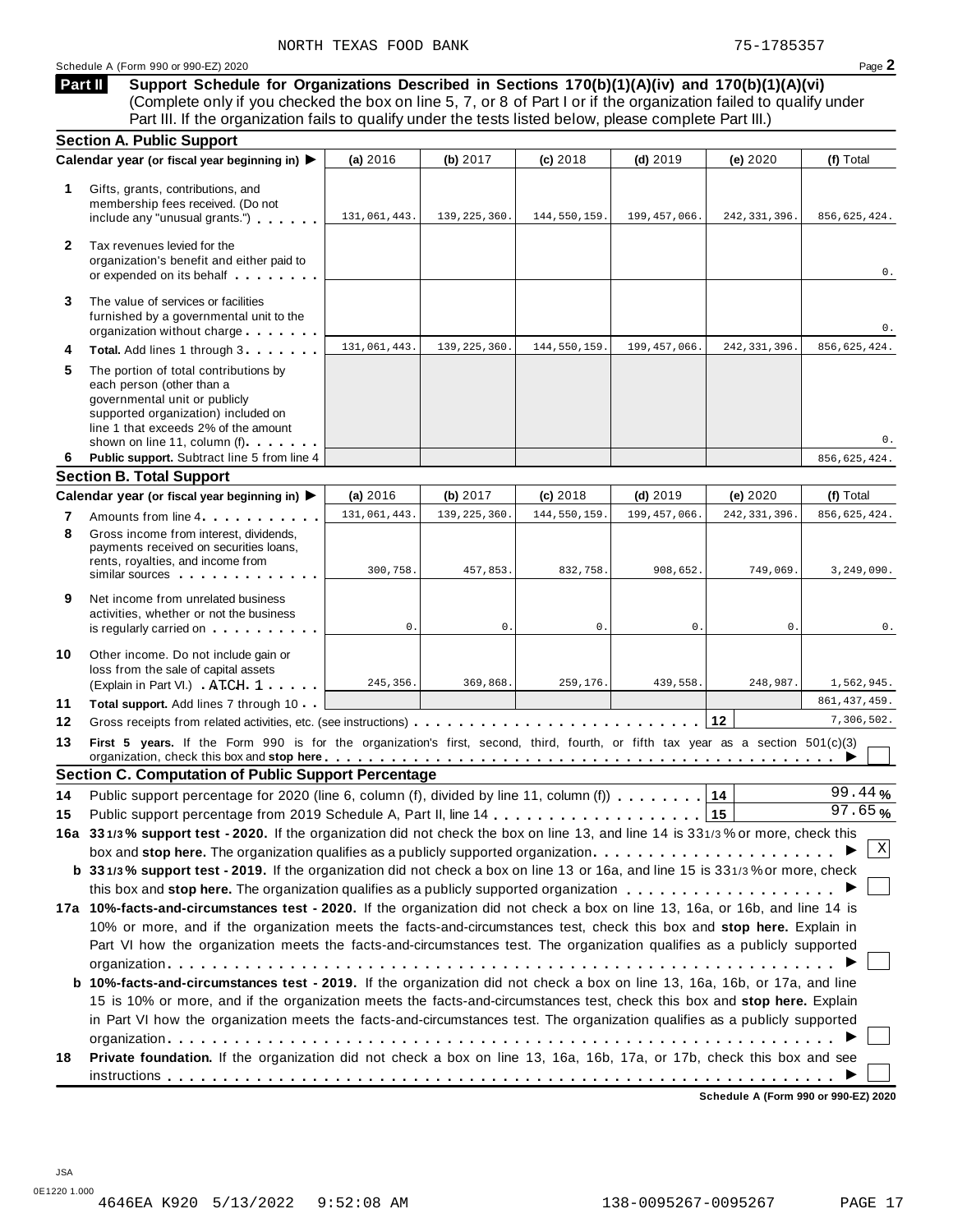#### Schedule <sup>A</sup> (Form <sup>990</sup> or 990-EZ) <sup>2020</sup> Page **3**

#### **Support Schedule for Organizations Described in Section 509(a)(2) Part III**

(Complete only if you checked the box on line 10 of Part I or if the organization failed to qualify under Part II. If the organization fails to qualify under the tests listed below, please complete Part II.)

| <b>Section A. Public Support</b>                                                                                                    |                                                                                                                                                                                                                                                                                                                                                                                                                                                                                                                                                                                                                                                                                                                                                                                                                                                                                                                                                                                                                                                                                                                                                                                                                                                                                                                                                                                                                                                                                                                                                                                                                                                                                                                                                                                                           |            |                                                                                                                                  |            |                                                                                                                                                                                                            |                                                                                                                                                                 |
|-------------------------------------------------------------------------------------------------------------------------------------|-----------------------------------------------------------------------------------------------------------------------------------------------------------------------------------------------------------------------------------------------------------------------------------------------------------------------------------------------------------------------------------------------------------------------------------------------------------------------------------------------------------------------------------------------------------------------------------------------------------------------------------------------------------------------------------------------------------------------------------------------------------------------------------------------------------------------------------------------------------------------------------------------------------------------------------------------------------------------------------------------------------------------------------------------------------------------------------------------------------------------------------------------------------------------------------------------------------------------------------------------------------------------------------------------------------------------------------------------------------------------------------------------------------------------------------------------------------------------------------------------------------------------------------------------------------------------------------------------------------------------------------------------------------------------------------------------------------------------------------------------------------------------------------------------------------|------------|----------------------------------------------------------------------------------------------------------------------------------|------------|------------------------------------------------------------------------------------------------------------------------------------------------------------------------------------------------------------|-----------------------------------------------------------------------------------------------------------------------------------------------------------------|
| Calendar year (or fiscal year beginning in)                                                                                         | (a) $2016$                                                                                                                                                                                                                                                                                                                                                                                                                                                                                                                                                                                                                                                                                                                                                                                                                                                                                                                                                                                                                                                                                                                                                                                                                                                                                                                                                                                                                                                                                                                                                                                                                                                                                                                                                                                                | (b) $2017$ | $(c)$ 2018                                                                                                                       | (d) $2019$ | (e) 2020                                                                                                                                                                                                   | (f) Total                                                                                                                                                       |
| Gifts, grants, contributions, and membership fees                                                                                   |                                                                                                                                                                                                                                                                                                                                                                                                                                                                                                                                                                                                                                                                                                                                                                                                                                                                                                                                                                                                                                                                                                                                                                                                                                                                                                                                                                                                                                                                                                                                                                                                                                                                                                                                                                                                           |            |                                                                                                                                  |            |                                                                                                                                                                                                            |                                                                                                                                                                 |
| received. (Do not include any "unusual grants.")                                                                                    |                                                                                                                                                                                                                                                                                                                                                                                                                                                                                                                                                                                                                                                                                                                                                                                                                                                                                                                                                                                                                                                                                                                                                                                                                                                                                                                                                                                                                                                                                                                                                                                                                                                                                                                                                                                                           |            |                                                                                                                                  |            |                                                                                                                                                                                                            |                                                                                                                                                                 |
|                                                                                                                                     |                                                                                                                                                                                                                                                                                                                                                                                                                                                                                                                                                                                                                                                                                                                                                                                                                                                                                                                                                                                                                                                                                                                                                                                                                                                                                                                                                                                                                                                                                                                                                                                                                                                                                                                                                                                                           |            |                                                                                                                                  |            |                                                                                                                                                                                                            |                                                                                                                                                                 |
| sold or services performed, or facilities                                                                                           |                                                                                                                                                                                                                                                                                                                                                                                                                                                                                                                                                                                                                                                                                                                                                                                                                                                                                                                                                                                                                                                                                                                                                                                                                                                                                                                                                                                                                                                                                                                                                                                                                                                                                                                                                                                                           |            |                                                                                                                                  |            |                                                                                                                                                                                                            |                                                                                                                                                                 |
| furnished in any activity that is related to the                                                                                    |                                                                                                                                                                                                                                                                                                                                                                                                                                                                                                                                                                                                                                                                                                                                                                                                                                                                                                                                                                                                                                                                                                                                                                                                                                                                                                                                                                                                                                                                                                                                                                                                                                                                                                                                                                                                           |            |                                                                                                                                  |            |                                                                                                                                                                                                            |                                                                                                                                                                 |
|                                                                                                                                     |                                                                                                                                                                                                                                                                                                                                                                                                                                                                                                                                                                                                                                                                                                                                                                                                                                                                                                                                                                                                                                                                                                                                                                                                                                                                                                                                                                                                                                                                                                                                                                                                                                                                                                                                                                                                           |            |                                                                                                                                  |            |                                                                                                                                                                                                            |                                                                                                                                                                 |
|                                                                                                                                     |                                                                                                                                                                                                                                                                                                                                                                                                                                                                                                                                                                                                                                                                                                                                                                                                                                                                                                                                                                                                                                                                                                                                                                                                                                                                                                                                                                                                                                                                                                                                                                                                                                                                                                                                                                                                           |            |                                                                                                                                  |            |                                                                                                                                                                                                            |                                                                                                                                                                 |
|                                                                                                                                     |                                                                                                                                                                                                                                                                                                                                                                                                                                                                                                                                                                                                                                                                                                                                                                                                                                                                                                                                                                                                                                                                                                                                                                                                                                                                                                                                                                                                                                                                                                                                                                                                                                                                                                                                                                                                           |            |                                                                                                                                  |            |                                                                                                                                                                                                            |                                                                                                                                                                 |
|                                                                                                                                     |                                                                                                                                                                                                                                                                                                                                                                                                                                                                                                                                                                                                                                                                                                                                                                                                                                                                                                                                                                                                                                                                                                                                                                                                                                                                                                                                                                                                                                                                                                                                                                                                                                                                                                                                                                                                           |            |                                                                                                                                  |            |                                                                                                                                                                                                            |                                                                                                                                                                 |
|                                                                                                                                     |                                                                                                                                                                                                                                                                                                                                                                                                                                                                                                                                                                                                                                                                                                                                                                                                                                                                                                                                                                                                                                                                                                                                                                                                                                                                                                                                                                                                                                                                                                                                                                                                                                                                                                                                                                                                           |            |                                                                                                                                  |            |                                                                                                                                                                                                            |                                                                                                                                                                 |
|                                                                                                                                     |                                                                                                                                                                                                                                                                                                                                                                                                                                                                                                                                                                                                                                                                                                                                                                                                                                                                                                                                                                                                                                                                                                                                                                                                                                                                                                                                                                                                                                                                                                                                                                                                                                                                                                                                                                                                           |            |                                                                                                                                  |            |                                                                                                                                                                                                            |                                                                                                                                                                 |
|                                                                                                                                     |                                                                                                                                                                                                                                                                                                                                                                                                                                                                                                                                                                                                                                                                                                                                                                                                                                                                                                                                                                                                                                                                                                                                                                                                                                                                                                                                                                                                                                                                                                                                                                                                                                                                                                                                                                                                           |            |                                                                                                                                  |            |                                                                                                                                                                                                            |                                                                                                                                                                 |
|                                                                                                                                     |                                                                                                                                                                                                                                                                                                                                                                                                                                                                                                                                                                                                                                                                                                                                                                                                                                                                                                                                                                                                                                                                                                                                                                                                                                                                                                                                                                                                                                                                                                                                                                                                                                                                                                                                                                                                           |            |                                                                                                                                  |            |                                                                                                                                                                                                            |                                                                                                                                                                 |
|                                                                                                                                     |                                                                                                                                                                                                                                                                                                                                                                                                                                                                                                                                                                                                                                                                                                                                                                                                                                                                                                                                                                                                                                                                                                                                                                                                                                                                                                                                                                                                                                                                                                                                                                                                                                                                                                                                                                                                           |            |                                                                                                                                  |            |                                                                                                                                                                                                            |                                                                                                                                                                 |
|                                                                                                                                     |                                                                                                                                                                                                                                                                                                                                                                                                                                                                                                                                                                                                                                                                                                                                                                                                                                                                                                                                                                                                                                                                                                                                                                                                                                                                                                                                                                                                                                                                                                                                                                                                                                                                                                                                                                                                           |            |                                                                                                                                  |            |                                                                                                                                                                                                            |                                                                                                                                                                 |
|                                                                                                                                     |                                                                                                                                                                                                                                                                                                                                                                                                                                                                                                                                                                                                                                                                                                                                                                                                                                                                                                                                                                                                                                                                                                                                                                                                                                                                                                                                                                                                                                                                                                                                                                                                                                                                                                                                                                                                           |            |                                                                                                                                  |            |                                                                                                                                                                                                            |                                                                                                                                                                 |
|                                                                                                                                     |                                                                                                                                                                                                                                                                                                                                                                                                                                                                                                                                                                                                                                                                                                                                                                                                                                                                                                                                                                                                                                                                                                                                                                                                                                                                                                                                                                                                                                                                                                                                                                                                                                                                                                                                                                                                           |            |                                                                                                                                  |            |                                                                                                                                                                                                            |                                                                                                                                                                 |
|                                                                                                                                     |                                                                                                                                                                                                                                                                                                                                                                                                                                                                                                                                                                                                                                                                                                                                                                                                                                                                                                                                                                                                                                                                                                                                                                                                                                                                                                                                                                                                                                                                                                                                                                                                                                                                                                                                                                                                           |            |                                                                                                                                  |            |                                                                                                                                                                                                            |                                                                                                                                                                 |
| received from other than disqualified                                                                                               |                                                                                                                                                                                                                                                                                                                                                                                                                                                                                                                                                                                                                                                                                                                                                                                                                                                                                                                                                                                                                                                                                                                                                                                                                                                                                                                                                                                                                                                                                                                                                                                                                                                                                                                                                                                                           |            |                                                                                                                                  |            |                                                                                                                                                                                                            |                                                                                                                                                                 |
| persons that exceed the greater of \$5,000                                                                                          |                                                                                                                                                                                                                                                                                                                                                                                                                                                                                                                                                                                                                                                                                                                                                                                                                                                                                                                                                                                                                                                                                                                                                                                                                                                                                                                                                                                                                                                                                                                                                                                                                                                                                                                                                                                                           |            |                                                                                                                                  |            |                                                                                                                                                                                                            |                                                                                                                                                                 |
|                                                                                                                                     |                                                                                                                                                                                                                                                                                                                                                                                                                                                                                                                                                                                                                                                                                                                                                                                                                                                                                                                                                                                                                                                                                                                                                                                                                                                                                                                                                                                                                                                                                                                                                                                                                                                                                                                                                                                                           |            |                                                                                                                                  |            |                                                                                                                                                                                                            |                                                                                                                                                                 |
|                                                                                                                                     |                                                                                                                                                                                                                                                                                                                                                                                                                                                                                                                                                                                                                                                                                                                                                                                                                                                                                                                                                                                                                                                                                                                                                                                                                                                                                                                                                                                                                                                                                                                                                                                                                                                                                                                                                                                                           |            |                                                                                                                                  |            |                                                                                                                                                                                                            |                                                                                                                                                                 |
|                                                                                                                                     |                                                                                                                                                                                                                                                                                                                                                                                                                                                                                                                                                                                                                                                                                                                                                                                                                                                                                                                                                                                                                                                                                                                                                                                                                                                                                                                                                                                                                                                                                                                                                                                                                                                                                                                                                                                                           |            |                                                                                                                                  |            |                                                                                                                                                                                                            |                                                                                                                                                                 |
|                                                                                                                                     |                                                                                                                                                                                                                                                                                                                                                                                                                                                                                                                                                                                                                                                                                                                                                                                                                                                                                                                                                                                                                                                                                                                                                                                                                                                                                                                                                                                                                                                                                                                                                                                                                                                                                                                                                                                                           |            |                                                                                                                                  |            |                                                                                                                                                                                                            |                                                                                                                                                                 |
|                                                                                                                                     |                                                                                                                                                                                                                                                                                                                                                                                                                                                                                                                                                                                                                                                                                                                                                                                                                                                                                                                                                                                                                                                                                                                                                                                                                                                                                                                                                                                                                                                                                                                                                                                                                                                                                                                                                                                                           |            |                                                                                                                                  |            |                                                                                                                                                                                                            |                                                                                                                                                                 |
|                                                                                                                                     |                                                                                                                                                                                                                                                                                                                                                                                                                                                                                                                                                                                                                                                                                                                                                                                                                                                                                                                                                                                                                                                                                                                                                                                                                                                                                                                                                                                                                                                                                                                                                                                                                                                                                                                                                                                                           |            |                                                                                                                                  |            |                                                                                                                                                                                                            | (f) Total                                                                                                                                                       |
|                                                                                                                                     |                                                                                                                                                                                                                                                                                                                                                                                                                                                                                                                                                                                                                                                                                                                                                                                                                                                                                                                                                                                                                                                                                                                                                                                                                                                                                                                                                                                                                                                                                                                                                                                                                                                                                                                                                                                                           |            |                                                                                                                                  |            |                                                                                                                                                                                                            |                                                                                                                                                                 |
| payments received on securities loans,<br>rents, royalties, and income from similar                                                 |                                                                                                                                                                                                                                                                                                                                                                                                                                                                                                                                                                                                                                                                                                                                                                                                                                                                                                                                                                                                                                                                                                                                                                                                                                                                                                                                                                                                                                                                                                                                                                                                                                                                                                                                                                                                           |            |                                                                                                                                  |            |                                                                                                                                                                                                            |                                                                                                                                                                 |
|                                                                                                                                     |                                                                                                                                                                                                                                                                                                                                                                                                                                                                                                                                                                                                                                                                                                                                                                                                                                                                                                                                                                                                                                                                                                                                                                                                                                                                                                                                                                                                                                                                                                                                                                                                                                                                                                                                                                                                           |            |                                                                                                                                  |            |                                                                                                                                                                                                            |                                                                                                                                                                 |
|                                                                                                                                     |                                                                                                                                                                                                                                                                                                                                                                                                                                                                                                                                                                                                                                                                                                                                                                                                                                                                                                                                                                                                                                                                                                                                                                                                                                                                                                                                                                                                                                                                                                                                                                                                                                                                                                                                                                                                           |            |                                                                                                                                  |            |                                                                                                                                                                                                            |                                                                                                                                                                 |
|                                                                                                                                     |                                                                                                                                                                                                                                                                                                                                                                                                                                                                                                                                                                                                                                                                                                                                                                                                                                                                                                                                                                                                                                                                                                                                                                                                                                                                                                                                                                                                                                                                                                                                                                                                                                                                                                                                                                                                           |            |                                                                                                                                  |            |                                                                                                                                                                                                            |                                                                                                                                                                 |
|                                                                                                                                     |                                                                                                                                                                                                                                                                                                                                                                                                                                                                                                                                                                                                                                                                                                                                                                                                                                                                                                                                                                                                                                                                                                                                                                                                                                                                                                                                                                                                                                                                                                                                                                                                                                                                                                                                                                                                           |            |                                                                                                                                  |            |                                                                                                                                                                                                            |                                                                                                                                                                 |
|                                                                                                                                     |                                                                                                                                                                                                                                                                                                                                                                                                                                                                                                                                                                                                                                                                                                                                                                                                                                                                                                                                                                                                                                                                                                                                                                                                                                                                                                                                                                                                                                                                                                                                                                                                                                                                                                                                                                                                           |            |                                                                                                                                  |            |                                                                                                                                                                                                            |                                                                                                                                                                 |
|                                                                                                                                     |                                                                                                                                                                                                                                                                                                                                                                                                                                                                                                                                                                                                                                                                                                                                                                                                                                                                                                                                                                                                                                                                                                                                                                                                                                                                                                                                                                                                                                                                                                                                                                                                                                                                                                                                                                                                           |            |                                                                                                                                  |            |                                                                                                                                                                                                            |                                                                                                                                                                 |
|                                                                                                                                     |                                                                                                                                                                                                                                                                                                                                                                                                                                                                                                                                                                                                                                                                                                                                                                                                                                                                                                                                                                                                                                                                                                                                                                                                                                                                                                                                                                                                                                                                                                                                                                                                                                                                                                                                                                                                           |            |                                                                                                                                  |            |                                                                                                                                                                                                            |                                                                                                                                                                 |
|                                                                                                                                     |                                                                                                                                                                                                                                                                                                                                                                                                                                                                                                                                                                                                                                                                                                                                                                                                                                                                                                                                                                                                                                                                                                                                                                                                                                                                                                                                                                                                                                                                                                                                                                                                                                                                                                                                                                                                           |            |                                                                                                                                  |            |                                                                                                                                                                                                            |                                                                                                                                                                 |
|                                                                                                                                     |                                                                                                                                                                                                                                                                                                                                                                                                                                                                                                                                                                                                                                                                                                                                                                                                                                                                                                                                                                                                                                                                                                                                                                                                                                                                                                                                                                                                                                                                                                                                                                                                                                                                                                                                                                                                           |            |                                                                                                                                  |            |                                                                                                                                                                                                            |                                                                                                                                                                 |
|                                                                                                                                     |                                                                                                                                                                                                                                                                                                                                                                                                                                                                                                                                                                                                                                                                                                                                                                                                                                                                                                                                                                                                                                                                                                                                                                                                                                                                                                                                                                                                                                                                                                                                                                                                                                                                                                                                                                                                           |            |                                                                                                                                  |            |                                                                                                                                                                                                            |                                                                                                                                                                 |
|                                                                                                                                     |                                                                                                                                                                                                                                                                                                                                                                                                                                                                                                                                                                                                                                                                                                                                                                                                                                                                                                                                                                                                                                                                                                                                                                                                                                                                                                                                                                                                                                                                                                                                                                                                                                                                                                                                                                                                           |            |                                                                                                                                  |            |                                                                                                                                                                                                            |                                                                                                                                                                 |
|                                                                                                                                     |                                                                                                                                                                                                                                                                                                                                                                                                                                                                                                                                                                                                                                                                                                                                                                                                                                                                                                                                                                                                                                                                                                                                                                                                                                                                                                                                                                                                                                                                                                                                                                                                                                                                                                                                                                                                           |            |                                                                                                                                  |            |                                                                                                                                                                                                            |                                                                                                                                                                 |
|                                                                                                                                     |                                                                                                                                                                                                                                                                                                                                                                                                                                                                                                                                                                                                                                                                                                                                                                                                                                                                                                                                                                                                                                                                                                                                                                                                                                                                                                                                                                                                                                                                                                                                                                                                                                                                                                                                                                                                           |            |                                                                                                                                  |            |                                                                                                                                                                                                            |                                                                                                                                                                 |
|                                                                                                                                     |                                                                                                                                                                                                                                                                                                                                                                                                                                                                                                                                                                                                                                                                                                                                                                                                                                                                                                                                                                                                                                                                                                                                                                                                                                                                                                                                                                                                                                                                                                                                                                                                                                                                                                                                                                                                           |            |                                                                                                                                  |            |                                                                                                                                                                                                            |                                                                                                                                                                 |
|                                                                                                                                     |                                                                                                                                                                                                                                                                                                                                                                                                                                                                                                                                                                                                                                                                                                                                                                                                                                                                                                                                                                                                                                                                                                                                                                                                                                                                                                                                                                                                                                                                                                                                                                                                                                                                                                                                                                                                           |            |                                                                                                                                  |            |                                                                                                                                                                                                            |                                                                                                                                                                 |
|                                                                                                                                     |                                                                                                                                                                                                                                                                                                                                                                                                                                                                                                                                                                                                                                                                                                                                                                                                                                                                                                                                                                                                                                                                                                                                                                                                                                                                                                                                                                                                                                                                                                                                                                                                                                                                                                                                                                                                           |            |                                                                                                                                  |            |                                                                                                                                                                                                            |                                                                                                                                                                 |
|                                                                                                                                     |                                                                                                                                                                                                                                                                                                                                                                                                                                                                                                                                                                                                                                                                                                                                                                                                                                                                                                                                                                                                                                                                                                                                                                                                                                                                                                                                                                                                                                                                                                                                                                                                                                                                                                                                                                                                           |            |                                                                                                                                  |            |                                                                                                                                                                                                            | %                                                                                                                                                               |
|                                                                                                                                     |                                                                                                                                                                                                                                                                                                                                                                                                                                                                                                                                                                                                                                                                                                                                                                                                                                                                                                                                                                                                                                                                                                                                                                                                                                                                                                                                                                                                                                                                                                                                                                                                                                                                                                                                                                                                           |            |                                                                                                                                  |            |                                                                                                                                                                                                            | %                                                                                                                                                               |
|                                                                                                                                     |                                                                                                                                                                                                                                                                                                                                                                                                                                                                                                                                                                                                                                                                                                                                                                                                                                                                                                                                                                                                                                                                                                                                                                                                                                                                                                                                                                                                                                                                                                                                                                                                                                                                                                                                                                                                           |            |                                                                                                                                  |            |                                                                                                                                                                                                            |                                                                                                                                                                 |
|                                                                                                                                     |                                                                                                                                                                                                                                                                                                                                                                                                                                                                                                                                                                                                                                                                                                                                                                                                                                                                                                                                                                                                                                                                                                                                                                                                                                                                                                                                                                                                                                                                                                                                                                                                                                                                                                                                                                                                           |            |                                                                                                                                  |            |                                                                                                                                                                                                            | %                                                                                                                                                               |
|                                                                                                                                     |                                                                                                                                                                                                                                                                                                                                                                                                                                                                                                                                                                                                                                                                                                                                                                                                                                                                                                                                                                                                                                                                                                                                                                                                                                                                                                                                                                                                                                                                                                                                                                                                                                                                                                                                                                                                           |            |                                                                                                                                  |            | 18                                                                                                                                                                                                         | %                                                                                                                                                               |
| 19a 331/3% support tests - 2020. If the organization did not check the box on line 14, and line 15 is more than 331/3%, and line    |                                                                                                                                                                                                                                                                                                                                                                                                                                                                                                                                                                                                                                                                                                                                                                                                                                                                                                                                                                                                                                                                                                                                                                                                                                                                                                                                                                                                                                                                                                                                                                                                                                                                                                                                                                                                           |            |                                                                                                                                  |            |                                                                                                                                                                                                            |                                                                                                                                                                 |
| 17 is not more than 331/3%, check this box and stop here. The organization qualifies as a publicly supported organization.          |                                                                                                                                                                                                                                                                                                                                                                                                                                                                                                                                                                                                                                                                                                                                                                                                                                                                                                                                                                                                                                                                                                                                                                                                                                                                                                                                                                                                                                                                                                                                                                                                                                                                                                                                                                                                           |            |                                                                                                                                  |            |                                                                                                                                                                                                            |                                                                                                                                                                 |
|                                                                                                                                     |                                                                                                                                                                                                                                                                                                                                                                                                                                                                                                                                                                                                                                                                                                                                                                                                                                                                                                                                                                                                                                                                                                                                                                                                                                                                                                                                                                                                                                                                                                                                                                                                                                                                                                                                                                                                           |            |                                                                                                                                  |            |                                                                                                                                                                                                            |                                                                                                                                                                 |
| b 331/3% support tests - 2019. If the organization did not check a box on line 14 or line 19a, and line 16 is more than 331/3%, and |                                                                                                                                                                                                                                                                                                                                                                                                                                                                                                                                                                                                                                                                                                                                                                                                                                                                                                                                                                                                                                                                                                                                                                                                                                                                                                                                                                                                                                                                                                                                                                                                                                                                                                                                                                                                           |            |                                                                                                                                  |            |                                                                                                                                                                                                            |                                                                                                                                                                 |
| line 18 is not more than 331/3%, check this box and stop here. The organization qualifies as a publicly supported organization      |                                                                                                                                                                                                                                                                                                                                                                                                                                                                                                                                                                                                                                                                                                                                                                                                                                                                                                                                                                                                                                                                                                                                                                                                                                                                                                                                                                                                                                                                                                                                                                                                                                                                                                                                                                                                           |            |                                                                                                                                  |            |                                                                                                                                                                                                            |                                                                                                                                                                 |
| Private foundation. If the organization did not check a box on line 14, 19a, or 19b, check this box and see instructions            |                                                                                                                                                                                                                                                                                                                                                                                                                                                                                                                                                                                                                                                                                                                                                                                                                                                                                                                                                                                                                                                                                                                                                                                                                                                                                                                                                                                                                                                                                                                                                                                                                                                                                                                                                                                                           |            |                                                                                                                                  |            |                                                                                                                                                                                                            |                                                                                                                                                                 |
|                                                                                                                                     | Gross receipts from admissions, merchandise<br>organization's tax-exempt purpose<br>Gross receipts from activities that are not an<br>unrelated trade or business under section 513 .<br>Tax revenues levied for the<br>organization's benefit and either paid to<br>or expended on its behalf <b>contains the set of the set of the set of the set of the set of the set of the set of the set of the set of the set of the set of the set of the set of the set of the set of the set of the set of</b><br>The value of services or facilities<br>furnished by a governmental unit to the<br>organization without charge<br><b>Total.</b> Add lines 1 through 5<br>7a Amounts included on lines 1, 2, and 3<br>received from disqualified persons<br><b>b</b> Amounts included on lines 2 and 3<br>or 1% of the amount on line 13 for the year<br>c Add lines 7a and 7b contact the contact of the contact of the contact of the contact of the contact of the contact of the contact of the contact of the contact of the contact of the contact of the contact of the contact<br>Public support. (Subtract line 7c from<br>$line 6.)$<br><b>Section B. Total Support</b><br>Calendar year (or fiscal year beginning in)<br>Amounts from line 6<br>10 a Gross income from interest, dividends,<br>SOUICES<br><b>b</b> Unrelated business taxable income (less<br>section 511 taxes) from businesses<br>acquired after June 30, 1975<br>c Add lines 10a and 10b<br>Net income from unrelated business<br>activities not included in line 10b, whether<br>or not the business is regularly carried on.<br>Other income. Do not include gain or<br>loss from the sale of capital assets<br>(Explain in Part VI.)<br>Total support. (Add lines 9, 10c, 11,<br>and 12.) $\cdots$ $\cdots$ $\cdots$ $\cdots$ | (a) 2016   | (b) 2017<br><b>Section C. Computation of Public Support Percentage</b><br>Section D. Computation of Investment Income Percentage | $(c)$ 2018 | (d) $2019$<br>Public support percentage from 2019 Schedule A, Part III, line 15.<br>Investment income percentage for 2020 (line 10c, column (f), divided by line 13, column (f)), $\ldots$ , , , , , , , , | (e) $2020$<br>First 5 years. If the Form 990 is for the organization's first, second, third, fourth, or fifth tax year as a section 501(c)(3)<br>15<br>16<br>17 |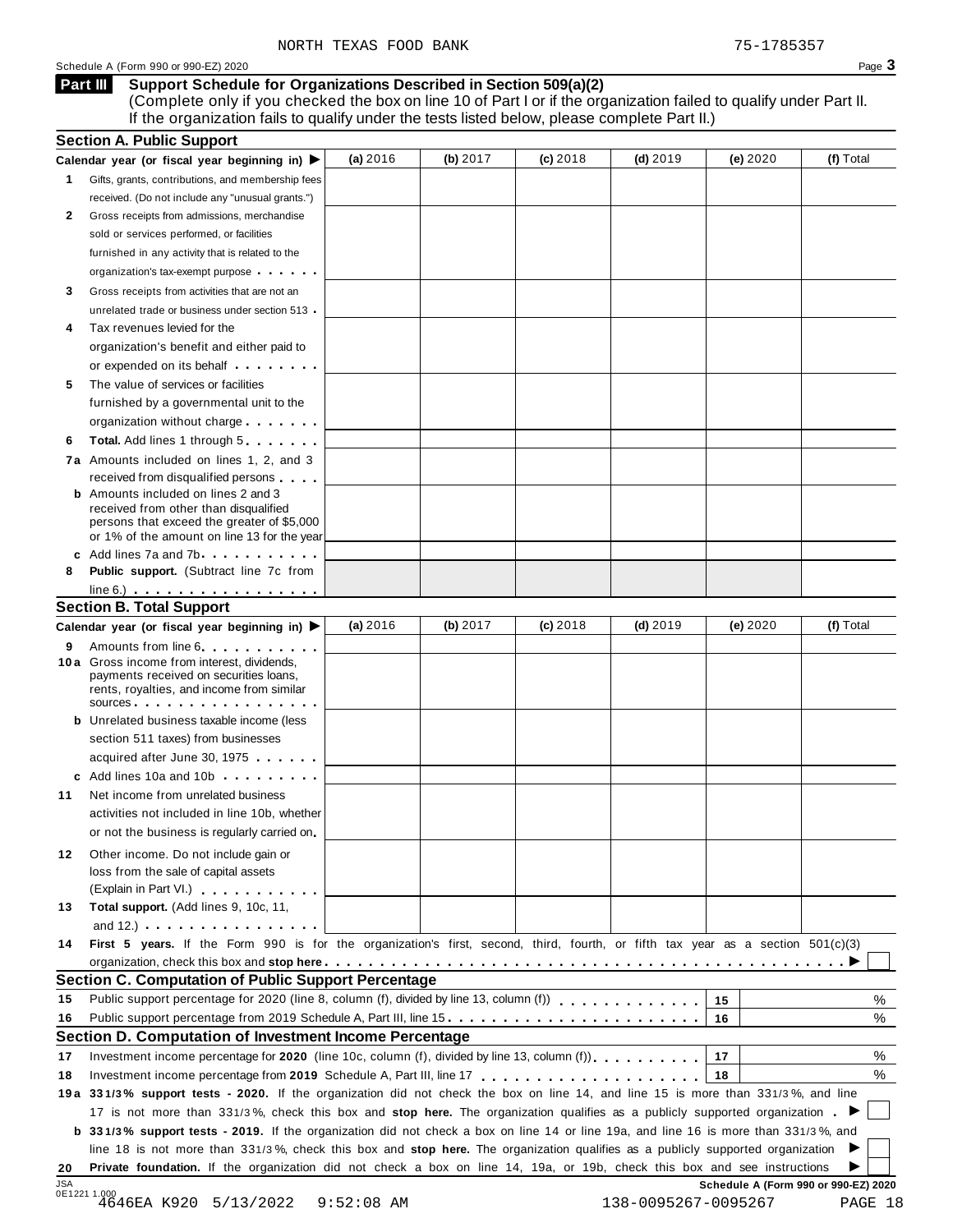**Yes No**

**2**

**3a**

**3b**

**3c**

**4a**

**4b**

**4c**

**5a**

**5b 5c**

**6**

**7**

**8**

**9a**

**9b**

**9c**

**10a**

#### **Part IV Supporting Organizations**

(Complete only if you checked a box in line 12 on Part I. If you checked box 12a, Part I, complete Sections A and B. If you checked box 12b, Part I, complete Sections A and C. If you checked box 12c, Part I, complete Sections A, D, and E. If you checked box 12d, Part I, complete Sections A and D, and complete Part V.)

## **Section A. All Supporting Organizations**

- **1** Are all of the organization's supported organizations listed by name in the organization's governing documents? *If "No," describe in Part VI how the supported organizations are designated. If designated by class or purpose, describe the designation. If historic and continuing relationship, explain.* **1**
- **2** Did the organization have any supported organization that does not have an IRS determination of status under section 509(a)(1) or (2)? *If"Yes," explain in Part VI how the organization determined that the supported organization was described in section 509(a)(1) or (2).*
- **3 a** Did the organization have a supported organization described in section 501(c)(4), (5), or (6)? *If "Yes," answer lines 3b and 3c below.*
- **b** Did the organization confirm that each supported organization qualified under section 501(c)(4), (5), or (6) and | satisfied the public support tests under section 509(a)(2)? *If "Yes," describe in Part VI when and how the organization made the determination.*
- **c** Did the organization ensure that all support to such organizations was used exclusively for section 170(c)(2)(B) purposes? *If"Yes," explain in Part VI what controls the organization put in place to ensure such use.*
- **4 a** Was any supported organization not organized in the United States ("foreign supported organization")? *If "Yes," and if you checked box 12a or 12b in Part I, answer lines 4b and 4c below.*
- **b** Did the organization have ultimate control and discretion in deciding whether to make grants to the foreign | supported organization? *If "Yes," describe in Part VI how the organization had such control and discretion despite being controlled or supervised by or in connection with its supported organizations.*
- **c** Did the organization support any foreign supported organization that does not have an IRS determination | under sections 501(c)(3) and 509(a)(1) or (2)? *If "Yes," explain in Part VI what controls the organization used to ensure that all support to the foreign supported organization was used exclusively for section 170(c)(2)(B) purposes.*
- **5 a** Did the organization add, substitute, or remove any supported organizations during the tax year? *If "Yes,"* answer lines 5b and 5c below (if applicable). Also, provide detail in Part VI, including (i) the names and EIN *numbers of the supported organizations added, substituted, or removed; (ii) the reasons for each such action;* (iii) the authority under the organization's organizing document authorizing such action; and (iv) how the action *was accomplished (such as by amendment to the organizing document).*
- **b Type I or Type II only.** Was any added or substituted supported organization part of a class already designated in the organization's organizing document?
- **c Substitutions only.** Was the substitution the result of an event beyond the organization's control?
- **6** Did the organization provide support (whether in the form of grants or the provision of services or facilities) to anyone other than (i) its supported organizations, (ii) individuals that are part of the charitable class benefited by one or more of its supported organizations, or (iii) other supporting organizations that also support or benefit one or more of the filing organization's supported organizations? *If"Yes," provide detail in Part VI.*
- **7** Did the organization provide a grant, loan, compensation, or other similar payment to a substantial contributor (as defined in section 4958(c)(3)(C)), a family member of a substantial contributor, or a 35% controlled entity with regard to a substantial contributor? *If"Yes," complete Part I of Schedule L (Form 990 or 990-EZ).*
- **8** Did the organization make a loan to a disqualified person (as defined in section 4958) not described in line 7? *If "Yes," complete Part I of Schedule L (Form 990 or 990-EZ).*
- **9a** Was the organization controlled directly or indirectly at any time during the tax year by one or more | disqualified persons, as defined in section 4946 (other than foundation managers and organizations described in section 509(a)(1) or (2))? *If"Yes," provide detail in Part VI.*
- **b** Did one or more disqualified persons (as defined in line 9a) hold a controlling interest in any entity in which | the supporting organization had an interest? *If"Yes," provide detail in Part VI.*
- **c** Did a disqualified person (as defined in line 9a) have an ownership interest in, or derive any personal benefit from, assets in which the supporting organization also had an interest? *If"Yes," provide detail in Part VI.*
- **10a** Was the organization subject to the excess business holdings rules of section 4943 because of section | 4943(f) (regarding certain Type II supporting organizations, and all Type III non-functionally integrated supporting organizations)? *If"Yes," answer line 10b below.*
	- **b** Did the organization have any excess business holdings in the tax year? *(Use Schedule C, Form 4720, to determine whether the organization had excess business holdings.)*

0E1229 1.010

**10b** JSA **Schedule A (Form 990 or 990-EZ) 2020**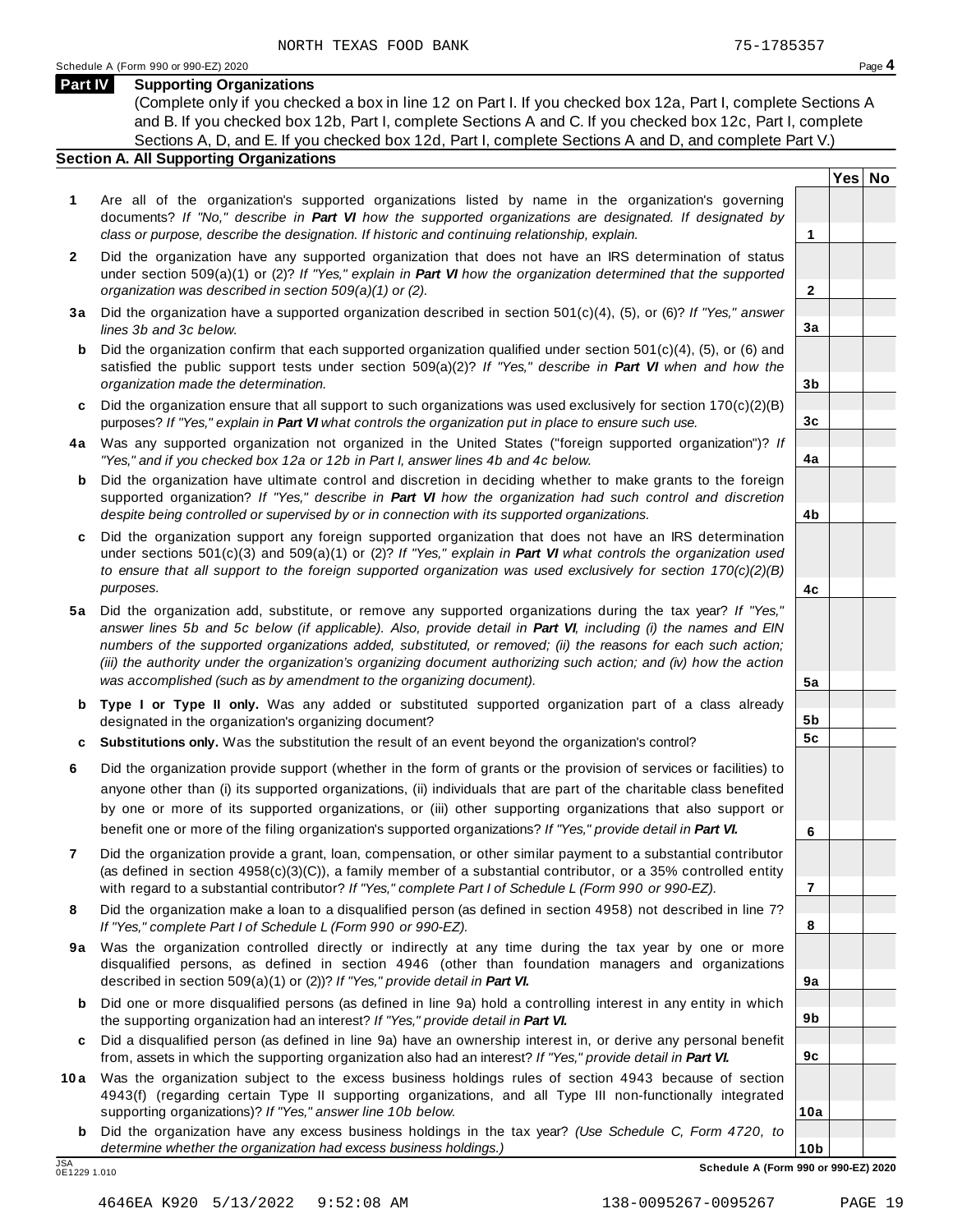|    |                                                                                                                    |                 | Yes⊺ | No |
|----|--------------------------------------------------------------------------------------------------------------------|-----------------|------|----|
| 11 | Has the organization accepted a gift or contribution from any of the following persons?                            |                 |      |    |
|    | a A person who directly or indirectly controls, either alone or together with persons described in lines 11b and   |                 |      |    |
|    | 11c below, the governing body of a supported organization?                                                         | 11a             |      |    |
| b  | A family member of a person described in line 11a above?                                                           | 11 <sub>b</sub> |      |    |
| c  | A 35% controlled entity of a person described in line 11a or 11b above? If "Yes" to line 11a, 11b, or 11c, provide |                 |      |    |
|    | detail in <b>Part VI.</b>                                                                                          | 11c             |      |    |

|                                                                                                                                                                                                                                                                                                                                                                                                                                                                                                                                                                                                                                                             | Yes⊺ | No |
|-------------------------------------------------------------------------------------------------------------------------------------------------------------------------------------------------------------------------------------------------------------------------------------------------------------------------------------------------------------------------------------------------------------------------------------------------------------------------------------------------------------------------------------------------------------------------------------------------------------------------------------------------------------|------|----|
| Did the governing body, members of the governing body, officers acting in their official capacity, or membership of one or<br>more supported organizations have the power to regularly appoint or elect at least a majority of the organization's officers,<br>directors, or trustees at all times during the tax year? If "No," describe in <b>Part VI</b> how the supported organization(s)<br>effectively operated, supervised, or controlled the organization's activities. If the organization had more than one supported<br>organization, describe how the powers to appoint and/or remove officers, directors, or trustees were allocated among the |      |    |
| supported organizations and what conditions or restrictions, if any, applied to such powers during the tax year.                                                                                                                                                                                                                                                                                                                                                                                                                                                                                                                                            |      |    |
| Did the organization operate for the benefit of any supported organization other than the supported<br>organization(s) that operated, supervised, or controlled the supporting organization? If "Yes," explain in Part                                                                                                                                                                                                                                                                                                                                                                                                                                      |      |    |

*VI how providing such benefit carried out the purposes of the supported organization(s) that operated, supervised, or controlled the supporting organization.*

## **Section C. Type II Supporting Organizations**

**1 Yes No 1** Were a majority of the organization's directors or trustees during the tax year also a majority of the directors or trustees of each of the organization's supported organization(s)? *If"No," describe in Part VI how control or management of the supporting organization was vested in the same persons that controlled or managed the supported organization(s).*

### **Section D. All Type III Supporting Organizations**

|              |                                                                                                                                                                                                                                                                                                                                                                                                                                                                                          |  | Yes⊺ |  |
|--------------|------------------------------------------------------------------------------------------------------------------------------------------------------------------------------------------------------------------------------------------------------------------------------------------------------------------------------------------------------------------------------------------------------------------------------------------------------------------------------------------|--|------|--|
|              | Did the organization provide to each of its supported organizations, by the last day of the fifth month of the<br>organization's tax year, (i) a written notice describing the type and amount of support provided during the prior<br>tax year, (ii) a copy of the Form 990 that was most recently filed as of the date of notification, and (iii) copies of<br>the organization's governing documents in effect on the date of notification, to the extent not previously<br>provided? |  |      |  |
| $\mathbf{2}$ | Were any of the organization's officers, directors, or trustees either (i) appointed or elected by the supported<br>organization(s) or (ii) serving on the governing body of a supported organization? If "No," explain in Part VI how                                                                                                                                                                                                                                                   |  |      |  |
|              | the organization maintained a close and continuous working relationship with the supported organization(s).                                                                                                                                                                                                                                                                                                                                                                              |  |      |  |
| 3            | By reason of the relationship described in line 2, above, did the organization's supported organizations have<br>a significant voice in the organization's investment policies and in directing the use of the organization's<br>income or assets at all times during the tax year? If "Yes," describe in Part VI the role the organization's                                                                                                                                            |  |      |  |
|              | supported organizations played in this regard.                                                                                                                                                                                                                                                                                                                                                                                                                                           |  |      |  |

#### **Section E. Type III Functionally Integrated Supporting Organizations**

|   |                                                                                               | Check the box next to the method that the organization used to satisfy the Integral Part Test during the year (see instructions). |  |      |    |
|---|-----------------------------------------------------------------------------------------------|-----------------------------------------------------------------------------------------------------------------------------------|--|------|----|
|   |                                                                                               | The organization satisfied the Activities Test. Complete line 2 below.                                                            |  |      |    |
| b | The organization is the parent of each of its supported organizations. Complete line 3 below. |                                                                                                                                   |  |      |    |
|   |                                                                                               | The organization supported a governmental entity. Describe in Part VI how you supported a governmental entity (see instructions). |  |      |    |
|   |                                                                                               | Activities Test Answer lines 23 and 2h holew                                                                                      |  | Yesl | No |

|        | AUDULICS TCSL. ANSWCI INCS ZO ONU ZU DCIUW.                                                                                                                                                                                                                                                                                                                                                                                                                      |                |  |
|--------|------------------------------------------------------------------------------------------------------------------------------------------------------------------------------------------------------------------------------------------------------------------------------------------------------------------------------------------------------------------------------------------------------------------------------------------------------------------|----------------|--|
| a      | Did substantially all of the organization's activities during the tax year directly further the exempt purposes of<br>the supported organization(s) to which the organization was responsive? If "Yes," then in <b>Part VI identify</b><br>those supported organizations and explain how these activities directly furthered their exempt purposes.<br>how the organization was responsive to those supported organizations, and how the organization determined |                |  |
|        | that these activities constituted substantially all of its activities.                                                                                                                                                                                                                                                                                                                                                                                           | 2a             |  |
|        | <b>b</b> Did the activities described in line 2a, above, constitute activities that, but for the organization's involvement,<br>one or more of the organization's supported organization(s) would have been engaged in? If "Yes," explain in<br><b>Part VI</b> the reasons for the organization's position that its supported organization(s) would have engaged in<br>these activities but for the organization's involvement.                                  | 2 <sub>b</sub> |  |
| 3<br>a | Parent of Supported Organizations. Answer lines 3a and 3b below.<br>Did the organization have the power to regularly appoint or elect a majority of the officers, directors, or<br>trustees of each of the supported organizations? If "Yes" or "No," provide details in Part VI.                                                                                                                                                                                | Зa             |  |
|        | <b>b</b> Did the organization exercise a substantial degree of direction over the policies, programs, and activities of each<br>of its supported organizations? If "Yes," describe in <b>Part VI</b> the role played by the organization in this regard.                                                                                                                                                                                                         | 3b             |  |

**2**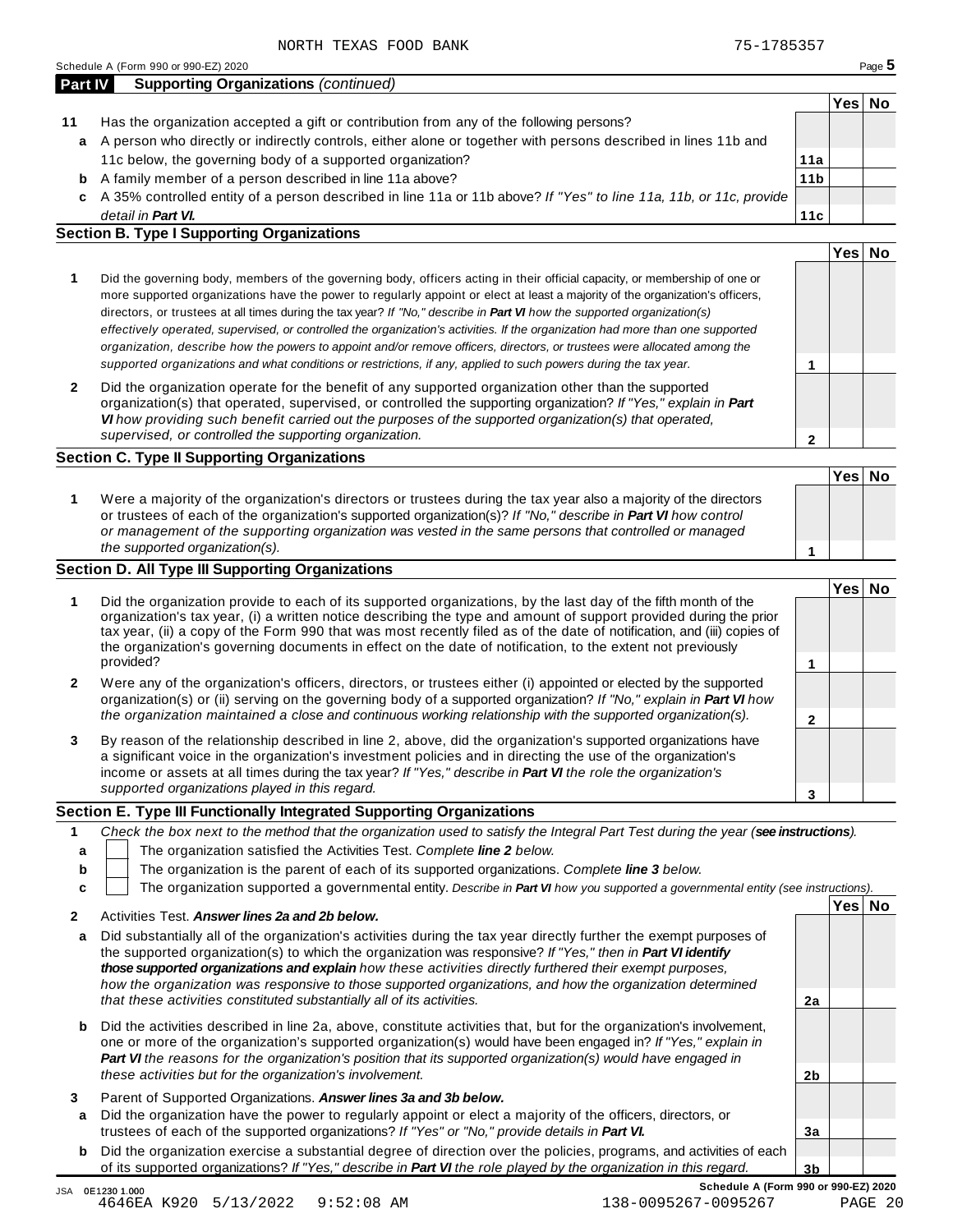|              | Part V<br>Type III Non-Functionally Integrated 509(a)(3) Supporting Organizations                                                                                                                              |                         |                |                                |
|--------------|----------------------------------------------------------------------------------------------------------------------------------------------------------------------------------------------------------------|-------------------------|----------------|--------------------------------|
| 1.           | Check here if the organization satisfied the Integral Part Test as a qualifying trust on Nov. 20, 1970 (explain in Part VI). See                                                                               |                         |                |                                |
|              | instructions. All other Type III non-functionally integrated supporting organizations must complete Sections A through E.                                                                                      |                         |                |                                |
|              | <b>Section A - Adjusted Net Income</b>                                                                                                                                                                         |                         | (A) Prior Year | (B) Current Year<br>(optional) |
| 1.           | Net short-term capital gain                                                                                                                                                                                    | 1                       |                |                                |
| 2            | Recoveries of prior-year distributions                                                                                                                                                                         | $\mathbf 2$             |                |                                |
| 3            | Other gross income (see instructions)                                                                                                                                                                          | 3                       |                |                                |
| 4            | Add lines 1 through 3.                                                                                                                                                                                         | 4                       |                |                                |
| 5            | Depreciation and depletion                                                                                                                                                                                     | 5                       |                |                                |
| 6            | Portion of operating expenses paid or incurred for production or collection of<br>gross income or for management, conservation, or maintenance of property<br>held for production of income (see instructions) | 6                       |                |                                |
|              | 7 Other expenses (see instructions)                                                                                                                                                                            | $\overline{\mathbf{r}}$ |                |                                |
| 8            | Adjusted Net Income (subtract lines 5, 6, and 7 from line 4)                                                                                                                                                   | 8                       |                |                                |
|              | <b>Section B - Minimum Asset Amount</b>                                                                                                                                                                        |                         | (A) Prior Year | (B) Current Year<br>(optional) |
|              | 1 Aggregate fair market value of all non-exempt-use assets (see<br>instructions for short tax year or assets held for part of year):                                                                           |                         |                |                                |
|              | a Average monthly value of securities                                                                                                                                                                          | 1a                      |                |                                |
|              | <b>b</b> Average monthly cash balances                                                                                                                                                                         | 1 <sub>b</sub>          |                |                                |
|              | c Fair market value of other non-exempt-use assets                                                                                                                                                             | 1c                      |                |                                |
|              | d Total (add lines 1a, 1b, and 1c)                                                                                                                                                                             | 1d                      |                |                                |
|              |                                                                                                                                                                                                                |                         |                |                                |
|              | e Discount claimed for blockage or other factors (explain in detail in Part VI):                                                                                                                               | 1е                      |                |                                |
|              | 2 Acquisition indebtedness applicable to non-exempt-use assets                                                                                                                                                 | $\mathbf 2$             |                |                                |
| 3            | Subtract line 2 from line 1d.                                                                                                                                                                                  | 3                       |                |                                |
| 4            | Cash deemed held for exempt use. Enter 0.015 of line 3 (for greater amount,<br>see instructions).                                                                                                              | 4                       |                |                                |
| 5            | Net value of non-exempt-use assets (subtract line 4 from line 3)                                                                                                                                               | 5                       |                |                                |
| 6            | Multiply line 5 by 0.035.                                                                                                                                                                                      | 6                       |                |                                |
| $\mathbf{7}$ | Recoveries of prior-year distributions                                                                                                                                                                         | $\overline{7}$          |                |                                |
| 8            | Minimum Asset Amount (add line 7 to line 6)                                                                                                                                                                    | 8                       |                |                                |
|              | <b>Section C - Distributable Amount</b>                                                                                                                                                                        |                         |                | <b>Current Year</b>            |
| $\mathbf 1$  | Adjusted net income for prior year (from Section A, line 8, column A)                                                                                                                                          | 1                       |                |                                |
|              | <b>2</b> Enter 0.85 of line 1.                                                                                                                                                                                 | $\overline{\mathbf{2}}$ |                |                                |
| 3            | Minimum asset amount for prior year (from Section B, line 8, column A)                                                                                                                                         | 3                       |                |                                |
| 4            | Enter greater of line 2 or line 3.                                                                                                                                                                             | 4                       |                |                                |
| 5            | Income tax imposed in prior year                                                                                                                                                                               | 5                       |                |                                |
| 6            | Distributable Amount. Subtract line 5 from line 4, unless subject to<br>emergency temporary reduction (see instructions).                                                                                      | 6                       |                |                                |

**7**  $\Box$  Check here if the current year is the organization's first as a non-functionally integrated Type III supporting organization (see instructions).

**Schedule A (Form 990 or 990-EZ) 2020**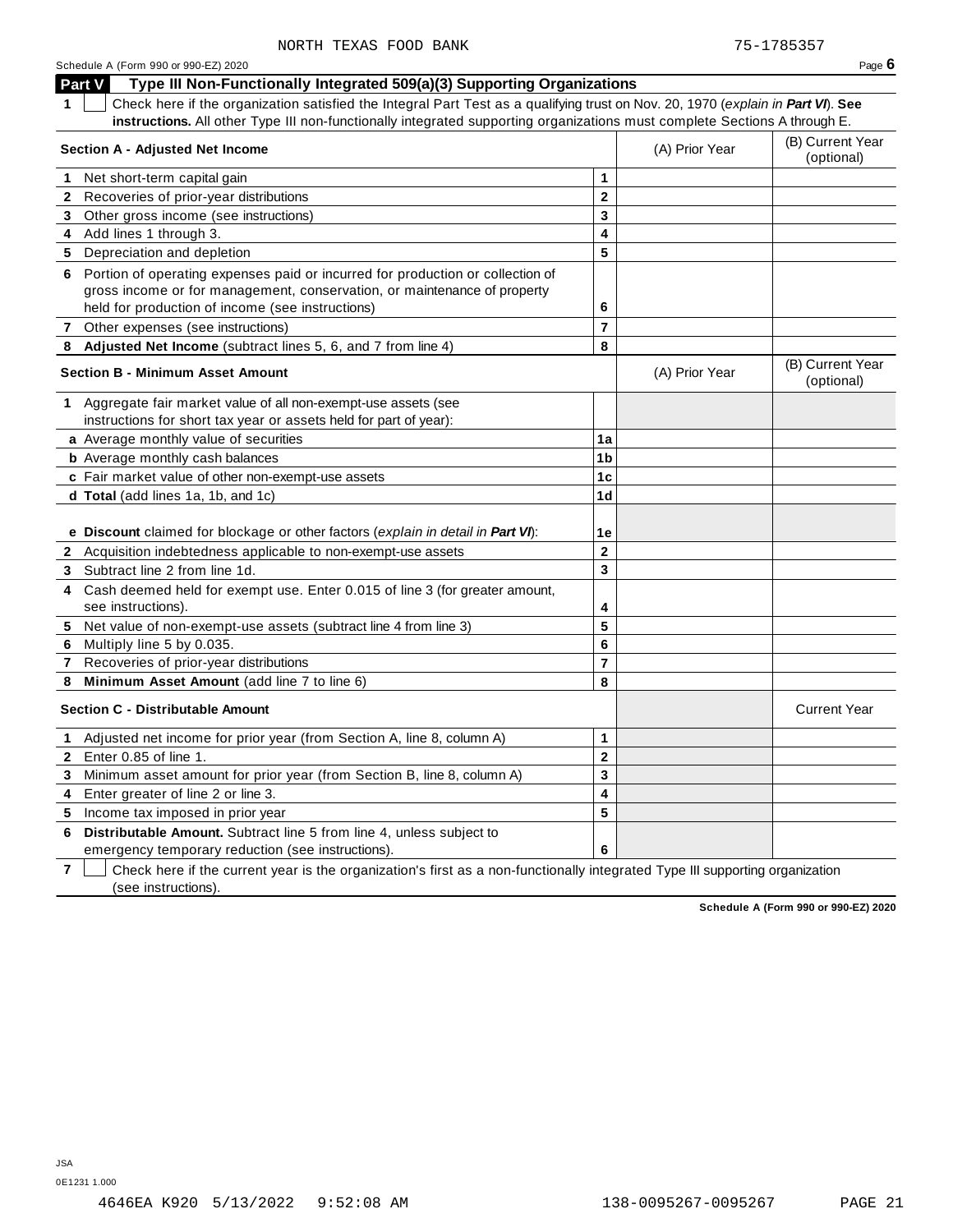|              | Part V Type III Non-Functionally Integrated 509(a)(3) Supporting Organizations (continued) |                                    |                                               |    |                                           |
|--------------|--------------------------------------------------------------------------------------------|------------------------------------|-----------------------------------------------|----|-------------------------------------------|
|              | <b>Section D - Distributions</b>                                                           |                                    |                                               |    | <b>Current Year</b>                       |
| 1            | Amounts paid to supported organizations to accomplish exempt purposes                      |                                    |                                               | 1  |                                           |
| $\mathbf{2}$ | Amounts paid to perform activity that directly furthers exempt purposes of supported       |                                    |                                               |    |                                           |
|              | organizations, in excess of income from activity                                           |                                    |                                               | 2  |                                           |
| 3            | Administrative expenses paid to accomplish exempt purposes of supported organizations      |                                    |                                               | 3  |                                           |
| 4            | Amounts paid to acquire exempt-use assets                                                  |                                    |                                               | 4  |                                           |
| 5            | Qualified set-aside amounts (prior IRS approval required - provide details in Part VI)     |                                    |                                               | 5  |                                           |
| 6            | Other distributions (describe in Part VI). See instructions.                               |                                    |                                               | 6  |                                           |
| 7            | Total annual distributions. Add lines 1 through 6.                                         |                                    |                                               | 7  |                                           |
| 8            | Distributions to attentive supported organizations to which the organization is responsive |                                    |                                               |    |                                           |
|              | (provide details in Part VI). See instructions.                                            |                                    |                                               | 8  |                                           |
| 9            | Distributable amount for 2020 from Section C, line 6                                       |                                    |                                               | 9  |                                           |
| 10           | Line 8 amount divided by line 9 amount                                                     |                                    |                                               | 10 |                                           |
|              | Section E - Distribution Allocations (see instructions)                                    | (i)<br><b>Excess Distributions</b> | (ii)<br><b>Underdistributions</b><br>Pre-2020 |    | (iii)<br>Distributable<br>Amount for 2020 |
| 1            | Distributable amount for 2020 from Section C, line 6                                       |                                    |                                               |    |                                           |
| $\mathbf{2}$ | Underdistributions, if any, for years prior to 2020                                        |                                    |                                               |    |                                           |
|              | (reasonable cause required - explain in Part VI). See                                      |                                    |                                               |    |                                           |
|              | instructions.                                                                              |                                    |                                               |    |                                           |
| 3            | Excess distributions carryover, if any, to 2020                                            |                                    |                                               |    |                                           |
| a            | From 2015 $\frac{1}{2}$                                                                    |                                    |                                               |    |                                           |
| b            | From 2016 $\frac{2016}{200}$                                                               |                                    |                                               |    |                                           |
| c            | From 2017 $\frac{1}{\sqrt{2}}$                                                             |                                    |                                               |    |                                           |
| d            | From 2018 $\frac{1}{2}$                                                                    |                                    |                                               |    |                                           |
| е            | From 2019 <b>Figure 1.1</b>                                                                |                                    |                                               |    |                                           |
| f            | Total of lines 3a through 3e                                                               |                                    |                                               |    |                                           |
| g            | Applied to underdistributions of prior years                                               |                                    |                                               |    |                                           |
| h.           | Applied to 2020 distributable amount                                                       |                                    |                                               |    |                                           |
| j.           | Carryover from 2015 not applied (see instructions)                                         |                                    |                                               |    |                                           |
|              | Remainder. Subtract lines 3g, 3h, and 3i from line 3f.                                     |                                    |                                               |    |                                           |
| 4            | Distributions for 2020 from                                                                |                                    |                                               |    |                                           |
|              | Section D, line 7:                                                                         |                                    |                                               |    |                                           |
| a            | Applied to underdistributions of prior years                                               |                                    |                                               |    |                                           |
| b            | Applied to 2020 distributable amount                                                       |                                    |                                               |    |                                           |
| c            | Remainder. Subtract lines 4a and 4b from line 4.                                           |                                    |                                               |    |                                           |
| 5            | Remaining underdistributions for years prior to 2020, if                                   |                                    |                                               |    |                                           |
|              | any. Subtract lines 3g and 4a from line 2. For result                                      |                                    |                                               |    |                                           |
|              | greater than zero, explain in Part VI. See instructions.                                   |                                    |                                               |    |                                           |
| 6            | Remaining underdistributions for 2020. Subtract lines 3h                                   |                                    |                                               |    |                                           |
|              | and 4b from line 1. For result greater than zero, explain in                               |                                    |                                               |    |                                           |
|              | <b>Part VI.</b> See instructions.                                                          |                                    |                                               |    |                                           |
| 7            | Excess distributions carryover to 2021. Add lines 3j<br>and 4c.                            |                                    |                                               |    |                                           |
| 8            | Breakdown of line 7:                                                                       |                                    |                                               |    |                                           |
|              | Excess from 2016                                                                           |                                    |                                               |    |                                           |
| a<br>b       | Excess from 2017                                                                           |                                    |                                               |    |                                           |
| c            | Excess from 2018                                                                           |                                    |                                               |    |                                           |
| d            | Excess from 2019                                                                           |                                    |                                               |    |                                           |
| е            | Excess from 2020                                                                           |                                    |                                               |    |                                           |
|              |                                                                                            |                                    |                                               |    | Schedule A (Form 990 or 990-F7) 2020      |

**Schedule A (Form 990 or 990-EZ) 2020**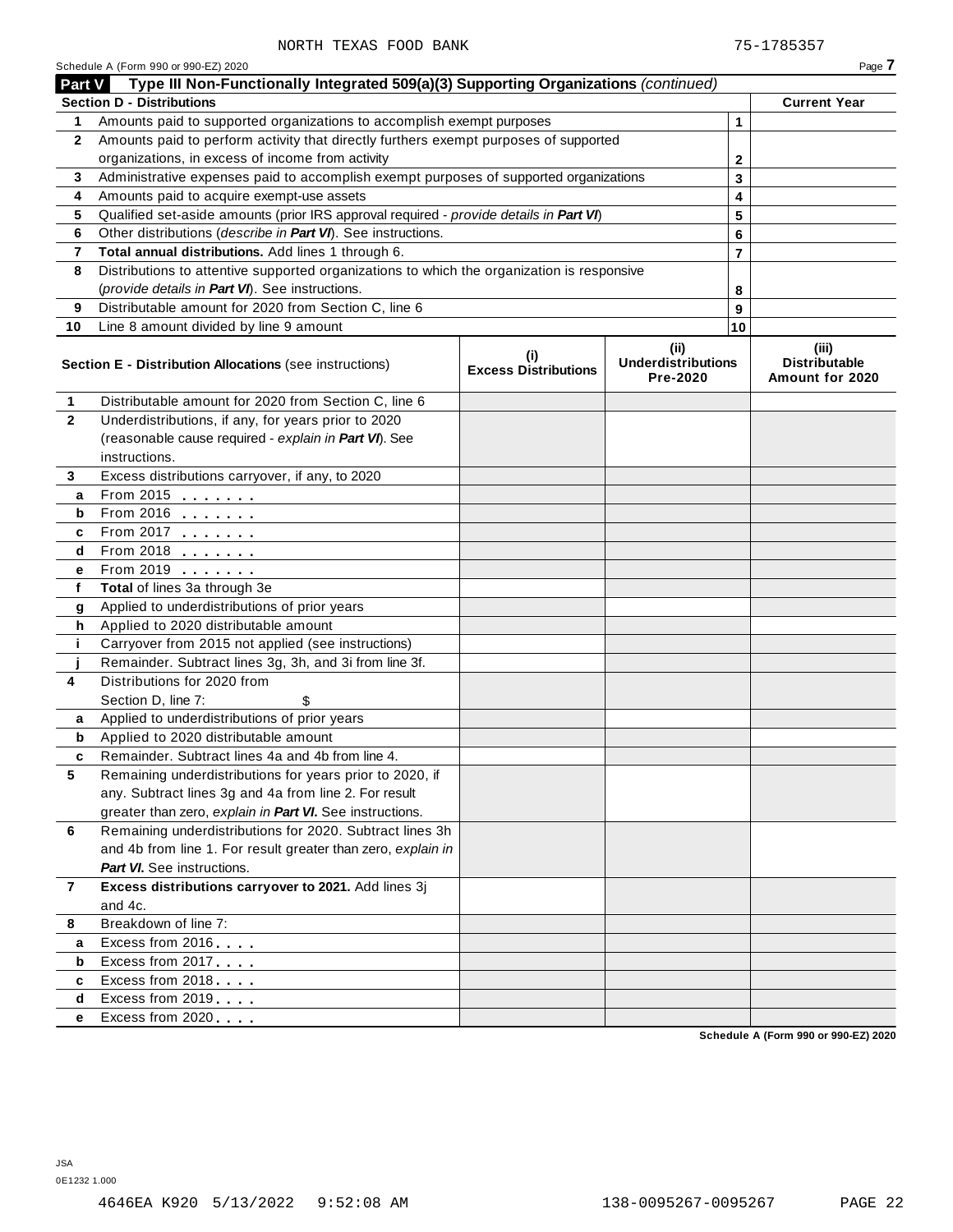<span id="page-20-0"></span>**Supplemental Information.** Provide the explanations required by Part II, line 10; Part II, line 17a or 17b; Part **Part VI** III, line 12; Part IV, Section A, lines 1, 2, 3b, 3c, 4b, 4c, 5a, 6, 9a, 9b, 9c, 11a, 11b, and 11c; Part IV, Section B, lines 1 and 2; Part IV, Section C, line 1; Part IV, Section D, lines 2 and 3; Part IV, Section E, lines 1c, 2a, 2b, 3a and 3b; Part V, line 1; Part V, Section B, line 1e; Part V, Section D, lines 5, 6, and 8; and Part V, Section E, lines 2, 5, and 6. Also complete this part for any additional information. (See instructions.)

| SCHEDULE A, PART II - OTHER INCOME |           |           |          |          | ATTACHMENT 1 |            |
|------------------------------------|-----------|-----------|----------|----------|--------------|------------|
| DESCRIPTION                        | 2016      | 2017      | 2018     | 2019     | 2020         | TOTAL      |
| OTHER REVENUE                      | 9,868.    | 24,353.   | 15,812.  | 4,078.   | 932.         | 55,043.    |
| UTILITY/BLDG REIMBURSEMENT         | 20,396.   | 20, 301.  | 14,515.  | 9,110.   | 4,873.       | 69,195.    |
| FUNDRAISING REVENUE                | 215,092.  | 325, 214. | 228,849. | 418,050. | 218,582.     | 1,405,787. |
| BAD DEBT RECOVERY                  |           |           |          | 8,320.   | 24,600.      | 32,920.    |
| TOTALS                             | 245, 356. | 369,868.  | 259,176. | 439,558. | 248,987.     | 1,562,945. |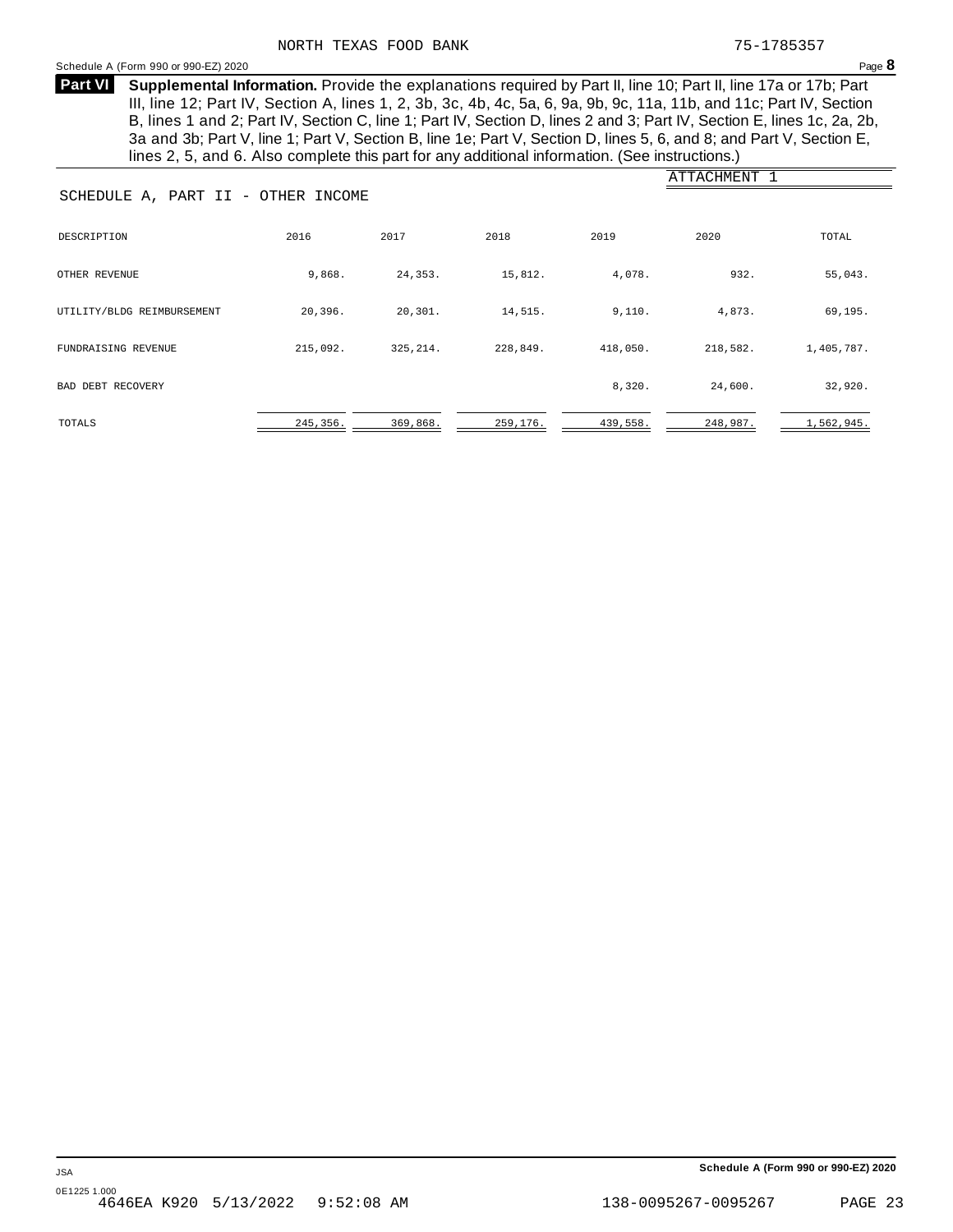**(Form 990, 990-EZ, or 990-PF)** Department of the Treasury<br>Internal Revenue Service

## **Schedule B chedule of Contributors**

(Form 990, 990-EZ,<br>
or 990-PF,<br>
Department of the Treasury **COLOCY**<br>
Internal Revenue Service **COLOCY**<br>
Name of the organization<br>
Name of the organization

**2020** 

75-1785357

NORTH TEXAS FOOD BANK

|  | Organization type (check one): |  |
|--|--------------------------------|--|
|--|--------------------------------|--|

| Filers of:         | Section:                                                                    |
|--------------------|-----------------------------------------------------------------------------|
| Form 990 or 990-EZ | $\mathbf{X}$<br>$501(c)$ (3<br>enter number) organization                   |
|                    | $4947(a)(1)$ nonexempt charitable trust not treated as a private foundation |
|                    | 527 political organization                                                  |
| Form 990-PF        | 501(c)(3) exempt private foundation                                         |
|                    | 4947(a)(1) nonexempt charitable trust treated as a private foundation       |
|                    | 501(c)(3) taxable private foundation                                        |

Check if your organization is covered by the **General Rule** or a **Special Rule.**

**Note:** Only a section 501(c)(7), (8), or (10) organization can check boxes for both the General Rule and a Special Rule. See instructions.

#### **General Rule**

For an organization filing Form 990, 990-EZ, or 990-PF that received, during the year, contributions totaling \$5,000 or more (in money or property) from any one contributor. Complete Parts I and II. See instructions for determining a contributor's total contributions.

#### **Special Rules**

 $\text{X}$  For an organization described in section 501(c)(3) filing Form 990 or 990-EZ that met the 33 1/3% support test of the regulations under sections 509(a)(1) and 170(b)(1)(A)(vi), that checked Schedule A (Form 990 or 990-EZ), Part II, line 13, 16a, or 16b, and that received from any one contributor, during the year, total contributions of the greater of **(1)** \$5,000; or **(2)** 2% of the amount on (i) Form 990, Part VIII, line 1h; or (ii) Form 990-EZ, line 1. Complete Parts I and II.

For an organization described in section 501(c)(7), (8), or (10) filing Form 990 or 990-EZ that received from any one contributor, during the year, total contributions of more than \$1,000 *exclusively* for religious, charitable, scientific, literary, or educational purposes, or for the prevention of cruelty to children or animals. Complete Parts I (entering "N/A" in column (b) instead of the contributor name and address), II, and III.

For an organization described in section 501(c)(7), (8), or (10) filing Form 990 or 990-EZ that received from any one contributor, during the year, contributions *exclusively* for religious, charitable, etc., purposes, but no such contributions totaled more than \$1,000. If this box is checked, enter here the total contributions that were received during the year for an *exclusively* religious, charitable, etc., purpose. Don't complete any of the parts unless the **General Rule** applies to this organization because it received *nonexclusively* religious, charitable, etc., contributions totaling \$5,000 or more during the year  $\ldots \ldots \ldots \ldots \ldots \ldots \ldots \ldots \ldots \vdots$ 

**Caution:** An organization that isn't covered by the General Rule and/or the Special Rules doesn't file Schedule B (Form 990, 990-EZ, or 990-PF), but it **must** answer "No" on Part IV, line 2, of its Form 990; or check the box on line H of its Form 990-EZ or on its Form 990-PF, Part I, line 2, to certify that it doesn't meet the filing requirements of Schedule B (Form 990, 990-EZ, or 990-PF).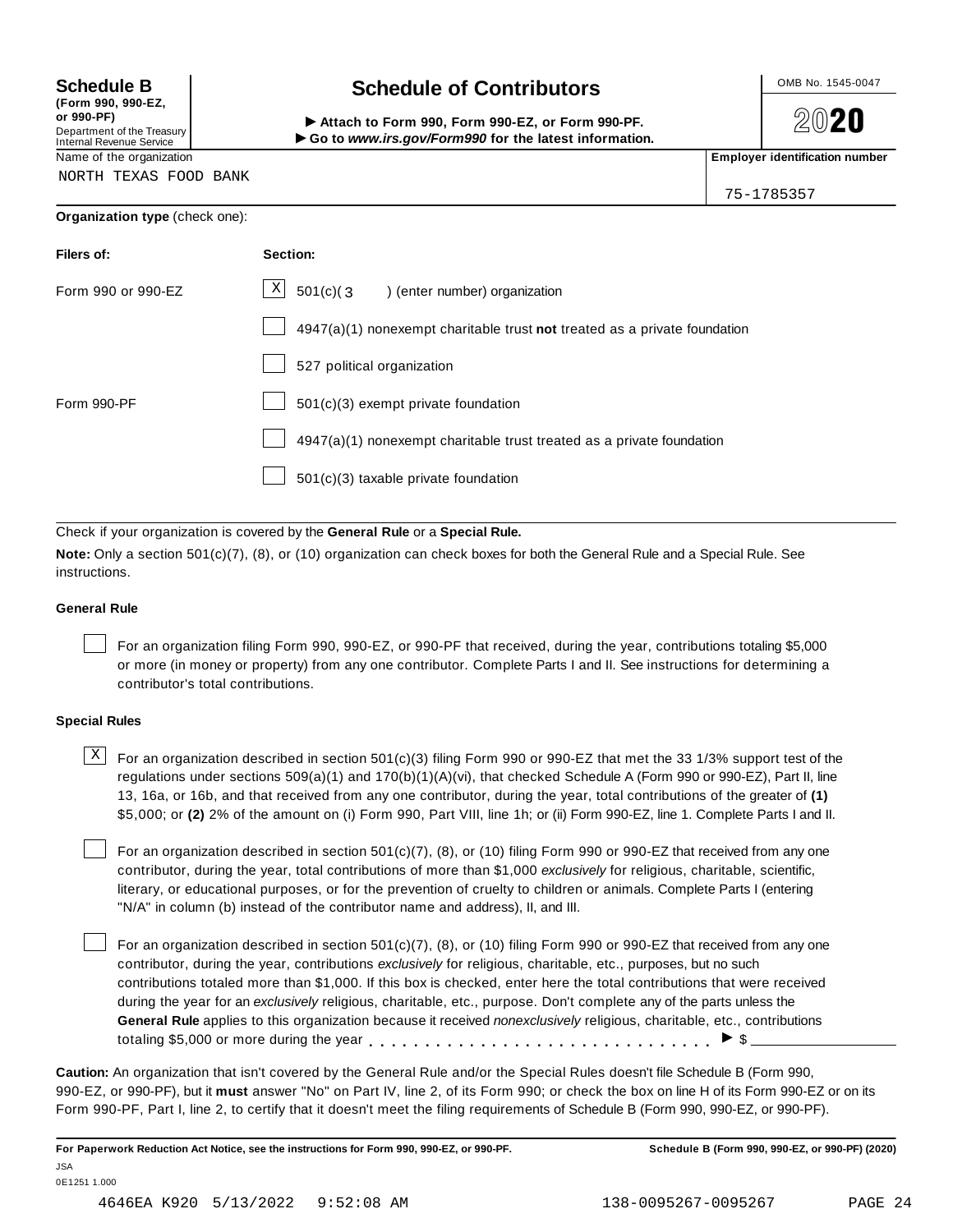| Schedule B (Form 990, 990-EZ, or 990-PF) (2020 |  |  |  |  |
|------------------------------------------------|--|--|--|--|
|                                                |  |  |  |  |

| Schedule B (Form 990, 990-EZ, or 990-PF) (2020) | Page $\mathbf{z}$              |
|-------------------------------------------------|--------------------------------|
| NORTH TEXAS FOOD BANK<br>Name of organization   | Employer identification number |

| Employer identification numbe |
|-------------------------------|
| 75-1785357                    |

| Part I     | Contributors (see instructions). Use duplicate copies of Part I if additional space is needed. |                                    |                                                                                                      |
|------------|------------------------------------------------------------------------------------------------|------------------------------------|------------------------------------------------------------------------------------------------------|
| (a)<br>No. | (b)<br>Name, address, and ZIP + 4                                                              | (c)<br><b>Total contributions</b>  | (d)<br>Type of contribution                                                                          |
| 1          | N/A                                                                                            | 46, 136, 847.<br>$\boldsymbol{\$}$ | Χ<br>Person<br>Payroll<br>$\mathbf X$<br>Noncash<br>(Complete Part II for<br>noncash contributions.) |
| (a)<br>No. | (b)<br>Name, address, and ZIP + 4                                                              | (c)<br><b>Total contributions</b>  | (d)<br>Type of contribution                                                                          |
| 2          | N/A                                                                                            | 62, 451, 520.<br>$\boldsymbol{\$}$ | Χ<br>Person<br>Payroll<br>$\mathbf X$<br>Noncash<br>(Complete Part II for<br>noncash contributions.) |
| (a)<br>No. | (b)<br>Name, address, and ZIP + 4                                                              | (c)<br><b>Total contributions</b>  | (d)<br>Type of contribution                                                                          |
| 3          | N/A                                                                                            | 13, 218, 618.<br>$\boldsymbol{\$}$ | Χ<br>Person<br>Payroll<br>$\mathbf X$<br>Noncash<br>(Complete Part II for<br>noncash contributions.) |
| (a)<br>No. | (b)<br>Name, address, and ZIP + 4                                                              | (c)<br><b>Total contributions</b>  | (d)<br>Type of contribution                                                                          |
|            |                                                                                                | \$                                 | Person<br>Payroll<br>Noncash<br>(Complete Part II for<br>noncash contributions.)                     |
| (a)<br>No. | (b)<br>Name, address, and ZIP + 4                                                              | (c)<br><b>Total contributions</b>  | (d)<br>Type of contribution                                                                          |
|            |                                                                                                | \$                                 | Person<br>Payroll<br>Noncash<br>(Complete Part II for<br>noncash contributions.)                     |
| (a)<br>No. | (b)<br>Name, address, and ZIP + 4                                                              | (c)<br><b>Total contributions</b>  | (d)<br>Type of contribution                                                                          |
|            |                                                                                                | \$                                 | Person<br>Payroll<br>Noncash<br>(Complete Part II for<br>noncash contributions.)                     |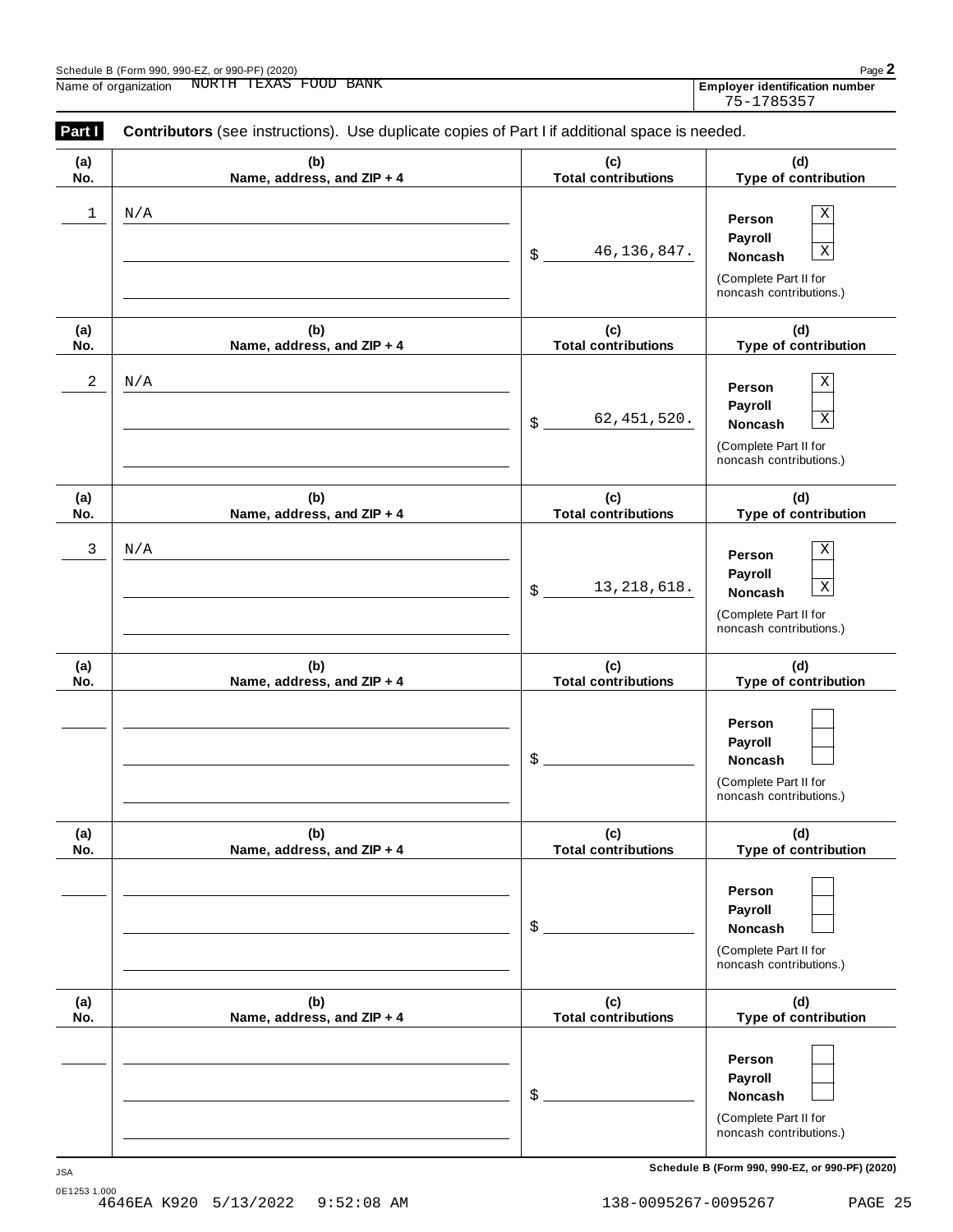| Schedule B (Form 990, 990-EZ, or 990-PF) (2020)<br>Name of organization<br>NORTH TEXAS FOOD BANK |                                                                                                     |                                                       | 75-1785357    | Page 3<br><b>Employer identification number</b> |
|--------------------------------------------------------------------------------------------------|-----------------------------------------------------------------------------------------------------|-------------------------------------------------------|---------------|-------------------------------------------------|
| Part II                                                                                          | Noncash Property (see instructions). Use duplicate copies of Part II if additional space is needed. |                                                       |               |                                                 |
| (a) No.<br>from<br>Part I                                                                        | (b)<br>Description of noncash property given                                                        | (c)<br>FMV (or estimate)<br>(See instructions.)       |               | (d)<br>Date received                            |
| 1                                                                                                | FOOD                                                                                                | \$                                                    | 46, 136, 847. | VAR                                             |
| (a) No.<br>from<br>Part I                                                                        | (b)<br>Description of noncash property given                                                        | (c)<br>FMV (or estimate)<br>(See instructions.)       |               | (d)<br>Date received                            |
| 2                                                                                                | FOOD                                                                                                |                                                       | 61,569,476.   | VAR                                             |
| (a) No.<br>from<br>Part I                                                                        | (b)<br>Description of noncash property given                                                        | \$<br>(c)<br>FMV (or estimate)<br>(See instructions.) |               | (d)<br>Date received                            |
| 3                                                                                                | FOOD                                                                                                | \$                                                    | 13, 218, 618. | VAR                                             |
| (a) No.<br>from<br>Part I                                                                        | (b)<br>Description of noncash property given                                                        | (c)<br>FMV (or estimate)<br>(See instructions.)       |               | (d)<br>Date received                            |
|                                                                                                  |                                                                                                     | $\mathsf{S}$                                          |               |                                                 |
| (a) No.<br>from<br>Part I                                                                        | (b)<br>Description of noncash property given                                                        | (c)<br>FMV (or estimate)<br>(See instructions.)       |               | (d)<br>Date received                            |
|                                                                                                  |                                                                                                     | $\mathcal{L}_{\text{L}}$                              |               |                                                 |
| (a) No.<br>from<br>Part I                                                                        | (b)<br>Description of noncash property given                                                        | (c)<br>FMV (or estimate)<br>(See instructions.)       |               | (d)<br>Date received                            |
|                                                                                                  |                                                                                                     | \$                                                    |               |                                                 |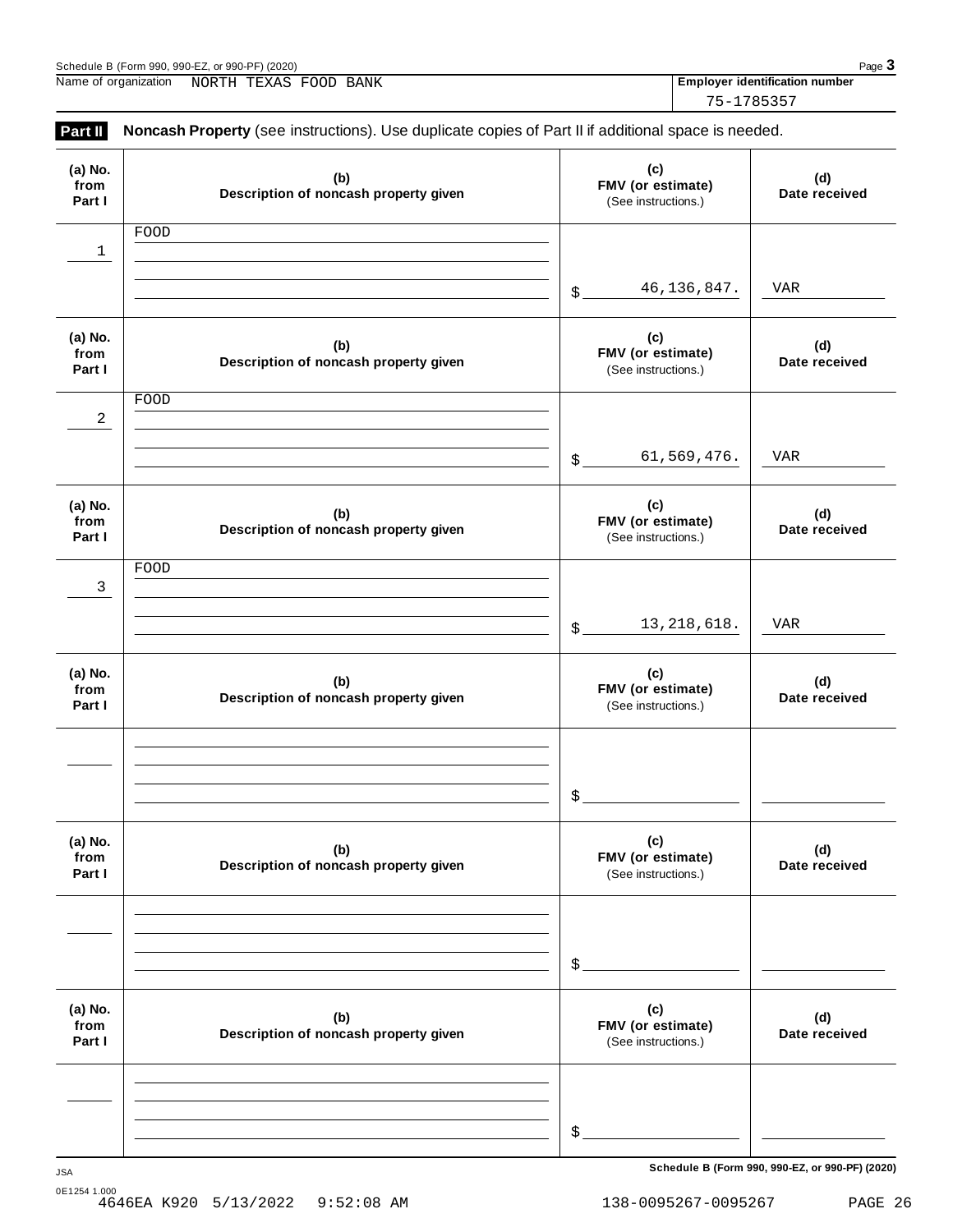|                           | Name of organization NORTH TEXAS FOOD BANK                                                                                                                                             |                      | <b>Employer identification number</b>                                                                                                                                                                                                                                                                                                                            |
|---------------------------|----------------------------------------------------------------------------------------------------------------------------------------------------------------------------------------|----------------------|------------------------------------------------------------------------------------------------------------------------------------------------------------------------------------------------------------------------------------------------------------------------------------------------------------------------------------------------------------------|
|                           |                                                                                                                                                                                        |                      | 75-1785357                                                                                                                                                                                                                                                                                                                                                       |
| Part III                  | contributions of \$1,000 or less for the year. (Enter this information once. See instructions.) $\triangleright$ \$<br>Use duplicate copies of Part III if additional space is needed. |                      | Exclusively religious, charitable, etc., contributions to organizations described in section 501(c)(7), (8), or<br>(10) that total more than \$1,000 for the year from any one contributor. Complete columns (a) through (e) and<br>the following line entry. For organizations completing Part III, enter the total of exclusively religious, charitable, etc., |
| (a) No.                   |                                                                                                                                                                                        |                      |                                                                                                                                                                                                                                                                                                                                                                  |
| from<br>Part I            | (b) Purpose of gift                                                                                                                                                                    | (c) Use of gift      | (d) Description of how gift is held                                                                                                                                                                                                                                                                                                                              |
|                           |                                                                                                                                                                                        | (e) Transfer of gift |                                                                                                                                                                                                                                                                                                                                                                  |
|                           | Transferee's name, address, and ZIP + 4                                                                                                                                                |                      | Relationship of transferor to transferee                                                                                                                                                                                                                                                                                                                         |
| (a) No.<br>from<br>Part I | (b) Purpose of gift                                                                                                                                                                    | (c) Use of gift      | (d) Description of how gift is held                                                                                                                                                                                                                                                                                                                              |
|                           |                                                                                                                                                                                        |                      |                                                                                                                                                                                                                                                                                                                                                                  |
|                           | Transferee's name, address, and ZIP + 4                                                                                                                                                | (e) Transfer of gift | Relationship of transferor to transferee                                                                                                                                                                                                                                                                                                                         |
|                           | (b) Purpose of gift                                                                                                                                                                    | (c) Use of gift      | (d) Description of how gift is held                                                                                                                                                                                                                                                                                                                              |
|                           |                                                                                                                                                                                        |                      |                                                                                                                                                                                                                                                                                                                                                                  |
| (a) No.<br>from<br>Part I | Transferee's name, address, and ZIP + 4                                                                                                                                                | (e) Transfer of gift | Relationship of transferor to transferee                                                                                                                                                                                                                                                                                                                         |
|                           |                                                                                                                                                                                        |                      |                                                                                                                                                                                                                                                                                                                                                                  |
| (a) No.<br>from<br>Part I | (b) Purpose of gift                                                                                                                                                                    | (c) Use of gift      | (d) Description of how gift is held                                                                                                                                                                                                                                                                                                                              |
|                           | Transferee's name, address, and ZIP + 4                                                                                                                                                | (e) Transfer of gift | Relationship of transferor to transferee                                                                                                                                                                                                                                                                                                                         |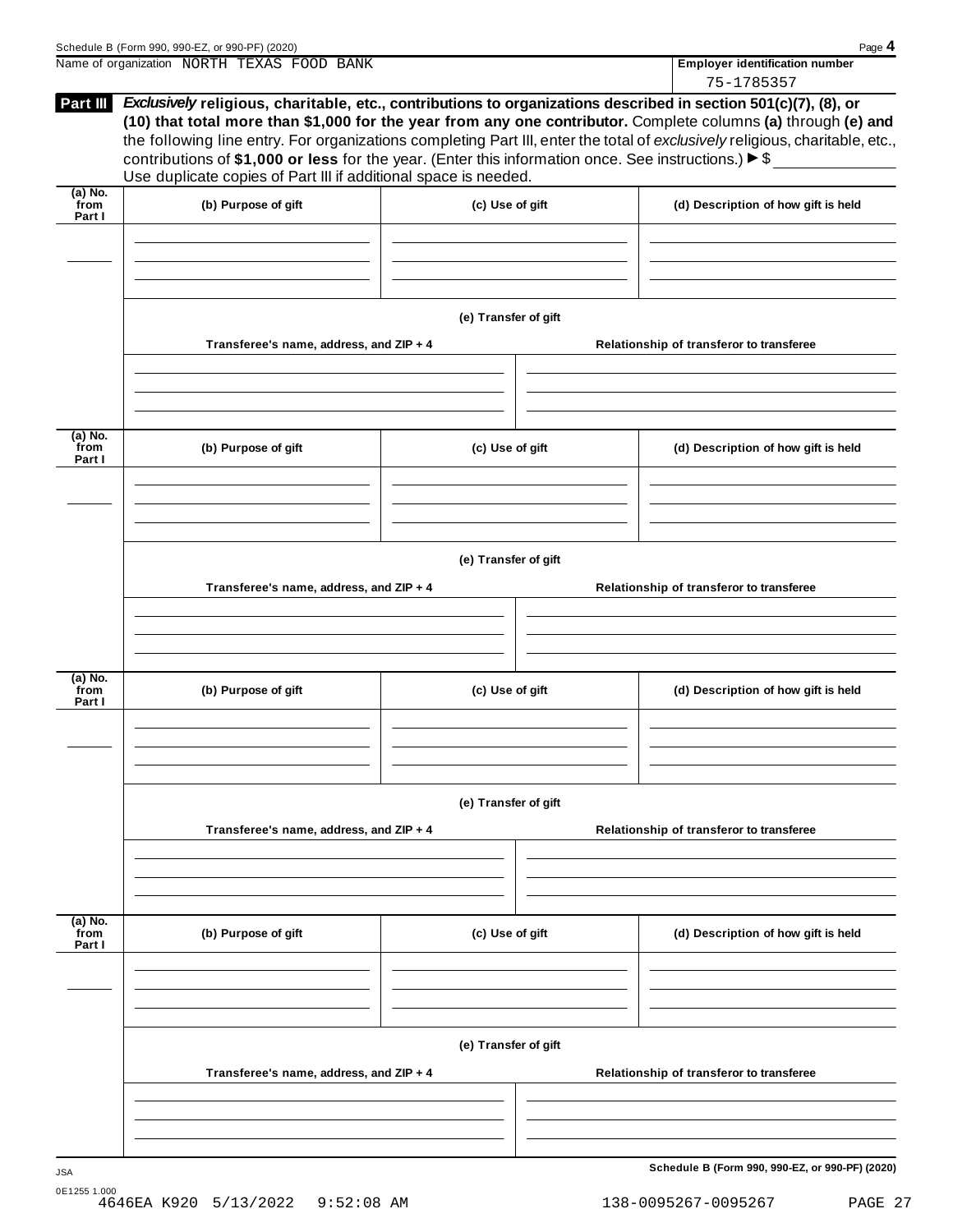|            | <b>SCHEDULE D</b> |
|------------|-------------------|
| (Form 990) |                   |

# Supplemental Financial Statements<br>
Example if the organization answered "Yes" on Form 990,<br>
Not IV line 6, 7, 8, 9, 10, 11a, 11b, 11c, 11d, 11e, 11f, 12a, or, 12b

|              |                                                             |                                                                                                                                                                                       | Part IV, line 6, 7, 8, 9, 10, 11a, 11b, 11c, 11d, 11e, 11f, 12a, or 12b.                      |          | BWŁU                                                                                                                                                                                                                                                                   |
|--------------|-------------------------------------------------------------|---------------------------------------------------------------------------------------------------------------------------------------------------------------------------------------|-----------------------------------------------------------------------------------------------|----------|------------------------------------------------------------------------------------------------------------------------------------------------------------------------------------------------------------------------------------------------------------------------|
|              | Department of the Treasury                                  |                                                                                                                                                                                       | Attach to Form 990.<br>Go to www.irs.gov/Form990 for instructions and the latest information. |          | Open to Public<br><b>Inspection</b>                                                                                                                                                                                                                                    |
|              | <b>Internal Revenue Service</b><br>Name of the organization |                                                                                                                                                                                       |                                                                                               |          | <b>Employer identification number</b>                                                                                                                                                                                                                                  |
|              | NORTH TEXAS FOOD BANK                                       |                                                                                                                                                                                       |                                                                                               |          | 75-1785357                                                                                                                                                                                                                                                             |
|              | Part I                                                      | Organizations Maintaining Donor Advised Funds or Other Similar Funds or Accounts.                                                                                                     |                                                                                               |          |                                                                                                                                                                                                                                                                        |
|              |                                                             | Complete if the organization answered "Yes" on Form 990, Part IV, line 6.                                                                                                             |                                                                                               |          |                                                                                                                                                                                                                                                                        |
|              |                                                             |                                                                                                                                                                                       | (a) Donor advised funds                                                                       |          | (b) Funds and other accounts                                                                                                                                                                                                                                           |
| 1            |                                                             | Total number at end of year                                                                                                                                                           |                                                                                               |          |                                                                                                                                                                                                                                                                        |
| 2            |                                                             | Aggregate value of contributions to (during year)                                                                                                                                     |                                                                                               |          |                                                                                                                                                                                                                                                                        |
| 3            |                                                             | Aggregate value of grants from (during year)                                                                                                                                          |                                                                                               |          |                                                                                                                                                                                                                                                                        |
| 4            |                                                             | Aggregate value at end of year                                                                                                                                                        |                                                                                               |          |                                                                                                                                                                                                                                                                        |
| 5            |                                                             | Did the organization inform all donors and donor advisors in writing that the assets held in donor advised                                                                            |                                                                                               |          |                                                                                                                                                                                                                                                                        |
|              |                                                             | funds are the organization's property, subject to the organization's exclusive legal control?                                                                                         |                                                                                               |          | Yes<br>No                                                                                                                                                                                                                                                              |
| 6            |                                                             | Did the organization inform all grantees, donors, and donor advisors in writing that grant funds can be used                                                                          |                                                                                               |          |                                                                                                                                                                                                                                                                        |
|              |                                                             | only for charitable purposes and not for the benefit of the donor or donor advisor, or for any other purpose                                                                          |                                                                                               |          |                                                                                                                                                                                                                                                                        |
|              |                                                             |                                                                                                                                                                                       |                                                                                               |          | <b>Yes</b><br>No                                                                                                                                                                                                                                                       |
|              | <b>Part II</b>                                              | <b>Conservation Easements.</b>                                                                                                                                                        |                                                                                               |          |                                                                                                                                                                                                                                                                        |
|              |                                                             | Complete if the organization answered "Yes" on Form 990, Part IV, line 7.                                                                                                             |                                                                                               |          |                                                                                                                                                                                                                                                                        |
| 1            |                                                             | Purpose(s) of conservation easements held by the organization (check all that apply).                                                                                                 |                                                                                               |          |                                                                                                                                                                                                                                                                        |
|              |                                                             | Preservation of land for public use (for example, recreation or education)                                                                                                            |                                                                                               |          | Preservation of a historically important land area                                                                                                                                                                                                                     |
|              |                                                             | Protection of natural habitat                                                                                                                                                         |                                                                                               |          | Preservation of a certified historic structure                                                                                                                                                                                                                         |
|              |                                                             | Preservation of open space                                                                                                                                                            |                                                                                               |          |                                                                                                                                                                                                                                                                        |
| 2            |                                                             | Complete lines 2a through 2d if the organization held a qualified conservation contribution in the form of a conservation                                                             |                                                                                               |          | Held at the End of the Tax Year                                                                                                                                                                                                                                        |
|              |                                                             | easement on the last day of the tax year.                                                                                                                                             |                                                                                               |          |                                                                                                                                                                                                                                                                        |
| a            |                                                             |                                                                                                                                                                                       |                                                                                               | 2a       |                                                                                                                                                                                                                                                                        |
| b            |                                                             | Total acreage restricted by conservation easements                                                                                                                                    |                                                                                               | 2b<br>2c |                                                                                                                                                                                                                                                                        |
| c<br>d       |                                                             | Number of conservation easements on a certified historic structure included in (a) $\dots$ .<br>Number of conservation easements included in (c) acquired after 7/25/06, and not on a |                                                                                               |          |                                                                                                                                                                                                                                                                        |
|              |                                                             | historic structure listed in the National Register                                                                                                                                    |                                                                                               | 2d       |                                                                                                                                                                                                                                                                        |
| 3            |                                                             |                                                                                                                                                                                       |                                                                                               |          | Number of conservation easements modified, transferred, released, extinguished, or terminated by the organization during the                                                                                                                                           |
|              | tax year $\blacktriangleright$ $\_\$                        |                                                                                                                                                                                       |                                                                                               |          |                                                                                                                                                                                                                                                                        |
| 4            |                                                             | Number of states where property subject to conservation easement is located $\blacktriangleright$ ___                                                                                 |                                                                                               |          |                                                                                                                                                                                                                                                                        |
| 5            |                                                             | Does the organization have a written policy regarding the periodic monitoring, inspection, handling of                                                                                |                                                                                               |          |                                                                                                                                                                                                                                                                        |
|              |                                                             |                                                                                                                                                                                       |                                                                                               |          | Yes<br>No                                                                                                                                                                                                                                                              |
| 6            |                                                             |                                                                                                                                                                                       |                                                                                               |          | Staff and volunteer hours devoted to monitoring, inspecting, handling of violations, and enforcing conservation easements during the year                                                                                                                              |
|              |                                                             |                                                                                                                                                                                       |                                                                                               |          |                                                                                                                                                                                                                                                                        |
| $\epsilon$   |                                                             |                                                                                                                                                                                       |                                                                                               |          | Amount of expenses incurred in monitoring, inspecting, handling of violations, and enforcing conservation easements during the year                                                                                                                                    |
|              | $\triangleright$ \$                                         |                                                                                                                                                                                       |                                                                                               |          |                                                                                                                                                                                                                                                                        |
| 8            |                                                             | Does each conservation easement reported on line 2(d) above satisfy the requirements of section 170(h)(4)(B)(i)                                                                       |                                                                                               |          |                                                                                                                                                                                                                                                                        |
|              |                                                             |                                                                                                                                                                                       |                                                                                               |          | <b>Yes</b><br><b>No</b>                                                                                                                                                                                                                                                |
| 9            |                                                             | In Part XIII, describe how the organization reports conservation easements in its revenue and expense statement and                                                                   |                                                                                               |          |                                                                                                                                                                                                                                                                        |
|              |                                                             | balance sheet, and include, if applicable, the text of the footnote to the organization's financial statements that describes the                                                     |                                                                                               |          |                                                                                                                                                                                                                                                                        |
|              |                                                             | organization's accounting for conservation easements.                                                                                                                                 |                                                                                               |          |                                                                                                                                                                                                                                                                        |
|              | <b>Part III</b>                                             | Organizations Maintaining Collections of Art, Historical Treasures, or Other Similar Assets.<br>Complete if the organization answered "Yes" on Form 990, Part IV, line 8.             |                                                                                               |          |                                                                                                                                                                                                                                                                        |
|              |                                                             |                                                                                                                                                                                       |                                                                                               |          |                                                                                                                                                                                                                                                                        |
| 1a           |                                                             | service, provide in Part XIII the text of the footnote to its financial statements that describes these items.                                                                        |                                                                                               |          | If the organization elected, as permitted under FASB ASC 958, not to report in its revenue statement and balance sheet works of art, historical treasures, or other similar assets held for public exhibition, education, or r                                         |
| b            |                                                             | provide the following amounts relating to these items:                                                                                                                                |                                                                                               |          | If the organization elected, as permitted under FASB ASC 958, to report in its revenue statement and balance sheet works of<br>art, historical treasures, or other similar assets held for public exhibition, education, or research in furtherance of public service, |
|              |                                                             |                                                                                                                                                                                       |                                                                                               |          | $\triangleright$ \$                                                                                                                                                                                                                                                    |
|              |                                                             |                                                                                                                                                                                       |                                                                                               |          | $\triangleright$ \$                                                                                                                                                                                                                                                    |
| $\mathbf{2}$ |                                                             |                                                                                                                                                                                       |                                                                                               |          | If the organization received or held works of art, historical treasures, or other similar assets for financial gain, provide the                                                                                                                                       |
|              |                                                             | following amounts required to be reported under FASB ASC 958 relating to these items:                                                                                                 |                                                                                               |          |                                                                                                                                                                                                                                                                        |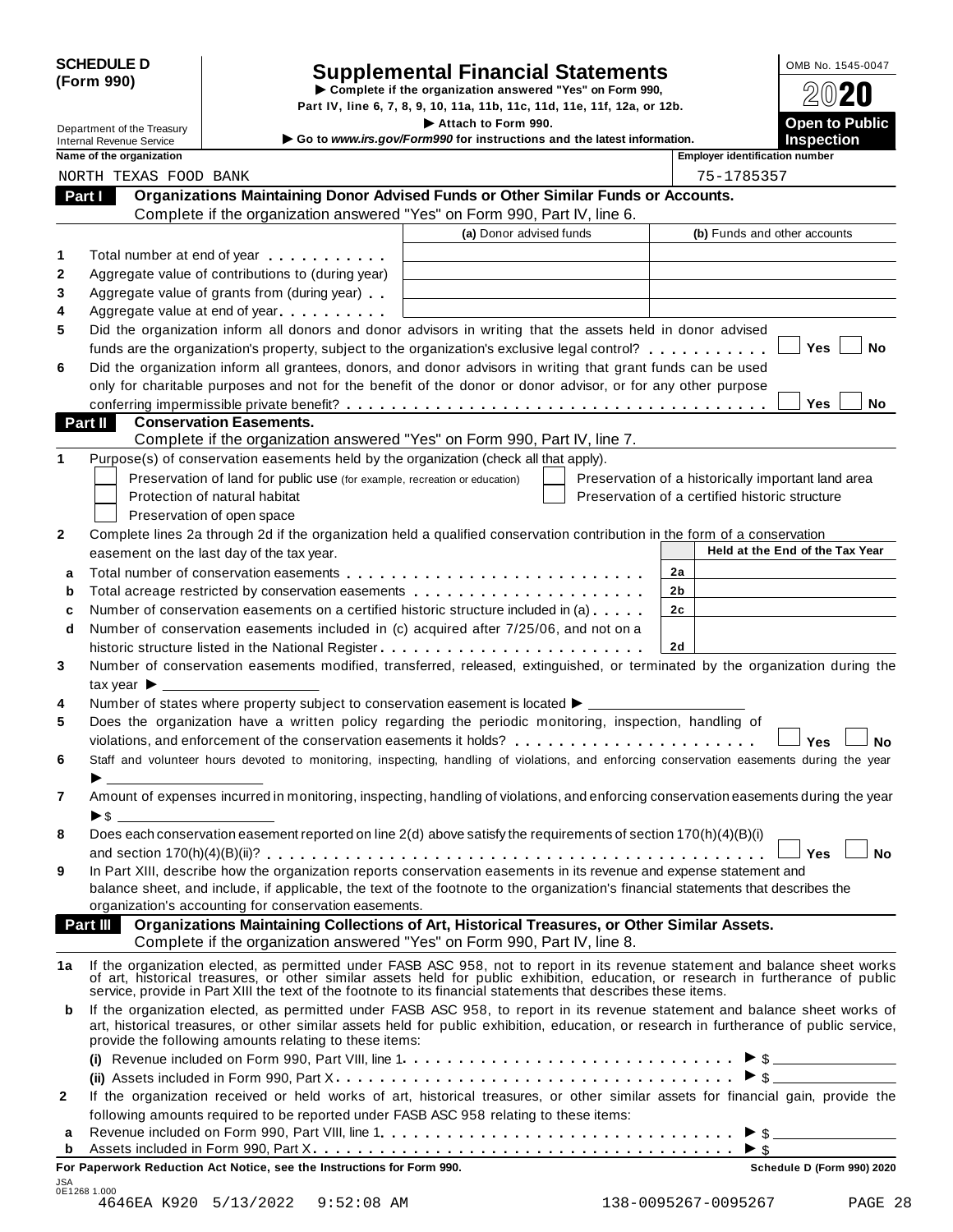NORTH TEXAS FOOD BANK 75-1785357

|    | Schedule D (Form 990) 2020                                                                                                                                      |                                                     |                |  |                          |  |                      |                     |                           | Page 2 |
|----|-----------------------------------------------------------------------------------------------------------------------------------------------------------------|-----------------------------------------------------|----------------|--|--------------------------|--|----------------------|---------------------|---------------------------|--------|
|    | Organizations Maintaining Collections of Art, Historical Treasures, or Other Similar Assets (continued)<br>Part III                                             |                                                     |                |  |                          |  |                      |                     |                           |        |
| 3  | Using the organization's acquisition, accession, and other records, check any of the following that make significant use of its                                 |                                                     |                |  |                          |  |                      |                     |                           |        |
|    | collection items (check all that apply):                                                                                                                        |                                                     |                |  |                          |  |                      |                     |                           |        |
| a  | Public exhibition                                                                                                                                               |                                                     | d              |  | Loan or exchange program |  |                      |                     |                           |        |
| b  | Scholarly research<br>Other<br><u> 1980 - Jan Barat, martin a</u><br>е                                                                                          |                                                     |                |  |                          |  |                      |                     |                           |        |
| c  | Preservation for future generations                                                                                                                             |                                                     |                |  |                          |  |                      |                     |                           |        |
| 4  | Provide a description of the organization's collections and explain how they further the organization's exempt purpose in Part                                  |                                                     |                |  |                          |  |                      |                     |                           |        |
|    | XIII.                                                                                                                                                           |                                                     |                |  |                          |  |                      |                     |                           |        |
| 5  | During the year, did the organization solicit or receive donations of art, historical treasures, or other similar                                               |                                                     |                |  |                          |  |                      |                     |                           |        |
|    | assets to be sold to raise funds rather than to be maintained as part of the organization's collection?                                                         |                                                     |                |  |                          |  |                      | Yes                 |                           | No     |
|    | <b>Escrow and Custodial Arrangements.</b><br><b>Part IV</b>                                                                                                     |                                                     |                |  |                          |  |                      |                     |                           |        |
|    | Complete if the organization answered "Yes" on Form 990, Part IV, line 9, or reported an amount on Form                                                         |                                                     |                |  |                          |  |                      |                     |                           |        |
|    | 990, Part X, line 21.                                                                                                                                           |                                                     |                |  |                          |  |                      |                     |                           |        |
|    | 1a Is the organization an agent, trustee, custodian or other intermediary for contributions or other assets not                                                 |                                                     |                |  |                          |  |                      |                     |                           |        |
|    |                                                                                                                                                                 |                                                     |                |  |                          |  |                      | Yes                 |                           | No     |
|    | If "Yes," explain the arrangement in Part XIII and complete the following table:                                                                                |                                                     |                |  |                          |  |                      |                     |                           |        |
|    |                                                                                                                                                                 |                                                     |                |  |                          |  | Amount               |                     |                           |        |
|    |                                                                                                                                                                 |                                                     |                |  |                          |  |                      |                     |                           |        |
| c  |                                                                                                                                                                 |                                                     |                |  | 1c                       |  |                      |                     |                           |        |
|    |                                                                                                                                                                 |                                                     |                |  | 1 <sub>d</sub>           |  |                      |                     |                           |        |
|    |                                                                                                                                                                 |                                                     |                |  | 1e                       |  |                      |                     |                           |        |
| f  |                                                                                                                                                                 |                                                     |                |  | 1f                       |  |                      |                     |                           |        |
| 2a | Did the organization include an amount on Form 990, Part X, line 21, for escrow or custodial account liability?                                                 |                                                     |                |  |                          |  |                      | <b>Yes</b>          |                           | No     |
|    | <b>b</b> If "Yes," explain the arrangement in Part XIII. Check here if the explanation has been provided on Part XIII                                           |                                                     |                |  |                          |  |                      |                     |                           |        |
|    | <b>Endowment Funds.</b><br><b>Part V</b><br>Complete if the organization answered "Yes" on Form 990, Part IV, line 10.                                          |                                                     |                |  |                          |  |                      |                     |                           |        |
|    |                                                                                                                                                                 |                                                     | (b) Prior year |  | (c) Two years back       |  |                      |                     |                           |        |
|    |                                                                                                                                                                 | (a) Current year                                    |                |  |                          |  | (d) Three years back | (e) Four years back |                           |        |
| 1а | Beginning of year balance                                                                                                                                       | <u> 1980 - Andrea Station Barbara, amerikan per</u> |                |  |                          |  |                      |                     |                           |        |
| b  | Contributions <b>Contributions</b>                                                                                                                              |                                                     |                |  |                          |  |                      |                     |                           |        |
| c  | Net investment earnings, gains,                                                                                                                                 |                                                     |                |  |                          |  |                      |                     |                           |        |
|    |                                                                                                                                                                 |                                                     |                |  |                          |  |                      |                     |                           |        |
| d  | Grants or scholarships                                                                                                                                          |                                                     |                |  |                          |  |                      |                     |                           |        |
| е  | Other expenditures for facilities                                                                                                                               |                                                     |                |  |                          |  |                      |                     |                           |        |
|    | and programs $\ldots$                                                                                                                                           |                                                     |                |  |                          |  |                      |                     |                           |        |
| f  | Administrative expenses                                                                                                                                         |                                                     |                |  |                          |  |                      |                     |                           |        |
| g  | End of year balance                                                                                                                                             |                                                     |                |  |                          |  |                      |                     |                           |        |
| 2  | Provide the estimated percentage of the current year end balance (line 1g, column (a)) held as:                                                                 |                                                     |                |  |                          |  |                      |                     |                           |        |
|    | Board designated or quasi-endowment $\blacktriangleright$                                                                                                       |                                                     |                |  |                          |  |                      |                     |                           |        |
| b  | Permanent endowment >                                                                                                                                           | ℅                                                   |                |  |                          |  |                      |                     |                           |        |
| c  | $\frac{0}{0}$<br>Term endowment ▶                                                                                                                               |                                                     |                |  |                          |  |                      |                     |                           |        |
|    | The percentages on lines 2a, 2b, and 2c should equal 100%.                                                                                                      |                                                     |                |  |                          |  |                      |                     |                           |        |
|    | 3a Are there endowment funds not in the possession of the organization that are held and administered for the                                                   |                                                     |                |  |                          |  |                      |                     |                           |        |
|    | organization by:                                                                                                                                                |                                                     |                |  |                          |  |                      |                     | <b>Yes</b>                | No     |
|    |                                                                                                                                                                 |                                                     |                |  |                          |  |                      | 3a(i)               |                           |        |
|    |                                                                                                                                                                 |                                                     |                |  |                          |  |                      | 3a(ii)              |                           |        |
|    | If "Yes" on line 3a(ii), are the related organizations listed as required on Schedule R?                                                                        |                                                     |                |  |                          |  |                      | 3b                  |                           |        |
| 4  | Describe in Part XIII the intended uses of the organization's endowment funds.                                                                                  |                                                     |                |  |                          |  |                      |                     |                           |        |
|    | Land, Buildings, and Equipment.<br>Complete if the organization answered "Yes" on Form 990, Part IV, line 11a. See Form 990, Part X, line 10.<br><b>Part VI</b> |                                                     |                |  |                          |  |                      |                     |                           |        |
|    | Description of property                                                                                                                                         | (a) Cost or other basis                             |                |  | (b) Cost or other basis  |  | (c) Accumulated      | (d) Book value      |                           |        |
|    |                                                                                                                                                                 | (investment)                                        |                |  | (other)                  |  | depreciation         |                     |                           |        |
| 1a |                                                                                                                                                                 |                                                     |                |  | 418,575.                 |  |                      |                     | 418,575.                  |        |
| b  | Buildings                                                                                                                                                       |                                                     |                |  | 4, 424, 879.             |  | 1,773,156.           |                     | 2,651,723.                |        |
| C  | Leasehold improvements <b>Leasehold</b> improvements                                                                                                            |                                                     |                |  | 2,599,931.               |  | 1,768,956            |                     | 830,975.                  |        |
| d  | Equipment                                                                                                                                                       |                                                     |                |  | 8,619,506.               |  | 6, 115, 270          |                     | $\overline{2,504}$ , 236. |        |
|    |                                                                                                                                                                 |                                                     |                |  | 634,658.                 |  |                      |                     | 634,658.                  |        |
|    | Total. Add lines 1a through 1e. (Column (d) must equal Form 990, Part X, column (B), line 10c.).                                                                |                                                     |                |  |                          |  | ▶                    |                     | 7,040,167.                |        |
|    |                                                                                                                                                                 |                                                     |                |  |                          |  |                      |                     |                           |        |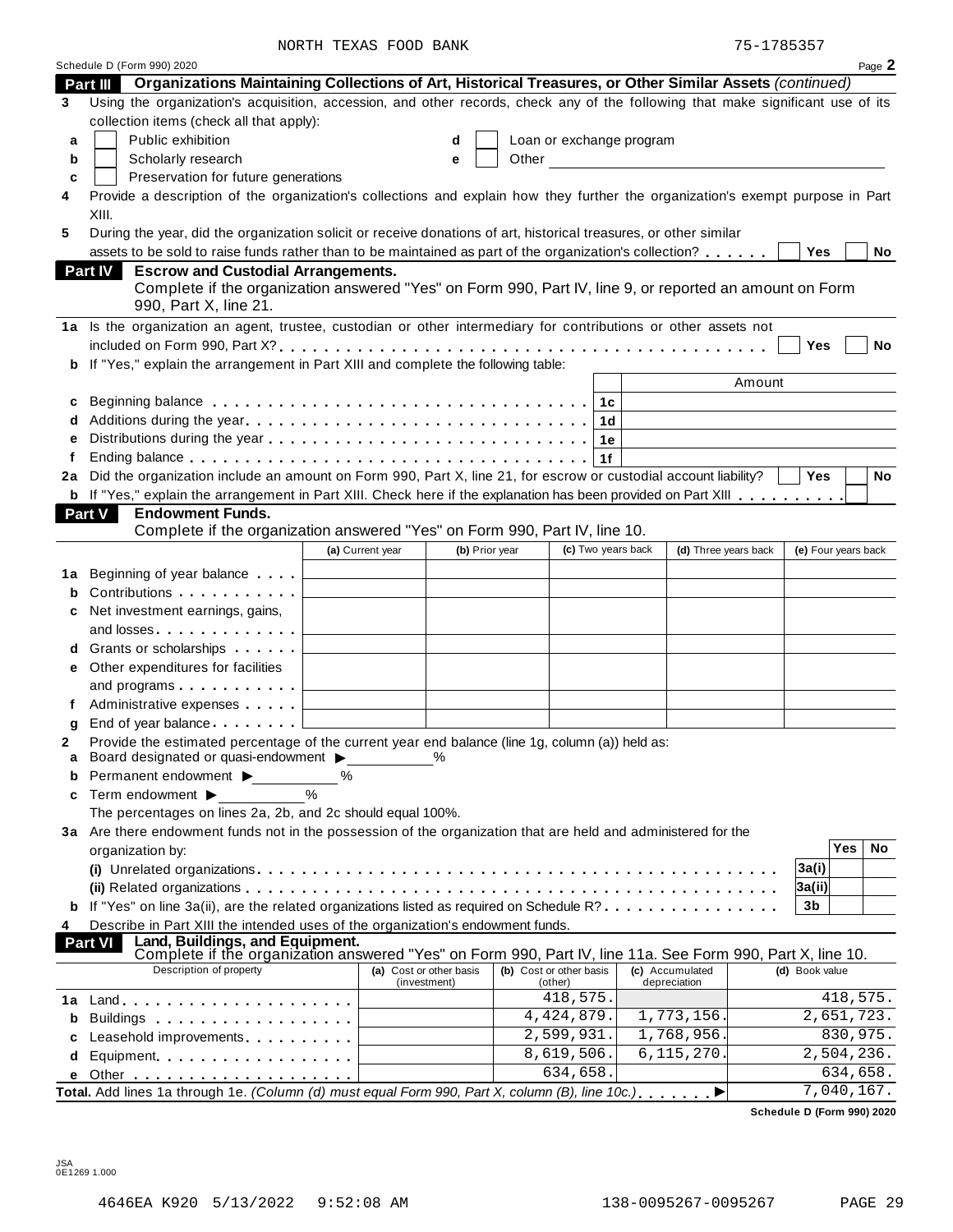|             | Page. |  |
|-------------|-------|--|
|             |       |  |
| X, line 12. |       |  |

| <b>Part VII</b>     | <b>Investments - Other Securities.</b><br>Complete if the organization answered "Yes" on Form 990, Part IV, line 11b. See Form 990, Part X, line 12.                                                                           |                              |                                                              |                |
|---------------------|--------------------------------------------------------------------------------------------------------------------------------------------------------------------------------------------------------------------------------|------------------------------|--------------------------------------------------------------|----------------|
|                     | (a) Description of security or category<br>(including name of security)                                                                                                                                                        | (b) Book value               | (c) Method of valuation:<br>Cost or end-of-year market value |                |
|                     | (1) Financial derivatives expansion of the state of the state of the state of the state of the state of the state of the state of the state of the state of the state of the state of the state of the state of the state of t |                              |                                                              |                |
|                     | (2) Closely held equity interests                                                                                                                                                                                              |                              |                                                              |                |
| $(3)$ Other $\_$    |                                                                                                                                                                                                                                |                              |                                                              |                |
| (A)                 |                                                                                                                                                                                                                                |                              |                                                              |                |
| (B)                 |                                                                                                                                                                                                                                |                              |                                                              |                |
| (C)                 |                                                                                                                                                                                                                                |                              |                                                              |                |
| (D)                 |                                                                                                                                                                                                                                |                              |                                                              |                |
| (E)                 |                                                                                                                                                                                                                                |                              |                                                              |                |
| (F)                 |                                                                                                                                                                                                                                |                              |                                                              |                |
| (G)                 |                                                                                                                                                                                                                                |                              |                                                              |                |
| (H)                 |                                                                                                                                                                                                                                |                              |                                                              |                |
|                     | Total. (Column (b) must equal Form 990, Part X, col. (B) line 12.)                                                                                                                                                             |                              |                                                              |                |
| Part VIII           | <b>Investments - Program Related.</b><br>Complete if the organization answered "Yes" on Form 990, Part IV, line 11c. See Form 990, Part X, line 13.                                                                            |                              |                                                              |                |
|                     | (a) Description of investment                                                                                                                                                                                                  | (b) Book value               | (c) Method of valuation:<br>Cost or end-of-year market value |                |
| (1)                 |                                                                                                                                                                                                                                |                              |                                                              |                |
| (2)                 |                                                                                                                                                                                                                                |                              |                                                              |                |
| (3)                 |                                                                                                                                                                                                                                |                              |                                                              |                |
| (4)                 |                                                                                                                                                                                                                                |                              |                                                              |                |
| (5)                 |                                                                                                                                                                                                                                |                              |                                                              |                |
| (6)                 |                                                                                                                                                                                                                                |                              |                                                              |                |
| (7)                 |                                                                                                                                                                                                                                |                              |                                                              |                |
| (8)                 |                                                                                                                                                                                                                                |                              |                                                              |                |
| (9)                 | Total. (Column (b) must equal Form 990, Part X, col. (B) line $13$ .)                                                                                                                                                          |                              |                                                              |                |
| Part IX             | Other Assets.                                                                                                                                                                                                                  |                              |                                                              |                |
|                     | Complete if the organization answered "Yes" on Form 990, Part IV, line 11d. See Form 990, Part X, line 15.                                                                                                                     |                              |                                                              |                |
|                     |                                                                                                                                                                                                                                | (a) Description              |                                                              | (b) Book value |
| (1)                 |                                                                                                                                                                                                                                |                              |                                                              |                |
| (2)                 |                                                                                                                                                                                                                                |                              |                                                              |                |
| (3)                 |                                                                                                                                                                                                                                |                              |                                                              |                |
| (4)                 |                                                                                                                                                                                                                                |                              |                                                              |                |
| (5)                 |                                                                                                                                                                                                                                |                              |                                                              |                |
| (6)                 |                                                                                                                                                                                                                                |                              |                                                              |                |
| (7)                 |                                                                                                                                                                                                                                |                              |                                                              |                |
| (8)                 |                                                                                                                                                                                                                                |                              |                                                              |                |
| (9)                 |                                                                                                                                                                                                                                |                              |                                                              |                |
|                     |                                                                                                                                                                                                                                |                              |                                                              |                |
| Part $\overline{X}$ | <b>Other Liabilities.</b><br>Complete if the organization answered "Yes" on Form 990, Part IV, line 11e or 11f. See Form 990, Part X,<br>line 25.                                                                              |                              |                                                              |                |
| 1.                  |                                                                                                                                                                                                                                | (a) Description of liability |                                                              | (b) Book value |
| (1)                 | Federal income taxes                                                                                                                                                                                                           |                              |                                                              |                |
| (2)                 |                                                                                                                                                                                                                                |                              |                                                              |                |
| (3)                 |                                                                                                                                                                                                                                |                              |                                                              |                |
| (4)                 |                                                                                                                                                                                                                                |                              |                                                              |                |
| (5)                 |                                                                                                                                                                                                                                |                              |                                                              |                |
| (6)                 |                                                                                                                                                                                                                                |                              |                                                              |                |
| (7)                 |                                                                                                                                                                                                                                |                              |                                                              |                |
| (8)                 |                                                                                                                                                                                                                                |                              |                                                              |                |
| (9)                 |                                                                                                                                                                                                                                |                              |                                                              |                |
|                     | Total. (Column (b) must equal Form 990, Part X, col. (B) line $25$ .                                                                                                                                                           |                              |                                                              |                |
|                     | 2. Liability for uncertain tax positions. In Part XIII, provide the text of the footnote to the organization's financial statements that reports the                                                                           |                              |                                                              |                |
|                     | organization's liability for uncertain tax positions under FASB ASC 740. Check here if the text of the footnote has been provided in Part XIII                                                                                 |                              |                                                              |                |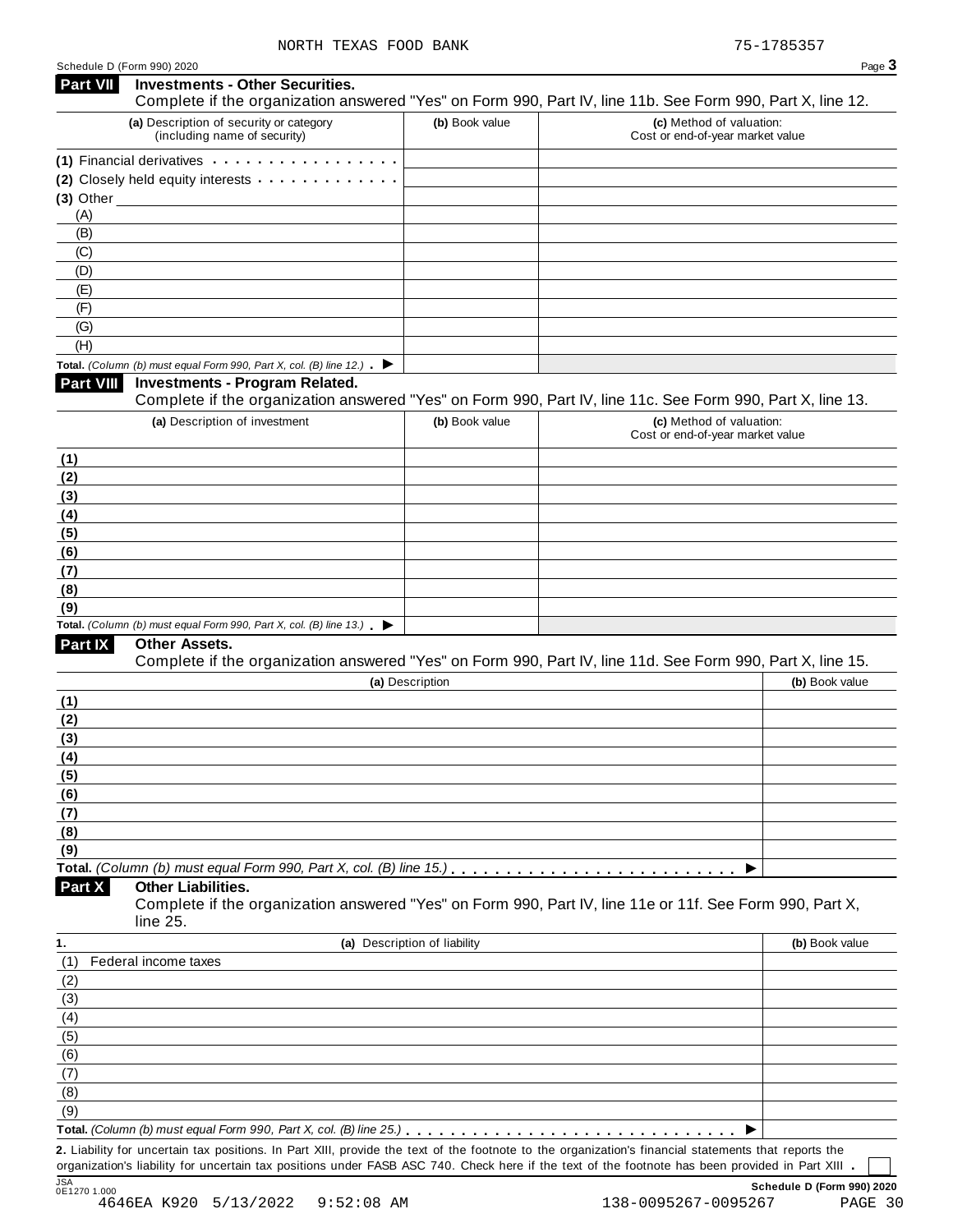| NORTH TEXAS FOOD BANK |  |  |  |  |
|-----------------------|--|--|--|--|
|-----------------------|--|--|--|--|

|              | Schedule D (Form 990) 2020                                                                                                                                         |              | Page 4           |
|--------------|--------------------------------------------------------------------------------------------------------------------------------------------------------------------|--------------|------------------|
| Part XI      | Reconciliation of Revenue per Audited Financial Statements With Revenue per Return.<br>Complete if the organization answered "Yes" on Form 990, Part IV, line 12a. |              |                  |
| 1            | Total revenue, gains, and other support per audited financial statements                                                                                           | $\mathbf{1}$ | 246, 719, 970.   |
| $\mathbf{2}$ | Amounts included on line 1 but not on Form 990, Part VIII, line 12:                                                                                                |              |                  |
| a            | 2,702,202.<br>2a                                                                                                                                                   |              |                  |
| b            | 658,439.<br>2 <sub>b</sub>                                                                                                                                         |              |                  |
| c            | 2c                                                                                                                                                                 |              |                  |
| d            | 816,920.                                                                                                                                                           |              |                  |
| e            |                                                                                                                                                                    | 2e           | 4, 177, 561.     |
| 3            |                                                                                                                                                                    | 3            | 242, 542, 409.   |
| 4            | Amounts included on Form 990, Part VIII, line 12, but not on line 1:                                                                                               |              |                  |
|              | 204,063.<br>4a<br>Investment expenses not included on Form 990, Part VIII, line 7b                                                                                 |              |                  |
| a<br>b       | 724, 239.<br>4 <sub>b</sub>                                                                                                                                        |              |                  |
| C.           |                                                                                                                                                                    | 4c           | 928,302.         |
| 5            | Total revenue. Add lines 3 and 4c. (This must equal Form 990, Part I, line 12.)                                                                                    | 5            | 243, 470, 711.   |
| Part XII     | Reconciliation of Expenses per Audited Financial Statements With Expenses per Return.                                                                              |              |                  |
|              | Complete if the organization answered "Yes" on Form 990, Part IV, line 12a.                                                                                        |              |                  |
| 1            | Total expenses and losses per audited financial statements                                                                                                         | $\mathbf{1}$ | 203,568,615.     |
| 2            | Amounts included on line 1 but not on Form 990, Part IX, line 25:                                                                                                  |              |                  |
| a            | 658,439.<br>2a                                                                                                                                                     |              |                  |
| b            | 2 <sub>b</sub>                                                                                                                                                     |              |                  |
| C            | 2c                                                                                                                                                                 |              |                  |
| d            | $-13, 122, 865.$<br>2d                                                                                                                                             |              |                  |
| е            |                                                                                                                                                                    | 2e           | $-12, 464, 426.$ |
| 3            |                                                                                                                                                                    | 3            | 216,033,041.     |
| 4            | Amounts included on Form 990, Part IX, line 25, but not on line 1:                                                                                                 |              |                  |
| a            | 204,063.<br>4a<br>Investment expenses not included on Form 990, Part VIII, line 7b                                                                                 |              |                  |
| b            | 4 <sub>b</sub>                                                                                                                                                     |              |                  |
| C            |                                                                                                                                                                    | 4c           | 204,063.         |
| 5.           | Total expenses. Add lines 3 and 4c. (This must equal Form 990, Part I, line 18.).                                                                                  | 5            | 216, 237, 104.   |
|              | Part XIII Supplemental Information.                                                                                                                                |              |                  |
|              | Provide the descriptions required for Part II, lines 3, 5, and 9; Part III, lines 1a and 4; Part IV, lines 1b and 2b; Part V, line 4; Part X, line                 |              |                  |

2; Part XI, lines 2d and 4b; and Part XII, lines 2d and 4b. Also complete this part to provide any additional information.

SEE PAGE 5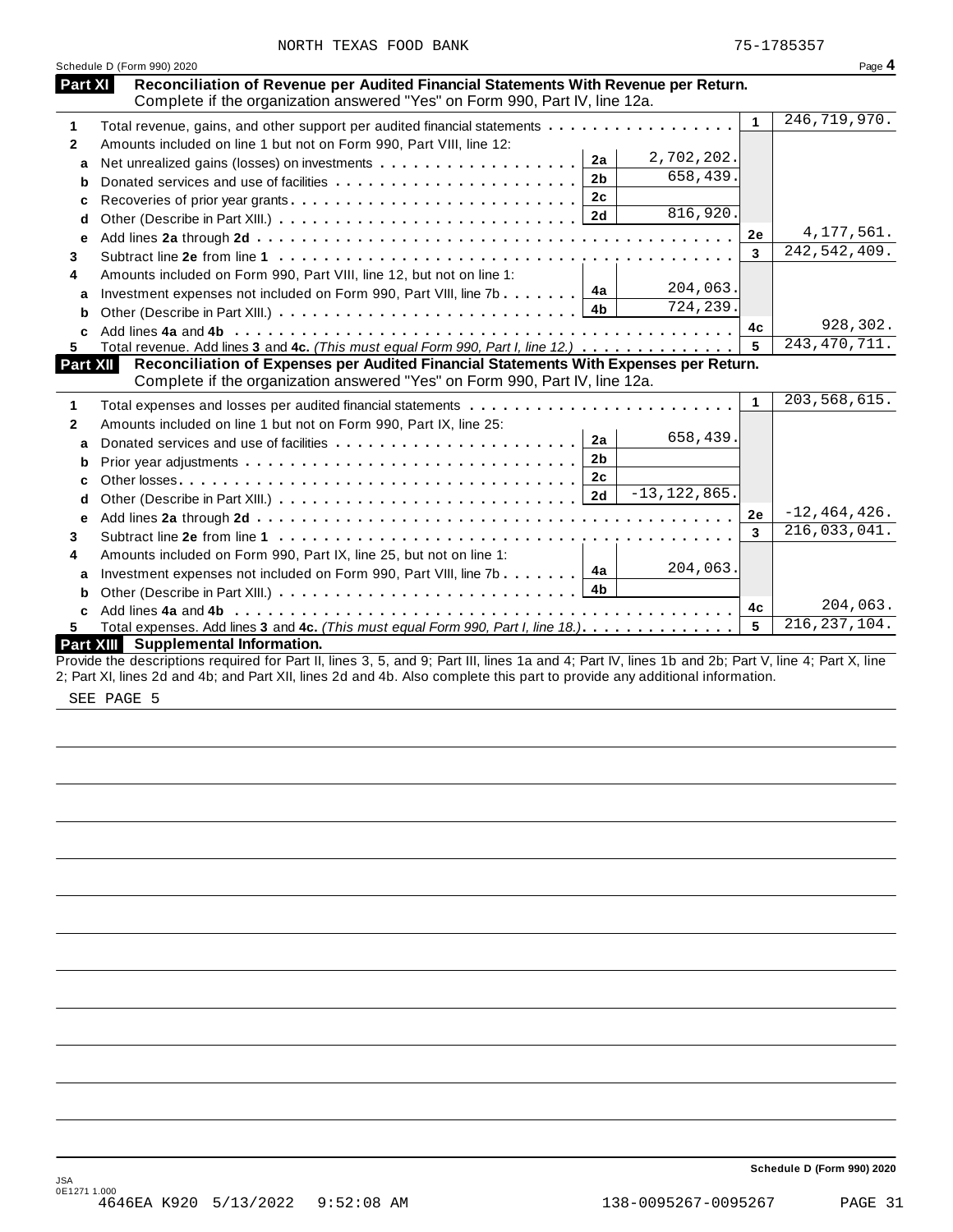| Schedule D (Form 990) 2020 |                                                       | NORTH TEXAS FOOD BANK                                                    | 75-1785357 | Page 5 |
|----------------------------|-------------------------------------------------------|--------------------------------------------------------------------------|------------|--------|
|                            | <b>Part XIII</b> Supplemental Information (continued) |                                                                          |            |        |
|                            | SCHEDULE D, PART XI, LINE 2D                          |                                                                          |            |        |
|                            |                                                       | RECONCILIATION OF REVENUE PER AUDITED FINANCIAL STATEMENTS WITH RETURN:  |            |        |
| ELIMINATIONS               |                                                       | \$(12, 398, 626)                                                         |            |        |
|                            | FNTF - AUDIT REVENUE                                  | 13,215,546                                                               |            |        |
|                            |                                                       | . <u>.</u> .                                                             |            |        |
| TOTAL                      |                                                       | \$ 816,920                                                               |            |        |
|                            |                                                       |                                                                          |            |        |
|                            | SCHEDULE D, PART XI, LINE 4B                          |                                                                          |            |        |
|                            |                                                       | RECONCILIATION OF REVENUE PER AUDITED FINANCIAL STATEMENTS WITH RETURN:  |            |        |
|                            | FUNDRAISING EXPENSES                                  | \$(157, 613)                                                             |            |        |
| NET RENTAL GAIN            |                                                       | 3,702                                                                    |            |        |
|                            | BUILDING REIMBURSEMENT                                | 4,873                                                                    |            |        |
|                            | LOSS ON DISPOSAL OF ASSETS (122,910)                  |                                                                          |            |        |
|                            | RELATED ORG CONTRIBUTION 996,187                      |                                                                          |            |        |
|                            |                                                       | -----------------                                                        |            |        |
| TOTAL                      |                                                       | \$724,239                                                                |            |        |
|                            |                                                       |                                                                          |            |        |
|                            | SCHEDULE D, PART XII, LINE 2D                         |                                                                          |            |        |
|                            |                                                       | RECONCILIATION OF EXPENSES PER AUDITED FINANCIAL STATEMENTS WITH RETURN: |            |        |
| ELIMINATION                |                                                       | \$(13, 208, 219)                                                         |            |        |
|                            | NTFB PFC - AUDIT EXPENSE 809,593                      |                                                                          |            |        |
|                            | FUNDRAISING EXPENSES                                  | 157,613                                                                  |            |        |
| NET RENTAL GAIN            |                                                       | (3, 702)                                                                 |            |        |
|                            | LOSS ON DISPOSAL OF ASSETS 122,910                    |                                                                          |            |        |
|                            | BUILDING REIMBURSEMENT                                | (4, 873)                                                                 |            |        |
|                            | RELATED ORG CONTRIBUTION (996,187)                    |                                                                          |            |        |
|                            |                                                       |                                                                          |            |        |
|                            |                                                       |                                                                          |            |        |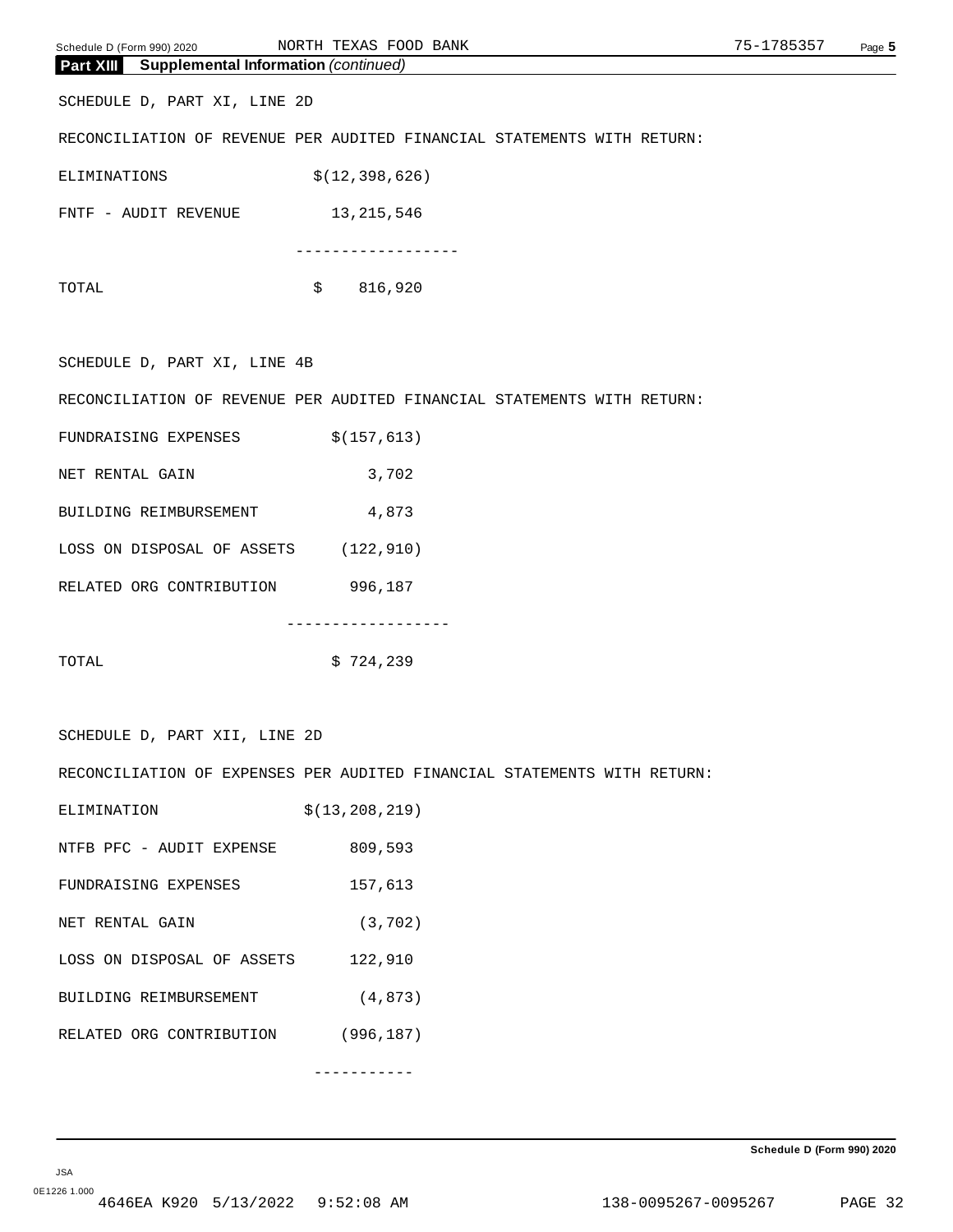TOTAL  $$ (13, 122, 865)$ 

SCHEDULE D, PART X, LINE 2

ASC 740 FOOTNOTE:

MANAGEMENT HAS EVALUATED THEIR INCOME TAX POSITIONS UNDER THE GUIDANCE INCLUDED IN ASC 740. BASED ON THEIR REVIEW, MANAGEMENT HAS NOT IDENTIFIED ANY MATERIAL UNCERTAIN TAX POSITIONS TO BE RECORDED OR DISCLOSED IN THE FINANCIAL STATEMENTS.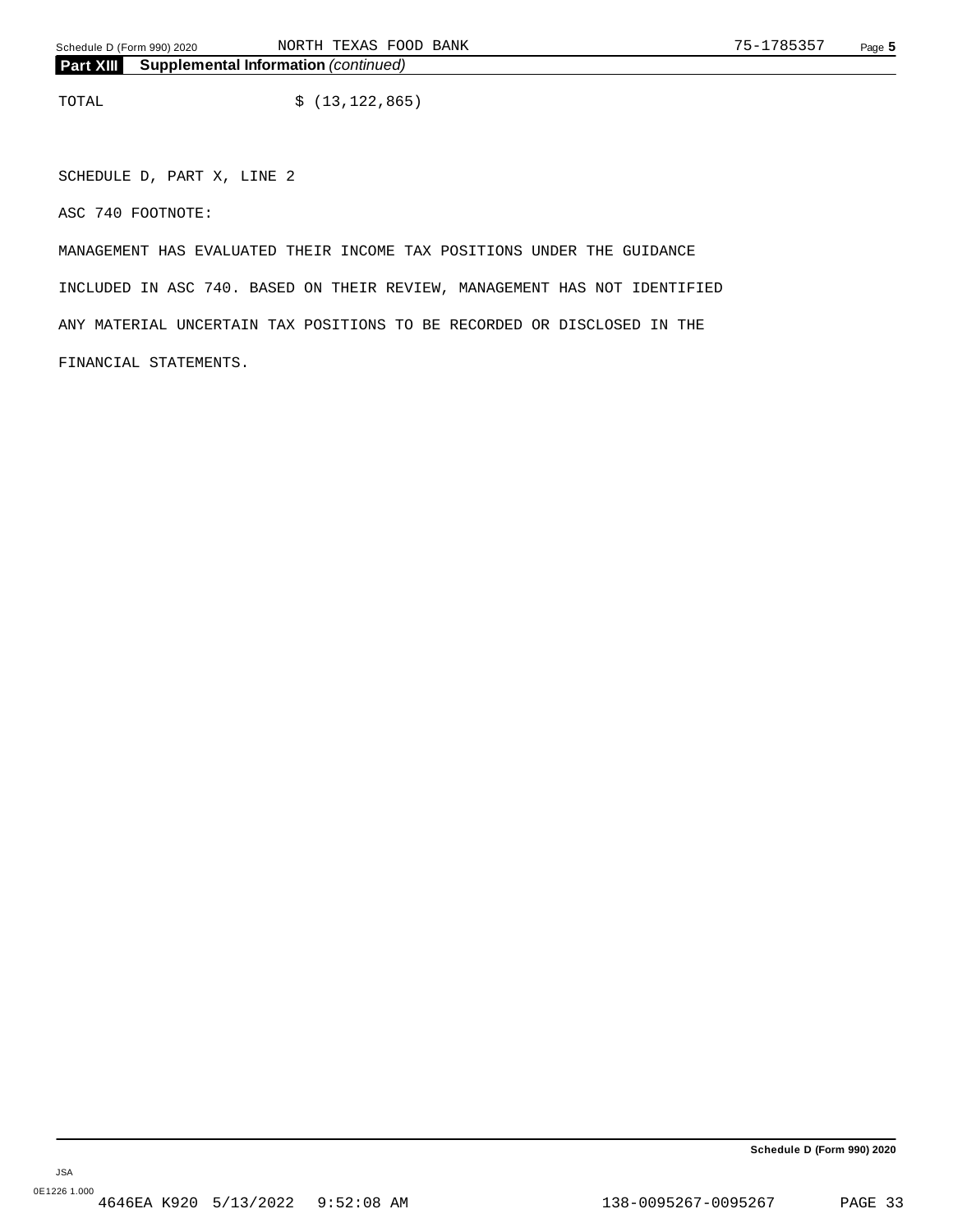| <b>SCHEDULE G</b><br>(Form 990 or 990-EZ)                                                                                                                                                                                                                                                                                                                                                           | Supplemental Information Regarding Fundraising or Gaming Activities<br>Complete if the organization answered "Yes" on Form 990, Part IV, line 17, 18, or 19, or if the<br>organization entered more than \$15,000 on Form 990-EZ, line 6a. |               |             |                                                                      |                                                                                                          |                                                                            |                                                         |  |  |
|-----------------------------------------------------------------------------------------------------------------------------------------------------------------------------------------------------------------------------------------------------------------------------------------------------------------------------------------------------------------------------------------------------|--------------------------------------------------------------------------------------------------------------------------------------------------------------------------------------------------------------------------------------------|---------------|-------------|----------------------------------------------------------------------|----------------------------------------------------------------------------------------------------------|----------------------------------------------------------------------------|---------------------------------------------------------|--|--|
| Attach to Form 990 or Form 990-EZ.<br>Department of the Treasury<br>Go to www.irs.gov/Form990 for instructions and the latest information.                                                                                                                                                                                                                                                          |                                                                                                                                                                                                                                            |               |             |                                                                      |                                                                                                          |                                                                            | Open to Public<br>Inspection                            |  |  |
| <b>Internal Revenue Service</b><br>Name of the organization                                                                                                                                                                                                                                                                                                                                         |                                                                                                                                                                                                                                            |               |             |                                                                      |                                                                                                          | <b>Employer identification number</b>                                      |                                                         |  |  |
| NORTH TEXAS FOOD BANK                                                                                                                                                                                                                                                                                                                                                                               | 75-1785357                                                                                                                                                                                                                                 |               |             |                                                                      |                                                                                                          |                                                                            |                                                         |  |  |
| Fundraising Activities. Complete if the organization answered "Yes" on Form 990, Part IV, line 17.<br>Part I                                                                                                                                                                                                                                                                                        |                                                                                                                                                                                                                                            |               |             |                                                                      |                                                                                                          |                                                                            |                                                         |  |  |
| Form 990-EZ filers are not required to complete this part.<br>Indicate whether the organization raised funds through any of the following activities. Check all that apply.<br>1                                                                                                                                                                                                                    |                                                                                                                                                                                                                                            |               |             |                                                                      |                                                                                                          |                                                                            |                                                         |  |  |
| X<br>Mail solicitations<br>a<br>Χ<br>Internet and email solicitations<br>b<br>Χ<br><b>Phone solicitations</b><br>c<br>Χ<br>In-person solicitations<br>d<br>2a Did the organization have a written or oral agreement with any individual (including officers, directors, trustees,<br>or key employees listed in Form 990, Part VII) or entity in connection with professional fundraising services? |                                                                                                                                                                                                                                            | е<br>f<br>g   | Χ<br>Χ<br>Χ |                                                                      | Solicitation of non-government grants<br>Solicitation of government grants<br>Special fundraising events |                                                                            | $X \mid$<br>Yes<br>No                                   |  |  |
| <b>b</b> If "Yes," list the 10 highest paid individuals or entities (fundraisers) pursuant to agreements under which the fundraiser is to be<br>compensated at least \$5,000 by the organization.                                                                                                                                                                                                   |                                                                                                                                                                                                                                            |               |             |                                                                      |                                                                                                          |                                                                            |                                                         |  |  |
| (i) Name and address of individual<br>or entity (fundraiser)                                                                                                                                                                                                                                                                                                                                        |                                                                                                                                                                                                                                            | (ii) Activity |             | (iii) Did fundraiser have<br>custody or control of<br>contributions? | (iv) Gross receipts<br>from activity                                                                     | (v) Amount paid to<br>(or retained by)<br>fundraiser listed in<br>col. (i) | (vi) Amount paid to<br>(or retained by)<br>organization |  |  |
|                                                                                                                                                                                                                                                                                                                                                                                                     |                                                                                                                                                                                                                                            |               | Yes         | No                                                                   |                                                                                                          |                                                                            |                                                         |  |  |
| ENTERCOM COMMUNICATIONS C                                                                                                                                                                                                                                                                                                                                                                           | SUPPORT                                                                                                                                                                                                                                    | PUBLICITY &   |             | Χ                                                                    | 133,627                                                                                                  | 13,269                                                                     | 120,358.                                                |  |  |
| $\overline{2}$                                                                                                                                                                                                                                                                                                                                                                                      |                                                                                                                                                                                                                                            |               |             |                                                                      |                                                                                                          |                                                                            |                                                         |  |  |
| RKD GROUP, LLC<br>3                                                                                                                                                                                                                                                                                                                                                                                 |                                                                                                                                                                                                                                            | DIRECT MAIL   |             | X                                                                    | 18, 333, 626.                                                                                            | 2,199,569                                                                  | 16, 134, 057.                                           |  |  |
|                                                                                                                                                                                                                                                                                                                                                                                                     |                                                                                                                                                                                                                                            |               |             |                                                                      |                                                                                                          |                                                                            |                                                         |  |  |
| 4                                                                                                                                                                                                                                                                                                                                                                                                   |                                                                                                                                                                                                                                            |               |             |                                                                      |                                                                                                          |                                                                            |                                                         |  |  |
| 5                                                                                                                                                                                                                                                                                                                                                                                                   |                                                                                                                                                                                                                                            |               |             |                                                                      |                                                                                                          |                                                                            |                                                         |  |  |
| 6                                                                                                                                                                                                                                                                                                                                                                                                   |                                                                                                                                                                                                                                            |               |             |                                                                      |                                                                                                          |                                                                            |                                                         |  |  |
|                                                                                                                                                                                                                                                                                                                                                                                                     |                                                                                                                                                                                                                                            |               |             |                                                                      |                                                                                                          |                                                                            |                                                         |  |  |
| $\overline{7}$                                                                                                                                                                                                                                                                                                                                                                                      |                                                                                                                                                                                                                                            |               |             |                                                                      |                                                                                                          |                                                                            |                                                         |  |  |
| 8                                                                                                                                                                                                                                                                                                                                                                                                   |                                                                                                                                                                                                                                            |               |             |                                                                      |                                                                                                          |                                                                            |                                                         |  |  |
| 9                                                                                                                                                                                                                                                                                                                                                                                                   |                                                                                                                                                                                                                                            |               |             |                                                                      |                                                                                                          |                                                                            |                                                         |  |  |
| 10                                                                                                                                                                                                                                                                                                                                                                                                  |                                                                                                                                                                                                                                            |               |             |                                                                      |                                                                                                          |                                                                            |                                                         |  |  |
| Total<br>List all states in which the organization is registered or licensed to solicit contributions or has been notified it is exempt from                                                                                                                                                                                                                                                        |                                                                                                                                                                                                                                            |               |             |                                                                      | 18,467,253.                                                                                              | 2, 212, 838.                                                               | 16, 254, 415.                                           |  |  |
| 3<br>registration or licensing.<br>TX,                                                                                                                                                                                                                                                                                                                                                              |                                                                                                                                                                                                                                            |               |             |                                                                      |                                                                                                          |                                                                            |                                                         |  |  |
|                                                                                                                                                                                                                                                                                                                                                                                                     |                                                                                                                                                                                                                                            |               |             |                                                                      |                                                                                                          |                                                                            |                                                         |  |  |
|                                                                                                                                                                                                                                                                                                                                                                                                     |                                                                                                                                                                                                                                            |               |             |                                                                      |                                                                                                          |                                                                            |                                                         |  |  |
|                                                                                                                                                                                                                                                                                                                                                                                                     |                                                                                                                                                                                                                                            |               |             |                                                                      |                                                                                                          |                                                                            |                                                         |  |  |
|                                                                                                                                                                                                                                                                                                                                                                                                     |                                                                                                                                                                                                                                            |               |             |                                                                      |                                                                                                          |                                                                            |                                                         |  |  |
|                                                                                                                                                                                                                                                                                                                                                                                                     |                                                                                                                                                                                                                                            |               |             |                                                                      |                                                                                                          |                                                                            |                                                         |  |  |
|                                                                                                                                                                                                                                                                                                                                                                                                     |                                                                                                                                                                                                                                            |               |             |                                                                      |                                                                                                          |                                                                            |                                                         |  |  |
|                                                                                                                                                                                                                                                                                                                                                                                                     |                                                                                                                                                                                                                                            |               |             |                                                                      |                                                                                                          |                                                                            |                                                         |  |  |
|                                                                                                                                                                                                                                                                                                                                                                                                     |                                                                                                                                                                                                                                            |               |             |                                                                      |                                                                                                          |                                                                            |                                                         |  |  |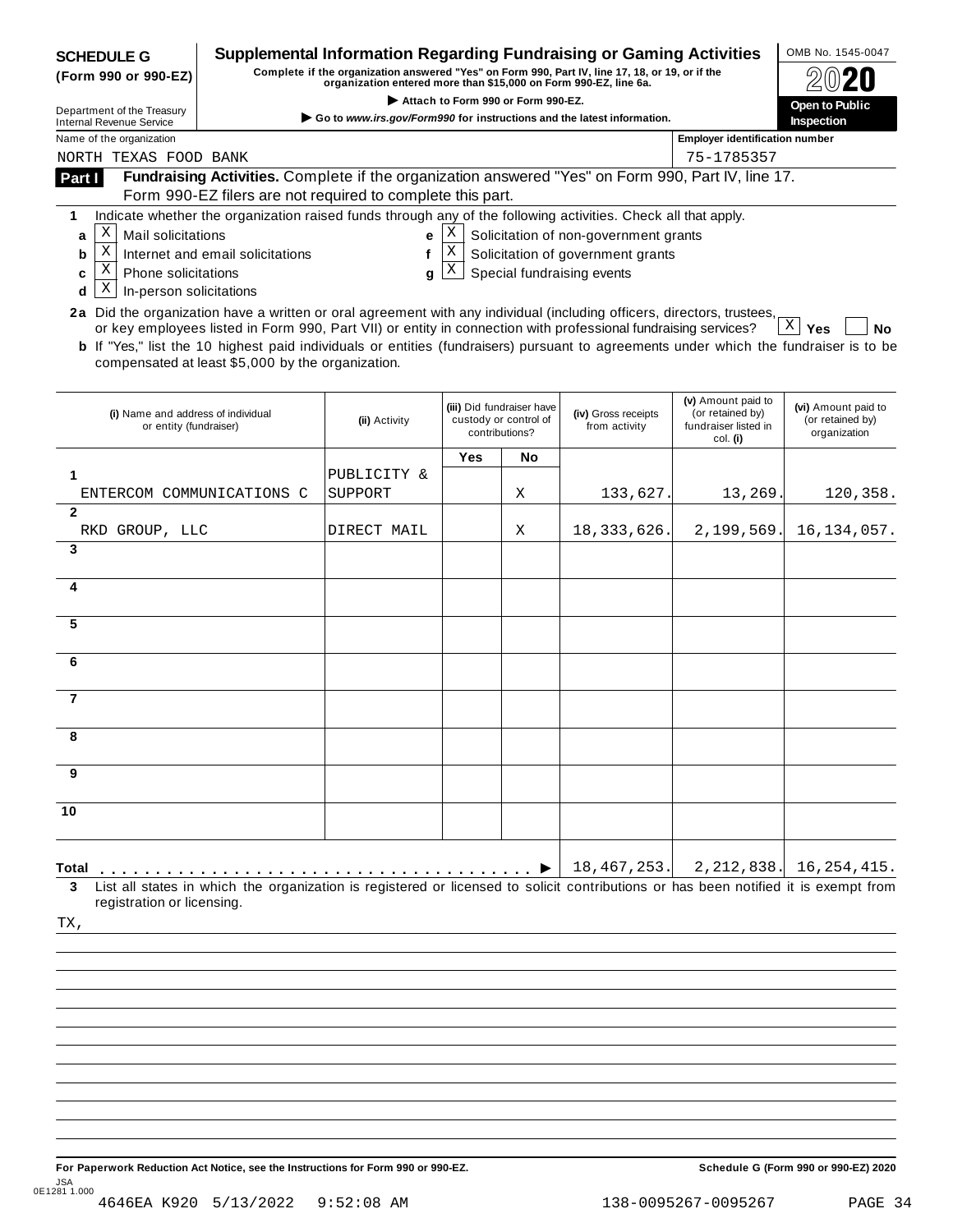#### Schedule <sup>G</sup> (Form <sup>990</sup> or 990-EZ) <sup>2020</sup> Page **2**

| Part II | Fundraising Events. Complete if the organization answered "Yes" on Form 990, Part IV, line 18, or reported |  |  |  |  |
|---------|------------------------------------------------------------------------------------------------------------|--|--|--|--|
|         | more than \$15,000 of fundraising event contributions and gross income on Form 990-FZ lines 1 and 6b List  |  |  |  |  |

than \$15,000 of fundraising event contributions and gross income on Form 990-EZ, lines 1 and 6b. List events with gross receipts greater than \$5,000. **(a)** Event #1 **(b)** Event #2 **(c)** Other events **(d)** Total events (add col. **(a)** through col. **(c)**) (event type) (event type) (total number) **1** Gross receipts <sub>.....</sub>...... **2** Less: Contributions **3** Gross income (line 1 minus line 2) . . . . . . . . . . . . . . . . Less: Contributions<br>Gross income (line 1 minus -Revenue<br>1<br>1 **4** Cash prizes . . . . . . . . . . . . **5** Noncash prizes  $\ldots \ldots \ldots$ **6** Rent/facility costs m m m m m m m m m enses **7** Food and beverages **manual 8**<br> **8** Entertainment<br> **8** Entertainment **9** Other direct expenses **manual 10** Direct expense summary. Add lines 4 through 9 in column (d) m m m m m m m m m m m m m m m m m I **11** Net income summary. Subtract line 10 from line 3, column (d) m m m m m m m m m m m m m m m m m I xp**Part III Gaming.** Complete if the organization answered "Yes" on Form 990, Part IV, line 19, or reported more than<br>\$15,000 on Form 990-EZ, line 6a. **(d)** Total gaming (add col. **(a)** through col. **(c)**) **(b)** Pull tabs/instant (a) Bingo **(b)** Pull tabs/instant **(c)** Other gaming **(c)** Other gaming  $\mathbb{E}\left[1\right]$  Gross revenue  $\ldots \ldots \ldots \ldots$ **2** Cash prizes **manual** measure in the manual  $\sim$ **3** Noncash prizes . . . . . . . . . . . œ venue **4** Rent/facility costs<br>
5 Other direct expenses....... **5** Other direct expenses **6** Volunteer labor **man m m m m m m m m m m m m m m m m m 7** Direct expense summary. Add lines 2 through 5 in column (d)  $\ldots$  . . . . . . . . . . . . . . .  $\blacktriangleright$ 8 Net gaming income summary. Subtract line 7 from line 1, column (d)  $\ldots \ldots \ldots$ xpenses<br>3<br>x<br>3 **Yes No Yes No Yes No** % $\vert \quad \vert$  Yes \_\_\_\_\_\_ % $\vert \quad \vert$  Yes \_\_\_\_\_\_ % $\vert$ **9 10** Enter the state(s) in which the organization conducts gaming activities: Erner the state(s) in which the organization conducts gaming activities.<br> **a** Is the organization licensed to conduct gaming activities in each of these states?<br> **b** If the theoretic state of the state of the states of the **b** If "No," explain: a Were any of the organization's gaming licenses revoked, suspended, or terminated during the tax year?<br>http://www.wali.in.com/industrial/industrial/industrial/industrial/industrial/industrial/industrial/industrial/ **b** If "Yes," explain: TOTC HARVEST 2.  $320,099.$  55,052. 115,466. 490,617.  $100,260.$  14,162. 14,162. 219,839. 55,052. 101,304. 376,195.  $75,620.$  8,350. 83,970. 16,360. 68. 16,428. 12,519. 57,215. 157,613. 218,582.

**Schedule G (Form 990 or 990-EZ) 2020**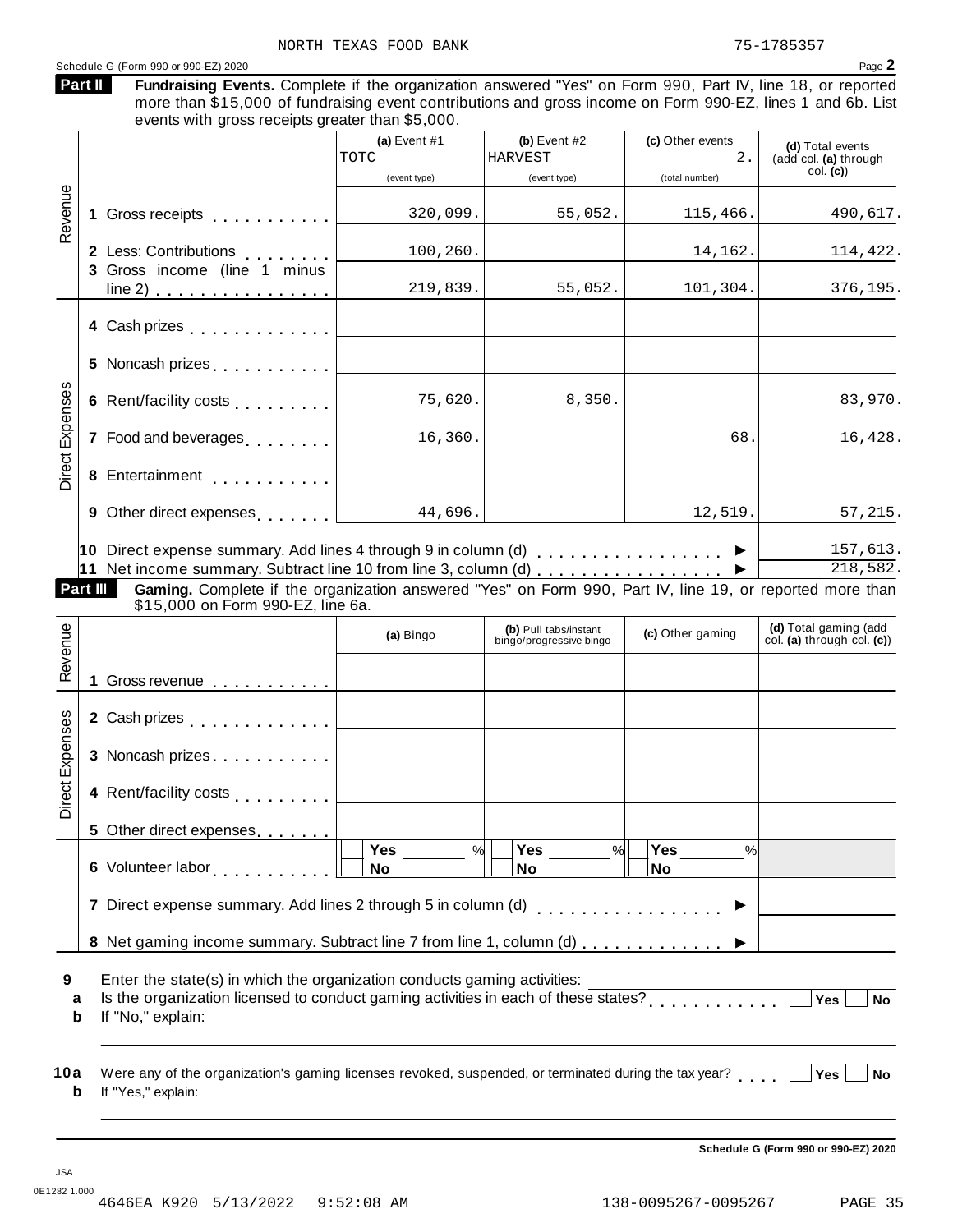|                | Schedule G (Form 990 or 990-EZ) 2020                                                                                                                                                                                                          |                  | Page 3    |
|----------------|-----------------------------------------------------------------------------------------------------------------------------------------------------------------------------------------------------------------------------------------------|------------------|-----------|
| 11             |                                                                                                                                                                                                                                               | Yes              | <b>No</b> |
| 12             | Is the organization a grantor, beneficiary or trustee of a trust or a member of a partnership or other entity                                                                                                                                 |                  |           |
|                |                                                                                                                                                                                                                                               | Yes              | <b>No</b> |
| 13             | Indicate the percentage of gaming activity conducted in:                                                                                                                                                                                      |                  |           |
| a              |                                                                                                                                                                                                                                               |                  | %         |
| b              | An outside facility enterpreteration of the control of the control of the control of the control of the control of the control of the control of the control of the control of the control of the control of the control of th                |                  | %         |
| 14             | Enter the name and address of the person who prepares the organization's gaming/special events books and<br>records:                                                                                                                          |                  |           |
|                |                                                                                                                                                                                                                                               |                  |           |
|                |                                                                                                                                                                                                                                               |                  |           |
|                | 15a Does the organization have a contract with a third party from whom the organization receives gaming                                                                                                                                       |                  |           |
|                |                                                                                                                                                                                                                                               | Yes <sub>1</sub> | <b>No</b> |
|                | <b>b</b> If "Yes," enter the amount of gaming revenue received by the organization $\triangleright$ \$                                                                                                                                        |                  |           |
|                | amount of gaming revenue retained by the third party $\triangleright$ \$ _______________.                                                                                                                                                     |                  |           |
|                | c If "Yes," enter name and address of the third party:                                                                                                                                                                                        |                  |           |
|                |                                                                                                                                                                                                                                               |                  |           |
|                |                                                                                                                                                                                                                                               |                  |           |
| 16             | Gaming manager information:                                                                                                                                                                                                                   |                  |           |
|                | Name $\sum_{-2}$                                                                                                                                                                                                                              |                  |           |
|                |                                                                                                                                                                                                                                               |                  |           |
|                | Gaming manager compensation $\triangleright$ \$ ______________                                                                                                                                                                                |                  |           |
|                |                                                                                                                                                                                                                                               |                  |           |
|                | Director/officer<br>Employee<br>Independent contractor                                                                                                                                                                                        |                  |           |
| 17             | Mandatory distributions:                                                                                                                                                                                                                      |                  |           |
| a              | Is the organization required under state law to make charitable distributions from the gaming proceeds to                                                                                                                                     |                  |           |
|                |                                                                                                                                                                                                                                               | Yes              | <b>No</b> |
| b              | Enter the amount of distributions required under state law to be distributed to other exempt organizations                                                                                                                                    |                  |           |
|                | or spent in the organization's own exempt activities during the tax year $\triangleright$ \$                                                                                                                                                  |                  |           |
| <b>Part IV</b> | Supplemental Information. Provide the explanation required by Part I, line 2b, columns (iii) and (v), and<br>Part III, lines 9, 9b, 10b, 15b, 15c, 16, and 17b, as applicable. Also provide any additional information<br>(see instructions). |                  |           |

**Schedule G (Form 990 or 990-EZ) 2020**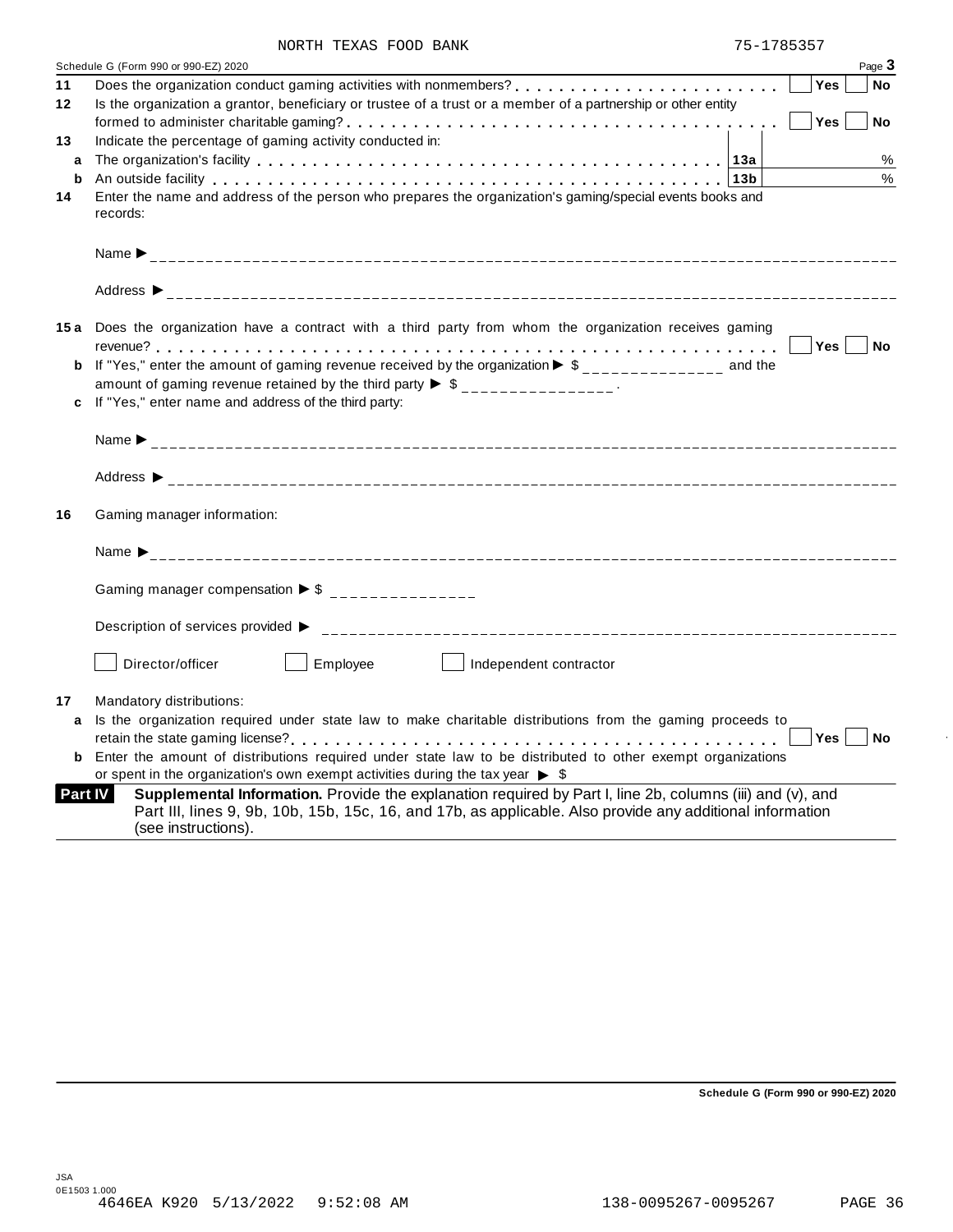| <b>SCHEDULE I</b>                                           |                                                                                                                                                            |                |                                    | <b>Grants and Other Assistance to Organizations,</b>  |                                       |                                                             |                                          | OMB No. 1545-0047<br>2020             |  |  |
|-------------------------------------------------------------|------------------------------------------------------------------------------------------------------------------------------------------------------------|----------------|------------------------------------|-------------------------------------------------------|---------------------------------------|-------------------------------------------------------------|------------------------------------------|---------------------------------------|--|--|
| (Form 990)                                                  | Governments, and Individuals in the United States<br>Complete if the organization answered "Yes" on Form 990, Part IV, line 21 or 22.                      |                |                                    |                                                       |                                       |                                                             |                                          |                                       |  |  |
|                                                             |                                                                                                                                                            |                |                                    |                                                       |                                       |                                                             |                                          | <b>Open to Public</b>                 |  |  |
| Department of the Treasury                                  |                                                                                                                                                            |                |                                    | Attach to Form 990.                                   |                                       |                                                             |                                          | Inspection                            |  |  |
| <b>Internal Revenue Service</b><br>Name of the organization |                                                                                                                                                            |                |                                    | Go to www.irs.gov/Form990 for the latest information. |                                       |                                                             | Employer identification number           |                                       |  |  |
| NORTH TEXAS FOOD BANK                                       |                                                                                                                                                            |                |                                    |                                                       |                                       |                                                             | 75-1785357                               |                                       |  |  |
|                                                             | <b>General Information on Grants and Assistance</b>                                                                                                        |                |                                    |                                                       |                                       |                                                             |                                          |                                       |  |  |
| Part I                                                      |                                                                                                                                                            |                |                                    |                                                       |                                       |                                                             |                                          |                                       |  |  |
| 1                                                           | Does the organization maintain records to substantiate the amount of the grants or assistance, the grantees' eligibility for the grants or assistance, and |                |                                    |                                                       |                                       |                                                             |                                          | $X$ Yes<br>No                         |  |  |
|                                                             | Describe in Part IV the organization's procedures for monitoring the use of grant funds in the United States.                                              |                |                                    |                                                       |                                       |                                                             |                                          |                                       |  |  |
| $\mathbf{2}$                                                |                                                                                                                                                            |                |                                    |                                                       |                                       |                                                             |                                          |                                       |  |  |
| <b>Part II</b>                                              | Grants and Other Assistance to Domestic Organizations and Domestic Governments. Complete if the organization answered "Yes" on Form 990,                   |                |                                    |                                                       |                                       |                                                             |                                          |                                       |  |  |
|                                                             | Part IV, line 21, for any recipient that received more than \$5,000. Part II can be duplicated if additional space is needed.                              |                |                                    |                                                       |                                       |                                                             |                                          |                                       |  |  |
|                                                             | 1 (a) Name and address of organization<br>or government                                                                                                    | $(b)$ EIN      | (c) IRC section<br>(if applicable) | (d) Amount of cash<br>grant                           | (e) Amount of non-<br>cash assistance | (f) Method of valuation<br>(book, FMV, appraisal,<br>other) | (g) Description of<br>noncash assistance | (h) Purpose of grant<br>or assistance |  |  |
| (1) FEEDING NORTH TEXAS FOUNDATION                          |                                                                                                                                                            |                |                                    |                                                       |                                       |                                                             |                                          |                                       |  |  |
|                                                             | 3677 MAPLESHADE LANE PLANO, TX 75075                                                                                                                       | 46-1402484     | 501(C)(3)                          | 13, 208, 219.                                         |                                       |                                                             |                                          | GENERAL SUPPORT                       |  |  |
| (2) VARIOUS ORGANIZATIONS                                   |                                                                                                                                                            |                |                                    |                                                       |                                       |                                                             |                                          |                                       |  |  |
| SEE ATTACHMENT                                              |                                                                                                                                                            | $00 - 0000000$ | 501(C)(3)                          | 1, 118, 213.                                          |                                       | 136,614,470. AVG DONATED VALUE                              | FOOD                                     | HUNGER RELIEF                         |  |  |
| (3)                                                         |                                                                                                                                                            |                |                                    |                                                       |                                       |                                                             |                                          |                                       |  |  |
| (4)                                                         |                                                                                                                                                            |                |                                    |                                                       |                                       |                                                             |                                          |                                       |  |  |
| (5)                                                         |                                                                                                                                                            |                |                                    |                                                       |                                       |                                                             |                                          |                                       |  |  |
| (6)                                                         |                                                                                                                                                            |                |                                    |                                                       |                                       |                                                             |                                          |                                       |  |  |
| (7)                                                         |                                                                                                                                                            |                |                                    |                                                       |                                       |                                                             |                                          |                                       |  |  |
| (8)                                                         |                                                                                                                                                            |                |                                    |                                                       |                                       |                                                             |                                          |                                       |  |  |
| (9)                                                         |                                                                                                                                                            |                |                                    |                                                       |                                       |                                                             |                                          |                                       |  |  |
| (10)                                                        |                                                                                                                                                            |                |                                    |                                                       |                                       |                                                             |                                          |                                       |  |  |
| (11)                                                        |                                                                                                                                                            |                |                                    |                                                       |                                       |                                                             |                                          |                                       |  |  |
| (12)                                                        |                                                                                                                                                            |                |                                    |                                                       |                                       |                                                             |                                          |                                       |  |  |
| 3                                                           | 2 Enter total number of section 501(c)(3) and government organizations listed in the line 1 table                                                          |                |                                    |                                                       |                                       |                                                             |                                          | 163.                                  |  |  |
|                                                             | For Paperwork Reduction Act Notice, see the Instructions for Form 990.                                                                                     |                |                                    |                                                       |                                       |                                                             |                                          | Schedule I (Form 990) 2020            |  |  |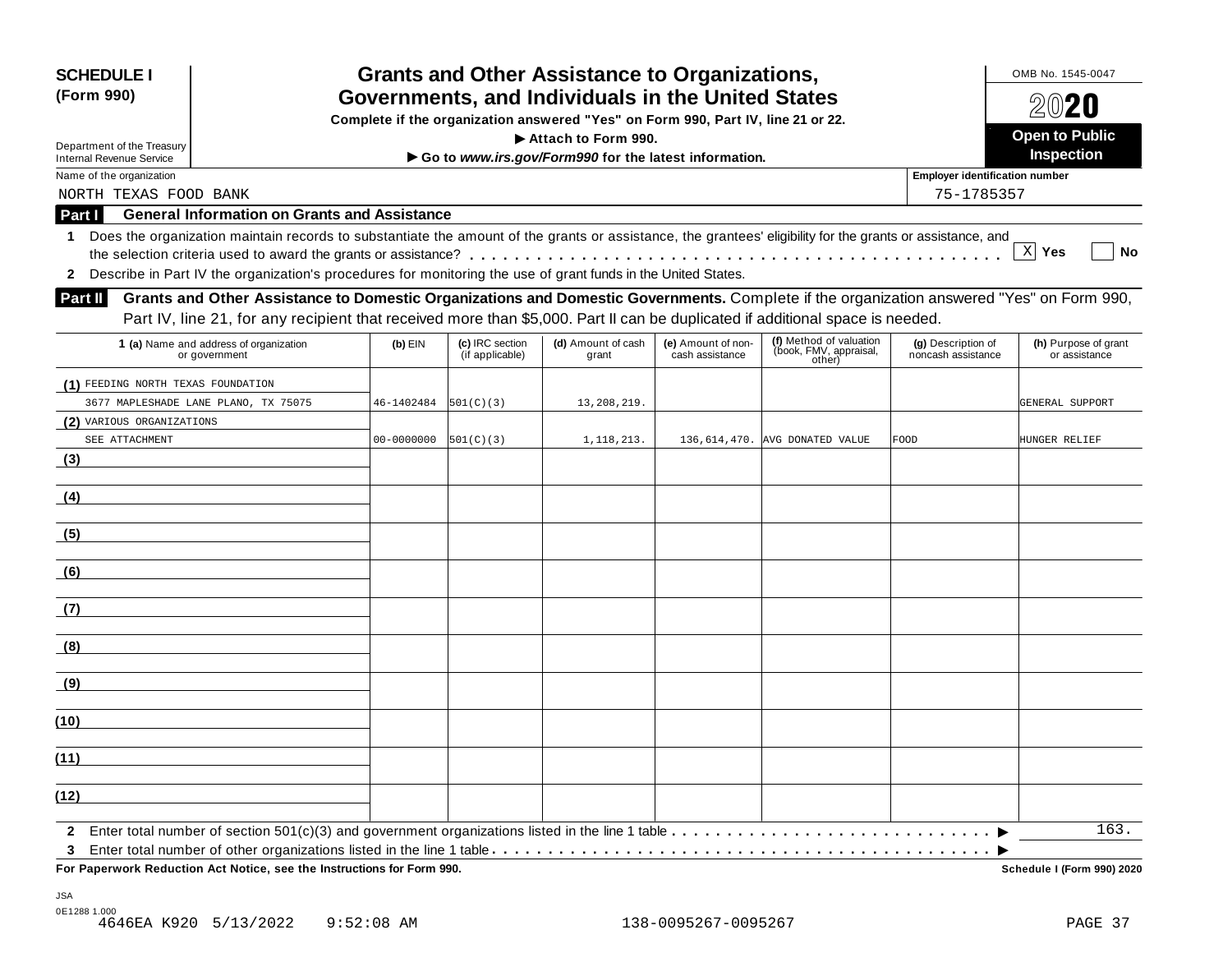#### **Grants and Other Assistance to Domestic Individuals.** Complete ifthe organization answered "Yes" on Form 990, Part IV, line 22. **Part III** Grants and Other Assistance to Domestic Individuals<br>Part III can be duplicated if additional space is needed.

| (a) Type of grant or assistance                                                                                                                | (b) Number of<br>recipients | (c) Amount of<br>cash grant | (d) Amount of<br>non-cash assistance | (e) Method of valuation (book,<br>FMV, appraisal, other) | (f) Description of non-cash assistance |  |  |
|------------------------------------------------------------------------------------------------------------------------------------------------|-----------------------------|-----------------------------|--------------------------------------|----------------------------------------------------------|----------------------------------------|--|--|
|                                                                                                                                                |                             |                             |                                      |                                                          |                                        |  |  |
| 1 FOOD                                                                                                                                         | 549,735.                    |                             | 30,309,924.                          | AVG DONATED VALUE                                        | FOOD PURCHASE & SUPP                   |  |  |
|                                                                                                                                                |                             |                             |                                      |                                                          |                                        |  |  |
| 2                                                                                                                                              |                             |                             |                                      |                                                          |                                        |  |  |
|                                                                                                                                                |                             |                             |                                      |                                                          |                                        |  |  |
| 3                                                                                                                                              |                             |                             |                                      |                                                          |                                        |  |  |
|                                                                                                                                                |                             |                             |                                      |                                                          |                                        |  |  |
| 4                                                                                                                                              |                             |                             |                                      |                                                          |                                        |  |  |
|                                                                                                                                                |                             |                             |                                      |                                                          |                                        |  |  |
| 5                                                                                                                                              |                             |                             |                                      |                                                          |                                        |  |  |
|                                                                                                                                                |                             |                             |                                      |                                                          |                                        |  |  |
| 6                                                                                                                                              |                             |                             |                                      |                                                          |                                        |  |  |
|                                                                                                                                                |                             |                             |                                      |                                                          |                                        |  |  |
|                                                                                                                                                |                             |                             |                                      |                                                          |                                        |  |  |
| Supplemental Information. Provide the information required in Part I, line 2, Part III, column (b); and any other additional<br><b>Part IV</b> |                             |                             |                                      |                                                          |                                        |  |  |

 $information$ .

SCHEDULE I, PART I, LINE 2

PROCEDURES FOR MONITORING USE OF GRANTS FUNDS IN U.S.:

THE USE OF GRANT FUNDS IS MONITORED BY COLLECTING THE FOLLOWING

INFORMATION FROM OUR RECIPIENTS, SUCH AS: MONTHLY FEEDING DATA (# OF

INDIVIDUALS AND FAMILIES SERVED, ETC.), REVIEW OF DOCUMENTED EXPENSES,

AND CONDUCTING ANNUAL COMPLIANCE AUDITS AND REVIEWS.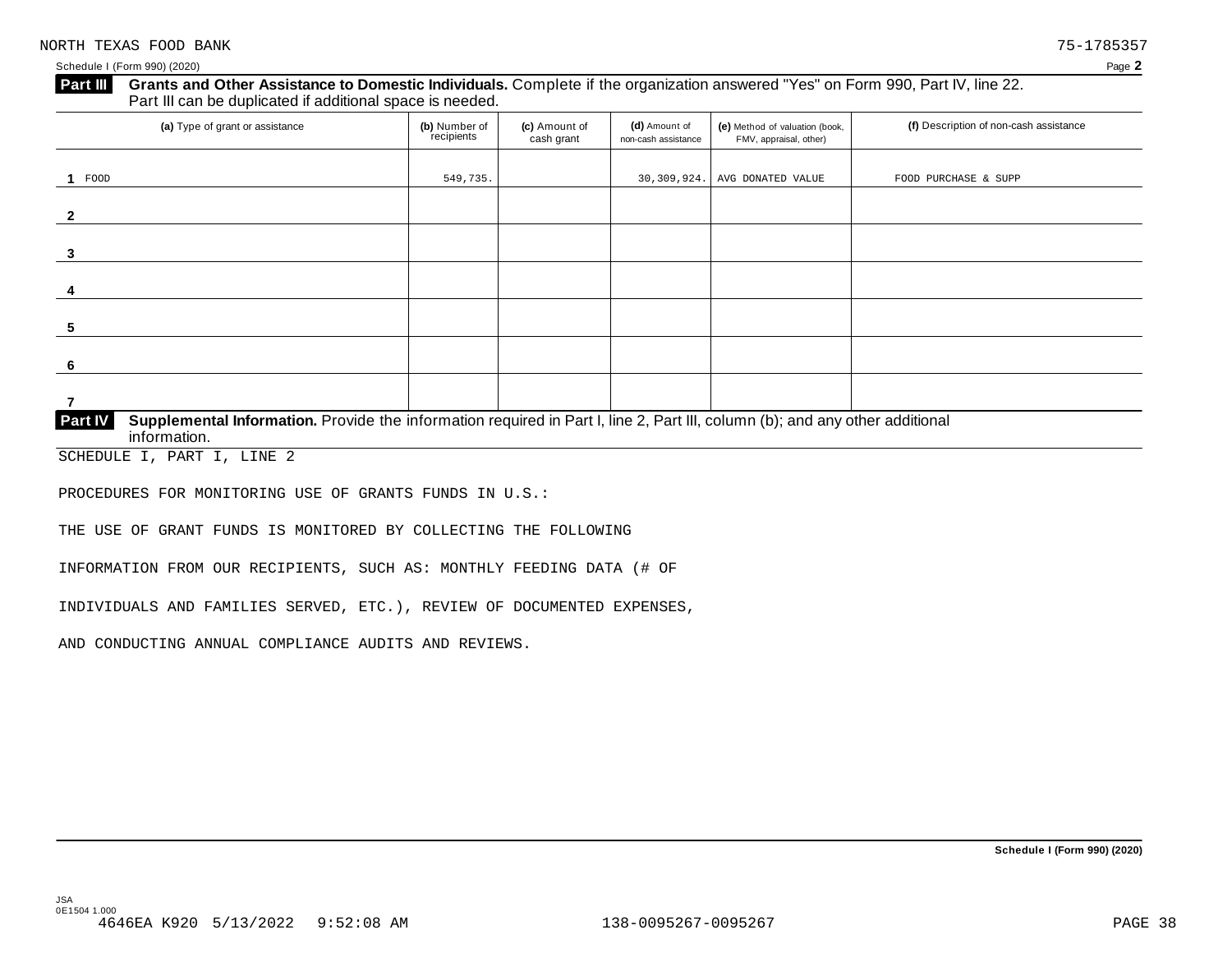| <b>SCHEDULE J</b>                                      | <b>Compensation Information</b>                                                                                                                                                                                  |                                            |     |         |  |
|--------------------------------------------------------|------------------------------------------------------------------------------------------------------------------------------------------------------------------------------------------------------------------|--------------------------------------------|-----|---------|--|
| (Form 990)                                             | For certain Officers, Directors, Trustees, Key Employees, and Highest<br><b>Compensated Employees</b>                                                                                                            |                                            |     |         |  |
|                                                        | > Complete if the organization answered "Yes" on Form 990, Part IV, line 23.                                                                                                                                     |                                            |     |         |  |
| Department of the Treasury<br>Internal Revenue Service | Attach to Form 990.<br>Go to www.irs.gov/Form990 for instructions and the latest information.                                                                                                                    | <b>Open to Public</b><br><b>Inspection</b> |     |         |  |
| Name of the organization                               | Employer identification number                                                                                                                                                                                   |                                            |     |         |  |
| NORTH TEXAS FOOD BANK                                  | 75-1785357                                                                                                                                                                                                       |                                            |     |         |  |
| Part I                                                 | <b>Questions Regarding Compensation</b>                                                                                                                                                                          |                                            |     |         |  |
|                                                        |                                                                                                                                                                                                                  |                                            | Yes | No      |  |
|                                                        | 1a Check the appropriate box(es) if the organization provided any of the following to or for a person listed on Form                                                                                             |                                            |     |         |  |
|                                                        | 990, Part VII, Section A, line 1a. Complete Part III to provide any relevant information regarding these items.                                                                                                  |                                            |     |         |  |
|                                                        | First-class or charter travel<br>Housing allowance or residence for personal use                                                                                                                                 |                                            |     |         |  |
|                                                        | Travel for companions<br>Payments for business use of personal residence                                                                                                                                         |                                            |     |         |  |
|                                                        | Tax indemnification and gross-up payments<br>Health or social club dues or initiation fees                                                                                                                       |                                            |     |         |  |
|                                                        | Discretionary spending account<br>Personal services (such as maid, chauffeur, chef)                                                                                                                              |                                            |     |         |  |
| b                                                      | If any of the boxes on line 1a are checked, did the organization follow a written policy regarding payment                                                                                                       |                                            |     |         |  |
|                                                        | or reimbursement or provision of all of the expenses described above? If "No," complete Part III to                                                                                                              |                                            |     |         |  |
|                                                        |                                                                                                                                                                                                                  | 1b                                         |     |         |  |
| $\mathbf{2}$                                           | Did the organization require substantiation prior to reimbursing or allowing expenses incurred by all                                                                                                            |                                            |     |         |  |
|                                                        | directors, trustees, and officers, including the CEO/Executive Director, regarding the items checked on line                                                                                                     | $\mathbf{2}$                               |     |         |  |
|                                                        |                                                                                                                                                                                                                  |                                            |     |         |  |
| 3                                                      | Indicate which, if any, of the following the organization used to establish the compensation of the<br>organization's CEO/Executive Director. Check all that apply. Do not check any boxes for methods used by a |                                            |     |         |  |
|                                                        | related organization to establish compensation of the CEO/Executive Director, but explain in Part III.                                                                                                           |                                            |     |         |  |
|                                                        | Written employment contract<br>Compensation committee                                                                                                                                                            |                                            |     |         |  |
|                                                        | X<br>Compensation survey or study<br>Independent compensation consultant                                                                                                                                         |                                            |     |         |  |
| Χ                                                      | $\overline{\mathbf{X}}$<br>Form 990 of other organizations<br>Approval by the board or compensation committee                                                                                                    |                                            |     |         |  |
| 4                                                      | During the year, did any person listed on Form 990, Part VII, Section A, line 1a, with respect to the filing                                                                                                     |                                            |     |         |  |
|                                                        | organization or a related organization:                                                                                                                                                                          |                                            |     |         |  |
| a                                                      |                                                                                                                                                                                                                  | 4a                                         |     | Χ       |  |
| b                                                      | Participate in or receive payment from a supplemental nonqualified retirement plan?                                                                                                                              | 4b                                         |     | $\rm X$ |  |
| c                                                      | Participate in or receive payment from an equity-based compensation arrangement?                                                                                                                                 | 4c                                         |     | X       |  |
|                                                        | If "Yes" to any of lines 4a-c, list the persons and provide the applicable amounts for each item in Part III.                                                                                                    |                                            |     |         |  |
|                                                        |                                                                                                                                                                                                                  |                                            |     |         |  |
|                                                        | Only section $501(c)(3)$ , $501(c)(4)$ , and $501(c)(29)$ organizations must complete lines 5-9.                                                                                                                 |                                            |     |         |  |
| 5                                                      | For persons listed on Form 990, Part VII, Section A, line 1a, did the organization pay or accrue any                                                                                                             |                                            |     |         |  |
|                                                        | compensation contingent on the revenues of:                                                                                                                                                                      |                                            |     |         |  |
|                                                        |                                                                                                                                                                                                                  | 5a                                         |     | Χ       |  |
| b                                                      |                                                                                                                                                                                                                  | 5b                                         |     | X       |  |
|                                                        | If "Yes" on line 5a or 5b, describe in Part III.                                                                                                                                                                 |                                            |     |         |  |
| 6                                                      | For persons listed on Form 990, Part VII, Section A, line 1a, did the organization pay or accrue any                                                                                                             |                                            |     |         |  |
|                                                        | compensation contingent on the net earnings of:                                                                                                                                                                  | 6a                                         |     | Χ       |  |
| a<br>b                                                 |                                                                                                                                                                                                                  | 6b                                         |     | X       |  |
|                                                        | If "Yes" on line 6a or 6b, describe in Part III.                                                                                                                                                                 |                                            |     |         |  |
| 7                                                      | For persons listed on Form 990, Part VII, Section A, line 1a, did the organization provide any nonfixed                                                                                                          |                                            |     |         |  |
|                                                        | payments not described on lines 5 and 6? If "Yes," describe in Part III.                                                                                                                                         | $\overline{7}$                             | Χ   |         |  |
| 8                                                      | Were any amounts reported on Form 990, Part VII, paid or accrued pursuant to a contract that was subject                                                                                                         |                                            |     |         |  |
|                                                        | to the initial contract exception described in Regulations section 53.4958-4(a)(3)? If "Yes," describe                                                                                                           |                                            |     |         |  |
|                                                        |                                                                                                                                                                                                                  | 8                                          |     | Χ       |  |
| 9                                                      | If "Yes" on line 8, did the organization also follow the rebuttable presumption procedure described in                                                                                                           |                                            |     |         |  |
|                                                        |                                                                                                                                                                                                                  | 9                                          |     |         |  |
|                                                        | For Paperwork Reduction Act Notice, see the Instructions for Form 990.                                                                                                                                           | Schedule J (Form 990) 2020                 |     |         |  |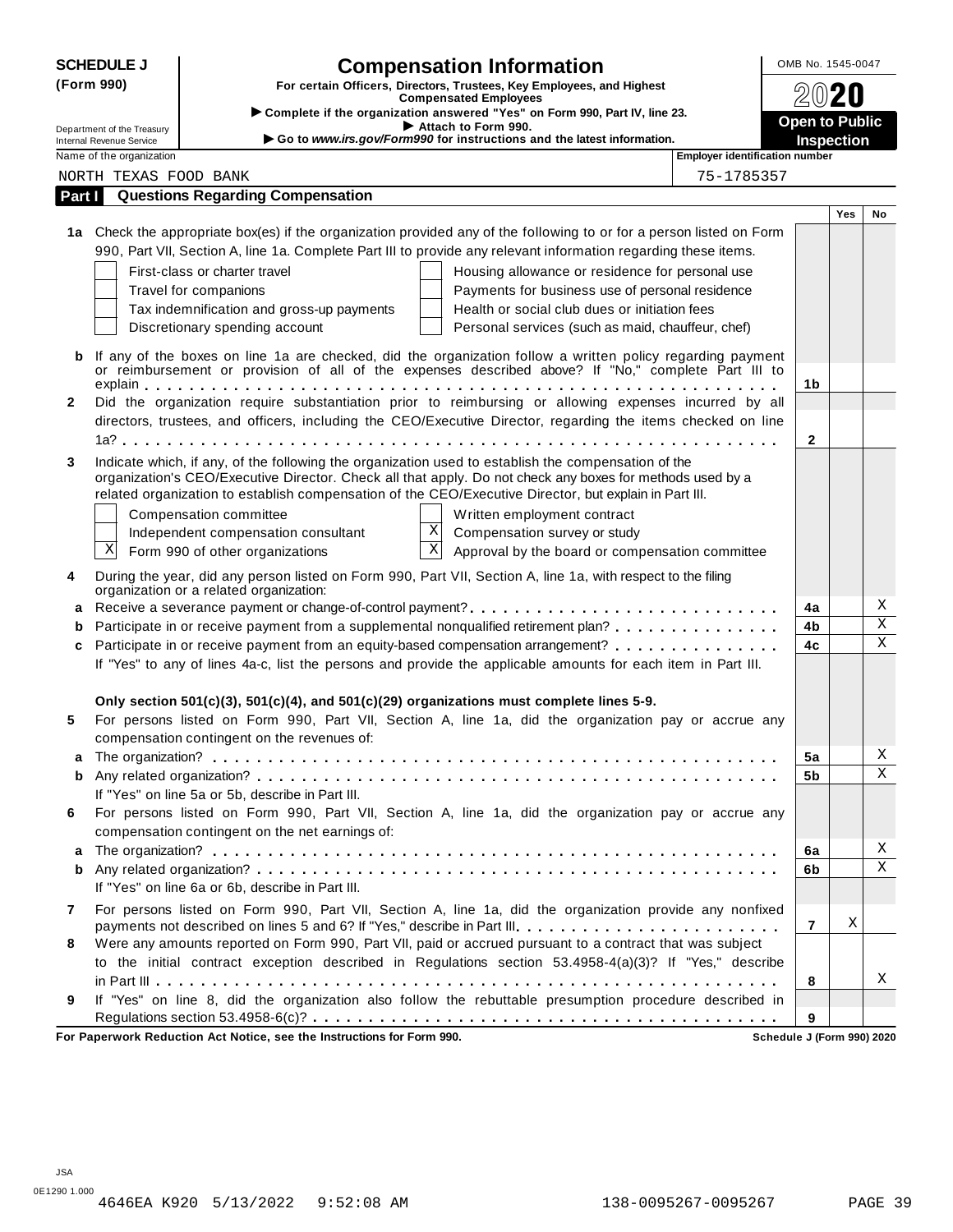## **Part II Officers, Directors, Trustees, Key Employees, and Highest Compensated Employees.** Use duplicate copies ifadditional space is needed.

For each individual whose compensation must be reported on Schedule J, report compensation from the organization on row (i) and from related organizations, described in the instructions, on row (ii). Do not list any individuals that aren't listed on Form 990, Part VII.

Note: The sum of columns (B)(i)-(iii) for each listed individual must equal the total amount of Form 990, Part VII, Section A, line 1a, applicable column (D) and (E) amounts for that individual.

| (A) Name and Title                          |      |                          | (B) Breakdown of W-2 and/or 1099-MISC compensation |                                           | (C) Retirement and             | (D) Nontaxable | (E) Total of columns | (F) Compensation                                           |  |
|---------------------------------------------|------|--------------------------|----------------------------------------------------|-------------------------------------------|--------------------------------|----------------|----------------------|------------------------------------------------------------|--|
|                                             |      | (i) Base<br>compensation | (ii) Bonus & incentive<br>compensation             | (iii) Other<br>reportable<br>compensation | other deferred<br>compensation | benefits       | $(B)(i)-(D)$         | in column (B) reported<br>as deferred on prior<br>Form 990 |  |
| TRISHA CUNNINGHAM                           | (i)  | 258,917.                 | 62,000.                                            | 31,721.                                   | 26, 455.                       | 2,161.         | 381, 254.            | $0$ .                                                      |  |
| PRESIDENT AND CEO                           | (ii) | $\overline{0}$           | $\Omega$ .                                         | $\mathbf{0}$ .                            | $\Omega$ .                     | 0.             | $\mathbf{0}$ .       | $\overline{0}$ .                                           |  |
| <b>JEANNE CLARK</b>                         | (i)  | 124,423                  | 21,000                                             | 6,178.                                    | 7,461                          | 14,914.        | 173,976.             | $\overline{0}$ .                                           |  |
| $2^{\text{VP}$ FINANCE & ADMIN              | (i)  | $\mathbf 0$              | $\Omega$ .                                         | $\overline{0}$ .                          | $\Omega$                       | $\Omega$ .     | $\Omega$             | $\overline{0}$ .                                           |  |
| ERICA YAEGER                                | (i)  | 157,691                  | 45,500                                             | 6,594.                                    | 14,904.                        | 30,140         | 254,829              | $\overline{0}$ .                                           |  |
| 3 <sup>CHIEF</sup> EXTERNAL AFFAIRS OFFICER | (i)  | $\mathsf{O}$             | $\mathbf 0$ .                                      | 0.                                        | 0.                             | $0$ .          | $\mathbf{0}$ .       | $\overline{0}$ .                                           |  |
| BRAD STEWART                                | (i)  | 156,019                  | 47,500                                             | 6,596.                                    | 15,419                         | 38,626.        | 264, 160.            | $\overline{0}$ .                                           |  |
| ACHIEF OPERATING OFFICER                    | (i)  | 0                        | $\overline{0}$ .                                   | $\mathbf{0}$ .                            | $\mathbf{0}$ .                 | 0.             | $\mathsf{0}$ .       | $\overline{0}$ .                                           |  |
| SUZANNE DROTMAN                             | (i)  | 107,618.                 | 20,000.                                            | 4,092.                                    | 6,460.                         | 12,521.        | 150,691              | $\overline{0}$ .                                           |  |
| 5 <sup>VP</sup> OF PEOPLE AND CULTURE       | (i)  | 0                        | $\mathbf 0$                                        | 0.                                        | $\mathbf{0}$                   | 0.             | $\mathbf 0$ .        | $\overline{0}$ .                                           |  |
|                                             | (i)  |                          |                                                    |                                           |                                |                |                      |                                                            |  |
| 6                                           | (i)  |                          |                                                    |                                           |                                |                |                      |                                                            |  |
|                                             | (i)  |                          |                                                    |                                           |                                |                |                      |                                                            |  |
| -7                                          | (i)  |                          |                                                    |                                           |                                |                |                      |                                                            |  |
|                                             | (i)  |                          |                                                    |                                           |                                |                |                      |                                                            |  |
| 8                                           | (i)  |                          |                                                    |                                           |                                |                |                      |                                                            |  |
|                                             | (i)  |                          |                                                    |                                           |                                |                |                      |                                                            |  |
| 9                                           | (i)  |                          |                                                    |                                           |                                |                |                      |                                                            |  |
|                                             | (i)  |                          |                                                    |                                           |                                |                |                      |                                                            |  |
| 10                                          | (i)  |                          |                                                    |                                           |                                |                |                      |                                                            |  |
|                                             | (i)  |                          |                                                    |                                           |                                |                |                      |                                                            |  |
| 11                                          | (i)  |                          |                                                    |                                           |                                |                |                      |                                                            |  |
|                                             | (i)  |                          |                                                    |                                           |                                |                |                      |                                                            |  |
| 12                                          | (i)  |                          |                                                    |                                           |                                |                |                      |                                                            |  |
|                                             | (i)  |                          |                                                    |                                           |                                |                |                      |                                                            |  |
| 13                                          | (i)  |                          |                                                    |                                           |                                |                |                      |                                                            |  |
|                                             | (i)  |                          |                                                    |                                           |                                |                |                      |                                                            |  |
| 14                                          | (i)  |                          |                                                    |                                           |                                |                |                      |                                                            |  |
|                                             | (i)  |                          |                                                    |                                           |                                |                |                      |                                                            |  |
| 15                                          | (i)  |                          |                                                    |                                           |                                |                |                      |                                                            |  |
|                                             | (i)  |                          |                                                    |                                           |                                |                |                      |                                                            |  |
| 16                                          | (i)  |                          |                                                    |                                           |                                |                |                      |                                                            |  |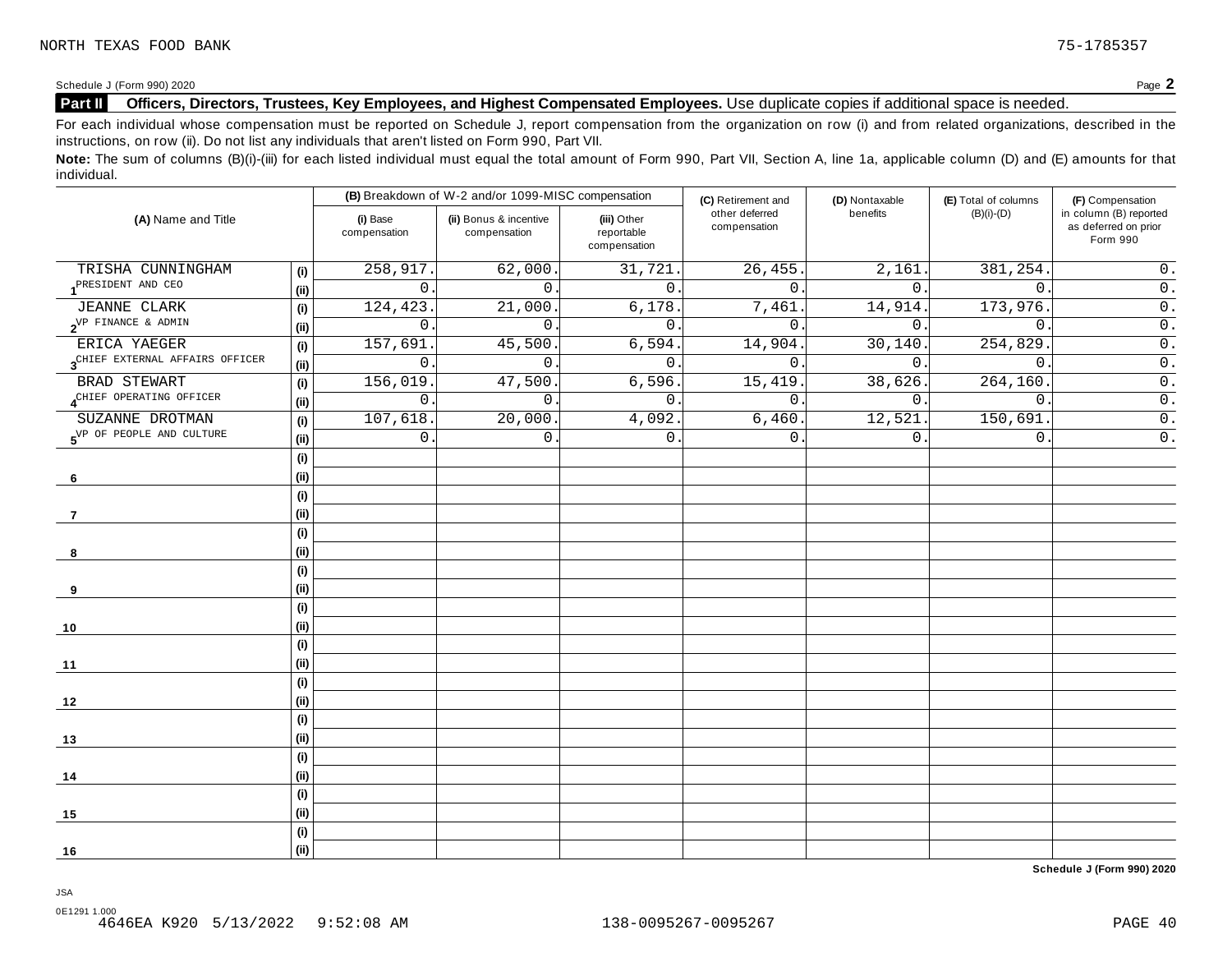#### **Part III Supplemental Information**

Provide the information, explanation, or descriptions required for Part I, lines 1a, 1b, 3, 4a, 4b, 4c, 5a, 5b, 6a, 6b, 7, and 8, and for Part II. Also complete this part for any additional information.

SCHEDULE J, PART I, LINE 7

NON-FIXED PAYMENTS:

JSA 0E1505 1.000

THERE ARE SEVERAL METRICS THAT GET FACTORED INTO DETERMINING THE

BONUS/INCENTIVE COMPENSATION PAID. THE BOARD OF DIRECTORS HAS THE

DISCRETION OF APPROVING ADDITIONAL BONUSES THROUGHOUT THE YEAR AS THEY

SEE FIT BASED ON KEY METRICS AND GOALS ACHIEVED.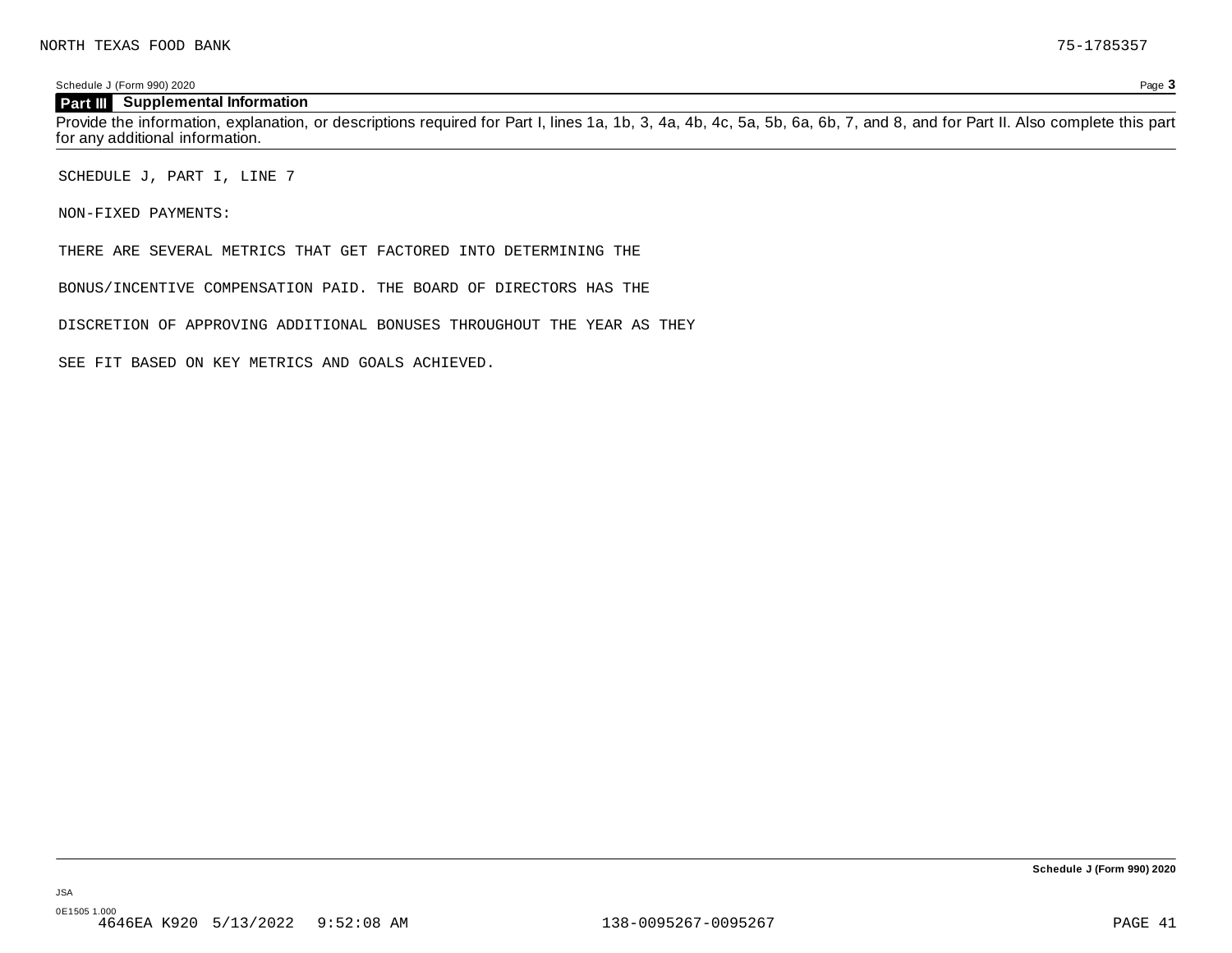# SCHEDULE M<br>
(Form 990) **Supplementary of the organizations answered** "Yes" on Form 990 Part IV lines 29 or 30

**Department of the Treasury<br>Internal Revenue Service** 

**Examplete** if the organizations answered "Yes" on Form 990, Part Ⅳ, lines 29 or 30. 
<br>
■ **Open to Public Department of the Treasury ▶ Attach to Form 990.**<br>Internal Revenue Service ▶ Go to *www.irs.gov/Form990* for instructions and the latest information.<br>Nome of the organization aumhor



Name of the organization **intervalse of the organization intervalse of the organization intervalse of the organization intervalse of the organization intervalse of the organization intervalse of the organization** 

| NORTH | ᆩᅲᢦ<br>г. л.<br>ے کی کا<br>$\sim$ $\sim$ | $E^{\prime}$<br>ΩD<br>$\mathbf{v}$<br>ັ<br>_____ | <b>BANK</b> | $\mathbf{A} = \mathbf{A}$<br>` -<br>.<br>$\sim$ |
|-------|------------------------------------------|--------------------------------------------------|-------------|-------------------------------------------------|
|       |                                          |                                                  |             |                                                 |

| . . |  | 7957 |  | г |  |
|-----|--|------|--|---|--|
|     |  |      |  |   |  |

| Part I       | <b>Types of Property</b>                                                                                                                                                                                                             |                               |                                                                                                                     |                                                                                    |                                                              |
|--------------|--------------------------------------------------------------------------------------------------------------------------------------------------------------------------------------------------------------------------------------|-------------------------------|---------------------------------------------------------------------------------------------------------------------|------------------------------------------------------------------------------------|--------------------------------------------------------------|
|              |                                                                                                                                                                                                                                      | (a)<br>Check if<br>applicable | (b)<br>Number of contributions or<br>items contributed                                                              | (c)<br>Noncash contribution<br>amounts reported on<br>Form 990, Part VIII, line 1g | (d)<br>Method of determining<br>noncash contribution amounts |
| 1            | Art - Works of art [1]                                                                                                                                                                                                               |                               |                                                                                                                     |                                                                                    |                                                              |
| $\mathbf{2}$ | Art - Historical treasures                                                                                                                                                                                                           |                               |                                                                                                                     |                                                                                    |                                                              |
| 3            |                                                                                                                                                                                                                                      |                               |                                                                                                                     |                                                                                    |                                                              |
| 4            | Books and publications [1995]                                                                                                                                                                                                        |                               |                                                                                                                     |                                                                                    |                                                              |
| 5            | Clothing and household                                                                                                                                                                                                               |                               |                                                                                                                     |                                                                                    |                                                              |
|              | goods $\lfloor$                                                                                                                                                                                                                      |                               |                                                                                                                     |                                                                                    |                                                              |
| 6            |                                                                                                                                                                                                                                      |                               |                                                                                                                     |                                                                                    |                                                              |
| 7            | Boats and planes <u>  _ _ _ _ _</u>                                                                                                                                                                                                  |                               | the control of the control of the control of the control of the control of                                          |                                                                                    |                                                              |
| 8            | Intellectual property [                                                                                                                                                                                                              |                               |                                                                                                                     |                                                                                    |                                                              |
| 9            | Securities - Publicly traded                                                                                                                                                                                                         | $\mathbf{X}$                  | 32.                                                                                                                 | 338,951.                                                                           | VALUE WHEN DONATED                                           |
| 10           | Securities - Closely held stock                                                                                                                                                                                                      |                               |                                                                                                                     |                                                                                    |                                                              |
| 11           | Securities - Partnership, LLC,                                                                                                                                                                                                       |                               |                                                                                                                     |                                                                                    |                                                              |
|              | or trust interests in the set of the set of the set of the set of the set of the set of the set of the set of the set of the set of the set of the set of the set of the set of the set of the set of the set of the set of th       |                               |                                                                                                                     |                                                                                    |                                                              |
| 12           | Securities - Miscellaneous                                                                                                                                                                                                           |                               |                                                                                                                     |                                                                                    |                                                              |
| 13           | Qualified conservation                                                                                                                                                                                                               |                               |                                                                                                                     |                                                                                    |                                                              |
|              | contribution - Historic                                                                                                                                                                                                              |                               |                                                                                                                     |                                                                                    |                                                              |
|              | structures experience and the structures and the structures of the structure of the structure of the structure                                                                                                                       |                               |                                                                                                                     |                                                                                    |                                                              |
| 14           | Qualified conservation                                                                                                                                                                                                               |                               |                                                                                                                     |                                                                                    |                                                              |
|              | contribution - Other [1994]                                                                                                                                                                                                          |                               |                                                                                                                     |                                                                                    |                                                              |
| 15           | Real estate - Residential                                                                                                                                                                                                            |                               |                                                                                                                     |                                                                                    |                                                              |
| 16           | Real estate - Commercial [1994]                                                                                                                                                                                                      |                               | the control of the control of the control of the control of the control of                                          |                                                                                    |                                                              |
| 17           | Real estate - Other <b>Calculate 1   Calculate 1   Calculate 1   Calculate 1   Calculate 1   Calculate 1   Calculate 1   Calculate 1   Calculate 1   Calculate 1   Calculate 1   Calculate 1   Calculate 1   Calculate 1   Calcu</b> |                               |                                                                                                                     |                                                                                    |                                                              |
| 18           | Collectibles [19]                                                                                                                                                                                                                    |                               |                                                                                                                     |                                                                                    |                                                              |
| 19           | Food inventory [19]                                                                                                                                                                                                                  | $\overline{X}$                | 29,515.                                                                                                             | 149,533,971.                                                                       | FA PRODUCT VALUE                                             |
| 20           | Drugs and medical supplies                                                                                                                                                                                                           |                               | <u> 1989 - Johann Barn, mars ann an t-Amhain an t-Amhain an t-Amhain an t-Amhain an t-Amhain an t-Amhain an t-A</u> |                                                                                    |                                                              |
| 21           |                                                                                                                                                                                                                                      |                               | the control of the control of the control of the control of the control of                                          |                                                                                    |                                                              |
| 22           | Historical artifacts [19]                                                                                                                                                                                                            |                               |                                                                                                                     |                                                                                    |                                                              |
| 23           | Scientific specimens [1994]                                                                                                                                                                                                          |                               |                                                                                                                     |                                                                                    |                                                              |
| 24           | Archeological artifacts [1996]                                                                                                                                                                                                       |                               | 444.                                                                                                                | 116,576.                                                                           |                                                              |
| 25           | Other $\blacktriangleright$ ( ATCH 1                                                                                                                                                                                                 |                               |                                                                                                                     |                                                                                    |                                                              |
| 26           | Other $\blacktriangleright$ ( $\_\_\_\_\_\_\_\_\_$ )                                                                                                                                                                                 |                               |                                                                                                                     |                                                                                    |                                                              |
| 27           | Other $\blacktriangleright$ ( $\qquad \qquad$ )                                                                                                                                                                                      |                               |                                                                                                                     |                                                                                    |                                                              |
| 28           | Other $\blacktriangleright$ (                                                                                                                                                                                                        |                               |                                                                                                                     |                                                                                    |                                                              |
| 29           | Number of Forms 8283 received by the organization during the tax year for contributions for<br>which the organization completed Form 8283, Part V, Donee Acknowledgement $\dots \dots \dots$                                         |                               |                                                                                                                     |                                                                                    | З.<br>29                                                     |
|              |                                                                                                                                                                                                                                      |                               |                                                                                                                     |                                                                                    | Yes<br>No.                                                   |
|              | 30a During the year, did the organization receive by contribution any property reported in Part I, lines 1 through                                                                                                                   |                               |                                                                                                                     |                                                                                    |                                                              |
|              | 28, that it must hold for at least three years from the date of the initial contribution, and which isn't required                                                                                                                   |                               |                                                                                                                     |                                                                                    |                                                              |
|              |                                                                                                                                                                                                                                      |                               |                                                                                                                     |                                                                                    | Χ<br>30a                                                     |
|              | <b>b</b> If "Yes," describe the arrangement in Part II.                                                                                                                                                                              |                               |                                                                                                                     |                                                                                    |                                                              |
| 31           | Does the organization have a gift acceptance policy that requires the review of any nonstandard                                                                                                                                      |                               |                                                                                                                     |                                                                                    |                                                              |
|              |                                                                                                                                                                                                                                      |                               |                                                                                                                     |                                                                                    | Χ<br>31                                                      |
|              | 32a Does the organization hire or use third parties or related organizations to solicit, process, or sell noncash                                                                                                                    |                               |                                                                                                                     |                                                                                    |                                                              |
|              |                                                                                                                                                                                                                                      |                               |                                                                                                                     |                                                                                    | Χ<br>32a                                                     |
|              | <b>b</b> If "Yes," describe in Part II.                                                                                                                                                                                              |                               |                                                                                                                     |                                                                                    |                                                              |
| 33           | If the organization didn't report an amount in column (c) for a type of property for which column (a) is checked,                                                                                                                    |                               |                                                                                                                     |                                                                                    |                                                              |
|              | describe in Part II.                                                                                                                                                                                                                 |                               |                                                                                                                     |                                                                                    |                                                              |

**For Paperwork Reduction Act Notice, see the Instructions for Form 990. Schedule M (Form 990) 2020**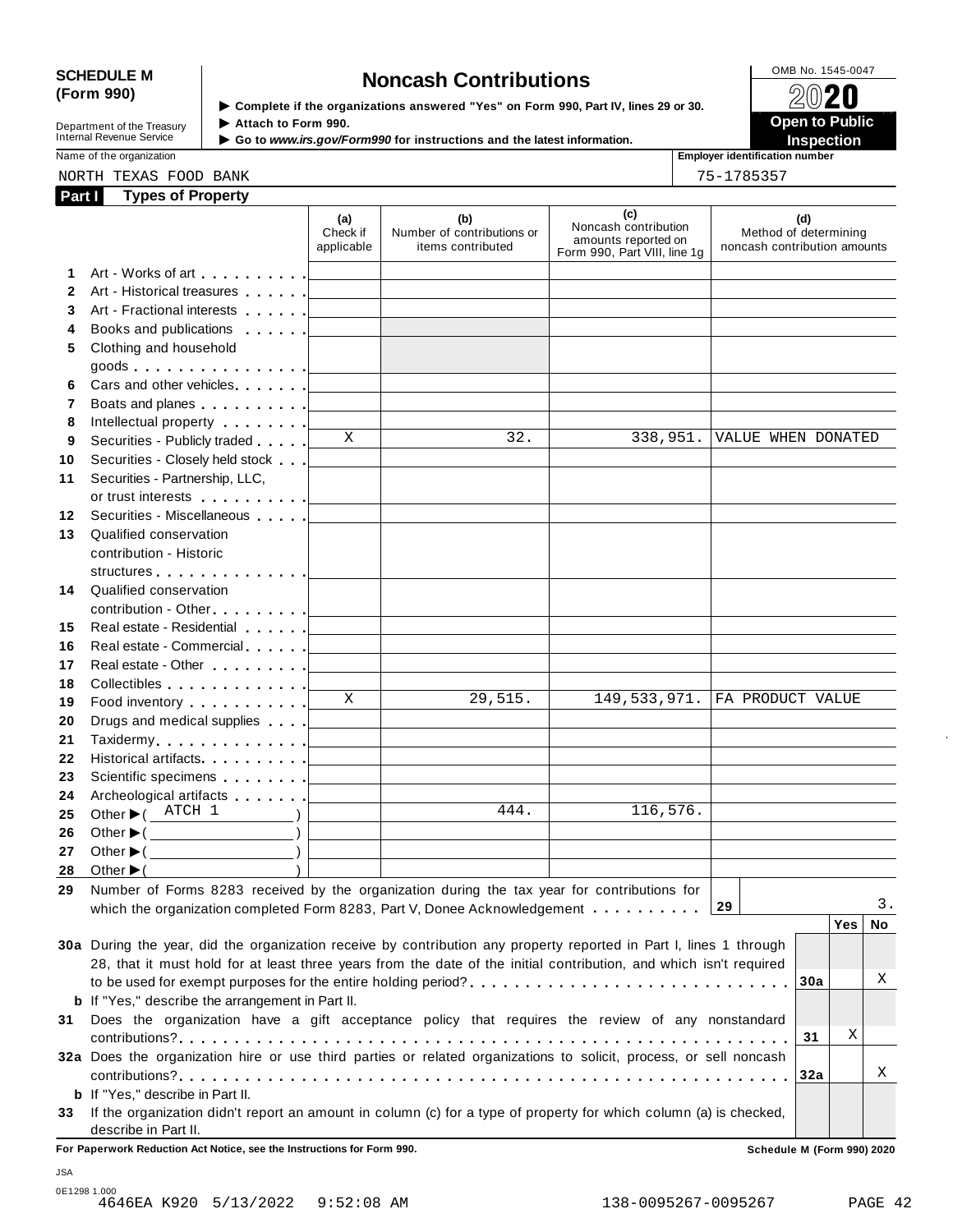**Supplemental Information.** Provide the information required by Part I, lines 30b, 32b, and 33, and whether the organization is reporting in Part I, column (b), the number of contributions, the number of items received, or a combination of both. Also complete this part for any additional information. **Part II**

SCHEDULE M, PART I, COLUMN B

NUMBER OF CONTRIBUTIONS OR ITEMS CONTRIBUTED:

THE AMOUNTS IN THIS COLUMN ARE THE NUMBER OF CONTRIBUTIONS RECEIVED.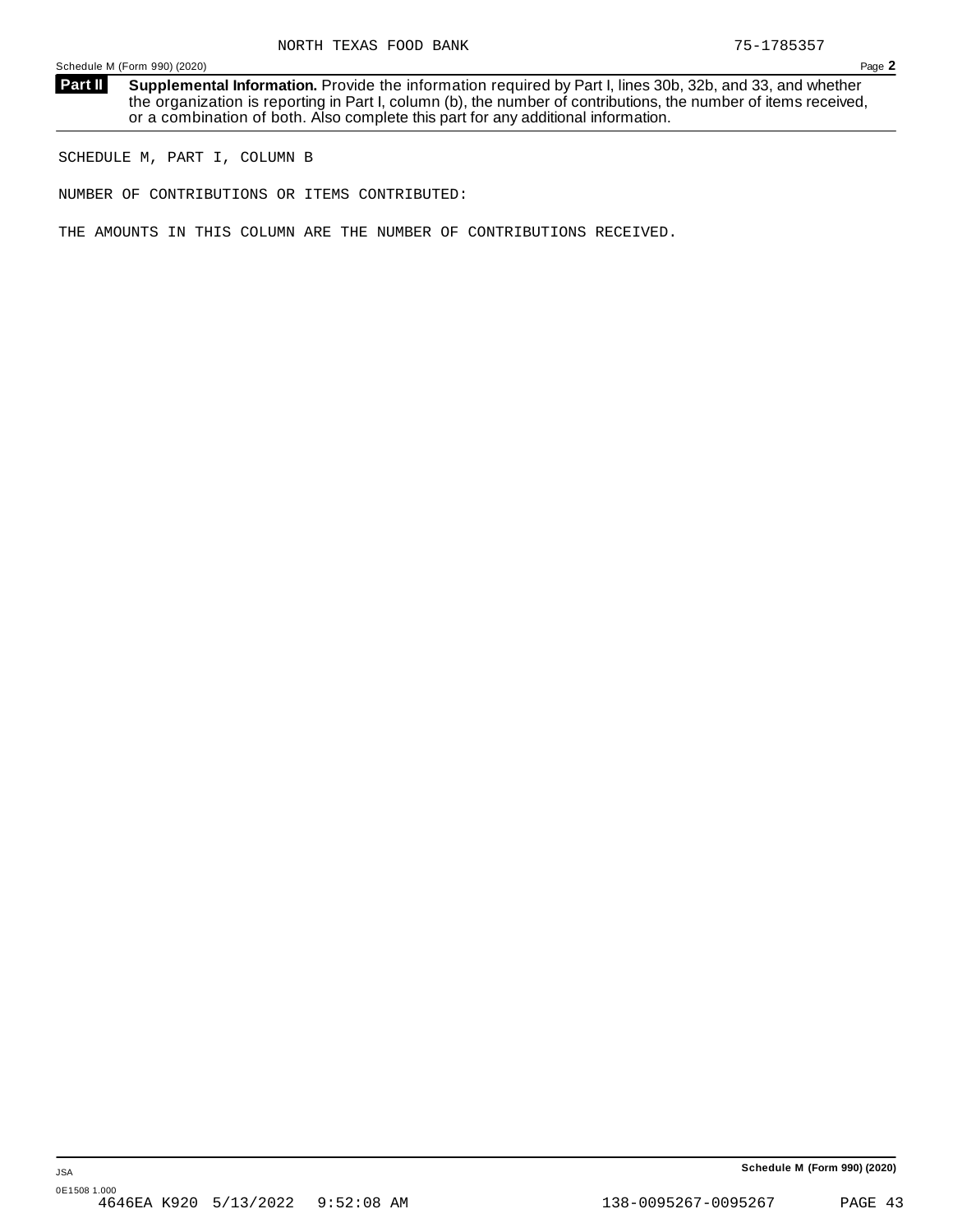<span id="page-41-0"></span>**Supplemental Information.** Provide the information required by Part I, lines 30b, 32b, and 33, and whether the organization is reporting in Part I, column (b), the number of contributions, the number of items received, or a combination of both. Also complete this part for any additional information. **Part II**

ATTACHMENT 1

## SCHEDULE M, PART I - OTHER NONCASH CONTRIBUTIONS

| DESCRIPTION             | CHECK<br>(A) | NUMBER OF<br>B)<br>CONTRIBUTIONS | REVENUES<br>'C)<br>REPORTED | METHOD OF<br>(D)<br>DETERMINING |
|-------------------------|--------------|----------------------------------|-----------------------------|---------------------------------|
| TRAILER                 | Х            |                                  | 38,710.                     | DONATED VALUE                   |
| SUPPLIES & TICKETS      | Χ            | 44.                              | 7,863.                      | DONOR EST OF VALUE              |
| FUNDRAISING EVENT ITEMS | Χ            | 399.                             | 70,003.                     | DONATED VALUE                   |
| TOTALS                  |              | 444.                             | 116,576.                    |                                 |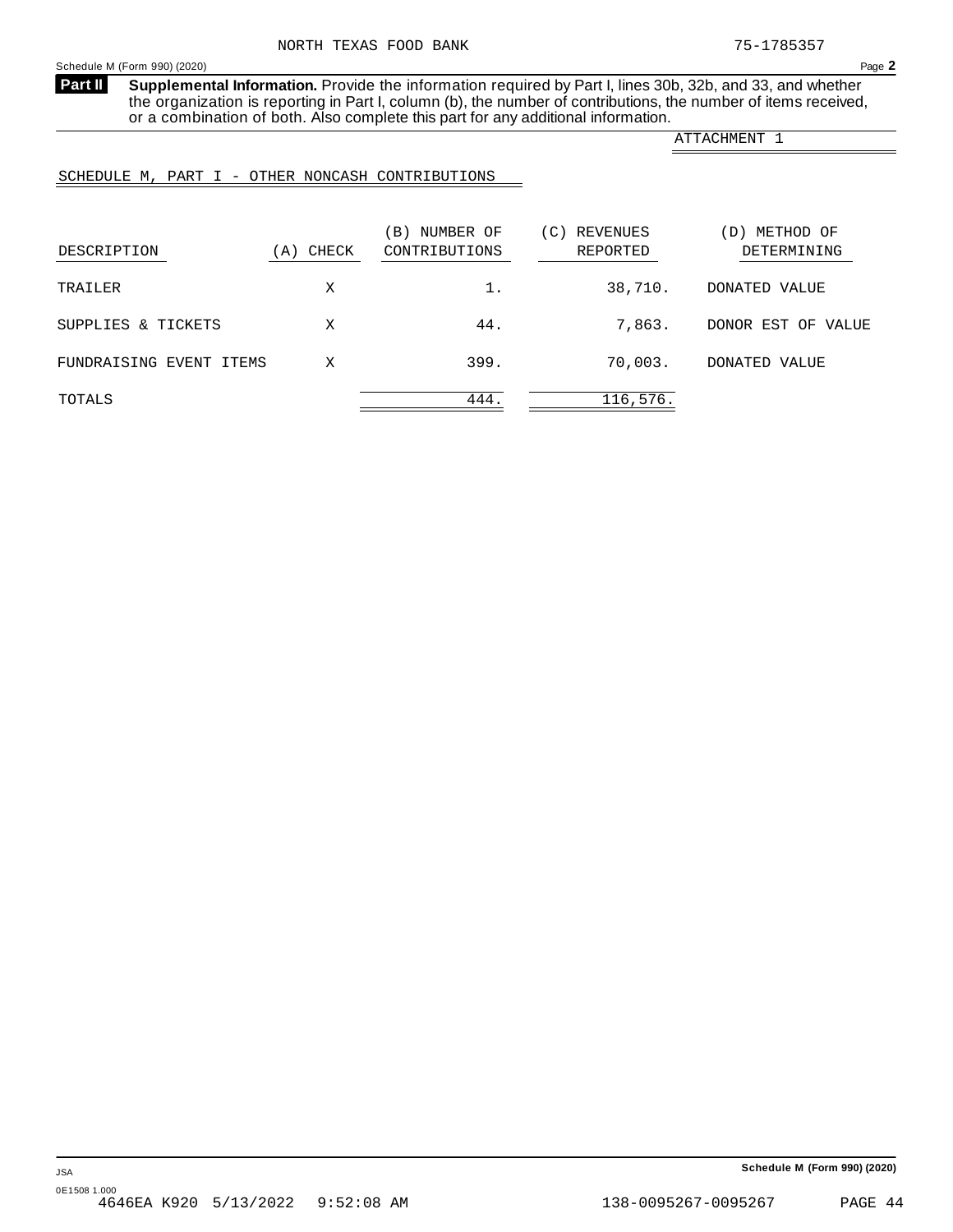## **SCHEDULE O** Supplemental Information to Form 990 or 990-EZ DAMB No. 1545-0047

**(Form 990 or 990-EZ) Complete to provide information for responses to specific questions on** plete to provide information for responses to specific questions on  $\bigotimes_{\mathbb{Z}}\mathbb{Q}$  20 **EVECT**<br>
Attach to Form 990 or 990-EZ.<br>
and the Communication of the Communication of the Communication of the Communication of the Communication of the Communication of the Communication of the Communication of the Commu Department of the Treasury <br>Depen to Public<br>Name of the organization<br>Name of the organization<br>Name of the organization<br>Name of the organization<br>Name of the organization<br>Name of the organization<br>Name of the organization<br>Na



Department of the Treasury<br>Internal Revenue Service NORTH TEXAS FOOD BANK 75-1785357

FORM 990, PART VI, SECTION B, LINE 11B

PROCESS TO REVIEW THE FORM 990:

THE ORGANIZATION'S BOARD OF DIRECTORS HAS FORMALLY DELEGATED AUTHORITY FOR THE REVIEW OF ITS FORM 990 TO THE ORGANIZATION'S AUDIT COMMITTEE. A COPY IS THEN DISTRIBUTED TO ALL BOARD MEMBERS. IN ADDITION, THE ORGANIZATION'S ACCOUNTING FIRM AND LAW FIRM REVIEWED THE FORM 990 PRIOR TO FILING. THE ORGANIZATION UTILIZED THIS PROCESS TO ENSURE THAT ITS FORM 990 RECEIVED SUBSTANTIVE REVIEW BY DIRECTORS AND PROFESSIONALS WITH SPECIFIC KNOWLEDGE OF THE ORGANIZATION'S ACTIVITIES AND EXTENSIVE FINANCIAL ACCOUNTING AND TAX EXPERTISE.

FORM 990, PART VI, SECTION B, LINE 12C

PROCESS FOR MONITORING COMPLIANCE WITH CONFLICT OF INTEREST POLICY: ALL BOARD MEMBERS, OFFICERS, KEY EMPLOYEES AND HIGHEST COMPENSATED EMPLOYEES ARE REQUIRED TO SIGN A CONFLICT OF INTEREST STATEMENT ANNUALLY AND THEY ARE REQUIRED TO STATE IN WRITING ANY POTENTIAL AREAS OF CONFLICT. THE BOARD REVIEWS AND RESOLVES, IF NECESSARY, ANY TRANSACTIONS AS THEY ARISE THROUGHOUT THE YEAR ON A ROUTINE BASIS. THE CONFLICTED PERSON WILL ABSTAIN FROM VOTING ON THE TRANSACTION.

FORM 990, PART VI, SECTION B, LINE 15A REVIEW OF CEO OR TOP MGMT OFFICIAL COMPENSATION: THE FOOD BANK'S EXECUTIVE COMMITTEE OF THE BOARD REVIEWS SALARY DATA WHEN EVALUATING COMPENSATION OF THE PRESIDENT AND CEO ON AN ONGOING BASIS. THE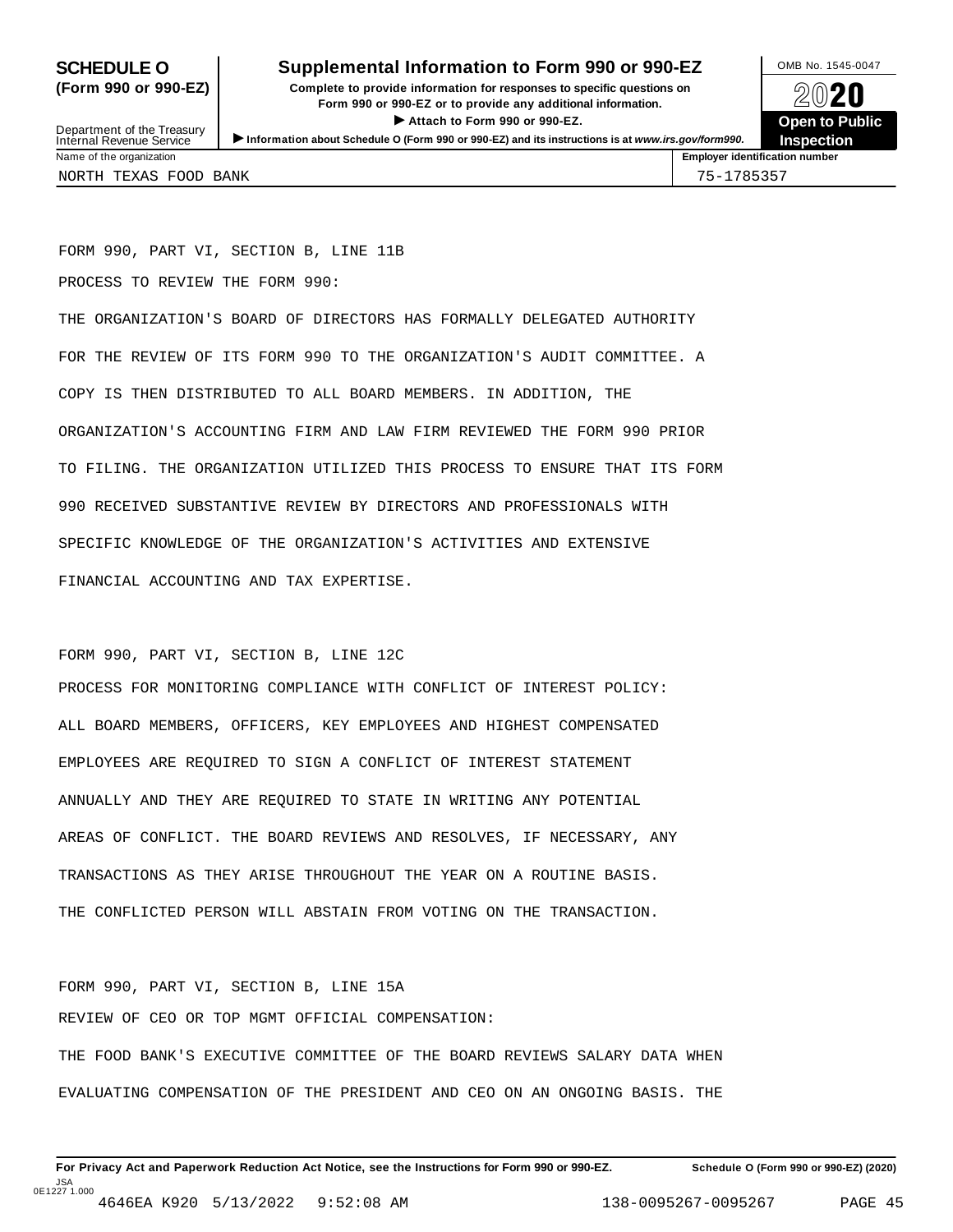EXECUTIVE COMMITTEE IS RESPONSIBLE FOR MONITORING/REVIEWING THIS PROCESS ANNUALLY, AND THE EXECUTIVE COMMITTEE IS COMPRISED ENTIRELY OF INDEPENDENT DIRECTORS. THE REVIEW IS DOCUMENTED IN THE PRESIDENT'S HUMAN RESOURCE FILES.

FORM 990, PART VI, SECTION B, LINE 15B REVIEW OF OTHER OFFICERS OR KEY EMPLOYEES COMPENSATION: THE FOOD BANK'S PRESIDENT REVIEWS SALARY DATA WHEN EVALUATING COMPENSATION OF THE OTHER OFFICERS OR KEY EMPLOYEES ON AN ONGOING BASIS. THE PRESIDENT IS RESPONSIBLE FOR MONITORING/REVIEWING THIS PROCESS ANNUALLY. THE REVIEW IS DOCUMENTED IN THE EMPLOYEE'S HUMAN RESOURCE FILES.

FORM 990, PART VI, SECTION C, LINE 19 AVAILABILITY OF DOCUMENTS: THE ORGANIZATION'S GOVERNING DOCUMENTS, POLICIES AND FINANCIAL STATEMENTS ARE AVAILABLE ON THEIR WEB-SITE AND UPON REQUEST.

FORM 990, PART VI, SECTION A, LINE 1A DELEGATION OF AUTHORITY:

AN EXECUTIVE COMMITTEE IS MADE UP OF THE BOARD CHAIR AND THE CHAIRS OF EACH COMMITTEE. THE COMMITTEE IS ABLE TO EXERCISE ALL THE AUTHORITY OF THE BOARD IN THE MANAGEMENT OF THE BUSINESS AND AFFAIRS OF THE ORGANIZATION BETWEEN BOARD MEETINGS. ALSO, THE EXECUTIVE COMMITTEE HANDLES THE HIRING AND REVIEW OF THE PRESIDENT & CEO.

JSA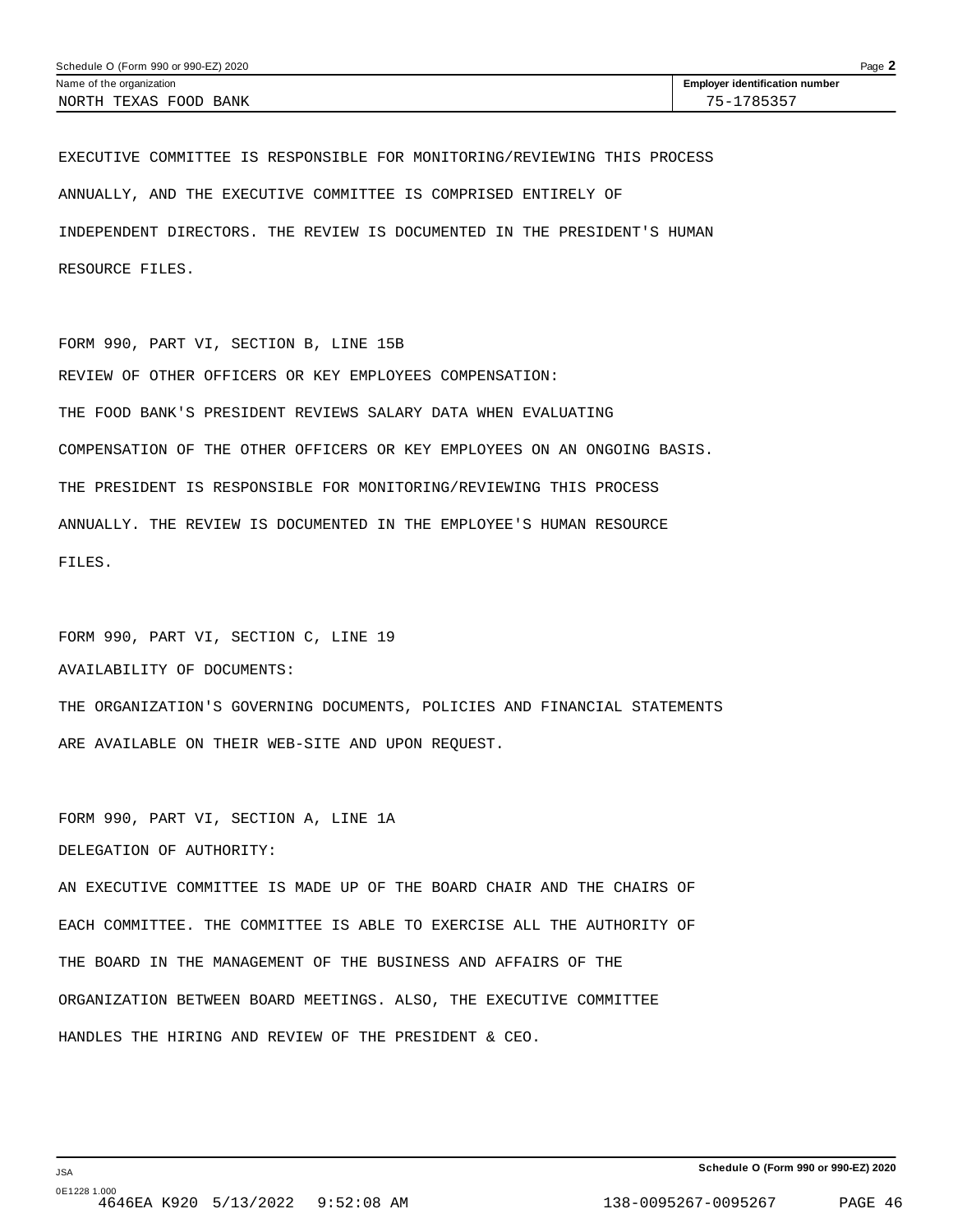FORM 990, PART III, LINE 4D OTHER PROGRAM SERVICES:

THE SCHOOL PANTRY PROGRAM PROVIDES STUDENTS AND THEIR FAMILIES ACCESS TO NON-PERISHABLE ITEMS, AS WELL AS FRESH PRODUCE, THROUGH PARTICIPATING SCHOOLS. FOR THE 2020-2021 SCHOOL YEAR, THE FOOD BANK PROVIDED OVER 1.1 MILLION MEALS FOR 1924 STUDENTS AND FAMILIES WHO PARTICIPATED IN THE PROGRAM.

DISTRIBUTION OCCURS ONCE A MONTH, TYPICALLY AFTER SCHOOL. STUDENTS WHO VISIT THE SCHOOL PANTRY ARE PROVIDED 20-25 POUNDS OF SHELF-STABLE FOOD ITEMS AND 15 POUNDS OF PRODUCE.

SCHOOL PANTRY PROGRAMS OPERATE IN SCHOOLS WITH AT LEAST 90% OF STUDENTS QUALIFYING FOR FREE/REDUCED MEALS, WITHIN CLOSE-KNIT NEIGHBORHOODS.

FORM 990, PART VIII, LINE 1E & 1F

GOVERNMENTAL AND ALL OTHER CONTRIBUTIONS:

SIMILAR TO FY20, NTFB CONTINUED TO RECEIVE STRONG LEVELS OF SUPPORT FROM THE COMPASSIONATE AND GENEROUS NORTH TEXAS COMMUNITY IN FY21 DURING THE COVID-19 PANDEMIC - BOTH FROM THE NORTH TEXAS COMMUNITY AS WELL AS VARIOUS GOVERNMENT AGENCIES. THESE INCREMENTAL REVENUES WERE USED TO FUND OUR INCREASED LEVEL OF SUPPORT IN FY21 (MOSTLY TO PURCHASE FOOD, PROGRAM SUPPLIES, HIRE TEMPORARY LABOR) AS WELL AS STRATEGIC RESERVES TO MEET OUR ANTIPICATED ON-GOING DEMAND.

FORM 990, PART X, LINE 11 INVESTMENTS - PUBLICLY TRADED SECURITIES: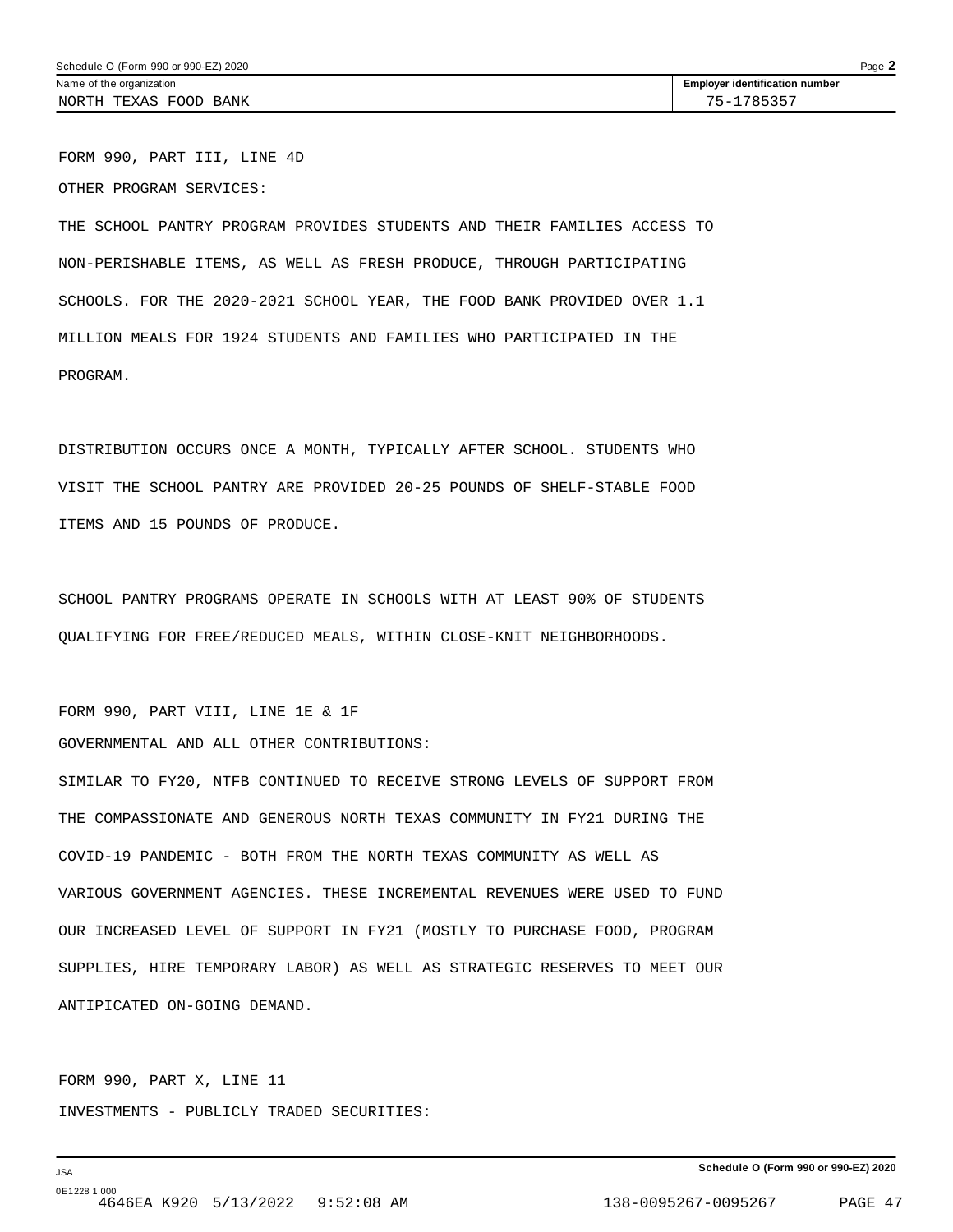<span id="page-45-0"></span>THIS INCREASE LEVEL OF SUPPORT (DESCRIBED IN NOTE ABOVE) LEAD TO A HIGHER BALANCE OF RESERVES THAN IN PRIOR YEARS. THIS HIGHER BALANCE OF RESERVES WILL ALLOW NTFB TO CONTINUE TO MEET THE ELEVATED LEVEL OF NEED/DEMAND WHICH IS EXPECTED TO CONTINUE INTO 2022.

ATTACHMENT 1

#### FORM 990, PART III - PROGRAM SERVICE, LINE 4A

IN FY21, NORTH TEXAS FOOD BANK (NTFB) INCREASED FOOD DISTRIBUTION 30% AS THE ORGANIZATION CONTINUED ITS RESPONSE TO COVID19 AND THE SURGE IN FOOD INSECURITY. TO AUGMENT THE CAPACITY OF OUR PARTNER AGENCIES, NTFB INITIATED MEGA DISTRIBUTIONS AT VARIOUS COMMUNITY LOCATIONS OF BOXED PRODUCT (BOXED TO ALLOW FOR SAFE, DISTANCED DISTRIBUTION).

GENEROUS CONTRIBUTIONS OF FOOD PRODUCTS, FUNDS AND VOLUNTEER SERVICE SUPPORT MULTIPLE PROGRAMS OF THE NORTH TEXAS FOOD BANK. THESE PROGRAMS BENEFIT APPROXIMATELY 1,000 FEEDING AND EDUCATION LOCATIONS IN 13 NORTH TEXAS COUNTIES, INCLUDING FOOD PANTRIES, SOUP KITCHENS, SHELTERS, AFTER SCHOOL PROGRAMS, SENIOR CITIZEN CENTERS, AND OTHER SOCIAL SERVICE CENTERS. THESE AGENCIES RECEIVE FOOD FROM THE FOOD BANK AND DISTRIBUTE IT TO NORTH TEXANS IN NEED THROUGH THEIR PANTRY AND ON SITE MEAL PROGRAMS.

NTFB PARTNERS WITH VARIOUS AGENCIES TO ALSO PROVIDE FOR MOBILE PANTRY DISTRIBUTIONS.

ATTACHMENT 2

JSA 0E1228 1.000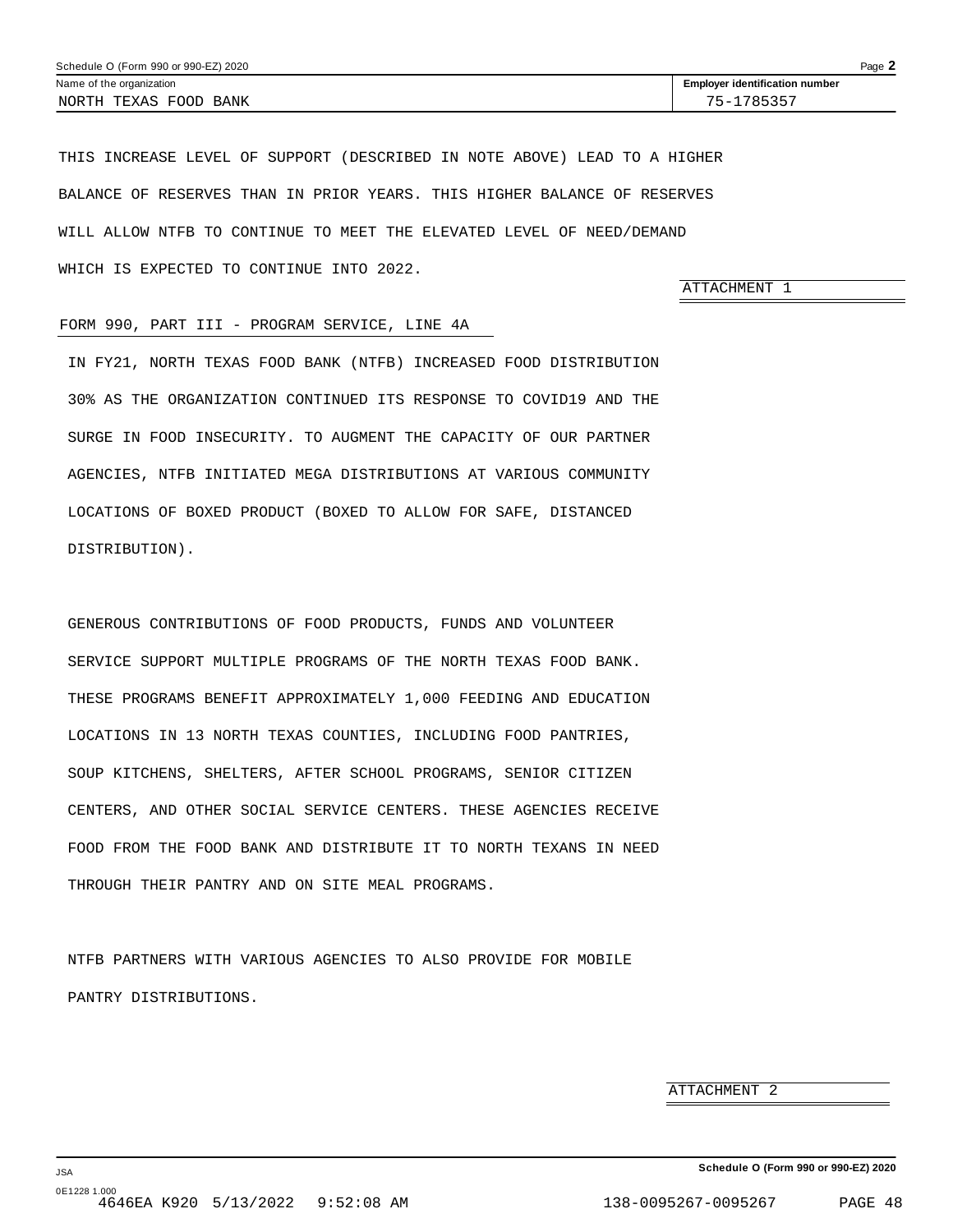<span id="page-46-0"></span>

| Schedule O (Form 990 or 990-EZ) 2020                             | Page 2                                |
|------------------------------------------------------------------|---------------------------------------|
| Name of the organization                                         | <b>Employer identification number</b> |
| NORTH TEXAS FOOD BANK                                            | 75-1785357                            |
|                                                                  | ATTACHMENT 2 (CONT'D)                 |
| FORM 990, PART III - PROGRAM SERVICE, LINE 4C                    |                                       |
| THE FOOD 4 KIDS PROGRAM FEEDS HUNGRY STUDENTS WHEN THEY ARE THE  |                                       |
| MOST VULNERABLE ON THE WEEKENDS WHEN SCHOOL FEEDING PROGRAMS ARE |                                       |

CONTAINS KID-FRIENDLY SNACKS CAREFULLY SELECTED BY OUR NUTRITION SERVICES MANAGER TO PROVIDE TWO-THIRDS OF A CHILD'S WEEKEND NUTRITIONAL NEEDS. IN THE 2020-2021 SCHOOL YEAR, FOOD 4 KIDS PROVIDED 11,968 CHILDREN WITH 310,618 BACKPACKS, THE EQUIVALENT OF ROUGHLY 1.1 MILLION MEALS. AFTER PARTICIPATING IN FOOD FOR KIDS, CHILDREN IMPROVED SIGNIFICANTLY ON THESE MEASURES: EXHIBITED FEWER BEHAVIORS ASSOCIATED WITH FOOD INSECURITY, TALKED LESS FREQUENTLY ABOUT ISSUES RELATED TO FOOD INSECURITY, WERE JUDGED TO BE MORE EMOTIONALLY HEALTHY, AND PERFORMED BETTER ACADEMICALLY.

CLOSED. FOOD 4 KIDS PROVIDES CHILDREN WITH BACKPACKS OF NUTRITIOUS

FOOD EVERY FRIDAY THROUGHOUT THE SCHOOL YEAR. EACH BACKPACK

|                                                      |            | ATTACHMENT 3 |         |
|------------------------------------------------------|------------|--------------|---------|
| FORM 990, PART III, LINE 4D - OTHER PROGRAM SERVICES |            |              |         |
| DESCRIPTION                                          | GRANTS     | EXPENSES     | REVENUE |
| THE SCHOOL PANTRY PROGRAM                            | 1,984,955. | 2,211,637.   |         |
| TOTALS                                               | 1,984,955. | 2, 211, 637. |         |

|                                                                       | ATTACHMENT 4            |              |
|-----------------------------------------------------------------------|-------------------------|--------------|
| 990, PART VII- COMPENSATION OF THE FIVE HIGHEST PAID IND. CONTRACTORS |                         |              |
| NAME AND ADDRESS                                                      | DESCRIPTION OF SERVICES | COMPENSATION |
| RKD GROUP, LLC<br>3400 WATERVIEW PKWY                                 | PROF FUNDRAISING        | 1,895,697.   |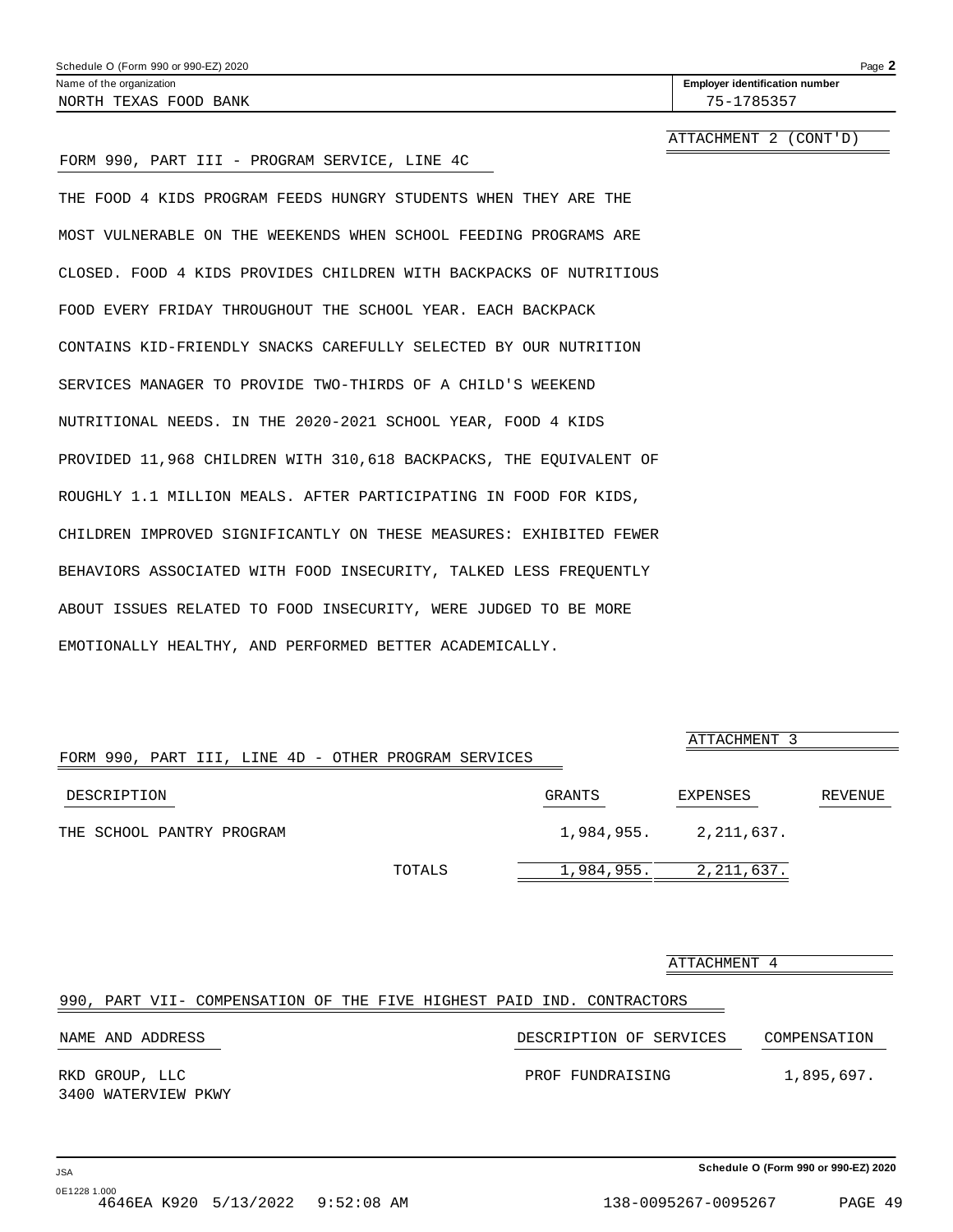| <b>Employer identification number</b><br>Name of the organization | Page $\blacktriangle$ | Schedule O (Form 990 or 990-EZ) 2020 |
|-------------------------------------------------------------------|-----------------------|--------------------------------------|
|                                                                   |                       |                                      |
| 75-1785357<br>NORTH TEXAS FOOD BANK                               |                       |                                      |

ATTACHMENT 4 (CONT'D)

#### 990, PART VII- COMPENSATION OF THE FIVE HIGHEST PAID IND. CONTRACTORS

NAME AND ADDRESS DESCRIPTION OF SERVICES COMPENSATION

RICHARDSON, TX 75080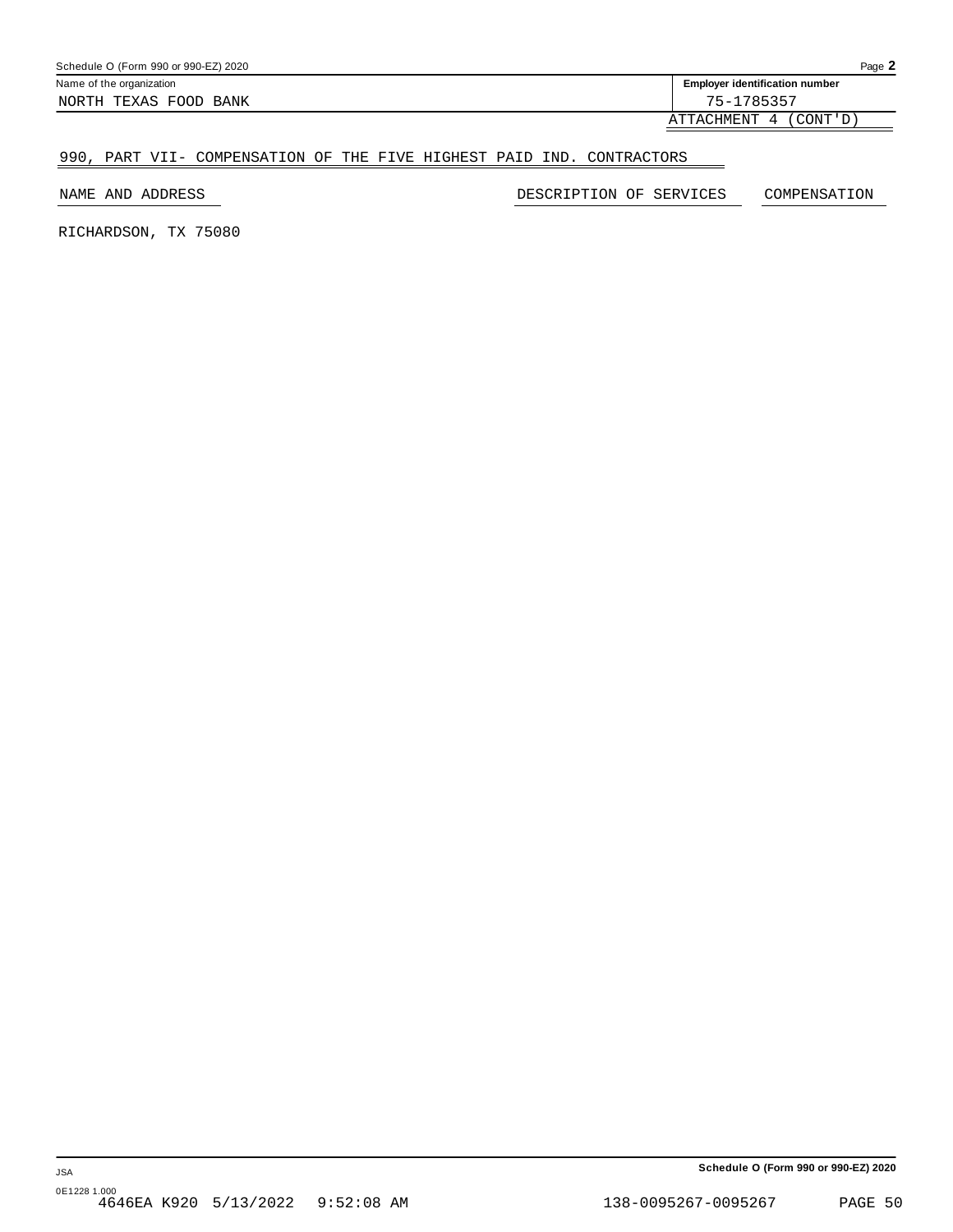# OMB No. 1545-0047 **SCHEDULE R (Form 990) Related Organizations and Unrelated Partnerships**

 $\triangleright$  Complete if the organization answered "Yes" on Form 990, Part IV, line 33, 34, 35b, 36, or 37.



Department of the Treasury

NORTH TEXAS FOOD BANK 75-1785357

#### **Part I Identification of Disregarded Entities.** Complete if the organization answered "Yes" on Form 990, Part IV, line 33.

| (a)<br>Name, address, and EIN (if applicable) of disregarded entity | (b)<br>Primary activity | (c)<br>Legal domicile (state<br>or foreign country) | (d)<br>Total income | (e)<br>End-of-year assets | (f)<br>Direct controlling<br>entity |
|---------------------------------------------------------------------|-------------------------|-----------------------------------------------------|---------------------|---------------------------|-------------------------------------|
| (1)                                                                 |                         |                                                     |                     |                           |                                     |
| (2)                                                                 |                         |                                                     |                     |                           |                                     |
| (3)                                                                 |                         |                                                     |                     |                           |                                     |
| (4)                                                                 |                         |                                                     |                     |                           |                                     |
| (5)                                                                 |                         |                                                     |                     |                           |                                     |
| (6)                                                                 |                         |                                                     |                     |                           |                                     |

#### **Identification of Related Tax-Exempt Organizations.** Complete if the organization answered "Yes" on Form 990, Part IV, line 34, because it had **Part II** one or more related tax-exempt organizations during the tax year.

| (a)<br>Name, address, and EIN of related organization | (b)<br>Primary activity | (c)<br>Legal domicile (state<br>or foreign country) | (d)<br>Exempt Code section | (e)<br>Public charity status<br>(if section $501(c)(3)$ ) | (f)<br>Direct controlling<br>entity | (g)<br>Section 512(b)(13)<br>controlled<br>entity? |    |
|-------------------------------------------------------|-------------------------|-----------------------------------------------------|----------------------------|-----------------------------------------------------------|-------------------------------------|----------------------------------------------------|----|
|                                                       |                         |                                                     |                            |                                                           |                                     | <b>Yes</b>                                         | No |
| FEEDING NORTH TEXAS FOUNDATION<br>46-1402484<br>(1)   |                         |                                                     |                            |                                                           |                                     |                                                    |    |
| PLANO, TX 75075<br>3677 MAPLESHADE LANE               | SUPPORT                 | ТX                                                  | 501(C)(3)                  | 12, TYPE I                                                | NTFB                                | Χ                                                  |    |
| (2) NTFB - PEROT FAMILY CAMPUS<br>82-1959635          |                         |                                                     |                            |                                                           |                                     |                                                    |    |
| PLANO, TX 75075<br>3677 MAPLESHADE LANE               | LANDLORD                | TX                                                  | 501(C)(3)                  | 12, TYPE I                                                | NTFB                                | Χ                                                  |    |
| (3)                                                   |                         |                                                     |                            |                                                           |                                     |                                                    |    |
|                                                       |                         |                                                     |                            |                                                           |                                     |                                                    |    |
| (4)                                                   |                         |                                                     |                            |                                                           |                                     |                                                    |    |
|                                                       |                         |                                                     |                            |                                                           |                                     |                                                    |    |
| (5)                                                   |                         |                                                     |                            |                                                           |                                     |                                                    |    |
|                                                       |                         |                                                     |                            |                                                           |                                     |                                                    |    |
| (6)                                                   |                         |                                                     |                            |                                                           |                                     |                                                    |    |
|                                                       |                         |                                                     |                            |                                                           |                                     |                                                    |    |
| (7)                                                   |                         |                                                     |                            |                                                           |                                     |                                                    |    |
|                                                       |                         |                                                     |                            |                                                           |                                     |                                                    |    |

**For Paperwork Reduction Act Notice, see the Instructions for Form 990. Schedule R (Form 990) 2020**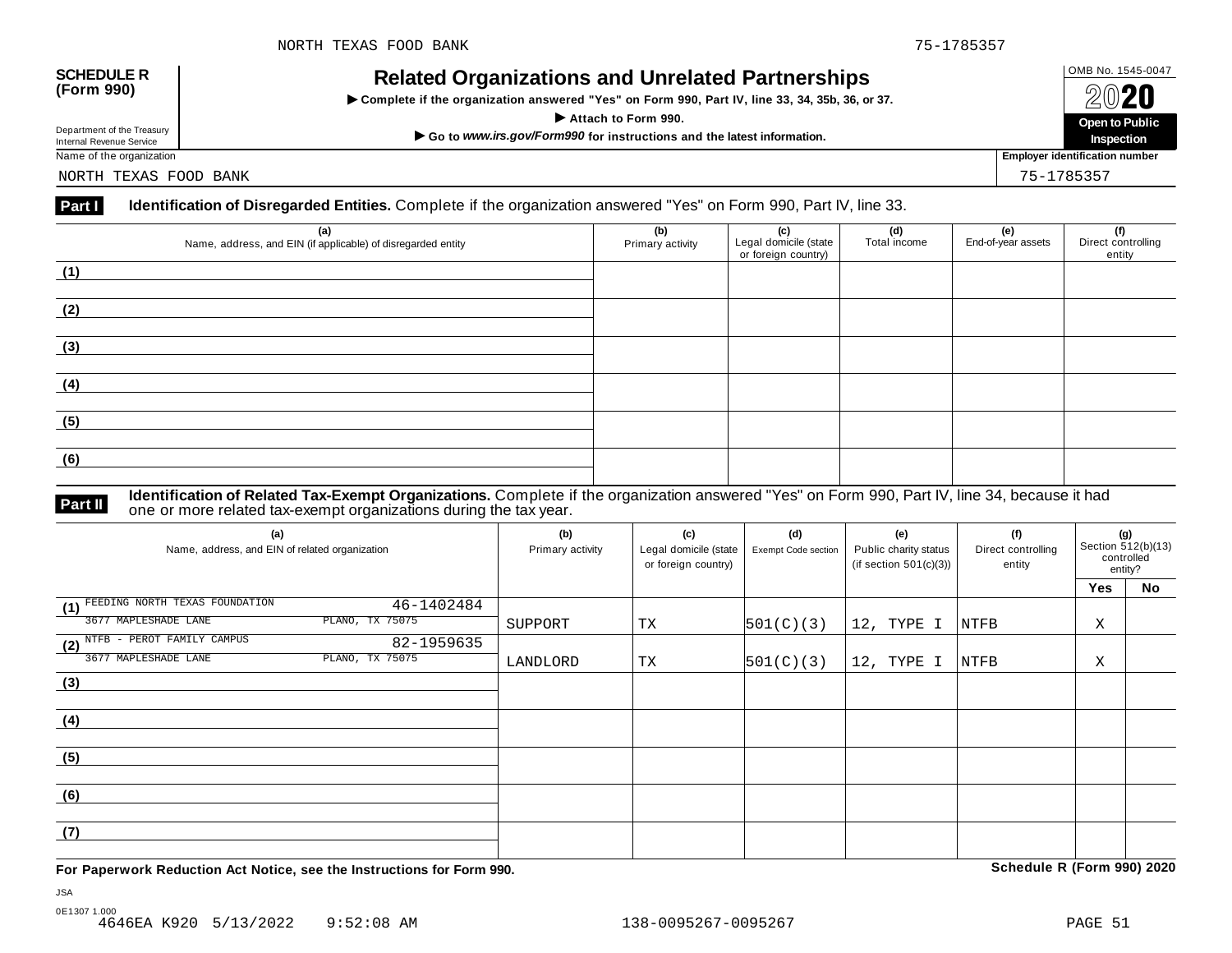**Identification of Related Organizations Taxable as a Partnership.** Complete if the organization answered "Yes" on Form 990, Part IV, line 34, **because it had one or more related organizations Taxable as a Partnership.** Complete if the organization of Related organizations treated as a partnership during the tax year.

| (a)<br>Name, address, and EIN of<br>related organization | (b)<br>Primary activity | (c)<br>Legal<br>domicile<br>(state or<br>foreign<br>country) | (d)<br>Direct controlling<br>entity | (e)<br>Predominant<br>income (related,<br>unrelated,<br>excluded from<br>tax under<br>sections 512 - 514) | (f)<br>Share of total<br>income | (g)<br>Share of end-of-<br>year assets | (h)<br>Disproportionate<br>allocations? | (i)<br>Code V - UBI<br>amount in box 20<br>of Schedule K-1<br>(Form 1065) | (j)<br>General or<br>managing<br>partner? | (k)<br>Percentage<br>ownership |
|----------------------------------------------------------|-------------------------|--------------------------------------------------------------|-------------------------------------|-----------------------------------------------------------------------------------------------------------|---------------------------------|----------------------------------------|-----------------------------------------|---------------------------------------------------------------------------|-------------------------------------------|--------------------------------|
|                                                          |                         |                                                              |                                     |                                                                                                           |                                 |                                        | Yes No                                  |                                                                           | Yes No                                    |                                |
| (1)                                                      |                         |                                                              |                                     |                                                                                                           |                                 |                                        |                                         |                                                                           |                                           |                                |
| (2)                                                      |                         |                                                              |                                     |                                                                                                           |                                 |                                        |                                         |                                                                           |                                           |                                |
| (3)                                                      |                         |                                                              |                                     |                                                                                                           |                                 |                                        |                                         |                                                                           |                                           |                                |
| (4)                                                      |                         |                                                              |                                     |                                                                                                           |                                 |                                        |                                         |                                                                           |                                           |                                |
| (5)                                                      |                         |                                                              |                                     |                                                                                                           |                                 |                                        |                                         |                                                                           |                                           |                                |
| (6)                                                      |                         |                                                              |                                     |                                                                                                           |                                 |                                        |                                         |                                                                           |                                           |                                |
| (7)                                                      |                         |                                                              |                                     |                                                                                                           |                                 |                                        |                                         |                                                                           |                                           |                                |

# **Part IV** Identification of Related Organizations Taxable as a Corporation or Trust. Complete if the organization answered "Yes" on Form 990, Part IV,<br>line 34, because it had one or more related organizations treated as a

| (a)<br>Name, address, and EIN of related organization | (b)<br>Primary activity | (c)<br>Legal domicile<br>(state or foreign<br>country) | (d)<br>Direct controlling<br>entity | (e)<br>Type of entity<br>(C corp, S corp, or trust) | (f)<br>Share of total<br>income | (g) (h) (i)<br>Share of Percentage $\frac{1}{2}$<br>end-of-year assets ownership $\frac{512(b)(13)}{612(b)(13)}$<br>entrolled entry? |        |
|-------------------------------------------------------|-------------------------|--------------------------------------------------------|-------------------------------------|-----------------------------------------------------|---------------------------------|--------------------------------------------------------------------------------------------------------------------------------------|--------|
| (1)                                                   |                         |                                                        |                                     |                                                     |                                 |                                                                                                                                      | Yes No |
| (2)                                                   |                         |                                                        |                                     |                                                     |                                 |                                                                                                                                      |        |
| (3)                                                   |                         |                                                        |                                     |                                                     |                                 |                                                                                                                                      |        |
| (4)                                                   |                         |                                                        |                                     |                                                     |                                 |                                                                                                                                      |        |
| (5)                                                   |                         |                                                        |                                     |                                                     |                                 |                                                                                                                                      |        |
| (6)                                                   |                         |                                                        |                                     |                                                     |                                 |                                                                                                                                      |        |
| (7)                                                   |                         |                                                        |                                     |                                                     |                                 |                                                                                                                                      |        |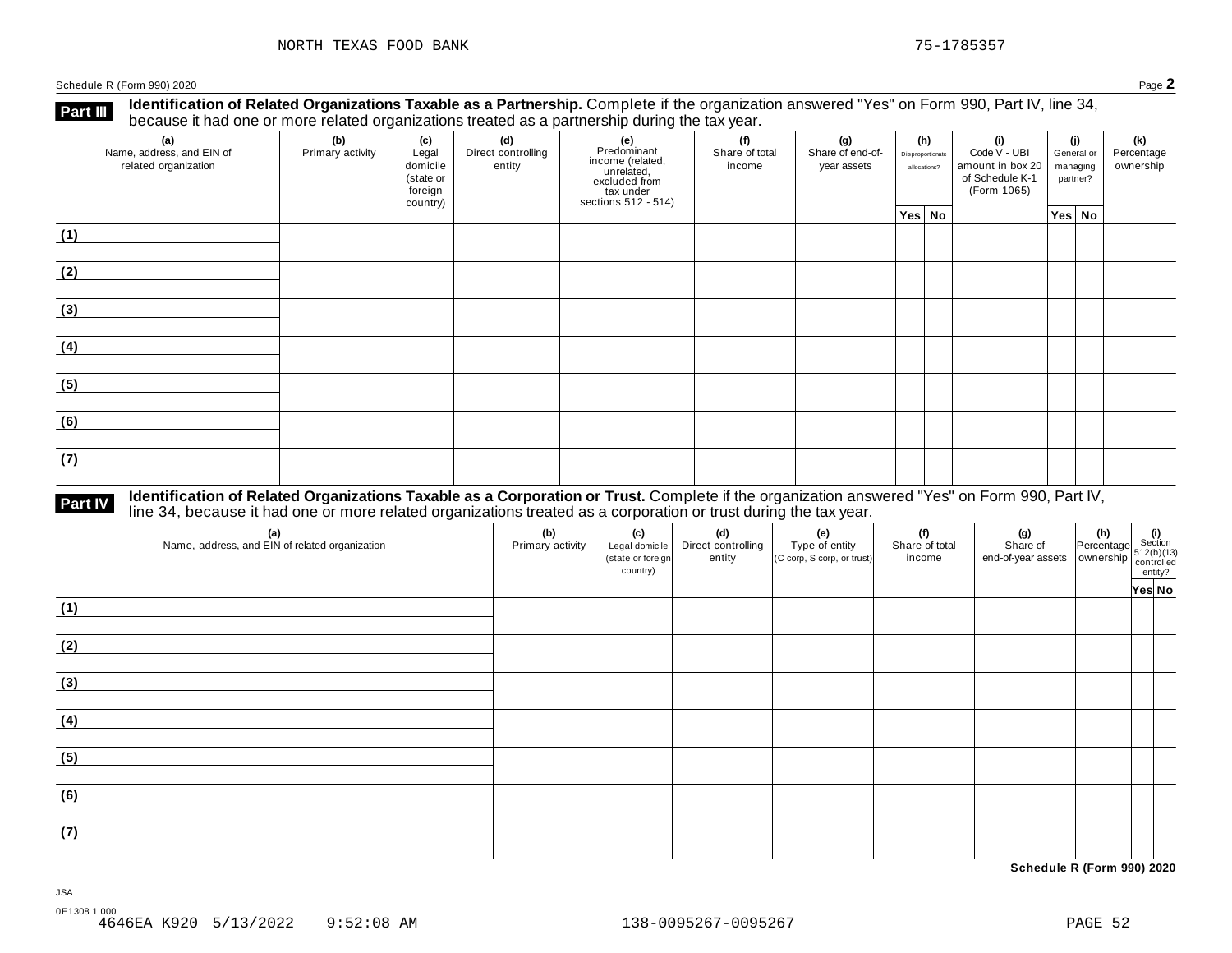|  | NORTH TEXAS FOOD BANK |  |  |  |
|--|-----------------------|--|--|--|
|--|-----------------------|--|--|--|

| <b>Part V</b> | Transactions With Related Organizations. Complete if the organization answered "Yes" on Form 990, Part IV, line 34, 35b, or 36.                                              |                                   |                        |                                          |                |                            |
|---------------|------------------------------------------------------------------------------------------------------------------------------------------------------------------------------|-----------------------------------|------------------------|------------------------------------------|----------------|----------------------------|
|               | Note: Complete line 1 if any entity is listed in Parts II, III, or IV of this schedule.                                                                                      |                                   |                        |                                          |                | Yes No                     |
|               | During the tax year, did the organization engage in any of the following transactions with one or more related organizations listed in Parts II-IV?                          |                                   |                        |                                          |                |                            |
|               |                                                                                                                                                                              |                                   |                        |                                          | 1a             | $\boldsymbol{\mathrm{X}}$  |
|               |                                                                                                                                                                              |                                   |                        |                                          | 1 <sub>b</sub> | $\mathbf{X}$               |
|               |                                                                                                                                                                              |                                   |                        |                                          | 1 <sub>c</sub> | $\mathbf X$                |
|               |                                                                                                                                                                              |                                   |                        |                                          | 1 <sub>d</sub> | X<br>$\overline{\text{X}}$ |
|               |                                                                                                                                                                              |                                   |                        |                                          | 1e             |                            |
|               |                                                                                                                                                                              |                                   |                        |                                          | 1f             | X                          |
| g             |                                                                                                                                                                              |                                   |                        |                                          | 1 <sub>g</sub> | $\overline{\mathbf{x}}$    |
| h.            |                                                                                                                                                                              |                                   |                        |                                          | 1 <sub>h</sub> | $\overline{\mathbf{x}}$    |
|               |                                                                                                                                                                              |                                   |                        |                                          | 11             | $\overline{\text{X}}$      |
|               |                                                                                                                                                                              |                                   |                        |                                          | 1j             | $\overline{\mathbf{x}}$    |
|               |                                                                                                                                                                              |                                   |                        |                                          |                |                            |
|               |                                                                                                                                                                              |                                   |                        |                                          | 1k             | X                          |
|               |                                                                                                                                                                              |                                   |                        |                                          | 11             | X                          |
|               |                                                                                                                                                                              |                                   |                        |                                          | 1 <sub>m</sub> | $\overline{X}$             |
|               |                                                                                                                                                                              |                                   |                        |                                          | 1n             | $\mathbf X$                |
|               |                                                                                                                                                                              |                                   |                        |                                          | 1o             | $\overline{\text{X}}$      |
|               |                                                                                                                                                                              |                                   |                        |                                          |                |                            |
| p             |                                                                                                                                                                              |                                   |                        |                                          | 1p             | X                          |
|               |                                                                                                                                                                              |                                   |                        |                                          | 1 <sub>q</sub> | $\overline{\mathbf{x}}$    |
|               |                                                                                                                                                                              |                                   |                        |                                          |                |                            |
|               |                                                                                                                                                                              |                                   |                        |                                          | 1r             | X                          |
|               |                                                                                                                                                                              |                                   |                        |                                          | 1s             | $\overline{\mathbf{x}}$    |
|               | If the answer to any of the above is "Yes," see the instructions for information on who must complete this line, including covered relationships and transaction thresholds. |                                   |                        |                                          |                |                            |
|               | (a)<br>Name of related organization                                                                                                                                          | (b)<br>Transaction<br>$type(a-s)$ | (c)<br>Amount involved | Method of determining<br>amount involved | (d)            |                            |
| (1)           | NTFB-PEROT FAMILY CAMPUS                                                                                                                                                     | C                                 | 996,187.               | <b>FMV</b>                               |                |                            |
| (2)           | NTFB-PEROT FAMILY CAMPUS                                                                                                                                                     | Κ                                 | 1,242,000.             | <b>FMV</b>                               |                |                            |
| (3)           | FEEDING NORTH TEXAS FOUNDATION                                                                                                                                               | B                                 | 13, 208, 219.          | FMV                                      |                |                            |
| (4)           |                                                                                                                                                                              |                                   |                        |                                          |                |                            |
| (5)           |                                                                                                                                                                              |                                   |                        |                                          |                |                            |
| (6)           |                                                                                                                                                                              |                                   |                        |                                          |                |                            |
| <b>JSA</b>    |                                                                                                                                                                              |                                   |                        | Schedule R (Form 990) 2020               |                |                            |
|               |                                                                                                                                                                              |                                   |                        |                                          |                |                            |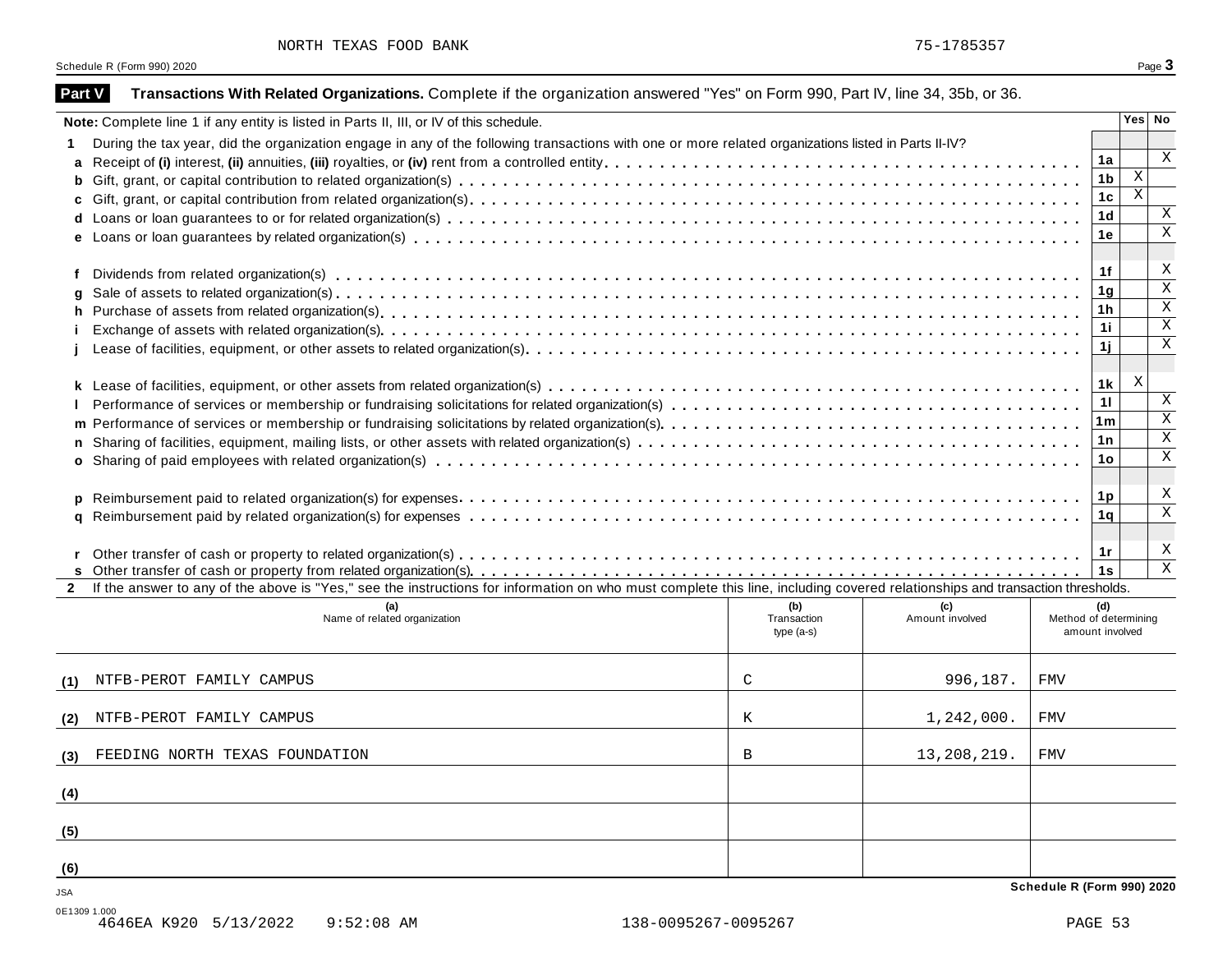## **Part VI Unrelated Organizations Taxable as a Partnership.** Complete if the organization answered "Yes" on Form 990, Part IV, line 37.

Provide the following information for each entity taxed as a partnership through which the organization conducted more than five percent of its activities (measured by total assets or gross revenue) that was not a related organization. See instructions regarding exclusion for certain investment partnerships.

| $\overline{\phantom{a}}$<br>(a)<br>Name, address, and EIN of entity | (b)<br>Primary activity | ັ<br>(c)<br>Legal domicile<br>(state or foreign<br>country) | (d)<br>Predominant<br>income (related,<br>unrelated, excluded<br>section<br>from tax under<br>sections 512 - 514)<br>Yes<br>No |  | (f)<br>Share of<br>total income | . .<br>(g)<br>Share of<br>end-of-year<br>assets | (h)<br>Disproportionate<br>allocations? | (i)<br>Code $V$ - UBI<br>amount in box 20<br>of Schedule K-1<br>(Form 1065) | managing<br>partner? | (i)<br>General or Percentage<br>managing ownership |
|---------------------------------------------------------------------|-------------------------|-------------------------------------------------------------|--------------------------------------------------------------------------------------------------------------------------------|--|---------------------------------|-------------------------------------------------|-----------------------------------------|-----------------------------------------------------------------------------|----------------------|----------------------------------------------------|
|                                                                     |                         |                                                             |                                                                                                                                |  |                                 |                                                 | $Yes \mid No$                           |                                                                             | $Yes \mid No$        |                                                    |
| (1)<br><u> 1989 - Jan Barbara Barbara, prima politik po</u>         |                         |                                                             |                                                                                                                                |  |                                 |                                                 |                                         |                                                                             |                      |                                                    |
| (2)                                                                 |                         |                                                             |                                                                                                                                |  |                                 |                                                 |                                         |                                                                             |                      |                                                    |
| (3)                                                                 |                         |                                                             |                                                                                                                                |  |                                 |                                                 |                                         |                                                                             |                      |                                                    |
| (4)                                                                 |                         |                                                             |                                                                                                                                |  |                                 |                                                 |                                         |                                                                             |                      |                                                    |
| (5)                                                                 |                         |                                                             |                                                                                                                                |  |                                 |                                                 |                                         |                                                                             |                      |                                                    |
| (6)<br><u> 1999 - Jan Barbara III, marka</u>                        |                         |                                                             |                                                                                                                                |  |                                 |                                                 |                                         |                                                                             |                      |                                                    |
| (7)                                                                 |                         |                                                             |                                                                                                                                |  |                                 |                                                 |                                         |                                                                             |                      |                                                    |
| (8)                                                                 |                         |                                                             |                                                                                                                                |  |                                 |                                                 |                                         |                                                                             |                      |                                                    |
| (9)<br><u> 1990 - Jan Barat, politik politik (</u>                  |                         |                                                             |                                                                                                                                |  |                                 |                                                 |                                         |                                                                             |                      |                                                    |
| (10)                                                                |                         |                                                             |                                                                                                                                |  |                                 |                                                 |                                         |                                                                             |                      |                                                    |
| (11)                                                                |                         |                                                             |                                                                                                                                |  |                                 |                                                 |                                         |                                                                             |                      |                                                    |
| (12)                                                                |                         |                                                             |                                                                                                                                |  |                                 |                                                 |                                         |                                                                             |                      |                                                    |
| (13)                                                                |                         |                                                             |                                                                                                                                |  |                                 |                                                 |                                         |                                                                             |                      |                                                    |
| (14)                                                                |                         |                                                             |                                                                                                                                |  |                                 |                                                 |                                         |                                                                             |                      |                                                    |
|                                                                     |                         |                                                             |                                                                                                                                |  |                                 |                                                 |                                         |                                                                             |                      |                                                    |
| (15)                                                                |                         |                                                             |                                                                                                                                |  |                                 |                                                 |                                         |                                                                             |                      |                                                    |
| (16)                                                                |                         |                                                             |                                                                                                                                |  |                                 |                                                 |                                         |                                                                             |                      |                                                    |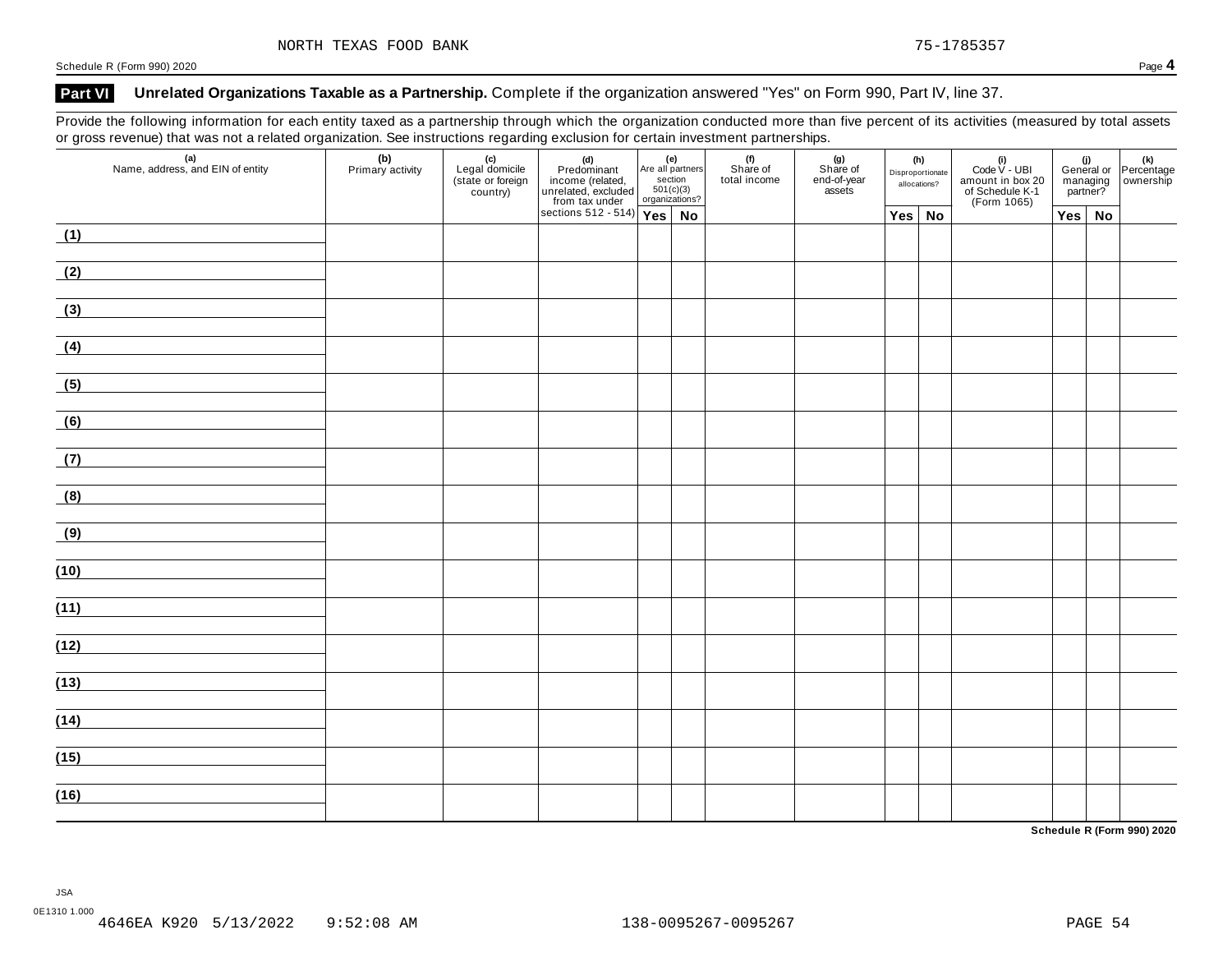**Supplemental Information** Provide additional information for responses to questions on Schedule R. See instructions. **Part VII**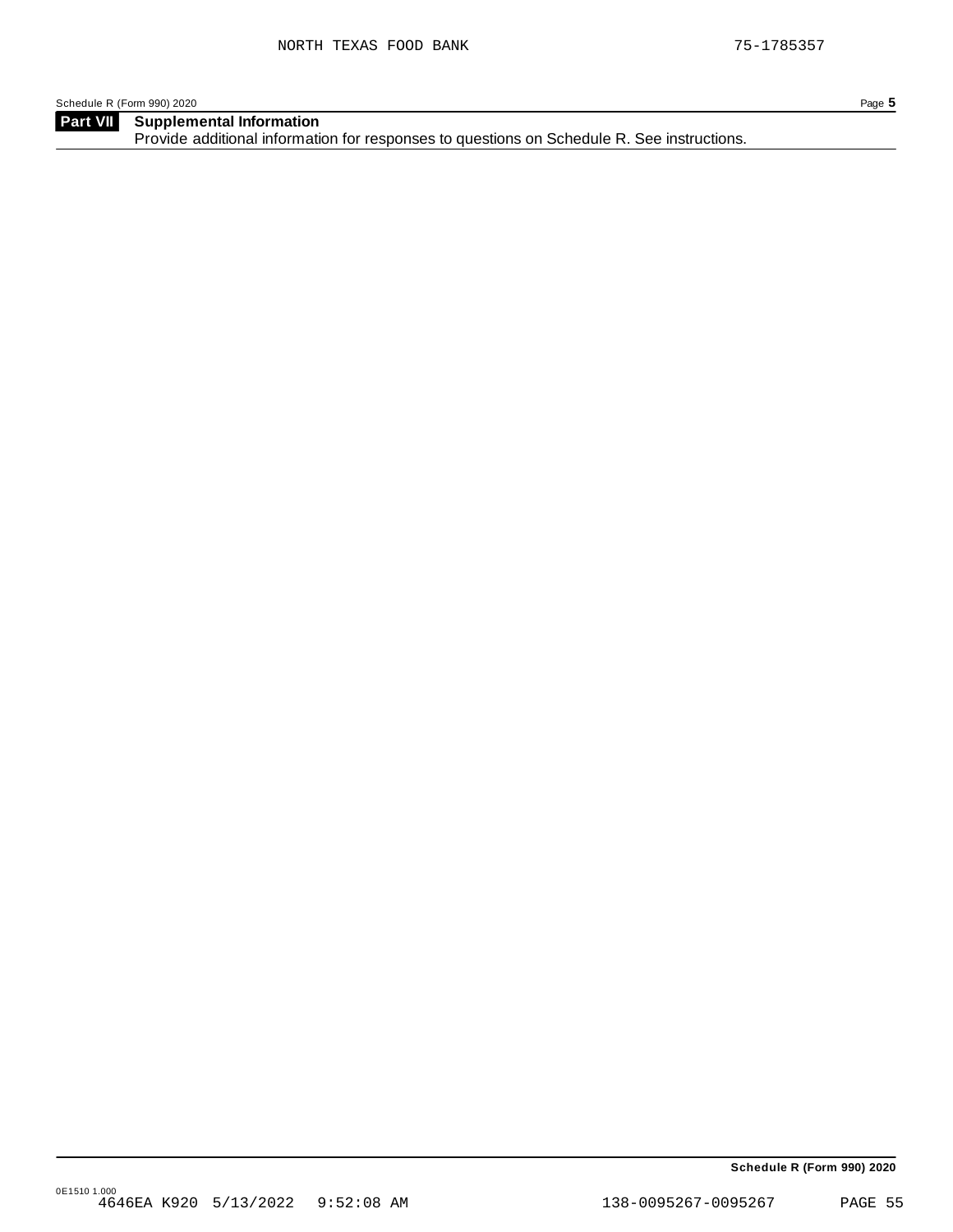#### **North Texas Food Bank Attach to Schedule <sup>I</sup>, Part II Grants & Other Assistance to Domestic Organizations**

|                                                            |                                          |                         |           |          |            |                    |                   |                        |                                       | Description of |                      |
|------------------------------------------------------------|------------------------------------------|-------------------------|-----------|----------|------------|--------------------|-------------------|------------------------|---------------------------------------|----------------|----------------------|
|                                                            |                                          |                         |           |          |            |                    |                   | <b>Grants (Donated</b> |                                       | Non-Cash       | Purpose of Grant     |
| Name OF Organization or Government                         | Street                                   | City                    | State     | ZIP Code | EIN        | <b>IRC Section</b> | Grants (\$)       | Food Value)            | Method of Valuation                   | Assiatance     | Assistance           |
| CROSSROADS COMMUNITY SERVICES, INC                         | 4500 SOUTH COCKERLL HILL RD              | <b>DALLAS</b>           | <b>TX</b> | 75236    | 47-2676714 | 501(C)(3)          | 406,533           | 20,184,116             | Avg Donated Value/ Avg Purchase Costs | <b>FOOD</b>    | <b>HUNGER RELIEF</b> |
| SHARING LIFE COMM OUTREACH                                 | 3544 E. EMPORIUM CIRCLE                  | <b>MESQUITE</b>         | <b>TX</b> | 75150    | 75-2831756 | 501(C)(3)          | 239,761           | 13,873,279             | Avg Donated Value/ Avg Purchase Costs | <b>FOOD</b>    | <b>HUNGER RELIEF</b> |
| CATHOLIC CHARITIES OF DALLAS                               | 1421 W MOCKINGBIRD LN                    | <b>DALLAS</b>           | <b>TX</b> | 75247    | 53-0196617 | 501(C)(3)          | 113,813           | 7,653,181              | Avg Donated Value/ Avg Purchase Costs | <b>FOOD</b>    | <b>HUNGER RELIEF</b> |
| A CHRISTIAN FOOD PANTRY                                    | 741 S SHERMAN ST                         | RICHARDSON              | <b>TX</b> | 75081    | 45-0635029 | 501(C)(3)          | 8400              | 5,959,607              | Avg Donated Value/ Avg Purchase Costs | <b>FOOD</b>    | <b>HUNGER RELIEF</b> |
| ADOPT A BLOCK TERRELL                                      | 203 MAIN STREET                          | TERRELL                 | <b>TX</b> | 75160    | 05-0577468 | 501(C)(3)          | 0                 | 5,433,158              | Avg Donated Value/ Avg Purchase Costs | <b>FOOD</b>    | <b>HUNGER RELIEF</b> |
| <b>HOUSE OF BREAD</b>                                      | <b>142 RODNEY DRIVE</b>                  | <b>GUN BARRELL CITY</b> | <b>TX</b> | 75156    | 13-3683686 | 501(C)(3)          | $\mathbf 0$       | 4,641,174              | Avg Donated Value/ Avg Purchase Costs | <b>FOOD</b>    | <b>HUNGER RELIEF</b> |
| <b>CITY SQUARE</b>                                         | 1610 S MALCOLM X BLVD                    | <b>DALLAS</b>           | <b>TX</b> | 75226    | 75-2332948 | 501(C)(3)          | 8,400             | 3,603,632              | Avg Donated Value/ Avg Purchase Costs | <b>FOOD</b>    | <b>HUNGER RELIEF</b> |
| <b>METROCREST SERVICES</b>                                 | 13801 HUTTON DRIVE                       | <b>FARMERS BRANCH</b>   | <b>TX</b> | 75234    | 75-1548334 | 501(C)(3)          | 17.400            | 3,325,058              | Avg Donated Value/ Avg Purchase Costs | <b>FOOD</b>    | <b>HUNGER RELIEF</b> |
| MINNIES FOOD PANTRY                                        | 661 E 18TH ST                            | PLANO                   | <b>TX</b> | 75074    | 27-2363211 | 501(C)(3)          | 8,400             | 3,111,988              | Avg Donated Value/ Avg Purchase Costs | <b>FOOD</b>    | <b>HUNGER RELIEF</b> |
| LIFE MESSAGE, INC.                                         | P.O. BOX 2087                            | <b>ROWLETT</b>          | <b>TX</b> | 75030    | 26-4642683 | 501(C)(3)          | 8,400             | 3,049,094              | Avg Donated Value/ Avg Purchase Costs | <b>FOOD</b>    | <b>HUNGER RELIEF</b> |
| MASTERKEY MINISTRIES OF GRAYSON CTY, INC.                  | 209 S. FM 1417                           | SHERMAN                 | <b>TX</b> | 75092    | 27-0956504 | 501(C)(3)          | 3,400             | 2,774,011              | Avg Donated Value/ Avg Purchase Costs | <b>FOOD</b>    | <b>HUNGER RELIEF</b> |
| LAMAR CO. FOOD PANTRY INC.                                 | 124 W. Cherry St.                        | PARIS                   | <b>TX</b> | 75460    | 47-4531021 | 501(C)(3)          | 10,920            | 2,752,914              | Avg Donated Value/ Avg Purchase Costs | <b>FOOD</b>    | <b>HUNGER RELIEF</b> |
| NETWORK OF COMMUNITY MINISTRY                              | <b>1500 INTERNATIONAL PARKWAY</b>        | <b>RICHARDSON</b>       | <b>TX</b> | 75081    | 75-2060900 | 501(C)(3)          | 41,902            | 2,651,301              | Avg Donated Value/ Avg Purchase Costs | <b>FOOD</b>    | <b>HUNGER RELIEF</b> |
| ALL COMMUNITY OUTREACH                                     | 801 E MAIN STREET                        | ALLEN                   | <b>TX</b> | 75002    | 75-1986190 | 501(C)(3)          | 8400              | 2,488,890              | Avg Donated Value/ Avg Purchase Costs | <b>FOOD</b>    | <b>HUNGER RELIEF</b> |
| CHRISTIAN COMMUNITY ACTION                                 | <b>200 SOUTH MILL ST</b>                 | LEWISVILLE              | <b>TX</b> | 75057    | 23-7319371 | 501(C)(3)          | 8,400             | 2,432,476              | Avg Donated Value/ Avg Purchase Costs | <b>FOOD</b>    | <b>HUNGER RELIEF</b> |
| THE STOREHOUSE OF COLLIN COUNTY                            | 5801 WEST PLANO PARKWAY                  | PLANO                   | <b>TX</b> | 75093    | 27-1883333 | 501(C)(3)          | 8,400             | 2,241,221              | Avg Donated Value/ Avg Purchase Costs | <b>FOOD</b>    | <b>HUNGER RELIEF</b> |
| AMAZING GRACE FOOD PANTRY                                  | 1711 PARKER RD                           | <b>WYLIE</b>            | <b>TX</b> | 75098    | 81-4228493 | 501(C)(3)          | 8,400             | 2,165,133              | Avg Donated Value/ Avg Purchase Costs | <b>FOOD</b>    | <b>HUNGER RELIEF</b> |
| <b>SHARE CENTER</b>                                        | 103 W JONES                              | <b>TERRELL</b>          | <b>TX</b> | 75160    | 75-2825568 | 501(C)(3)          | 8,400             | 2,104,921              | Avg Donated Value/ Avg Purchase Costs | <b>FOOD</b>    | <b>HUNGER RELIEF</b> |
| SAMARITAN INN                                              | 1725 N MCDONALD ST                       | <b>MCKINNEY</b>         | <b>TX</b> | 75071    | 75-1984285 | 501(C)(3)          | 3.400             | 2,057,186              | Avg Donated Value/ Avg Purchase Costs | <b>FOOD</b>    | <b>HUNGER RELIEF</b> |
| JEWISH FAMILY SERVICE                                      | 5402 ARAPAHO RD                          | <b>DALLAS</b>           | <b>TX</b> | 75248    | 75-1992728 | 501(C)(3)          | 1,050             | 1,991,700              | Avg Donated Value/ Avg Purchase Costs | <b>FOOD</b>    | <b>HUNGER RELIEF</b> |
| VOLUNTEER CENTER OF NORTH TEXAS                            | 2800 LIVE OAK STREET                     | <b>DALLAS</b>           | <b>TX</b> | 75204    | 75-1364145 | 501(C)(3)          | 650               | 1,983,770              | Avg Donated Value/ Avg Purchase Costs | <b>FOOD</b>    | <b>HUNGER RELIEF</b> |
| SALVATION ARMY N TX COMMAND                                | 5302 HARRY HINES BLVD                    | <b>DALLAS</b>           | <b>TX</b> | 75235    | 58-0660607 | 501(C)(3)          | 4,700             | 1,716,681              | Avg Donated Value/ Avg Purchase Costs | <b>FOOD</b>    | <b>HUNGER RELIEF</b> |
| <b>COMMUNITY LIFELINE CENTER</b>                           | PO BOX 1792                              | <b>MCKINNEY</b>         | <b>TX</b> | 75070    | 75-2286990 | 501(C)(3)          | 650               | 1,471,609              | Avg Donated Value/ Avg Purchase Costs | <b>FOOD</b>    | <b>HUNGER RELIEF</b> |
| CHRISTIAN BENEVOLENT OUTREACH                              | 1804 AVE P                               | <b>PLANO</b>            | <b>TX</b> | 75074    | 75-6044885 | 501(C)(3)          | 3,400             | 1,457,178              | Avg Donated Value/ Avg Purchase Costs | <b>FOOD</b>    | <b>HUNGER RELIEF</b> |
| NORTH DALLAS SHARED MINISTRIES                             | 2875 MERRELL RD                          | <b>DALLAS</b>           | <b>TX</b> | 75229    | 75-1908563 | 501(C)(3)          | 8400              | 1,426,180              | Avg Donated Value/ Avg Purchase Costs | <b>FOOD</b>    | <b>HUNGER RELIEF</b> |
| <b>BROTHER BILLS HELPING HAND</b>                          | P.O. BOX 565846                          | <b>DALLAS</b>           | <b>TX</b> | 75356    | 75-6027740 | 501(C)(3)          | 11,719            | 1,315,991              | Avg Donated Value/ Avg Purchase Costs | <b>FOOD</b>    | <b>HUNGER RELIEF</b> |
| <b>CUMBY FOOD PANTRY</b>                                   | P O BOX 104                              | <b>CUMBY</b>            | <b>TX</b> | 75433    | 26-0789846 | 501(C)(3)          | 10,920            | 1,273,432              | Avg Donated Value/ Avg Purchase Costs | <b>FOOD</b>    | <b>HUNGER RELIEF</b> |
| <b>EQUAL HEART</b>                                         | 4848 LEMMON AVE #513                     | <b>DALLAS</b>           | <b>TX</b> | 75219    | 46-2846816 | 501(C)(3)          | 8,400             | 1,231,453              | Avg Donated Value/ Avg Purchase Costs | <b>FOOD</b>    | <b>HUNGER RELIEF</b> |
| <b>GOOD SAMARITANS</b>                                     | 214 N 12TH STREET                        | GARLAND                 | <b>TX</b> | 75040    | 75-1916118 | 501(C)(3)          | 3,400             | 1,184,593              | Avg Donated Value/ Avg Purchase Costs | <b>FOOD</b>    | <b>HUNGER RELIEF</b> |
| MINISTERIAL ALLIANCE                                       | P O BOX 2218                             | <b>SULPHUR SPRINGS</b>  | <b>TX</b> | 75483    | 75-2197104 | 501(C)(3)          | 4,420             | 1,057,770              | Avg Donated Value/ Avg Purchase Costs | <b>FOOD</b>    | <b>HUNGER RELIEF</b> |
| ST PHILIPS COMMUNITY CENTER                                | 1600 PENNSYLVANIA AVE                    | <b>DALLAS</b>           | <b>TX</b> | 75215    | 75-1097360 | 501(C)(3)          | 3,400             | 965,915                | Avg Donated Value/ Avg Purchase Costs | <b>FOOD</b>    | <b>HUNGER RELIEF</b> |
| LAKE AREA SHARED MINISTRIES                                | P O BOX 492                              | QUINLAN                 | <b>TX</b> | 75474    | 03-0415402 | 501(C)(3)          | 3.400             | 868.172                | Avg Donated Value/ Avg Purchase Costs | <b>FOOD</b>    | <b>HUNGER RELIEF</b> |
| <b>WILKINSON CENTER</b>                                    | P.O. BOX 720248                          | <b>DALLAS</b>           | <b>TX</b> | 75372    | 75-2712117 | 501(C)(3)          | 3,400             | 831,754                | Avg Donated Value/ Avg Purchase Costs | <b>FOOD</b>    | <b>HUNGER RELIEF</b> |
| PLEASANT GROVE FOOD PANTRY                                 | P.O. Box 171221                          | <b>DALLAS</b>           | <b>TX</b> | 75217    | 27-5301210 | 501(C)(3)          | 3,400             | 775,608                | Avg Donated Value/ Avg Purchase Costs | <b>FOOD</b>    | <b>HUNGER RELIEF</b> |
| 5 LOAVES FOOD PANTRY                                       | 4401 WILLIFORD RD                        | SACHSE                  | <b>TX</b> | 75048    | 81-4676309 | 501(C)(3)          | 3,400             | 767,616                | Avg Donated Value/ Avg Purchase Costs | <b>FOOD</b>    | <b>HUNGER RELIEF</b> |
| <b>COMPASSION CORSICANA</b>                                | P.O. BOX 1263                            | CORSICANA               | <b>TX</b> | 75151    | 75-0904056 | 501(C)(3)          | 4,420             | 761,151                | Avg Donated Value/ Avg Purchase Costs | FOOD           | <b>HUNGER RELIEF</b> |
| HUNT COUNTY SHARED MINISTRIES                              | P.O. BOX 124                             | <b>GREENVILLE</b>       | <b>TX</b> | 75403    | 75-2344035 | 501(C)(3)          | 3.400             | 755.879                | Avg Donated Value/ Avg Purchase Costs | <b>FOOD</b>    | <b>HUNGER RELIEF</b> |
| <b>BAPTIST BENEVOLENT IRVING</b>                           | PO BOX 170115                            | <b>IRVING</b>           | <b>TX</b> | 75017    | 75-2497546 | 501(C)(3)          | 3,400             | 747,654                | Avg Donated Value/ Avg Purchase Costs | <b>FOOD</b>    | <b>HUNGER RELIEF</b> |
| KAUFMAN CHRISTIAN HELP CENTER                              | <b>400 TERRELL HIGHWAY</b>               | <b>KAUFMAN</b>          | <b>TX</b> | 75142    | 30-0334168 | 501(C)(3)          | 3,400             | 747,155                | Avg Donated Value/ Avg Purchase Costs | <b>FOOD</b>    | <b>HUNGER RELIEF</b> |
| <b>GRAND CENTRAL STATION</b>                               | P.O. BOX 3173                            | SHERMAN                 | <b>TX</b> | 75090    | 26-3653572 | 501(C)(3)          | 4,050             | 746,249                | Avg Donated Value/ Avg Purchase Costs | <b>FOOD</b>    | <b>HUNGER RELIEF</b> |
| <b>RESOURCE CENTER</b>                                     | PO BOX 190869                            | <b>DALLAS</b>           | <b>TX</b> | 75219    | 75-1892059 | 501(C)(3)          | 3400              | 705,107                | Avg Donated Value/ Avg Purchase Costs | <b>FOOD</b>    | <b>HUNGER RELIEF</b> |
| ISLAMIC ASSOCIATION OF COLLIN COUNTY                       | 6401 INDEPENDENCE PARKWAY                | PLANO                   | <b>TX</b> | 75023    | 75-2705898 |                    | 1050              | 580,517                | Avg Donated Value/ Avg Purchase Costs | <b>FOOD</b>    | <b>HUNGER RELIEF</b> |
| <b>HARMONY MISSIONARY BAPTIST</b>                          | 2111 E. TUCK STREET                      | SHERMAN                 | <b>TX</b> | 75090    | 75-2002183 | 501(C)(3)          | 650               | 560.362                | Avg Donated Value/ Avg Purchase Costs | <b>FOOD</b>    | <b>HUNGER RELIEF</b> |
| <b>FIRST BAPTIST DENTON</b>                                | 1100 Malone St.                          | <b>DENTON</b>           | <b>TX</b> | 76201    | 75-6044885 | 501(C)(3)          | 1,300             | 555,572                | Avg Donated Value/ Avg Purchase Costs | <b>FOOD</b>    | <b>HUNGER RELIEF</b> |
| LADIES OF CHARITY DBA VICKERY MEADOWS NEIGHE PO BOX 824203 |                                          | <b>DALLAS</b>           | <b>TX</b> | 75382    | 75-2491424 | 501(C)(3)          |                   | 528,389                | Avg Donated Value/ Avg Purchase Costs | <b>FOOD</b>    | <b>HUNGER RELIEF</b> |
| MILES OF FREEDOM PRODUCE PANTRY                            | 2922 MLK JR BLVD, BLDG A, STE 11 {DALLAS |                         | <b>TX</b> | 75215    | 45-4959062 | 501(C)(3)          | 1,050<br>$\Omega$ | 481,738                | Avg Donated Value/ Avg Purchase Costs | <b>FOOD</b>    | <b>HUNGER RELIEF</b> |
|                                                            |                                          | <b>FRISCO</b>           | <b>TX</b> | 75034    | 75-2530888 | 501(C)(3)          |                   |                        | Avg Donated Value/ Avg Purchase Costs | <b>FOOD</b>    |                      |
| FRISCO FAMILY SERVICES CENTER                              | PO BOX 1387                              |                         | <b>TX</b> | 75057    |            | 501(C)(3)          | 1,050             | 480,352                |                                       |                | <b>HUNGER RELIEF</b> |
| <b>HEART OF THE CITY</b>                                   | 2021 N. MILL STREET                      | LEWISVILLE              |           |          | 83-4530943 | 501(C)(3)          | 13.800            | 468.415                | Avg Donated Value/ Avg Purchase Costs | <b>FOOD</b>    | <b>HUNGER RELIEF</b> |
| OUR CALLING, INC.                                          | PO BOX 140428                            | <b>DALLAS</b>           | <b>TX</b> | 75214    | 26-4430860 | 501(C)(3)          | $\mathbf 0$       | 455,272                | Avg Donated Value/ Avg Purchase Costs | <b>FOOD</b>    | <b>HUNGER RELIEF</b> |
| <b>WAXAHACHIE CARE SERVICES</b>                            | PO BOX 371                               | WAXAHACHIE              | <b>TX</b> | 75168    | 75-2490584 | 501(C)(3)          | 3.400             | 453,238                | Avg Donated Value/ Avg Purchase Costs | <b>FOOD</b>    | <b>HUNGER RELIEF</b> |

75‐1785357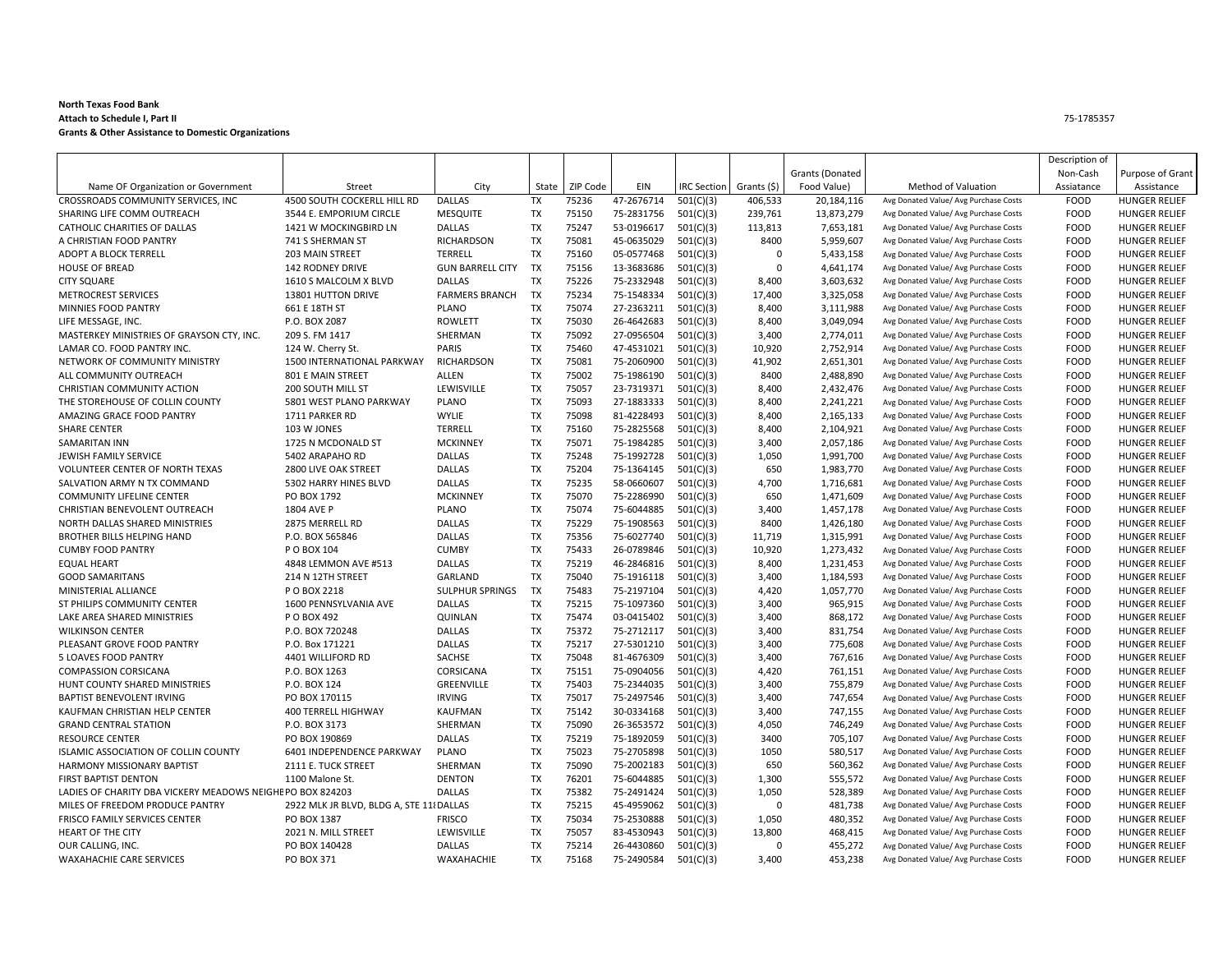| <b>MANNA HOUSE</b>                      | 3241 ROBINSON RD                        | MIDLOTHIAN             | <b>TX</b>    | 76065 | 75-2442266 | 501(C)(3) | 15,018       | 447,082 | Avg Donated Value/ Avg Purchase Costs | <b>FOOD</b> | <b>HUNGER RELIEF</b> |
|-----------------------------------------|-----------------------------------------|------------------------|--------------|-------|------------|-----------|--------------|---------|---------------------------------------|-------------|----------------------|
| SM WRIGHT FOUNDATION                    | 9213 SOVEREIGN ROW                      | <b>DALLAS</b>          | <b>TX</b>    | 75247 | 31-1613179 | 501(C)(3) | 1,050        | 432,054 | Avg Donated Value/ Avg Purchase Costs | <b>FOOD</b> | <b>HUNGER RELIEF</b> |
| NORTH TEXAS FOOD PANTRY                 | 5201 S. COLONY BLVD. SUITE 650          | THE COLONY             | <b>TX</b>    | 75056 | 82-1288648 | 501(C)(3) | $\Omega$     | 413,410 | Avg Donated Value/ Avg Purchase Costs | <b>FOOD</b> | <b>HUNGER RELIEF</b> |
| DELTA HOPE HOUSE                        | P O Box 341                             | <b>COOPER</b>          | <b>TX</b>    | 75432 | 46-5365310 | 501(C)(3) | 4420         | 412,542 | Avg Donated Value/ Avg Purchase Costs | <b>FOOD</b> | <b>HUNGER RELIEF</b> |
| <b>CEDAR HILL SHARES</b>                | P.O. BOX 2694                           | <b>CEDAR HILL</b>      | <b>TX</b>    | 75106 | 75-2486449 | 501(C)(3) | $\Omega$     | 400,382 | Avg Donated Value/ Avg Purchase Costs | <b>FOOD</b> | <b>HUNGER RELIEF</b> |
| CARROLLTON FRIENDSHIP HOUSE             | <b>1401 CARROLLTON PKWY</b>             | CARROLLTON             | <b>TX</b>    | 75010 | 75-6044885 | 501(C)(3) | 1050         | 388,944 | Avg Donated Value/ Avg Purchase Costs | <b>FOOD</b> | <b>HUNGER RELIEF</b> |
| SOUPMOBILE                              | 2423 S. GOOD LATIMER EXPY               | DALLAS                 | <b>TX</b>    | 75215 | 20-0154935 | 501(C)(3) | 1,050        | 384,054 | Avg Donated Value/ Avg Purchase Costs | <b>FOOD</b> | <b>HUNGER RELIEF</b> |
| CEDAR CREEK NON-PROFIT HOUSING          | 2675 N STATE HWY 34                     | KAUFMAN                | TX           | 75142 | 75-2923564 |           | 650          |         |                                       | <b>FOOD</b> | <b>HUNGER RELIEF</b> |
|                                         |                                         |                        |              |       |            | 501(C)(3) |              | 375,458 | Avg Donated Value/ Avg Purchase Costs |             |                      |
| BREAD OF LIFE COMMUNITY SERVICES        | PO BOX 1302                             | COMMERCE               | <b>TX</b>    | 75428 | 83-3267110 | 501(C)(3) | 1,050        | 363,544 | Avg Donated Value/ Avg Purchase Costs | <b>FOOD</b> | <b>HUNGER RELIEF</b> |
| FANNIN CO COMMUNITY MINISTRIES          | PO BOX 69                               | <b>BONHAM</b>          | <b>TX</b>    | 75418 | 75-2453309 | 501(C)(3) | 5,048        | 359,224 | Avg Donated Value/ Avg Purchase Costs | <b>FOOD</b> | <b>HUNGER RELIEF</b> |
| FOR OAK CLIFF                           | 4478 S MARSALIS AVE                     | <b>DALLAS</b>          | <b>TX</b>    | 75216 | 75-1785357 | 501(C)(3) | $\Omega$     | 323,159 | Avg Donated Value/ Avg Purchase Costs | <b>FOOD</b> | <b>HUNGER RELIEF</b> |
| <b>GRAND PRAIRIE UNITED CHARITIES</b>   | 1417 DENSMAN ST                         | <b>GRAND PRAIRIE</b>   | <b>TX</b>    | 75051 | 75-0939084 | 501(C)(3) | $\Omega$     | 317,551 | Avg Donated Value/ Avg Purchase Costs | <b>FOOD</b> | <b>HUNGER RELIEF</b> |
| <b>GOD'S PANTRY</b>                     | 3420 14TH STREET STE 100                | PLANO                  | <b>TX</b>    | 75074 | 46-5181719 | 501(C)(3) | 1,050        | 304,791 | Avg Donated Value/ Avg Purchase Costs | <b>FOOD</b> | <b>HUNGER RELIEF</b> |
| <b>GRACE BRIDGE FOOD BANK</b>           | SUITE 330                               | <b>FRISCO</b>          | <b>TX</b>    | 75035 | 46-3829284 | 501(C)(3) | 650          | 298,724 | Avg Donated Value/ Avg Purchase Costs | <b>FOOD</b> | <b>HUNGER RELIEF</b> |
| FOOD BANK OF CENTRAL LOUISIANA          | 3223 BALDWIN AVENUE                     | ALEXANDRIA             | LA           | 71301 | 72-1154072 | 501(C)(3) | $\Omega$     | 281,888 | Avg Donated Value/ Avg Purchase Costs | <b>FOOD</b> | <b>HUNGER RELIEF</b> |
| LOVEPACS                                | 6710 VIRGINIA PARKWAY STE 215 PMCKINNEY |                        | TX           | 75071 | 46-0765090 | 501(C)(3) | 10850        | 270,576 | Avg Donated Value/ Avg Purchase Costs | <b>FOOD</b> | <b>HUNGER RELIEF</b> |
| RICHARDSON EAST COC                     | 1504 E. CAMPBELL RD                     | RICHARDSON             | <b>TX</b>    | 75081 | 75-1009625 | 501(C)(3) | 1050         | 265,656 | Avg Donated Value/ Avg Purchase Costs | <b>FOOD</b> | <b>HUNGER RELIEF</b> |
| SHILOH CHURCH                           | 4702 SATURN ROAD                        | GARLAND                | <b>TX</b>    | 75041 | 71-0866273 | 501(C)(3) | $\Omega$     | 262,954 | Avg Donated Value/ Avg Purchase Costs | <b>FOOD</b> | <b>HUNGER RELIEF</b> |
| COMMUNITY CHEST, INC                    | P O BOX 353                             | <b>SULPHUR SPRINGS</b> | <b>TX</b>    | 75483 | 27-2789504 | 501(C)(3) | 845          | 261,524 | Avg Donated Value/ Avg Purchase Costs | <b>FOOD</b> | <b>HUNGER RELIEF</b> |
| <b>FROST COMMUNITY CENTER</b>           | P.O.BOX 388                             | <b>FROST</b>           | <b>TX</b>    | 76641 | 26-4176277 | 501(C)(3) | 845          | 235,506 | Avg Donated Value/ Avg Purchase Costs | <b>FOOD</b> | <b>HUNGER RELIEF</b> |
| SALVATION ARMY SHERMAN                  | P.O. BOX 490                            | SHERMAN                | <b>TX</b>    | 75090 | 58-0660607 | 501(C)(3) | 1050         | 233,748 | Avg Donated Value/ Avg Purchase Costs | <b>FOOD</b> | <b>HUNGER RELIEF</b> |
| FOOD BANK OF THE RIO GRANDE VALLEY      | P.O. BOX 6251                           | <b>MCALLEN</b>         | <b>TX</b>    | 78502 | 74-2421560 | 501(C)(3) | $\Omega$     | 230,196 | Avg Donated Value/ Avg Purchase Costs | <b>FOOD</b> | <b>HUNGER RELIEF</b> |
| JEHOVAH JIREH FOOD PANTRY               | 10870 STATE HWY 11 EAST                 | COMO                   | <b>TX</b>    | 75431 | 83-1600576 | 501(C)(3) | 845          | 221,620 | Avg Donated Value/ Avg Purchase Costs | <b>FOOD</b> | <b>HUNGER RELIEF</b> |
| SHEPHERDS STOREHOUSE                    |                                         |                        | <b>TX</b>    | 76258 | 75-2276185 |           | 1050         |         |                                       | <b>FOOD</b> | <b>HUNGER RELIEF</b> |
|                                         | P.O. BOX 826                            | PILOT POINT            |              |       |            | 501(C)(3) |              | 216,896 | Avg Donated Value/ Avg Purchase Costs |             |                      |
| YOUR NEIGHBOR'S HOUSE                   | 201 SOUTH UNION ST                      | <b>WHITESBORO</b>      | <b>TX</b>    | 76273 | 90-0140564 | 501(C)(3) | 1050         | 215,517 | Avg Donated Value/ Avg Purchase Costs | <b>FOOD</b> | <b>HUNGER RELIEF</b> |
| <b>IRVING CARES, INC</b>                | P.O. BOX 177425                         | <b>IRVING</b>          | <b>TX</b>    | 75017 | 75-1436937 | 501(C)(3) | 1,050        | 207,321 | Avg Donated Value/ Avg Purchase Costs | <b>FOOD</b> | <b>HUNGER RELIEF</b> |
| SOUTH EAST TEXAS FOOD BANK              | 3845 S. ML KING JR PARKWAY              | <b>BEAUMONT</b>        | <b>TEXAS</b> | 77705 | 76-0338721 | 501(C)(3) | $\mathbf{0}$ | 205,795 | Avg Donated Value/ Avg Purchase Costs | <b>FOOD</b> | <b>HUNGER RELIEF</b> |
| FRUITFUL HARVEST MINISTRY               | P O BOX 1130                            | SULPHUR SPRINGS        | <b>TX</b>    | 75482 | 75-2467585 | 501(C)(3) | $\Omega$     | 184,231 | Avg Donated Value/ Avg Purchase Costs | <b>FOOD</b> | <b>HUNGER RELIEF</b> |
| FEED MY SHEEP                           | 810 N. DENNY ST.                        | HOWE                   | TX           | 75459 | 32-0501854 | 501(C)(3) | 650          | 176,448 | Avg Donated Value/ Avg Purchase Costs | <b>FOOD</b> | <b>HUNGER RELIEF</b> |
| SVDP OUR LADY OF VICTORY                | 3065 ASPEN DRIVE                        | <b>PARIS</b>           | <b>TX</b>    | 75462 | 13-5562362 | 501(C)(3) | $\Omega$     | 168,958 | Avg Donated Value/ Avg Purchase Costs | <b>FOOD</b> | <b>HUNGER RELIEF</b> |
| <b>FUMC ROYSE CITY</b>                  | P.O. Box 327                            | <b>ROYSE CITY</b>      | <b>TX</b>    | 75189 | 31-1813333 | 501(C)(3) | 650          | 168,511 | Avg Donated Value/ Avg Purchase Costs | <b>FOOD</b> | <b>HUNGER RELIEF</b> |
| HOMEWARD BOUND                          | PO BOX 222194                           | <b>DALLAS</b>          | <b>TX</b>    | 75222 | 74-2127841 | 501(C)(3) | 650          | 167,549 | Avg Donated Value/ Avg Purchase Costs | <b>FOOD</b> | <b>HUNGER RELIEF</b> |
| NEIGHBORS NOURISHING NEIGHBORS          | 241 S. MCKINLEY ST.                     | <b>PROSPER</b>         | <b>TX</b>    | 75078 | 46-1062609 | 501(C)(3) | 650          | 166,637 | Avg Donated Value/ Avg Purchase Costs | <b>FOOD</b> | <b>HUNGER RELIEF</b> |
| <b>HELPING HANDS OF ENNIS</b>           | P.O. BOX 472                            | <b>ENNIS</b>           | <b>TX</b>    | 75120 | 75-2255724 | 501(C)(3) | $\Omega$     | 158,481 | Avg Donated Value/ Avg Purchase Costs | <b>FOOD</b> | <b>HUNGER RELIEF</b> |
| CALVARY BAPTIST CHURCH SS               | 130 LEE ST                              | <b>SULPHUR SPRINGS</b> | <b>TX</b>    | 75482 | 75-6044885 | 501(C)(3) | 845          | 156,718 | Avg Donated Value/ Avg Purchase Costs | <b>FOOD</b> | <b>HUNGER RELIEF</b> |
| HOLY COVENANT UMC                       | 1901 PETERS COLONY                      | CARROLLTON             | <b>TX</b>    | 75007 | 31-1813333 | 501(C)(3) | 650          | 150,763 | Avg Donated Value/ Avg Purchase Costs | <b>FOOD</b> | <b>HUNGER RELIEF</b> |
| <b>FOUNDATION COMMUNITIES</b>           | 1810 E PETERS COLONY RD.                | CARROLLTON             | <b>TX</b>    | 75007 | 74-2563260 | 501(C)(3) | 650          | 148,317 | Avg Donated Value/ Avg Purchase Costs | <b>FOOD</b> | <b>HUNGER RELIEF</b> |
| TABERNACLE BAPTIST CHURCH               | 3403 MCBROOM ST                         | DALLAS                 | <b>TX</b>    | 75212 | 75-1155619 | 501(C)(3) | $\Omega$     | 147,672 | Avg Donated Value/ Avg Purchase Costs | <b>FOOD</b> | <b>HUNGER RELIEF</b> |
| MANNA HOUSE BONHAM                      | 914 S. 5TH                              | <b>BONHAM</b>          | <b>TX</b>    | 75418 | 75-2599207 | 501(C)(3) | 1365         | 146,934 | Avg Donated Value/ Avg Purchase Costs | <b>FOOD</b> | <b>HUNGER RELIEF</b> |
| NEW BEGINNING FELLOWSHIP                | 1201 W. SHEPHERD                        | <b>DENISON</b>         | <b>TX</b>    | 75020 | 75-2287939 | 501(C)(3) | 1050         | 144,328 | Avg Donated Value/ Avg Purchase Costs | <b>FOOD</b> | <b>HUNGER RELIEF</b> |
| MARSALIS AVENUE CHURCH OF CHRIST-TEMP   | 2431 S. MARSALIS AVENUE                 | DALLAS                 | <b>TX</b>    | 75216 | 75-1496339 | 501(C)(3) | $\mathbf 0$  | 134,068 | Avg Donated Value/ Avg Purchase Costs | <b>FOOD</b> | <b>HUNGER RELIEF</b> |
|                                         |                                         |                        | <b>TX</b>    |       |            |           | $\Omega$     |         |                                       |             |                      |
| PLANO FOOD PANTRY                       | 2200 18TH STREET                        | PLANO                  |              | 75074 | 31-1629166 | 501(C)(3) |              | 132,397 | Avg Donated Value/ Avg Purchase Costs | <b>FOOD</b> | <b>HUNGER RELIEF</b> |
| BOLES HOME, INC.                        | <b>7065 LOVE ST</b>                     | QUINLAN                | <b>TX</b>    | 75474 | 75-0904045 | 501(C)(3) | 650          | 131,622 | Avg Donated Value/ Avg Purchase Costs | <b>FOOD</b> | <b>HUNGER RELIEF</b> |
| NORTHWEST LOUISIANA FOOD BANK           | 2307 TEXAS AVENUE                       | SHREVEPORT             | LA           | 71103 | 72-1328890 | 501(C)(3) | $\Omega$     | 130,273 | Avg Donated Value/ Avg Purchase Costs | <b>FOOD</b> | <b>HUNGER RELIEF</b> |
| FOUR CORNERS OUTREACH                   | 15642 HWY 160                           | <b>BLUE RIDGE</b>      | <b>TX</b>    | 75424 | 45-5543026 | 501(C)(3) | 650          | 125,829 | Avg Donated Value/ Avg Purchase Costs | <b>FOOD</b> | <b>HUNGER RELIEF</b> |
| CATHEDRAL OF HOPE                       | 5910 CEDAR SPRINGS RD                   | <b>DALLAS</b>          | TX           | 75235 | 75-2571743 | 501(C)(3) | $\Omega$     | 125,110 | Avg Donated Value/ Avg Purchase Costs | <b>FOOD</b> | <b>HUNGER RELIEF</b> |
| <b>COMMUNITY CARE CENTER</b>            | P.O. BOX 155                            | <b>BELLS</b>           | TX           | 75414 | 31-1813333 | 501(C)(3) | 650          | 114,629 | Avg Donated Value/ Avg Purchase Costs | <b>FOOD</b> | <b>HUNGER RELIEF</b> |
| HIGH PLAINS FOOD BANK                   | 815 ROSS STREET                         | AMARILLO               | <b>TEXAS</b> | 79102 | 75-1838348 | 501(C)(3) | $\Omega$     | 109,102 | Avg Donated Value/ Avg Purchase Costs | <b>FOOD</b> | <b>HUNGER RELIEF</b> |
| <b>HANDS OF COMPASSION</b>              | 809 SAHARA DRIVE                        | GREENVILLE             | <b>TX</b>    | 75402 | 75-6004488 | 501(C)(3) | 650          | 108,463 | Avg Donated Value/ Avg Purchase Costs | <b>FOOD</b> | <b>HUNGER RELIEF</b> |
| <b>DALLAS HOPE CHARITIES</b>            | 5910 CEDAR SPRINGS                      | <b>DALLAS</b>          | <b>TX</b>    | 75235 | 81-2568424 | 501(C)(3) | 650          | 108,019 | Avg Donated Value/ Avg Purchase Costs | <b>FOOD</b> | <b>HUNGER RELIEF</b> |
| NEXUS RECOVERY CENTER                   | 8733 LA PRADA DRIVE                     | <b>DALLAS</b>          | <b>TX</b>    | 75228 | 23-7169388 | 501(C)(3) | 650          | 107,230 | Avg Donated Value/ Avg Purchase Costs | <b>FOOD</b> | <b>HUNGER RELIEF</b> |
| TEEN/LIFE CHALLENGE OF DALLAS           | P O BOX 181794                          | DALLAS                 | <b>TX</b>    | 75218 | 57-1194048 | 501(C)(3) | 650          | 107,065 | Avg Donated Value/ Avg Purchase Costs | <b>FOOD</b> | <b>HUNGER RELIEF</b> |
| COMMERCE FOOD PANTRY INC                |                                         | COMMERCE               | <b>TX</b>    | 75429 | 81-0894606 | 501(C)(3) | 650          | 104,360 | Avg Donated Value/ Avg Purchase Costs | <b>FOOD</b> | <b>HUNGER RELIEF</b> |
| LAKE CITIES UNITED METHODIST            | 300 E. HUNDLEY DR.                      | <b>LAKE DALLAS</b>     | TX           | 75065 | 36-2167731 | 501(C)(3) | 650          | 100,402 | Avg Donated Value/ Avg Purchase Costs | <b>FOOD</b> | <b>HUNGER RELIEF</b> |
| TARRANT AREA FOOD BANK                  | <b>COUNTY</b>                           | FT WORTH               | <b>TX</b>    | 76107 | 75-1822473 | 501(C)(3) | $\Omega$     | 96,590  | Avg Donated Value/ Avg Purchase Costs | <b>FOOD</b> | <b>HUNGER RELIEF</b> |
| COUNCIL OF DALLAS SVDP                  | 3826 Gilbert Ave                        | <b>DALLAS</b>          | <b>TX</b>    | 75219 | 13-5562362 | 501(C)(3) | $\Omega$     | 96,135  | Avg Donated Value/ Avg Purchase Costs | <b>FOOD</b> | <b>HUNGER RELIEF</b> |
| <b>GOLDEN GATE ADULT REHAB MINISTRY</b> | 1101 REVEREND CBT SMITH SR ST. DALLAS   |                        | <b>TX</b>    | 75203 | 75-2832604 | 501(C)(3) | 1300         | 95,595  | Avg Donated Value/ Avg Purchase Costs | <b>FOOD</b> | <b>HUNGER RELIEF</b> |
| SOUL'S HARBOR, INC.                     | P.O. BOX 360455                         | <b>DALLAS</b>          | <b>TX</b>    | 75253 | 75-1190109 |           | 650          | 93,836  | Avg Donated Value/ Avg Purchase Costs | <b>FOOD</b> | <b>HUNGER RELIEF</b> |
|                                         |                                         |                        |              |       |            | 501(C)(3) |              |         |                                       |             |                      |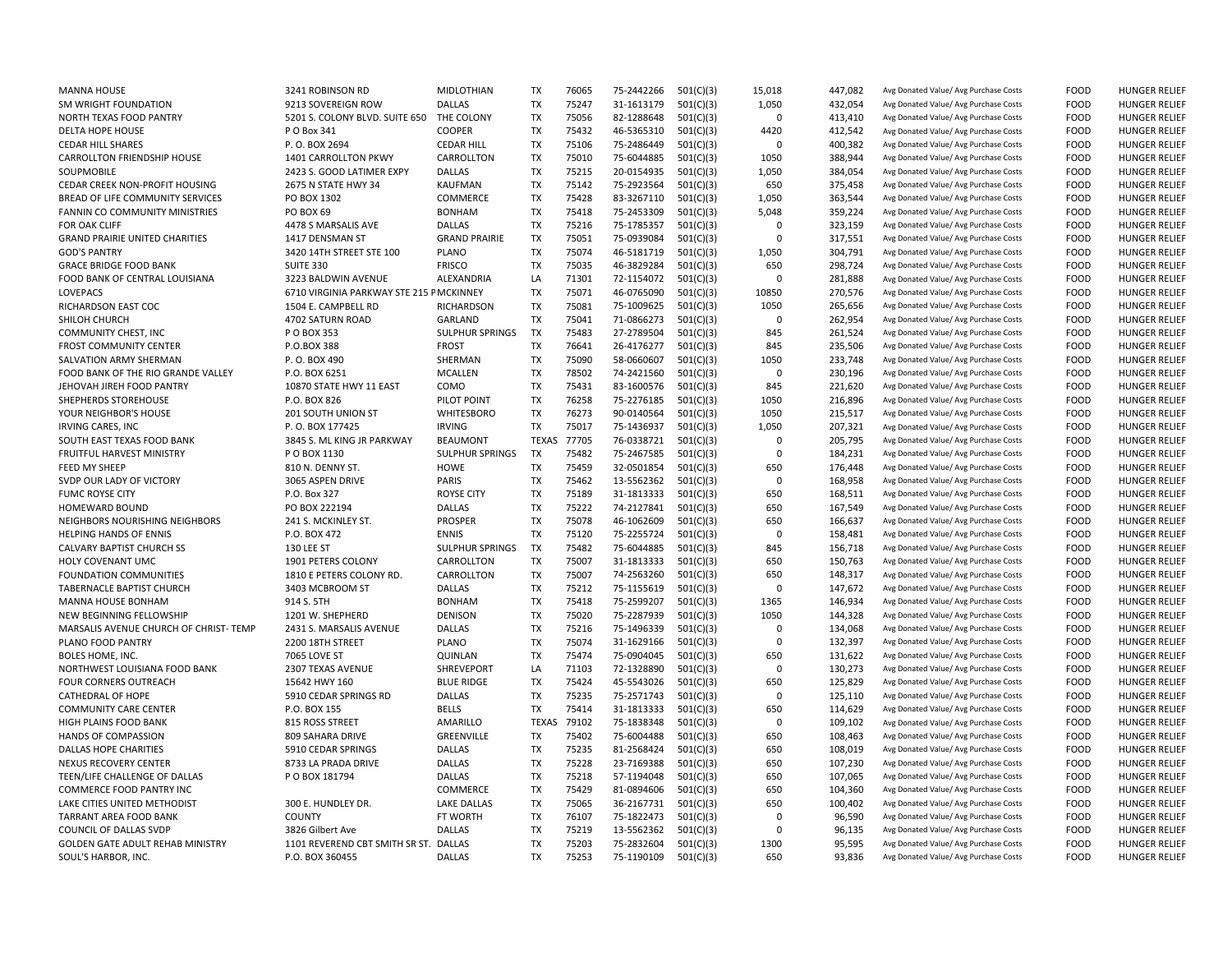| FOOD BANK OF NORTHEAST LOUISIANA      | 4600 CENTRAL AVE                            | <b>MONROE</b>        | LA        | 71203 | 72-1438215               | 501(C)(3) | $\Omega$    | 93,567           | Avg Donated Value/ Avg Purchase Costs | <b>FOOD</b> | <b>HUNGER RELIEF</b> |
|---------------------------------------|---------------------------------------------|----------------------|-----------|-------|--------------------------|-----------|-------------|------------------|---------------------------------------|-------------|----------------------|
| SALVATION ARMY CORSICANA              | P.O. BOX 758                                | CORSICANA            | <b>TX</b> | 75151 | 58-0660607               | 501(C)(3) | 845         | 91,717           | Avg Donated Value/ Avg Purchase Costs | <b>FOOD</b> | <b>HUNGER RELIEF</b> |
| <b>CHRIST CARES FOR PRINCETON</b>     | P.O. BOX 1155                               | <b>PRINCETON</b>     | <b>TX</b> | 75407 | 75-2575496               | 501(C)(3) | 650         | 89,443           | Avg Donated Value/ Avg Purchase Costs | <b>FOOD</b> | <b>HUNGER RELIEF</b> |
| PINE FOREST PANTRY                    | 3932 FM 269                                 | <b>PICKTON</b>       | <b>TX</b> | 75471 | 75-2669699               | 501(C)(3) | 845         | 84,984           | Avg Donated Value/ Avg Purchase Costs | <b>FOOD</b> | <b>HUNGER RELIEF</b> |
| NORTHSIDE BAPTIST CHURCH              | 2900 N. Beaton                              | CORSICANA            | <b>TX</b> | 75110 | 75-6044885               | 501(C)(3) | $\Omega$    | 82,796           | Avg Donated Value/ Avg Purchase Costs | <b>FOOD</b> | <b>HUNGER RELIEF</b> |
| <b>FRISCO STUDENT FASTPACS</b>        | 110A ROSE LANE UNIT 205                     | <b>FRISCO</b>        | <b>TX</b> | 75036 | 46-4148733               | 501(C)(3) | 650         | 81,990           | Avg Donated Value/ Avg Purchase Costs | <b>FOOD</b> | <b>HUNGER RELIEF</b> |
| <b>DALLAS LIFE</b>                    | P.O. BOX 130116                             | <b>DALLAS</b>        | <b>TX</b> | 75313 | 75-2336522               | 501(C)(3) | 650         | 78,761           | Avg Donated Value/ Avg Purchase Costs | <b>FOOD</b> | <b>HUNGER RELIEF</b> |
| WOLFE CITY FOOD PANTRY                | P.O. Box 74                                 | <b>WOLFE CITY</b>    | TX        | 75496 | 31-1813333               | 501(C)(3) | 650         | 75,526           | Avg Donated Value/ Avg Purchase Costs | FOOD        | <b>HUNGER RELIEF</b> |
| JACK & JILL DAY CARE                  | P.O. BOX 807                                | <b>DENISON</b>       | <b>TX</b> | 75020 | 75-1372756               | 501(C)(3) | 650         | 70,872           | Avg Donated Value/ Avg Purchase Costs | <b>FOOD</b> | <b>HUNGER RELIEF</b> |
| <b>BRIGHTER TOMORROWS</b>             | 928 Blue Bird Drive                         | <b>IRVING</b>        | <b>TX</b> | 75061 | 75-2291809               | 501(C)(3) | 1300        | 70,469           | Avg Donated Value/ Avg Purchase Costs | <b>FOOD</b> | <b>HUNGER RELIEF</b> |
| SOUL FOR CHRIST MINISTRY, INC         | P.O. BOX 570831                             | <b>DALLAS</b>        | <b>TX</b> | 75357 | 75-2946782               | 501(C)(3) | 650         | 68,003           | Avg Donated Value/ Avg Purchase Costs | <b>FOOD</b> | <b>HUNGER RELIEF</b> |
| NEW LIFE CHURCH OF NTX                |                                             | DUNCANVILLE          | <b>TX</b> | 75138 | 56-2452141               | 501(C)(3) | 650         | 67,222           | Avg Donated Value/ Avg Purchase Costs | <b>FOOD</b> | HUNGER RELIEF        |
| <b>FBC ALLEN FOOD PANTRY</b>          | 201 E MCDERMOTT                             | <b>ALLEN</b>         | <b>TX</b> | 75002 | 75-1321109               | 501(C)(3) | $\Omega$    | 66,860           | Avg Donated Value/ Avg Purchase Costs | <b>FOOD</b> | HUNGER RELIEF        |
| SALVATION ARMY PARIS                  | P.O. BOX 689                                | PARIS                | <b>TX</b> | 75461 | 58-0660607               | 501(C)(3) | 845         | 66,487           | Avg Donated Value/ Avg Purchase Costs | <b>FOOD</b> | <b>HUNGER RELIEF</b> |
| <b>JOSEPH MINISTRY</b>                | 3401 JOHNSON STREET                         | GREENVILLE           | <b>TX</b> | 75401 | 85-1795450               | 501(C)(3) | $\mathbf 0$ | 65,640           | Avg Donated Value/ Avg Purchase Costs | <b>FOOD</b> | <b>HUNGER RELIEF</b> |
| MEALS ON WHEELS COLLIN COUNTY         |                                             | <b>MCKINNEY</b>      | <b>TX</b> | 75069 | 7501544507               | 501(C)(3) | $\Omega$    | 63,638           | Avg Donated Value/ Avg Purchase Costs | <b>FOOD</b> | <b>HUNGER RELIEF</b> |
| <b>STRAIGHT STREET</b>                | PO BOX 1674                                 | <b>CEDAR HILL</b>    | <b>TX</b> | 75106 | 75-2051641               | 501(C)(3) | 650         | 59,956           | Avg Donated Value/ Avg Purchase Costs | <b>FOOD</b> | <b>HUNGER RELIEF</b> |
| ESTATES AT GRAND PRAIRIE INC.         | 1005 SW 3RD ST                              | <b>GRAND PRAIRIE</b> | <b>TX</b> | 75051 | 41-6008491               | 501(C)(3) | 650         | 58,987           | Avg Donated Value/ Avg Purchase Costs | <b>FOOD</b> | <b>HUNGER RELIEF</b> |
| DENISON HELPING HANDS                 | 418 W CHESTNUT                              | <b>DENISON</b>       | TX        | 75020 | 75-2031131               | 501(C)(3) | 650         | 57,717           | Avg Donated Value/ Avg Purchase Costs | <b>FOOD</b> | <b>HUNGER RELIEF</b> |
| VOLUNTEERNOW                          | 2800 Live Oak Street                        | <b>DALLAS</b>        | <b>TX</b> | 75204 | 75-1364145               | 501(C)(3) | $\Omega$    | 54,080           | Avg Donated Value/ Avg Purchase Costs | <b>FOOD</b> | <b>HUNGER RELIEF</b> |
| LAKE POINTE CHURCH WHITE ROCK-TEMP    | 9150 GARLAND RD                             | <b>DALLAS</b>        | <b>TX</b> | 75218 | 75-1665065               | 501(C)(3) | $\Omega$    | 53,547           | Avg Donated Value/ Avg Purchase Costs | <b>FOOD</b> | <b>HUNGER RELIEF</b> |
| NEW BEGINNING CENTER                  | 218 N TENTH ST                              | GARLAND              | <b>TX</b> | 75040 |                          |           | 650         |                  | Avg Donated Value/ Avg Purchase Costs | <b>FOOD</b> | <b>HUNGER RELIEF</b> |
| <b>FAMILY GATEWAY</b>                 |                                             | <b>DALLAS</b>        | <b>TX</b> | 75201 | 75-2038796<br>75-2105579 | 501(C)(3) | 650         | 50,664<br>49,987 | Avg Donated Value/ Avg Purchase Costs | <b>FOOD</b> | <b>HUNGER RELIEF</b> |
|                                       | 711 South St. Paul Street<br>700 6TH STREET |                      | <b>TX</b> | 75446 |                          | 501(C)(3) | $\Omega$    |                  | Avg Donated Value/ Avg Purchase Costs | <b>FOOD</b> | <b>HUNGER RELIEF</b> |
| MCKENZIE                              |                                             | <b>HONEY GROVE</b>   | TX        |       | 31-1813333               | 501(C)(3) | 845         | 48,039           |                                       |             |                      |
| MEAL A DAY SULPHUR SPRINGS            | 150 MARTIN LUTHER KING                      | SULPHUR SPRINGS      |           | 75482 | 75-1793980               | 501(C)(3) |             | 43,205           | Avg Donated Value/ Avg Purchase Costs | <b>FOOD</b> | <b>HUNGER RELIEF</b> |
| <b>SVDP FOOD PANTRY</b>               | 411 PAULA RD                                | <b>MCKINNEY</b>      | <b>TX</b> | 75069 | 13-5562362               | 501(C)(3) | $\Omega$    | 42,424           | Avg Donated Value/ Avg Purchase Costs | <b>FOOD</b> | <b>HUNGER RELIEF</b> |
| <b>CT HOPE CENTER</b>                 | 312 W. MCKINNEY ST                          | <b>DENTON</b>        | <b>TX</b> | 76201 | 75-2844478               | 501(C)(3) | $\Omega$    | 39,173           | Avg Donated Value/ Avg Purchase Costs | <b>FOOD</b> | <b>HUNGER RELIEF</b> |
| LITTLE ELM FOOD BANK                  | P.O. BOX 746                                | LITTLE ELM           | <b>TX</b> | 75068 | 27-0131664               | 501(C)(3) | 650         | 38,834           | Avg Donated Value/ Avg Purchase Costs | <b>FOOD</b> | <b>HUNGER RELIEF</b> |
| UNION GOSPEL MISSION                  | 3211 IRVING BLVD                            | <b>DALLAS</b>        | <b>TX</b> | 75247 | 75-6003612               | 501(C)(3) | 650         | 36,919           | Avg Donated Value/ Avg Purchase Costs | <b>FOOD</b> | <b>HUNGER RELIEF</b> |
| PRECIOUS GEMS SVC INC                 | 7702 LOS GATOS                              | <b>DALLAS</b>        | <b>TX</b> | 75232 | 75-2635716               | 501(C)(3) | 650         | 34,429           | Avg Donated Value/ Avg Purchase Costs | <b>FOOD</b> | <b>HUNGER RELIEF</b> |
| <b>OUTCRY IN THE BARRIO</b>           | 4419 HAMILTON AVE                           | <b>DALLAS</b>        | <b>TX</b> | 75210 | 45-1168452               | 501(C)(3) | 650         | 32,238           | Avg Donated Value/ Avg Purchase Costs | <b>FOOD</b> | <b>HUNGER RELIEF</b> |
| University of Texas at Dallas         | 800 W CAMPBELL ROAD                         | <b>RICHARDSON</b>    | <b>TX</b> | 75080 | 75-1305566               | 501(C)(3) | $\Omega$    | 32,128           | Avg Donated Value/ Avg Purchase Costs | <b>FOOD</b> | HUNGER RELIEF        |
| DALLAS COLLEGE                        | 1601 S. LAMAR STREET                        | <b>DALLAS</b>        | <b>TX</b> | 75215 | 23-7326612               | 501(C)(3) | $\Omega$    | 31,818           | Avg Donated Value/ Avg Purchase Costs | <b>FOOD</b> | <b>HUNGER RELIEF</b> |
| CONCHO VALLEY REGIONAL FOOD BANK      | 1313 S HILL ST                              | <b>SAN ANGELO</b>    | <b>TX</b> | 76903 | 75-1897032               | 501(C)(3) | $\Omega$    | 29,594           | Avg Donated Value/ Avg Purchase Costs | <b>FOOD</b> | <b>HUNGER RELIEF</b> |
| <b>BECAUSE WE CARE</b>                | 3939 JOE RAMSEY                             | GREENVILLE           | <b>TX</b> | 75401 | 75-6044885               | 501(C)(3) | $\Omega$    | 28,672           | Avg Donated Value/ Avg Purchase Costs | <b>FOOD</b> | <b>HUNGER RELIEF</b> |
| SALVATION ARMY KAUFMAN                | P.O. BOX 217                                | KAUFMAN              | <b>TX</b> | 75142 | 58-0660607               | 501(C)(3) | 650         | 25,430           | Avg Donated Value/ Avg Purchase Costs | <b>FOOD</b> | <b>HUNGER RELIEF</b> |
| JOSEPH MINISTRY-TEMP                  | 3401 JOHNSON STREET                         | GREENVILLE           | <b>TX</b> | 75401 | 85-1795450               | 501(C)(3) | $\Omega$    | 24,433           | Avg Donated Value/ Avg Purchase Costs | <b>FOOD</b> | <b>HUNGER RELIEF</b> |
| DALLAS BIBLE CHURCH                   | 15765 HILLCREST                             | <b>DALLAS</b>        | <b>TX</b> | 75248 | 75-2260198               | 501(C)(3) | $\Omega$    | 23,108           | Avg Donated Value/ Avg Purchase Costs | <b>FOOD</b> | <b>HUNGER RELIEF</b> |
| NORTH TEXAS YOUTH CONNECTION          | P.O. BOX 1625                               | SHERMAN              | <b>TX</b> | 75091 | 75-1550809               | 501(C)(3) | 650         | 22,847           | Avg Donated Value/ Avg Purchase Costs | <b>FOOD</b> | <b>HUNGER RELIEF</b> |
| <b>BURNING BUSH CHRISTIAN ACADEMY</b> | 4943 BONNIE VIEW RD                         | <b>DALLAS</b>        | <b>TX</b> | 75241 | 31-1786514               | 501(C)(3) | 650         | 21,596           | Avg Donated Value/ Avg Purchase Costs | <b>FOOD</b> | <b>HUNGER RELIEF</b> |
| <b>REVOLUTION CHURCH</b>              | 2705 VIRGINIA PKWY.                         | <b>MCKINNEY</b>      | <b>TX</b> | 75071 | 46-1332441               | 501(C)(3) | $\Omega$    | 20,766           | Avg Donated Value/ Avg Purchase Costs | <b>FOOD</b> | <b>HUNGER RELIEF</b> |
| <b>FAMILY PLACE</b>                   | PO BOX 7999                                 | <b>DALLAS</b>        | TX        | 75209 | 75-1590896               | 501(C)(3) | 650         | 19,838           | Avg Donated Value/ Avg Purchase Costs | <b>FOOD</b> | <b>HUNGER RELIEF</b> |
| COMMUNITY ACADEMY DAY CARE            | 1755 E ANN ARBOR AVE                        | <b>DALLAS</b>        | <b>TX</b> | 75216 | 23-7002419               | 501(C)(3) | 650         | 19,600           | Avg Donated Value/ Avg Purchase Costs | <b>FOOD</b> | <b>HUNGER RELIEF</b> |
| <b>EAST TEXAS FOOD BANK</b>           | P.O. BOX 6974                               | <b>TYLER</b>         | <b>TX</b> | 75711 | 75-2222686               | 501(C)(3) | $\Omega$    | 18,238           | Avg Donated Value/ Avg Purchase Costs | <b>FOOD</b> | <b>HUNGER RELIEF</b> |
| SALVATION ARMY ADULT REHAB            | P.O. BOX 35845                              | <b>DALLAS</b>        | <b>TX</b> | 75235 | 58-0660607               | 501(C)(3) | $\Omega$    | 15,830           | Avg Donated Value/ Avg Purchase Costs | <b>FOOD</b> | <b>HUNGER RELIEF</b> |
| OPEN ARMS SHELTER                     | 1205 ALBERT BROADFOOT                       | <b>BONHAM</b>        | <b>TX</b> | 75418 | 32-0571226               | 501(C)(3) | 845         | 14,282           | Avg Donated Value/ Avg Purchase Costs | <b>FOOD</b> | <b>HUNGER RELIEF</b> |
| ABRACADABRA, INC.                     | 4041 W WHEATLAND SUITE 156                  | <b>DALLAS</b>        | <b>TX</b> | 75237 | 75-2635720               | 501(C)(3) | 650         | 12,306           | Avg Donated Value/ Avg Purchase Costs | <b>FOOD</b> | <b>HUNGER RELIEF</b> |
| <b>GENESIS WOMENS SHELTER</b>         | CONFIDENTIAL                                | <b>DALLAS</b>        | <b>TX</b> | 75208 | 75-1881365               | 501(C)(3) | 650         | 10,724           | Avg Donated Value/ Avg Purchase Costs | <b>FOOD</b> | <b>HUNGER RELIEF</b> |
| UNIVERSIAL CHURCH TEMP                | 1508 CADIZ ST                               | DALLAS               | <b>TX</b> | 75201 | 13-3443110               | 501(C)(3) | $\mathbf 0$ | 9,462            | Avg Donated Value/ Avg Purchase Costs | <b>FOOD</b> | <b>HUNGER RELIEF</b> |
| WESLEY RANKIN COMMUNITY CENTER        | 3100 CROSSMAN AVE                           | <b>DALLAS</b>        | <b>TX</b> | 75212 | 75-0808775               | 501(C)(3) | 650         | 7,434            | Avg Donated Value/ Avg Purchase Costs | <b>FOOD</b> | <b>HUNGER RELIEF</b> |
| WOMEN IN NEED                         | P.O. BOX 349                                | GREENVILLE           | <b>TX</b> | 75403 | 75-1911978               | 501(C)(3) | 650         | 7,248            | Avg Donated Value/ Avg Purchase Costs | <b>FOOD</b> | <b>HUNGER RELIEF</b> |
| <b>BOYS &amp; GIRLS CLUB SHERMAN</b>  | PO BOX 452                                  | SHERMAN              | <b>TX</b> | 75091 | 75-1253018               | 501(C)(3) | $\Omega$    | 5,352            | Avg Donated Value/ Avg Purchase Costs | <b>FOOD</b> | <b>HUNGER RELIEF</b> |
| WEST DALLAS BATAAN CTR                | 3232 BATAAN ST                              | <b>DALLAS</b>        | <b>TX</b> | 75212 | 27-0000923               | 501(C)(3) | $\Omega$    | 5,335            | Avg Donated Value/ Avg Purchase Costs | <b>FOOD</b> | <b>HUNGER RELIEF</b> |
| MESQUITE CHURCH OF CHRIST             | 400 W DAVIS ST                              | <b>MESQUITE</b>      | <b>TX</b> | 75149 | 75-1320665 501(C)(3)     |           | $\Omega$    | 5.057            | Avg Donated Value/ Avg Purchase Costs | <b>FOOD</b> | <b>HUNGER RELIEF</b> |
|                                       |                                             |                      |           |       |                          |           |             |                  |                                       |             |                      |

Total 1,118,213 136,614,470